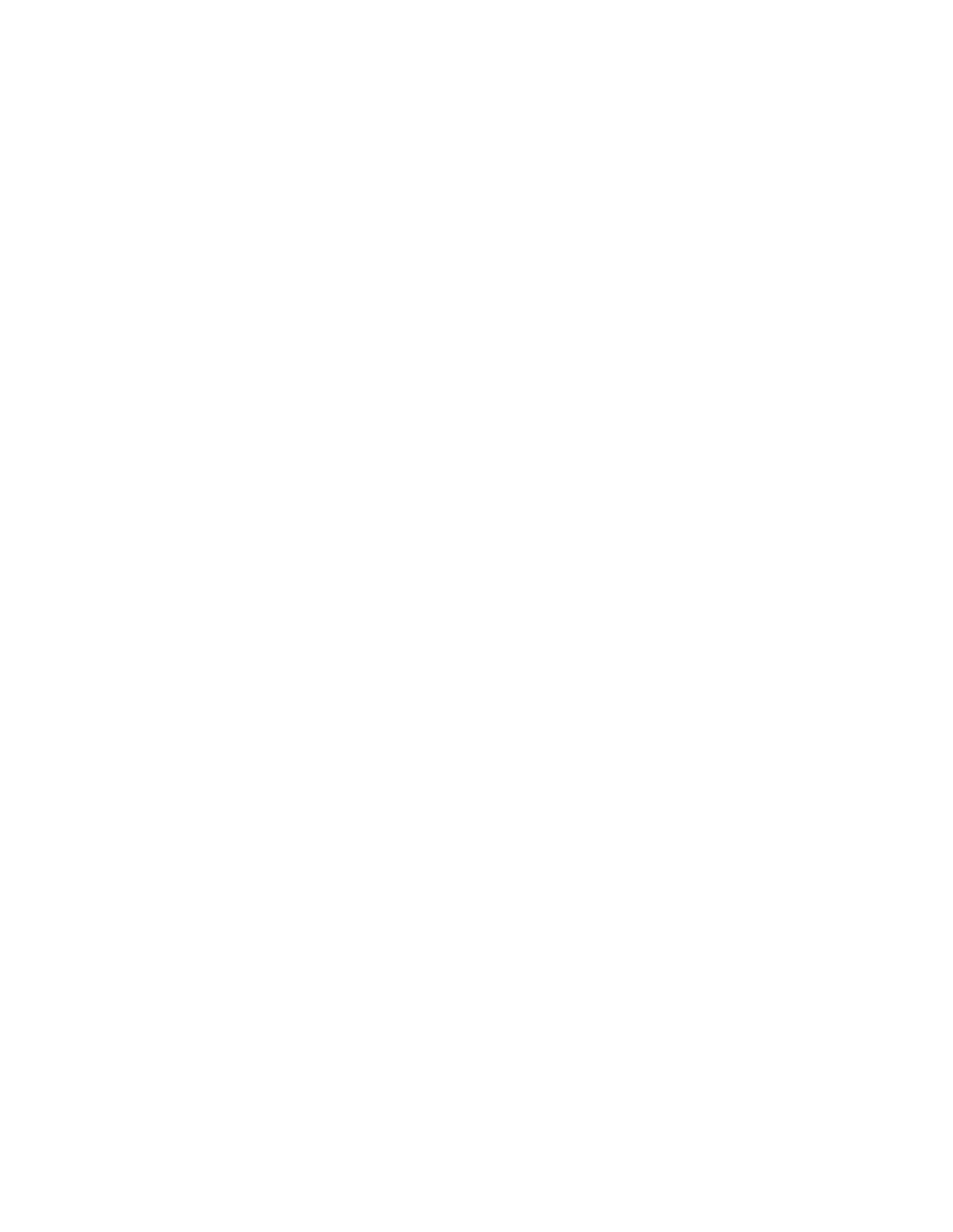HAPPILY EVER AFTER? REDEFINING WOMANHOOD AND MARRIAGE IN NINETEENTH-CENTURY NOVELS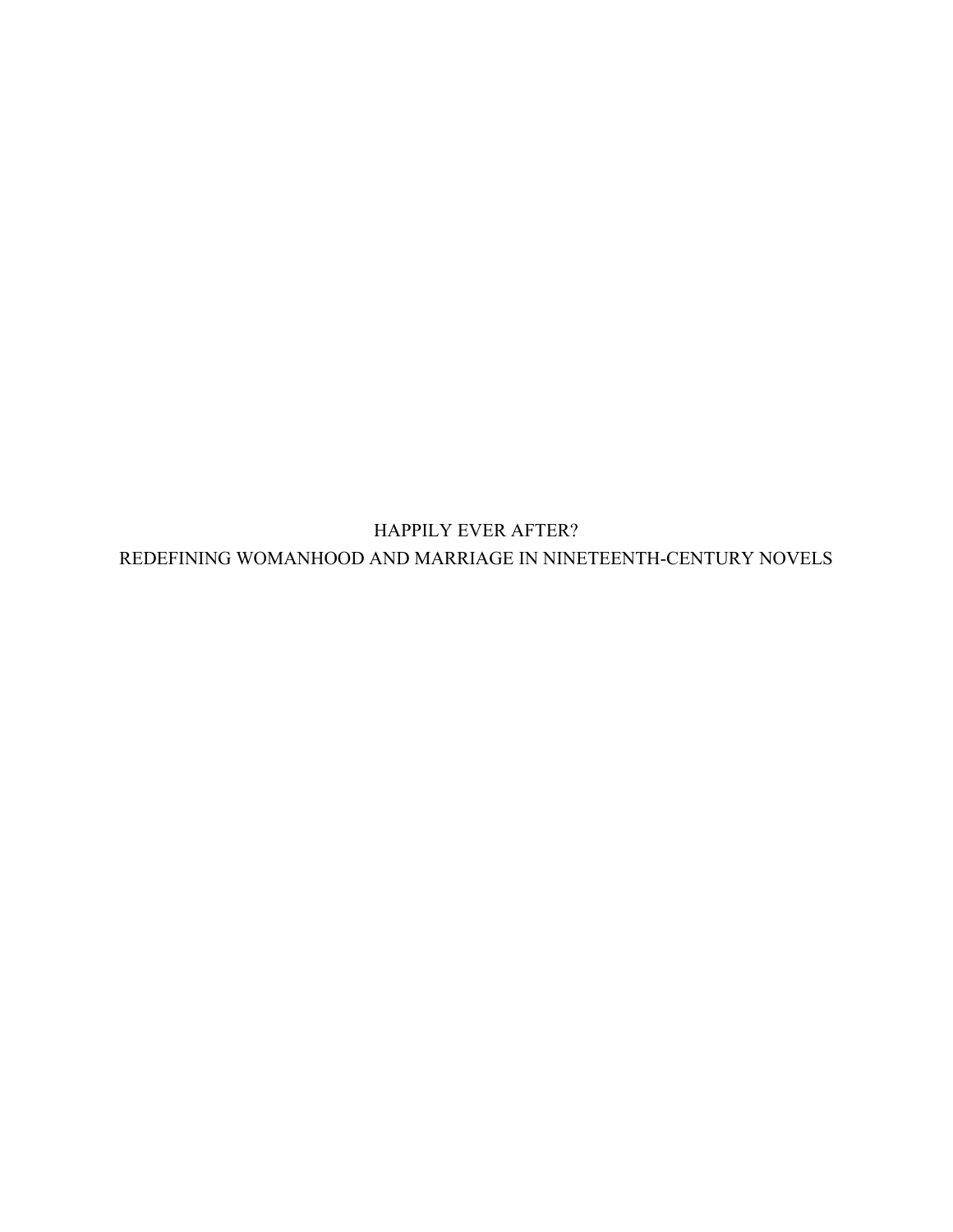## HAPPILY EVER AFTER? REDEFINING WOMANHOOD AND MARRIAGE IN NINETEENTH-CENTURY NOVELS

A thesis submitted in partial fulfillment of the requirements for the degree of Masters of Arts in English

BY

Laura Elizabeth Cox Ouachita Baptist University Bachelor of Arts in English, 2009

> May 2012 University of Arkansas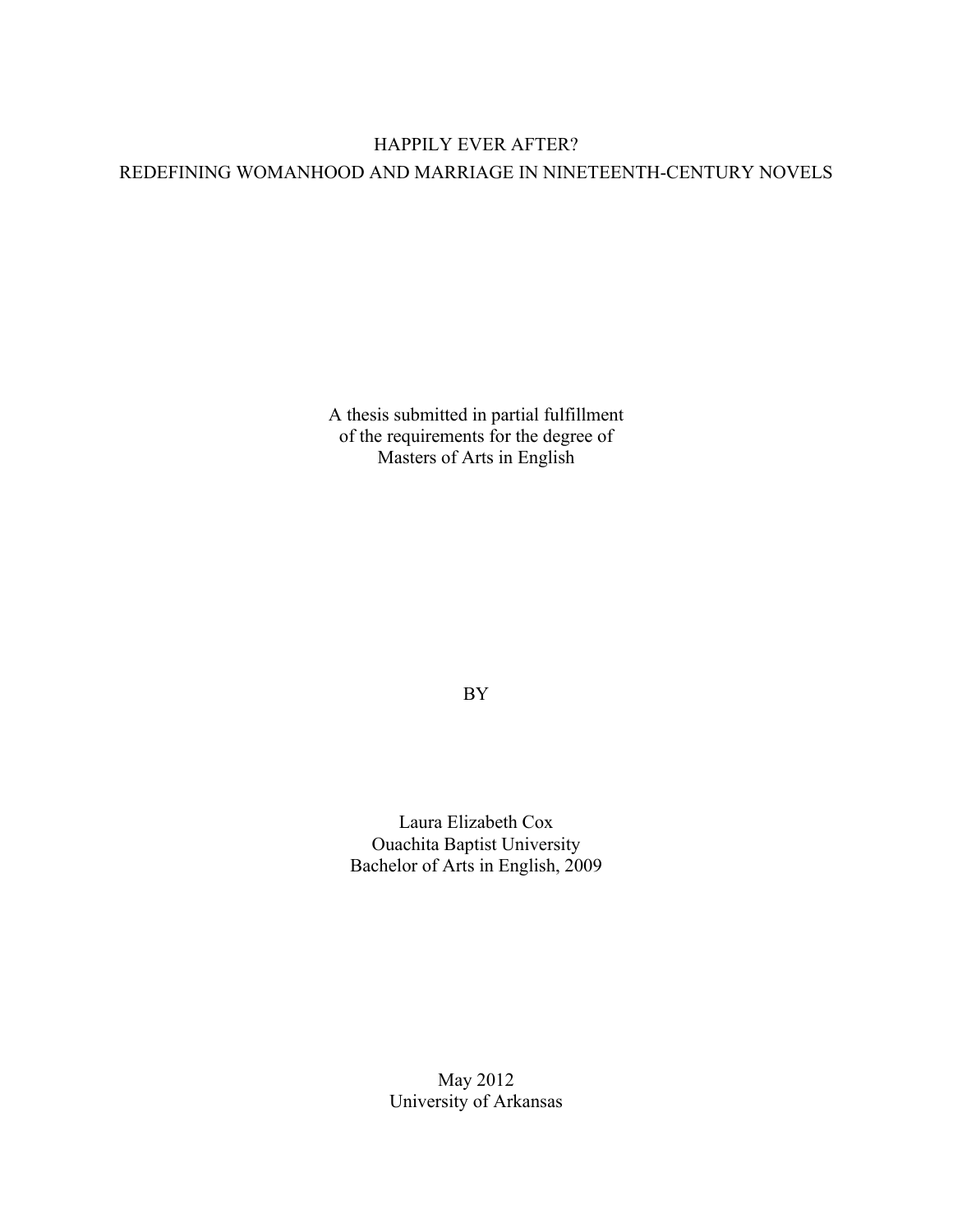#### **ABSTRACT**

Jane Austen, Elizabeth Gaskell, Charlotte Brontë, and Henry James challenged patriarchal conventions and assumptions by redefining womanhood and marriage in their novels, particularly by breaking from the traditional marriage ending. While *Pride and Prejudice*, *North and South,* and *Jane Eyre* end in marriage, these novels depict a freely chosen companionate marriage based on equality; *Villette* replaces the typical marriage ending with complete independence; and *Washington Square* and *The Portrait of a Lady* both portray the decisive rejection of the marriage ideal for a life of renunciation. This thesis analyzes the ways in which these novels challenge nineteenth-century society, as well as the ways they fail to break free from the confines of patriarchy. It looks at the ways in which each novel portrays womanhood and marriage and questions whether the novel presents a realistic alternative for women struggling to attain independence in an oppressive society.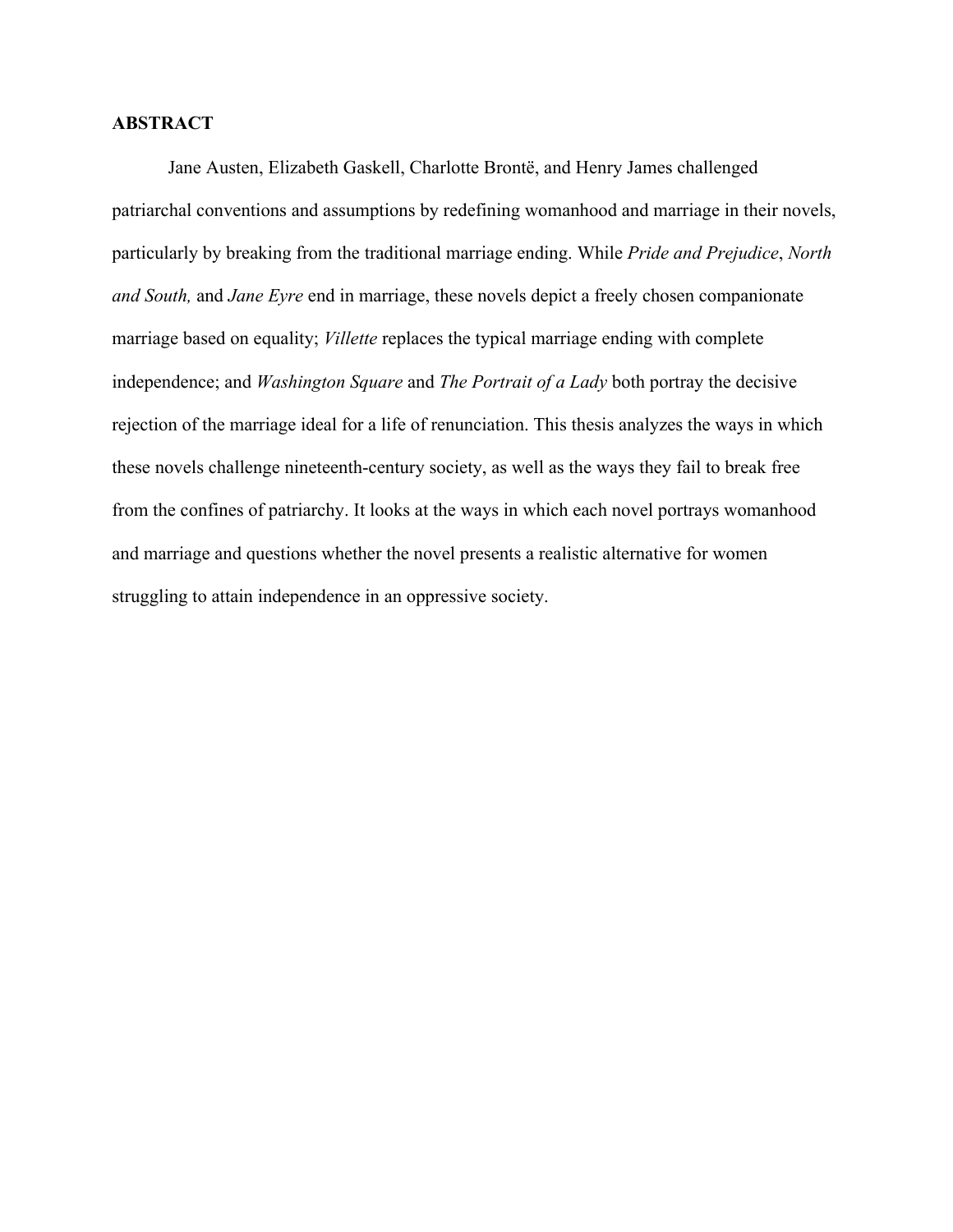This thesis is approved for recommendation to the Graduate Council.

\_\_\_\_\_\_\_\_\_\_\_\_\_\_\_\_\_\_\_\_\_\_\_\_\_\_\_\_\_\_\_\_\_\_\_\_\_\_\_

 $\mathcal{L}_\text{max}$ 

 $\mathcal{L}_\text{max}$  , and the set of the set of the set of the set of the set of the set of the set of the set of the set of the set of the set of the set of the set of the set of the set of the set of the set of the set of the

Thesis Director:

Dr. Danny Sexton

Thesis Committee:

Dr. Susan Marren

Dr. Amy Witherbee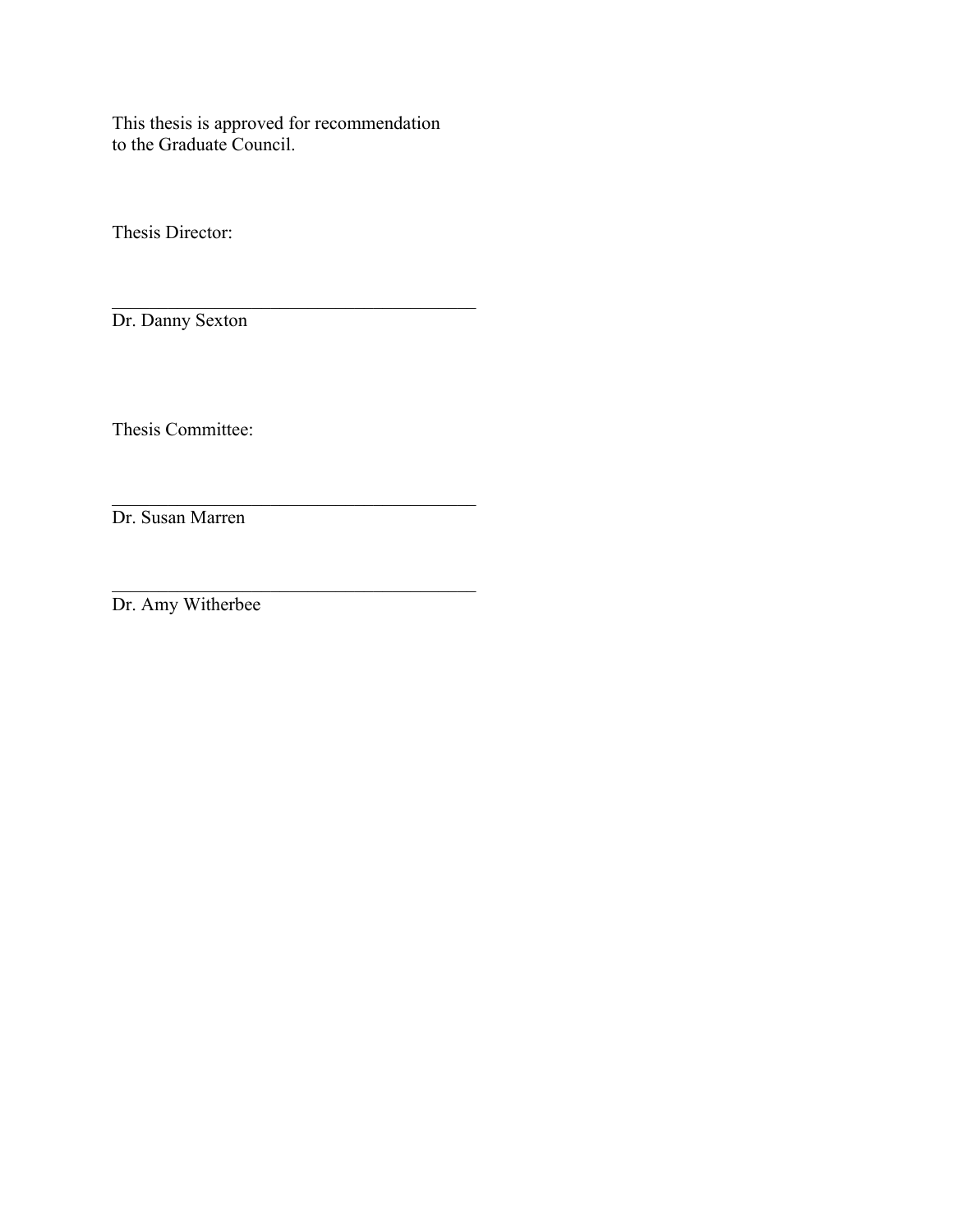### **THESIS DUPLICATION RELEASE**

I hereby authorize the University of Arkansas Libraries to duplicate this thesis when needed for research and/or scholarship.

Agreed *Laura Cox* 

Refused \_\_\_\_\_\_\_\_\_\_\_\_\_\_\_\_\_\_\_\_\_\_\_\_\_\_\_\_\_\_\_\_\_\_\_\_\_\_\_\_\_\_\_\_\_\_ *Laura Cox*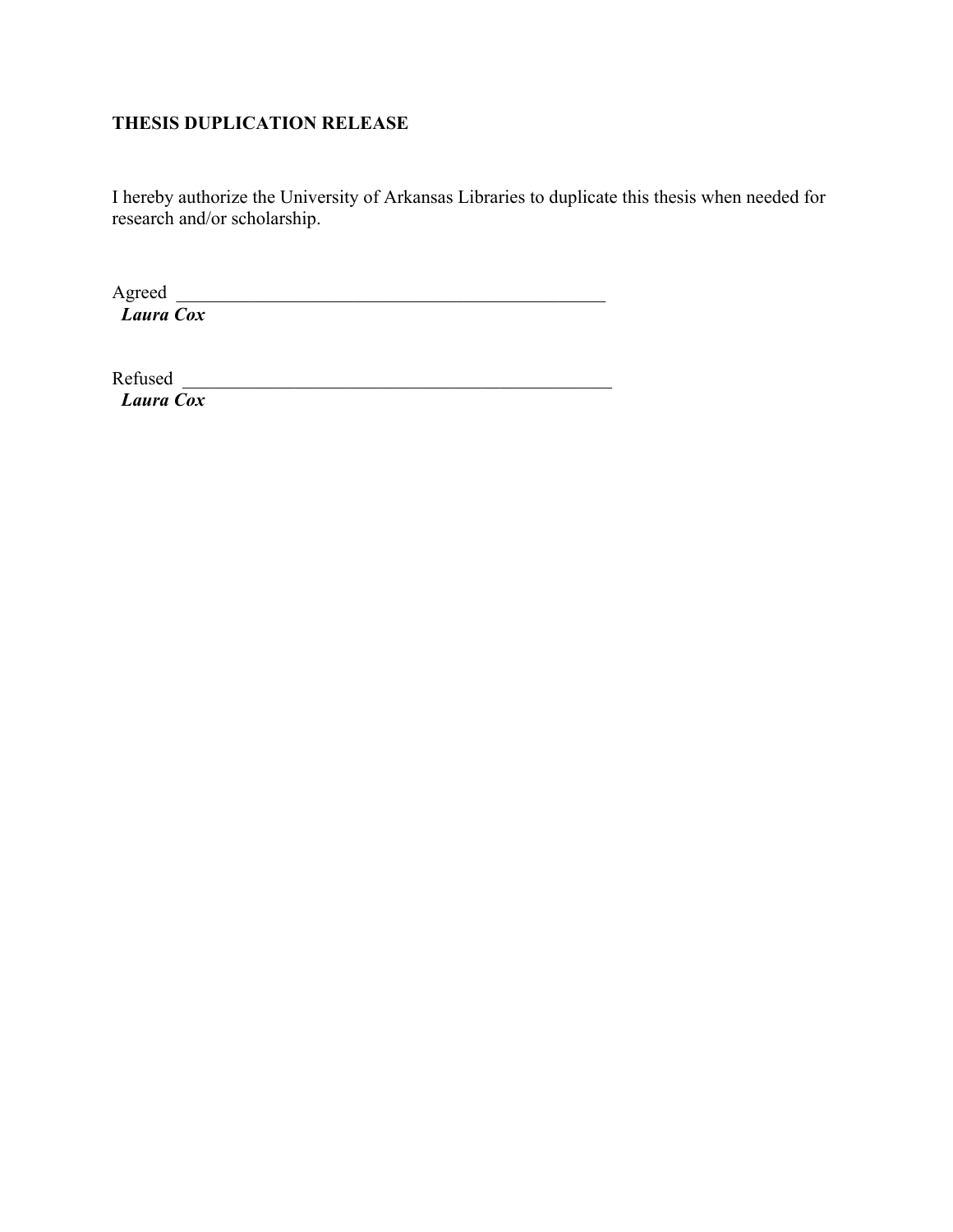### **ACKNOWLEDGMENTS**

Special thanks are due to my thesis director, Dr. Danny Sexton, and my readers, Dr. Susan Marren and Dr. Amy Witherbee, for the dedication of their time and attention to developing this thesis.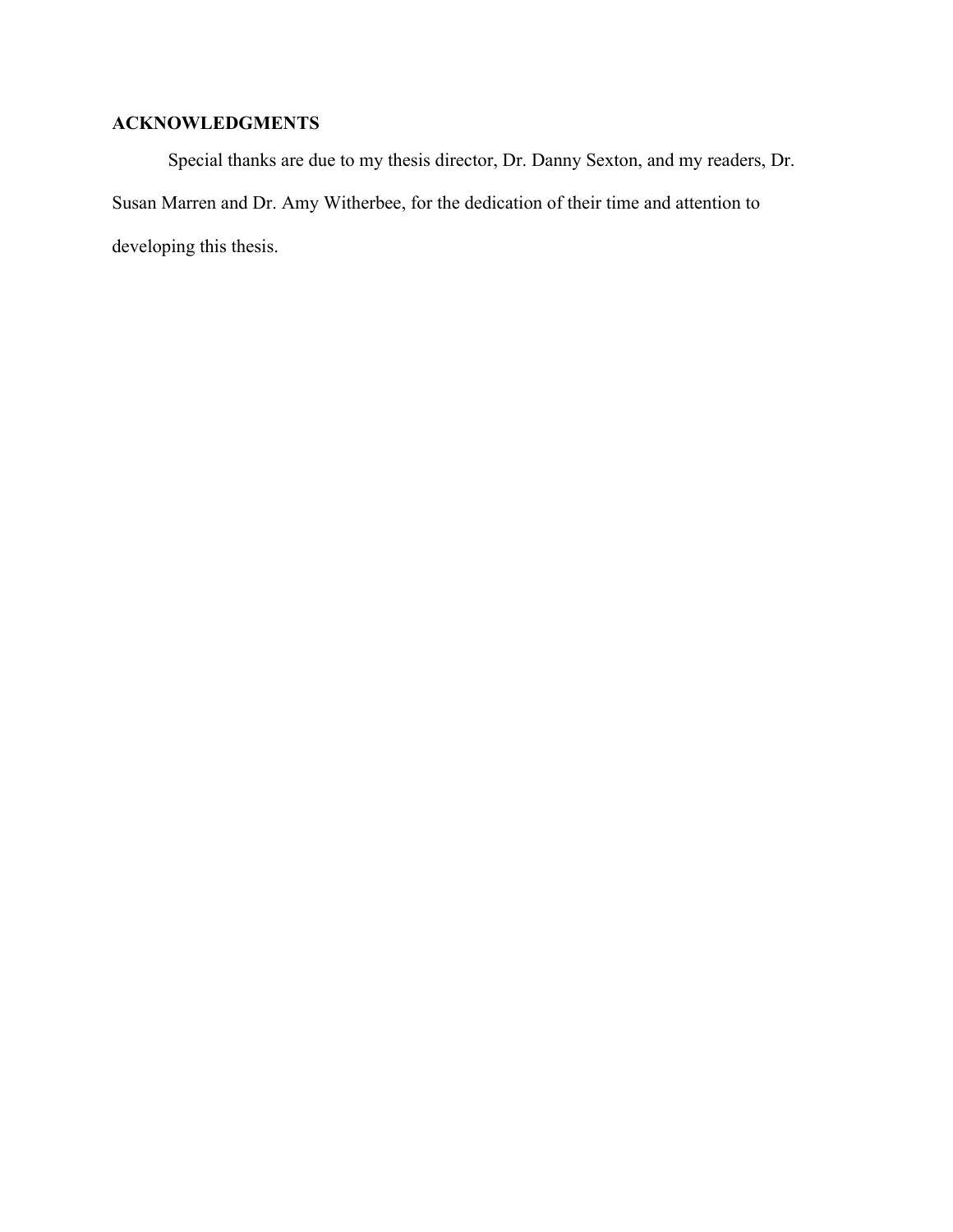### **DEDICATION**

This thesis is dedicated to my parents, who have supported me through every step of my education and instilled in me a desire to learn and grow.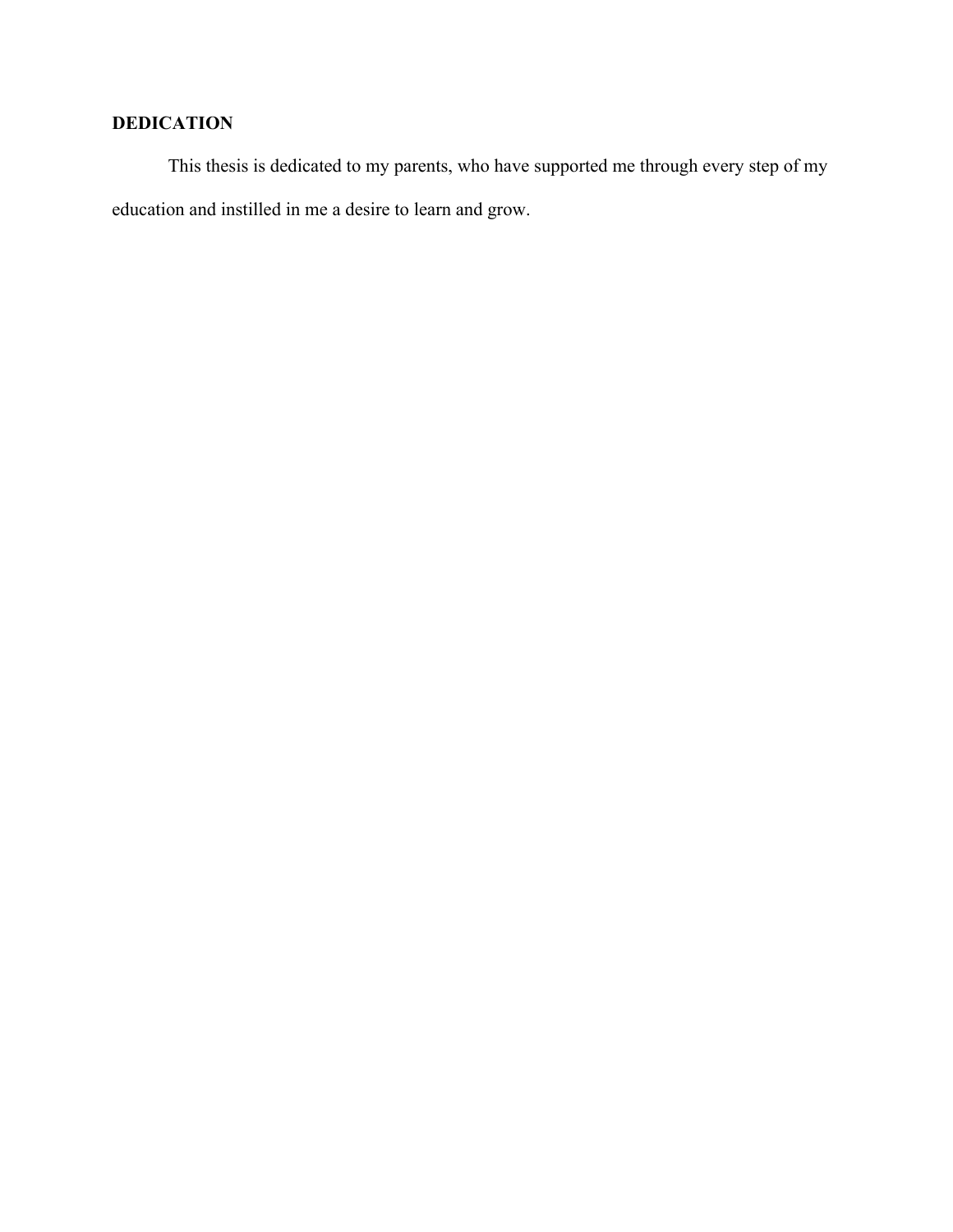### **TABLE OF CONTENTS**

|  | <b>INTRODUCTION</b> |  |
|--|---------------------|--|
|--|---------------------|--|

1

#### II. MASTER'S THESIS

|      | A. CHAPTER I:<br>Austen's Limited Rebellion in <i>Pride and Prejudice</i>                                                    | 8   |
|------|------------------------------------------------------------------------------------------------------------------------------|-----|
|      | B. CHAPTER II:<br>Radical Reversals in Gaskell's North and South and Brontë's Jane Eyre                                      | 27  |
|      | C. CHAPTER III:<br>Revising <i>Jane Eyre:</i> Sacrificing Marriage for Independence in Brontë's <i>Villette</i>              | 52  |
|      | D. CHAPTER IV:<br>The Limits of Female Independence in James's <i>Washington Square</i> and <i>The</i><br>Portrait of a Lady | 73  |
| III. | <b>CONCLUSION</b>                                                                                                            | 96  |
| IV.  | <b>WORKS CITED</b>                                                                                                           | 101 |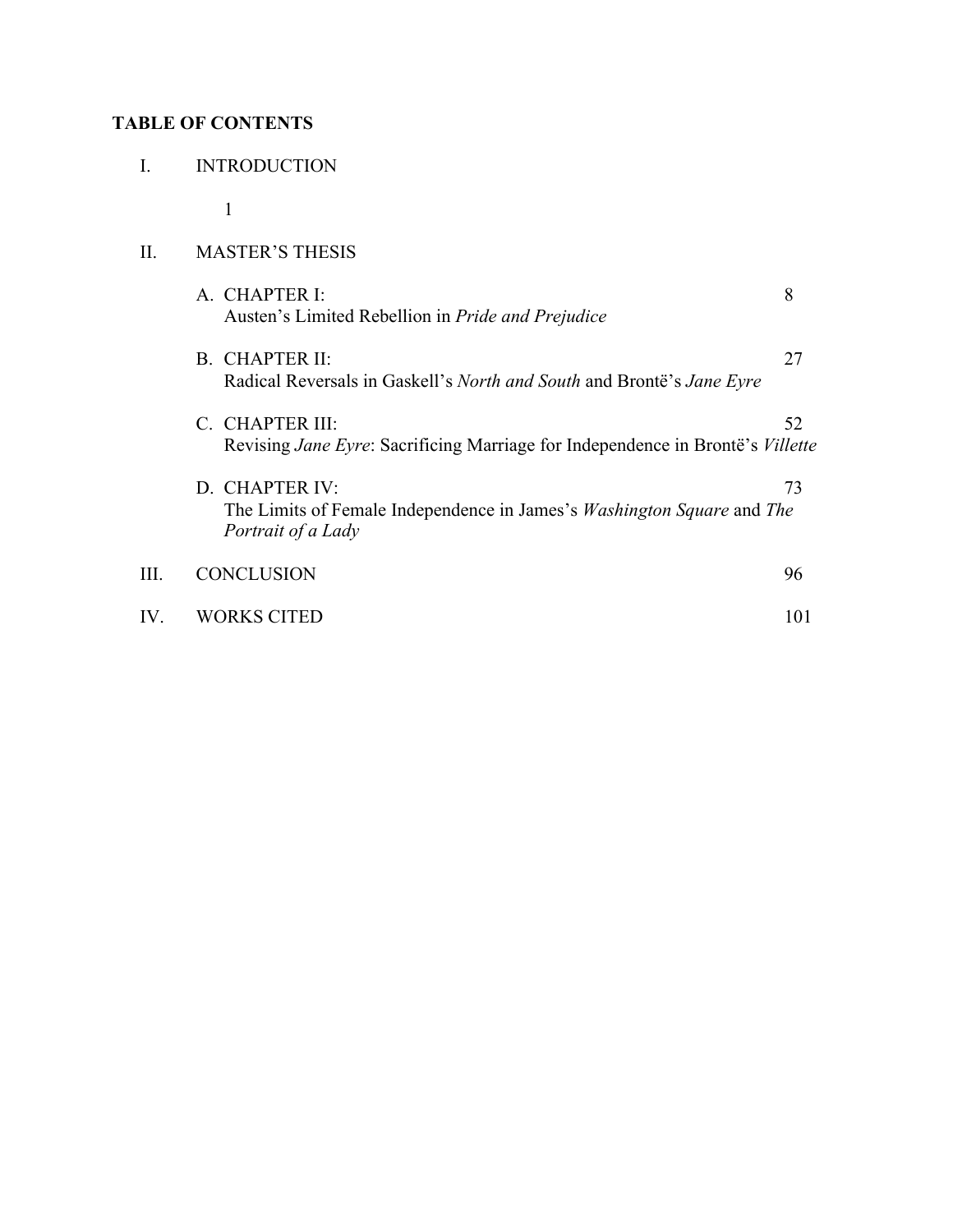#### **INTRODUCTION**

Nineteenth-century society was deeply entrenched in patriarchal ideology. Women were generally perceived as inactive, submissive, and inferior, and marriage was a well-established institution severely limiting female freedom. However, during the nineteenth century, reformers challenged these patriarchal concepts of womanhood and marriage. The increasingly popular discourses of gender and marriage, the growing feminist movement, new legislation granting women more rights (as individuals and in marriage), the rise of women writers, and the rise of the novel all impacted how womanhood and marriage were culturally defined. Nineteenthcentury writers Jane Austen, Elizabeth Gaskell, Charlotte Brontë, and Henry James were actively engaged in shaping these newly emerging concepts of womanhood and marriage. While each of these authors was certainly influenced by the set conventions and assumptions of their patriarchal society, they challenged established models of womanhood and marriage through their female protagonists and their depictions of marriage, particularly by rewriting the traditional marriage ending. In this way, these authors simultaneously conform to and subvert patriarchal structures. In this process of authorial subversion of patriarchy, novels redefined models of womanhood and the institute of marriage in nineteenth-century society.

Deriving from Coventry Patmore's enormously popular poem published in 1854, the term "angel in the house" became synonymous with the nineteenth-century ideal of womanhood: a woman who is perfectly moral, selfless, submissive to her husband, and devoted to her feminine duties of domesticity and marriage. Sandra Gilbert and Susan Gubar identify the "eternal feminine" qualities of the "angel in the house" as "virtues of modesty, gracefulness, purity, delicacy, civility, compliancy, reticence, chastity, affability, politeness," all of which are modes of "angelic innocence" (23). Not only were women expected to exemplify this long list of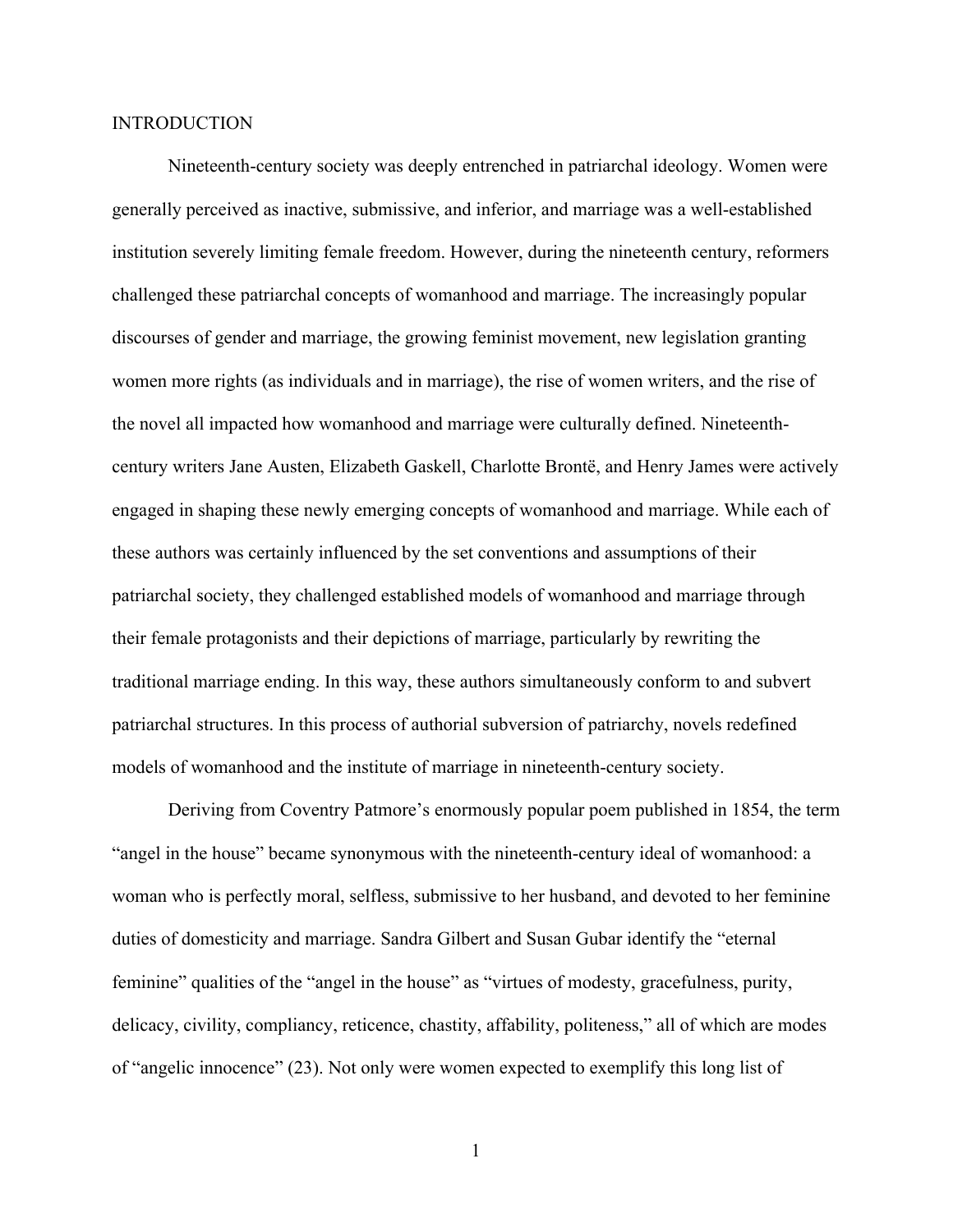feminine qualities, they were expected to possess them innately. As John Ruskin claims in "Of Queen's Gardens," women and men by nature possess entirely separate characters (59). A woman must "as far as one can use such terms of a human creature—be incapable of error." Ruskin goes on to say that a woman "must be enduringly, incorruptibly good; instinctively, infallibly wise—wise, not for self-development, but for self-renunciation" (60). As "angels," women were held to an impossible standard of infallible morality and perfect goodness, feminine gender traits inseparably tied to sex.

Prescriptive writing and public discourse propagated this ideal during the eighteenth century. As Nancy Armstrong points out in *Desire and Domestic Fiction: A Political History of the Novel,* there was a dramatic increase in conduct books during the eighteenth century that were devoted to telling women how to behave (258). Prior to the rise of conduct books, there existed varying ideas of what makes a woman desirable, but by the second half of the eighteenth century, these books were so popular that the conduct book model of womanhood became common knowledge, therefore defining the ideal woman (Armstrong 63). Gilbert and Gubar claim that conduct books for women furthered the image of angel, dictating that women should be submissive, modest, and selfless or, in other words, angelic. (23) In *The Women of England: Their Social Duties and Domestic Habits,* arguably one of the most popular conduct books during this time, Sarah Stickney Ellis upholds the angelic model of purity, domesticity, and submission. Exalting women as the moralizing influence in their husbands' lives, Ellis stresses the importance of a wife's duty to provide a comfortable domestic space and put the desires of all others above her own (1584-1585). In "The Girl of the Period," Eliza Lynn Linton terms this ideal of womanhood as the "fair young English girl," a woman of "innate purity" and "dignity," who is "neither bold in bearing nor masculine in mind; a girl who, when she married, would be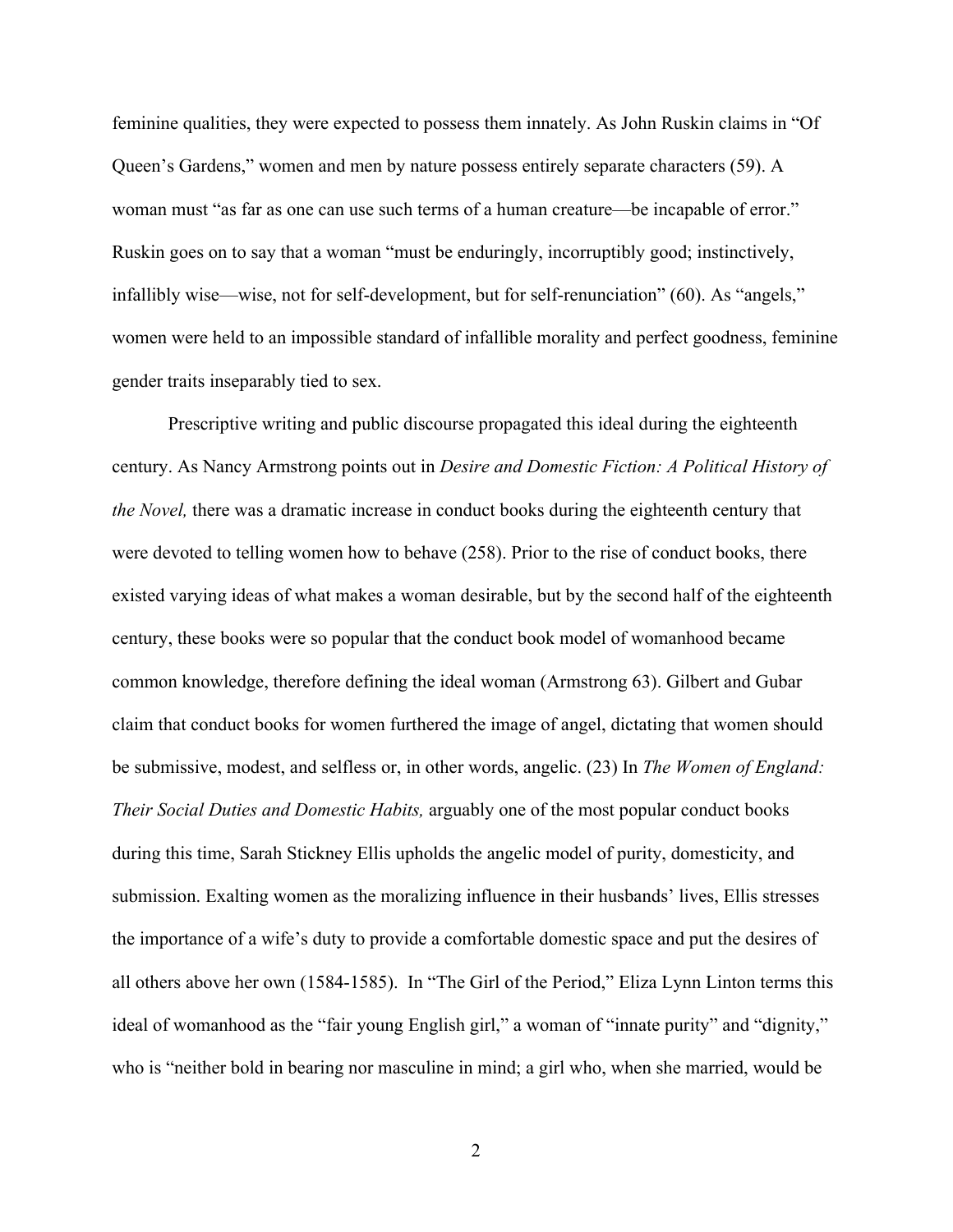her husband's friend and companion, but never his rival" (91). Only through possessing these qualities of the "angel of the house," could women fulfill society's expectations and please men. Susan Okin claims that these prescriptive texts were molded for "deliberately propagandistic purposes," reinforcing "patriarchal relations by constructing women's nature as sentimental and domestic" and emphasizing the "virtues of separate spheres and their assumptions of husbands' supreme authority" (qtd . in Hammerton 75). As propaganda, conduct books shaped the model of the ideal woman and defined female desirability.

By the nineteenth century, the "angel in the house" ideal of womanhood was firmly established; however, the rise of the novel challenged this ideal. Depicting new models of womanhood through their female characters, authors critiqued the old models while simultaneously suggesting various alternatives. This was due in part to the rise of women writers that coincided with the rise of the novel. Virginia Woolf cites middle-class women beginning to write as a major moment in history as women earned the right to speak their mind (70-71). These women began to question what men are supposed to desire and what women are supposed to desire to be. In order to replace existing patriarchal models of womanhood, Gilbert and Gubar claim that authors must first "shatter the mirror that has so long reflected what every woman was supposed to be," "assaulting and revising, deconstructing and reconstructing" the image of woman (76). As Gilber and Gubar's violent diction suggests, authors must decidedly and forcibly reject society's patriarchal assumptions before presenting a viable alternative. Only after "killing" the "angel in the house," as Woolf puts it, can new models of womanhood emerge. By depicting various stereotypical examples of the feminine ideal through ancillary characters, or, at times, their protagonists, Austen, Gaskell, Brontë, and James critique and reject these models of womanhood and the patriarchal system that defines female desirability. Suggesting new models,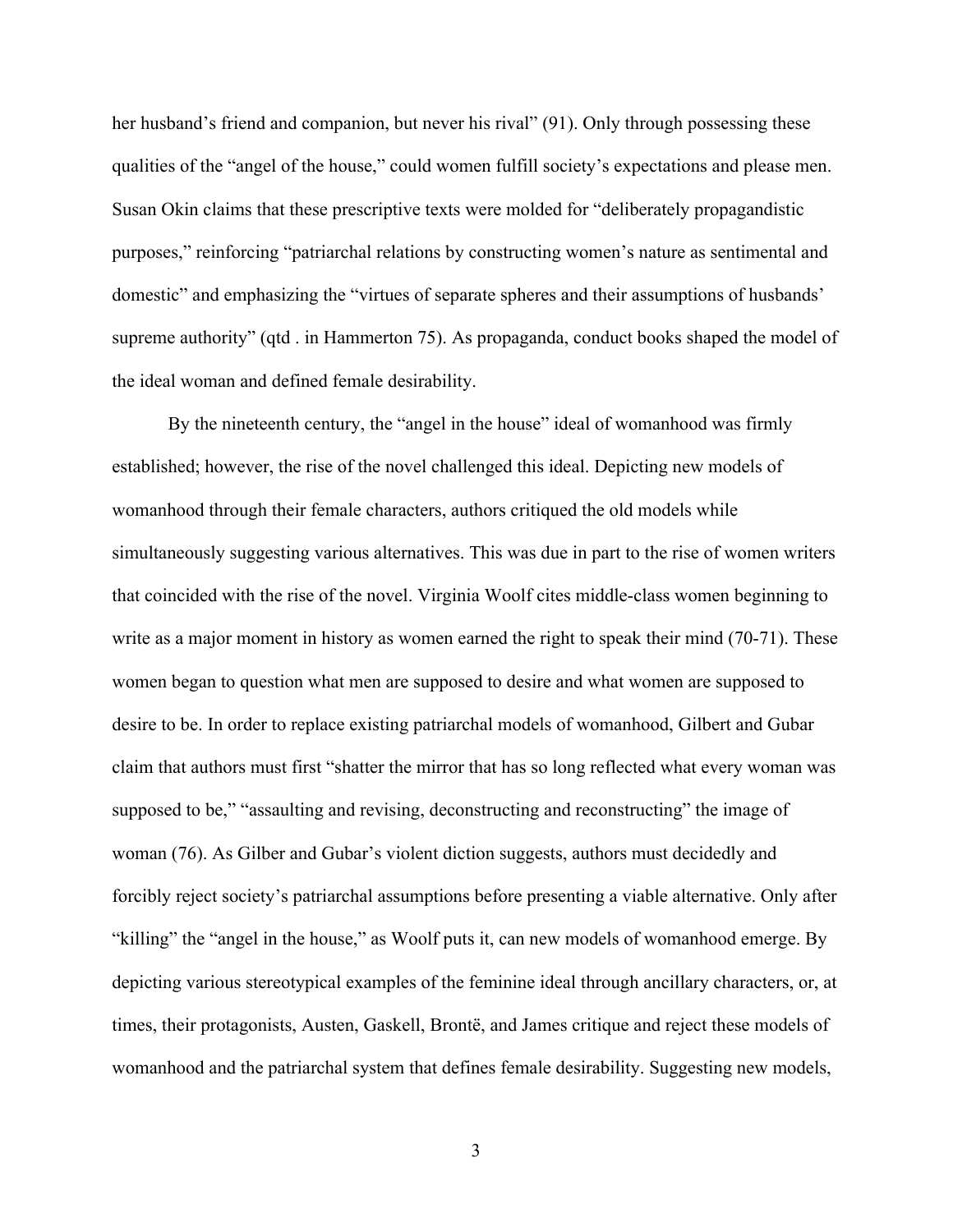depicted through strong, independent female characters, these authors began to redefine concepts of femininity, male authority, and women's independence. While conduct books presented an "imaginary construct" that was an impossible ideal, novels presented an ideal of womanhood that was more true to life (Armstrong 252). In subverting the established ideal and suggesting new models of womanhood, these novels redefined gender roles and feminine desirability.

As novels redefined womanhood, they also redefined marriage. During the nineteenth century, marriage shifted from an entirely private affair into the public eye; this generated an increasingly popular public discourse on marriage, the marriage debate. New publicity exposed marital conflict, which led to an examination of marriage by reformers and writers and generated new matrimonial legislation. While the initial blame of any marital conflict in the early nineteenth century was generally placed on the failings of women (hence the numerous conduct books and other prescriptive writings encouraging submission), the focus began, during the midnineteenth century, to shift to men's marital misconduct (Hammerton 149). In *Cruelty and Companionship: Conflict in Nineteenth-Century Married Life,* A. James Hammerton claims the marriage debate initially began due to "the rising concern to protect wives from the violence of their husbands" (17), but the reform went beyond simply preventing violence. Concepts of masculinity began to change from a focus on power to the virtues of "tenderness, love, and care, the protection of the weak, especially women" (Hammerton 150). While men's power was maintained, it was not to be abused. By the mid-nineteenth century, reformers and court rulings began to move away from conduct book models of a woman's duty of absolute submission and subordination in marriage, instead advocating a companionate model of marriage. New divorce legislation gave women greater rights and increased public discussion of marriage reform. Hammerton cites the new Divorce Court after 1857 as a "vital factor stimulating changes in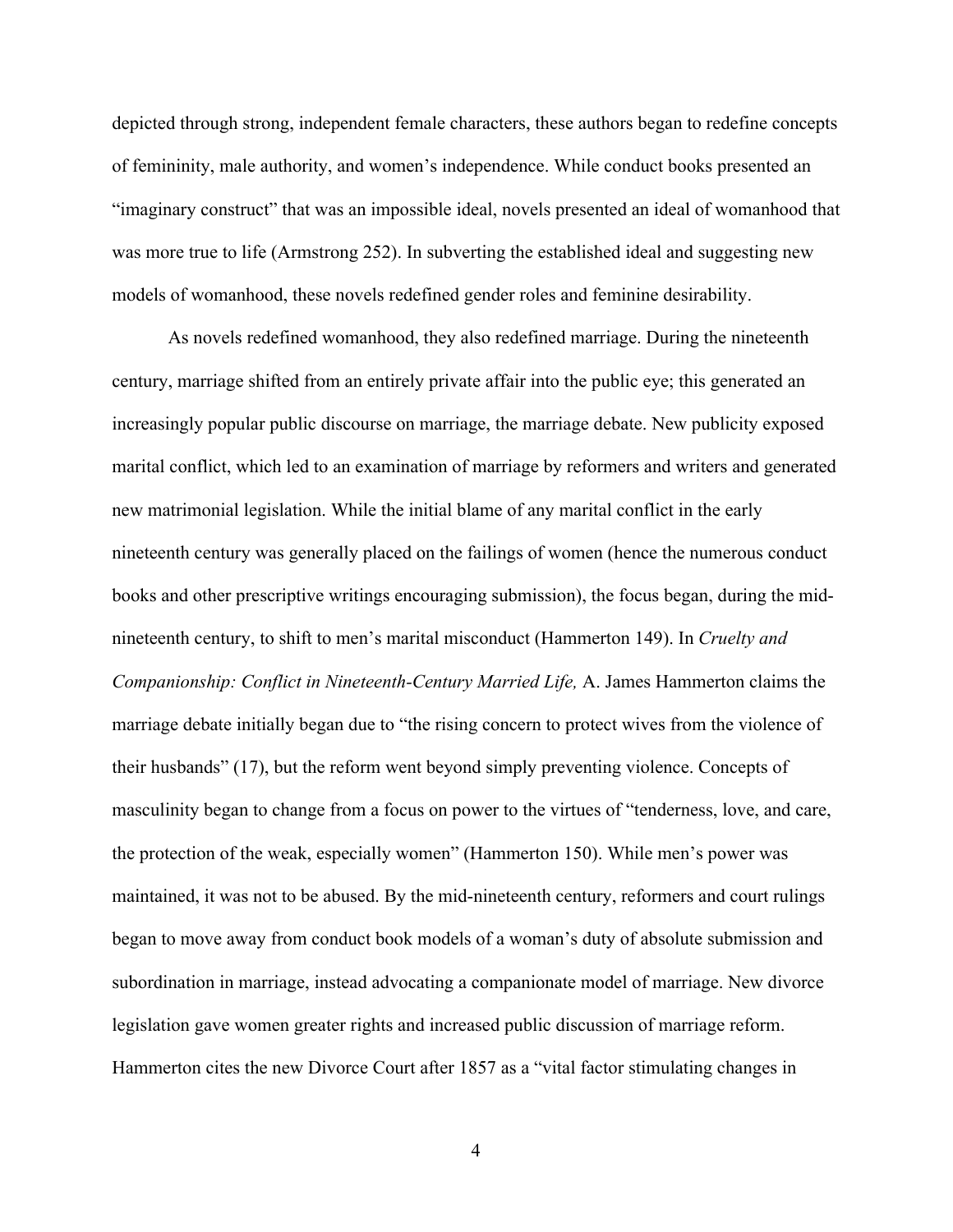attitudes to marriage by the end of the century" (102). As women gained greater legal rights, expectations of a woman's role and treatment in marriage rose, which, in turn, spurred an increase in women's legal rights.

Despite these reforms, this companionate view of marriage was still rooted in patriarchal dominance and gender difference. While reformers began to question men's authority, patriarchal structures remained firmly in place. That is to say that the public began to question and limit the level of men's authority to what was deemed reasonable, but the authority of men itself was still upheld. Women were still viewed as domestic and subordinate to their husbands. Although a husband's authority was limited when it came to violence or emotional abuse, women still did not have legal equality in marriage. In *The Subjection of Women*, published in 1869, John Stuart Mill challenges the current conditions of marriage for women, arguing for legal equality between the sexes and pointing out that in its current state marriage is not desirable. He writes that marriage "should be on equal conditions; lest all women of spirit and capacity should prefer doing almost anything else, not in their own eyes degrading, rather than marry, when marrying is giving themselves a master, and a master too of all their earthly possession" (28). As Mill points out, husbands still maintained almost complete legal authority over their wives. Published in 1869, the same year in which Mill wrote *The Subjection of Women, Barbara Bodichon's* "A Brief Summary, in Plain Language, of the Most Important Laws of England Concerning Women" states, "a man and wife are one person in the law; the wife loses all her rights as a single woman, and her existence is, as it were absorbed in that of her husband." Her body belongs to him, all of her property before marriage becomes his, any money she earns is his, and the legal custody of children belongs entirely to her husband (89). Despite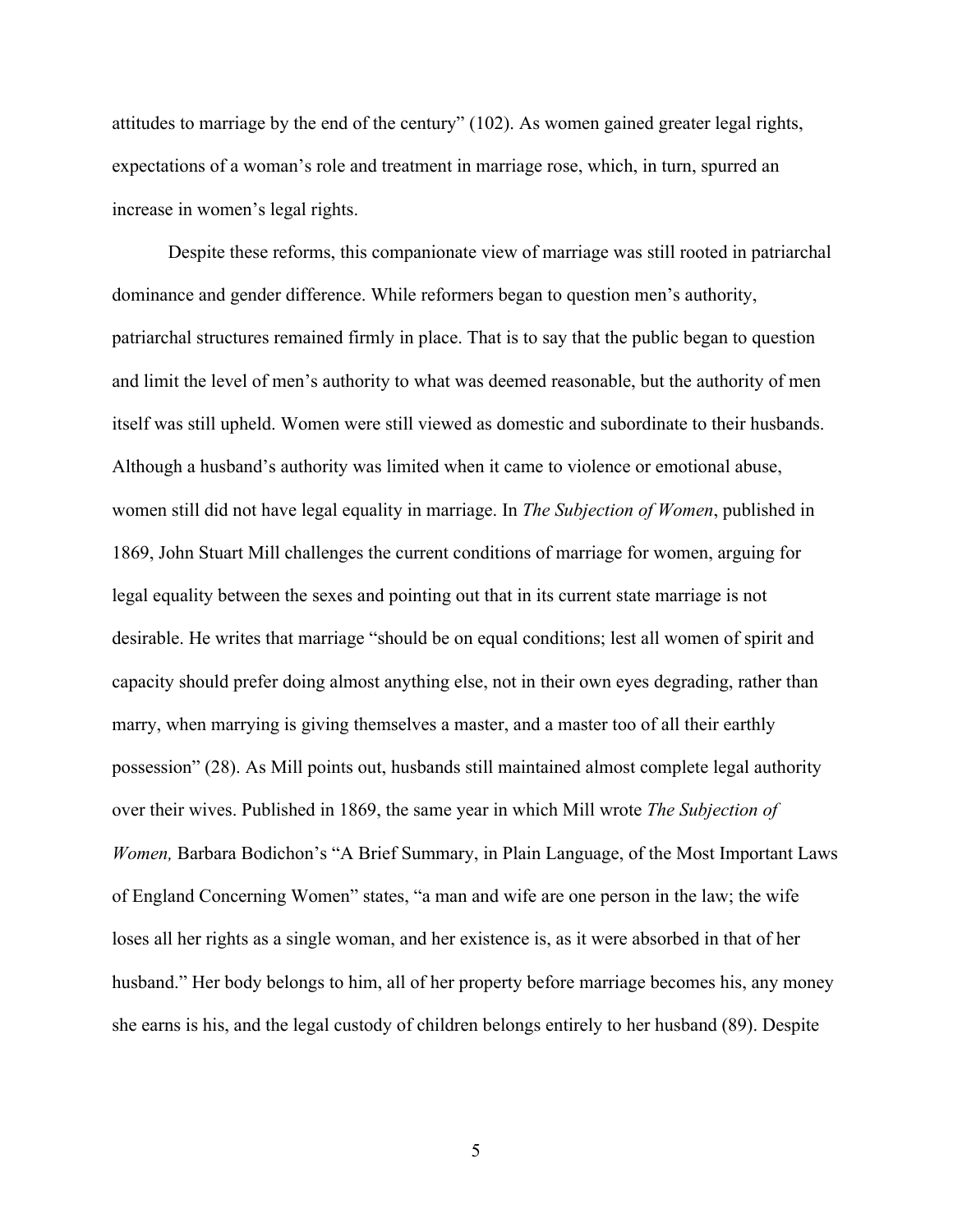marriage reforms in the mid-nineteenth century granting women greater rights in marriage, women still remained firmly under the legal authority of their husbands.

By the second half of the nineteenth century, reformers began to call for greater legal equality in marriage. Claiming that true equality can only exist with legal equality (6), Mill advocates "perfect equality" between the sexes that admits "no power or privilege on the one side, nor disability on the other" (3). Writing in 1878, feminist reformer Frances Power Cobb states the "only effective model for a loving marriage is a miniature republic, where voluntary yielding would take the place of arbitrary command" (qtd. in Hammerton 152). Advocating equality in marriage, these reformers argue that the existing model of companionate marriage falls short of a true marriage ideal.

Influenced by and influencing this feminist discourse on marriage, the novels of Austen, Gaskell, Brontë, and James critically question their society's current conception of marriage. By depicting various, undesirable marriages, these authors clearly illustrate the failings of existing models; their protagonists critique the representative marriages in their social circles and reject offers of marriage. *Pride and Prejudice* (1813)*, North and South* (1855), and *Jane Eyre* (1847) suggest a new companionate marriage ideal, one based on mutual equality and love. As Gilbert and Gubar claim, writers such as these were "not only writing, they were conceiving fictional worlds in which patriarchal images and conventions were severely, radically revised" (44). Within these fictional worlds, these authors critique patriarchal depictions of marriage and present new models of marriage that overturn patriarchal assumptions. However, *Villette* (1853), *Washington Square* (1880), and *The Portrait of a Lady* (1881) suggest such models are overly optimistic and cannot exist in reality. These novels portray marriage and female independence as mutually exclusive, and suggest one must be sacrificed in order for the other to exist.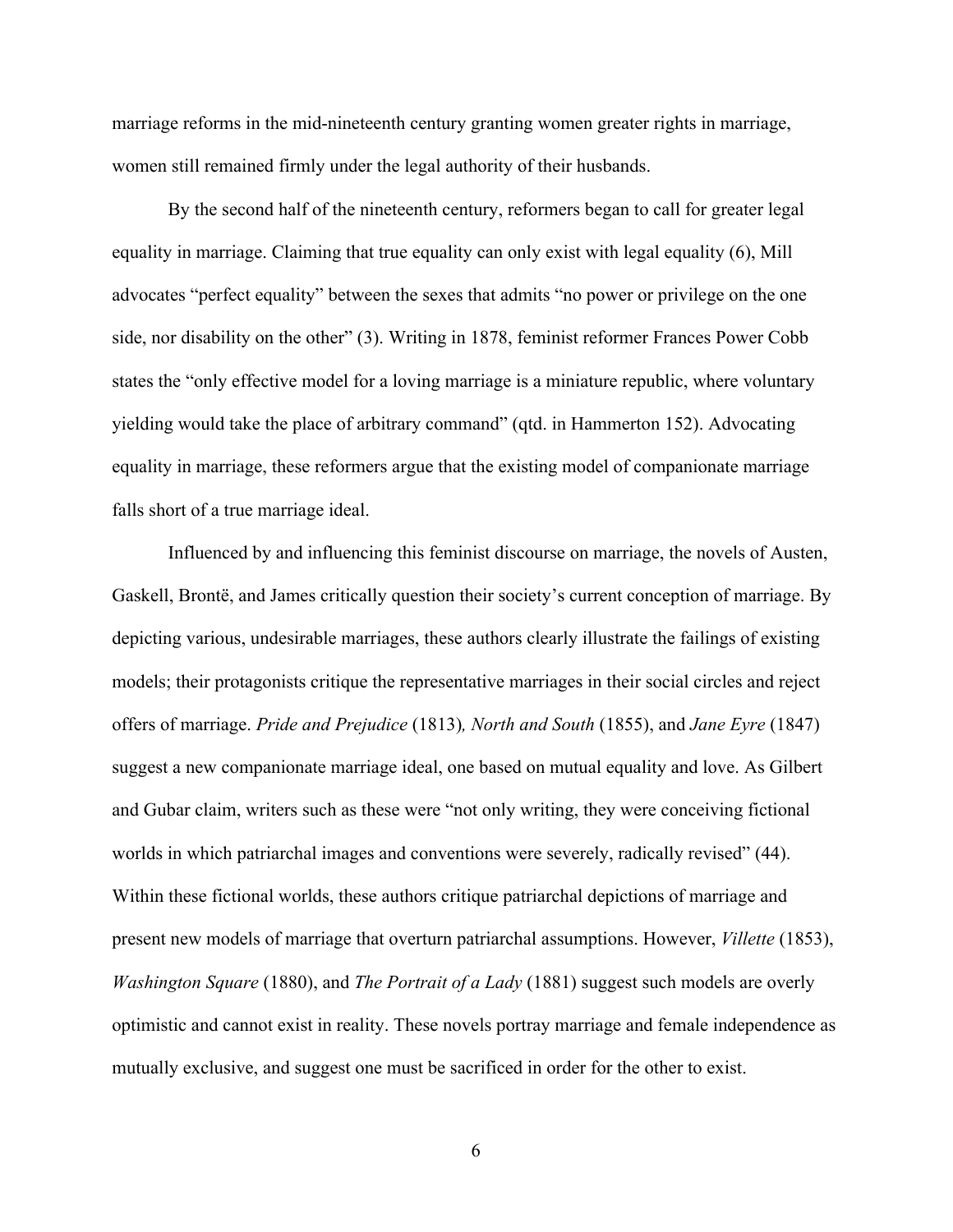Throughout the public marriage debate, the current cultural and legal inequalities of marriage were challenged, but marriage itself was still upheld as the ideal for both men and women. Even as he advocates equality for women in marriage, Mill writes of marriage as "the destination appointed by society for women, the prospect they are brought up to, and the object which it is intended should be sought by all of them" (30). In her discussion on novelistic endings, Alison Booth states many nineteenth-century novelists, like Mill, viewed marriage as the ultimate goal of all women. She claims that few offer "anything more than double or binary choices for most female characters—seldom as various as the middles of novels" (2). Indeed, she claims, most nineteenth-century novels end in either the marriage or death of the female protagonist (2). In fact, the majority of domestic novels during this time ended in marriage, which was the anticipated closure to the heroine's quest throughout the novel.

Novels that break this traditional marriage ending suggest new possibilities for women outside of the nineteenth-century model of marriage. While *Pride and Prejudice*, *North and South,* and *Jane Eyre* end in marriage (whether portrayed or implied), these novels depict a freely chosen companionate marriage based on equality; *Villette* replaces the typical marriage ending with complete independence; and *Washington Square* and *The Portrait of a Lady* both portray the decisive rejection of the marriage ideal for a life of renunciation and suffering. Breaking from the typical "happily ever after" marriage ending, these novels question current cultural perceptions of the institution of marriage and how marriage defines women's independence. Throughout these novels, the authors challenge the traditional feminine ideal; at the novels' close, these authors rewrite the marriage ending and question whether a new ideal is possible.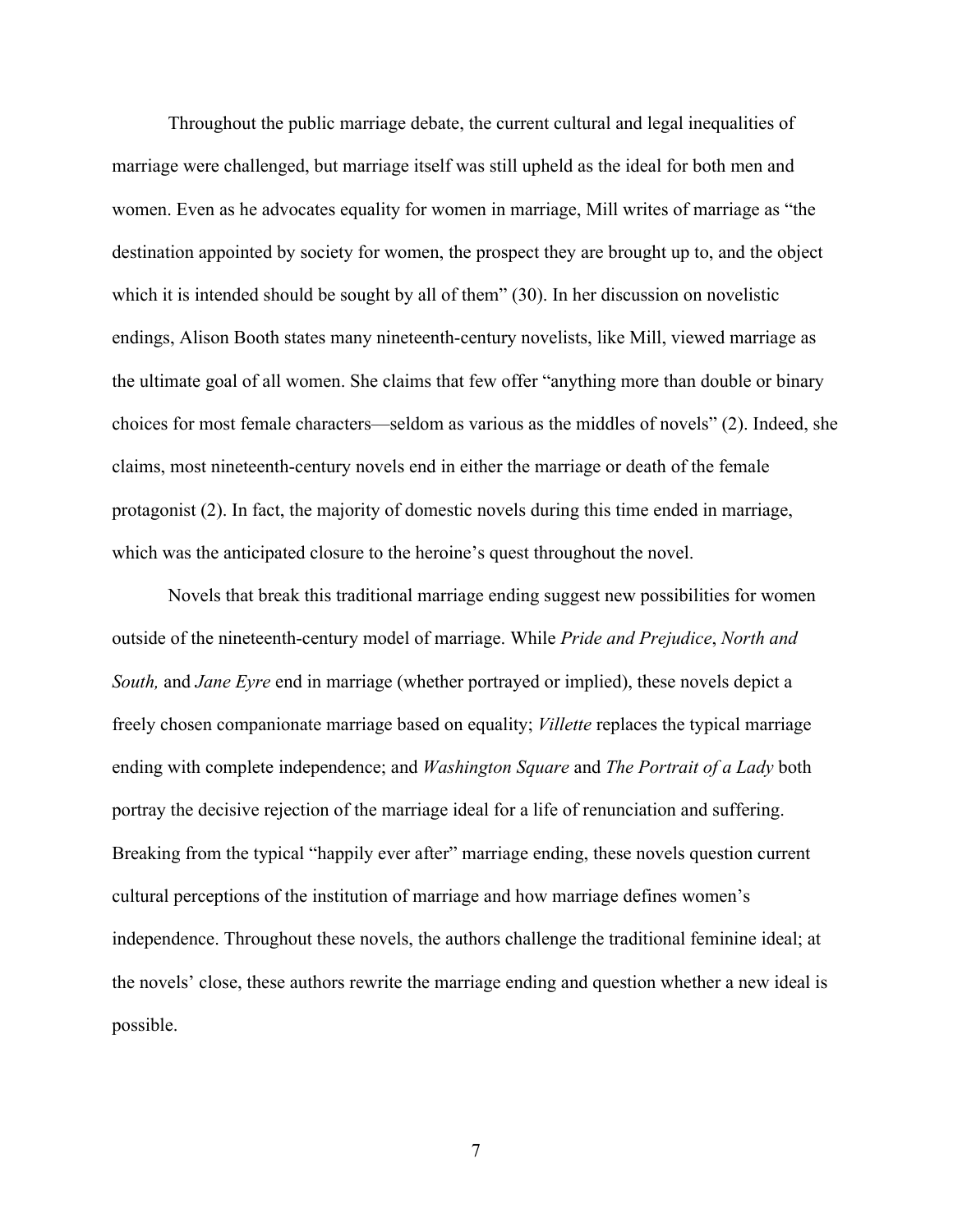#### CHAPTER I: Austen's Limited Rebellion in *Pride and Prejudice*

Opening with the line, "It is universally acknowledged that a single man in possession of a good fortune must be in want of a wife" (Austen 5), *Pride and Prejudice* announces itself as a novel about marriage. Although Austen begins with this belief that marriage is the ultimate goal of every wealthy man in her society, she questions it with an underlying hint of sarcasm. Indeed, as the novel unfolds this truth seems to be universally acknowledged more so by mothers and their eligible daughters than by single men. Throughout the novel, Austen critiques society's construct of marriage: questioning stereotypical gender roles, portraying various negative models of marriage, and suggesting a new model in the marriage of Elizabeth and Darcy. While Austen undermines patriarchal assumptions about marriage throughout the novel, she does not radically break with social conventions. By focusing the novel's plot around marriage and marrying off every major character by the novel's close, Austen reinforces the importance of marriage even as she questions it. In this way, Austen does not undermine the ideal of marriage itself; rather, she critiques the current practice and understanding of marriage in her society. She suggests a new model must be brought forth to replace the existing models that fail to promote the happiness of either sex and severely limit women's freedom.

In *Pride and Prejudice,* Austen challenges the established ideal of womanhood, suggesting a new model through her strong, independent female protagonist, Elizabeth Bennett. Elizabeth subverts traditional gender traits as she possesses qualities typically deemed masculine in nineteenth-century society. Rather than exemplifying the feminine qualities valued in nineteenth-century conduct books, she is active, rationally intelligent, decided in her opinions, and witty and outspoken in her speech. Elizabeth is not bound by convention, clearly evidenced in her decision to walk three miles alone to visit her sick sister Jane. Arriving "with her petticoat,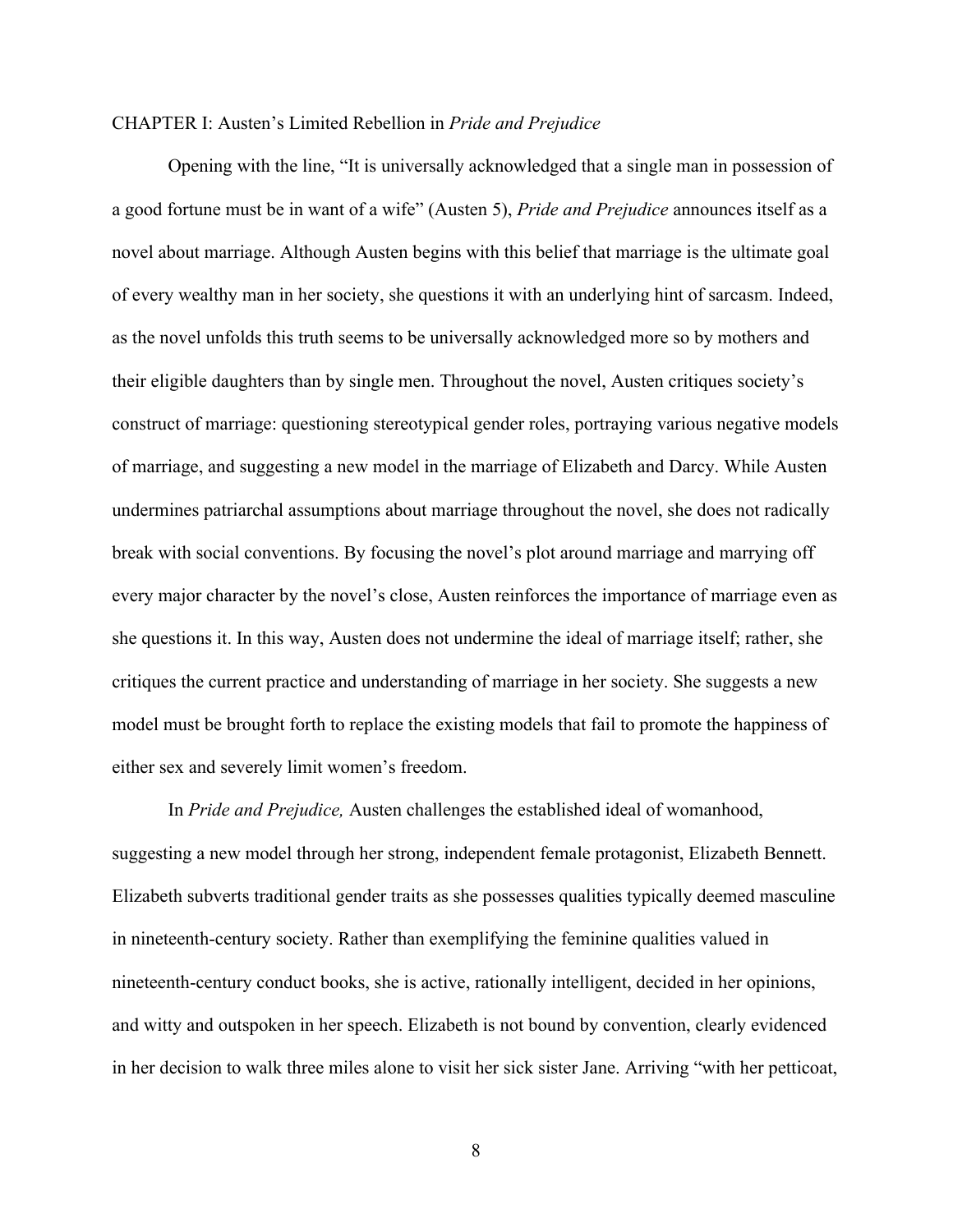six inches deep in mud" (Austen 32), Elizabeth proves her ability to act on her own volition and without being influenced by others' disapproval. Not only does Elizabeth act independently, she speaks her mind freely and with wit that Mr. Bennett deems "quickness" (Austen 7). She tells Darcy, "There is a stubbornness about me that never can bear to be frightened at the will of others. My courage always rises with every attempt to intimidate me" (Austen 148). As John Hardy states, "Elizabeth does not permit her 'will' to be dictated to by another, and she will never admit the submissive role traditionally ascribed to women" (47). Indeed, repeatedly throughout the novel, Elizabeth follows her own will with stubborn courage that refuses to bow to socially dictated gender roles. She is certainly not intimidated by wealth or status; she does not play the supplicant to Mr. Darcy, as Miss Bingley does, and she firmly resists Lady Catherine's dominance. Elizabeth tells Lady Catherine, "I am only resolved to act in that manner which will, in my own opinion, constitute my happiness, without reference to you, or to any person so wholly unconnected with me" (Austen 298). Leroy Smith claims that Elizabeth "is expected to subordinate her will, needs, and interests to those of the superior male sex, to accept a life of passivity and dependency;" yet, she "rejects both the feminine stereotype and the feminine role. She can think for herself and intends to make her own decisions. She insists that she be treated and judged as an individual" (90). By possessing these qualities, Elizabeth suggests that women can break free from feminine stereotypes, for gender roles are not innately dependent on sex.

Elizabeth's words and behavior stand in sharp contrast to those of many of the female characters in the novel, who appear foolish, overly emotional, and helpless. In these characters, Austen critiques gender assumptions and the effects of patriarchy on the development of womanhood. Mrs. Bennett, Lydia, and Kitty clearly embody expectations of the feminine as innately tied to irrationality and sensibility, and their foolish, passionate speeches and behavior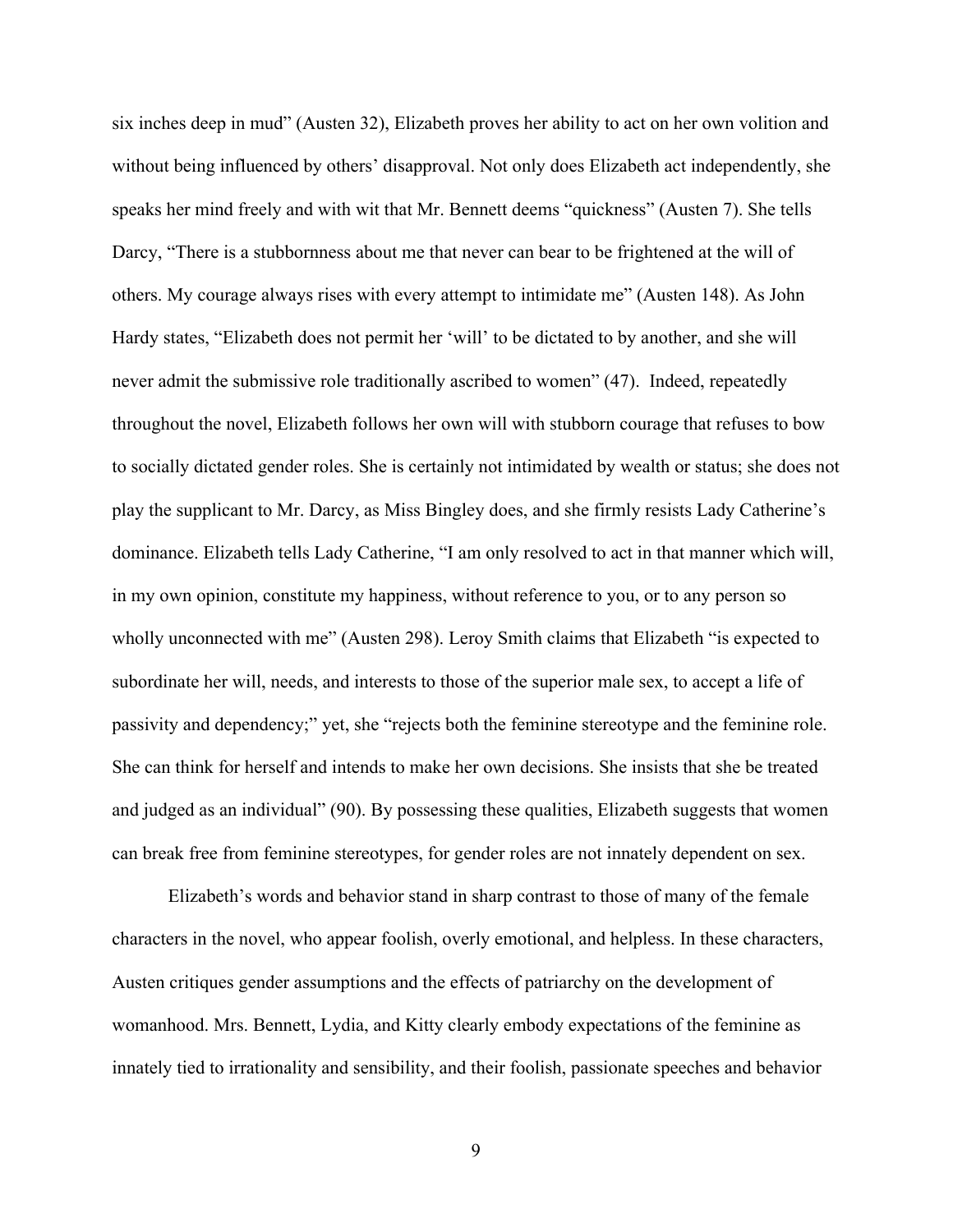serve as a constant embarrassment to Elizabeth. Mrs. Bennett complains often of her nerves and is thrown from exuberant delight to despair with the smallest change of circumstances. Her behavior alone is cause enough for Mr. Darcy to withdraw Bingley from Jane's company. Lydia's and Kitty's concerns appear limited to men in red coats, balls, pretty clothing, and gossip. Elizabeth describes Lydia to her father as "the most determined flirt" and "vain, ignorant, idle, and absolutely uncontrolled" (Austen 194). While these women are responsible for such behavior, they are deeply influenced by the society they inhabit. As Smith claims, many of Austen's "secondary characters seem almost entirely creations of the patriarchal culture" (28). Their interests and concerns are limited to foolish, inconsequential affairs because these are the socially acceptable interests and concerns of their sex, and they are uneducated and excluded from more important matters, which fall entirely in the masculine sphere. Having been conditioned to believe that dependence, vulnerability, and ignorance are desirable feminine qualities, these women embody these qualities fully. In these characters, Austen portrays the deleterious effects of patriarchy on women as these women succumb to the faults attributed to their sex.

While these women represent the feminine faults, Mary represents a woman molded by feminine education. In Mary, Austen critiques the conduct book ideal of feminine thought and behavior. Mary's moralizing gives voice to conduct book clichés, which Austen assuredly mocks through Mary's grand speeches that are affected and emotionally disconnected from reality. Upon Lydia's affair, Mary tells Elizabeth:

 Unhappy as the event must be for Lydia, we may draw from it this useful lesson: that loss of virtue in a female is irretrievable—that one false step involves her in endless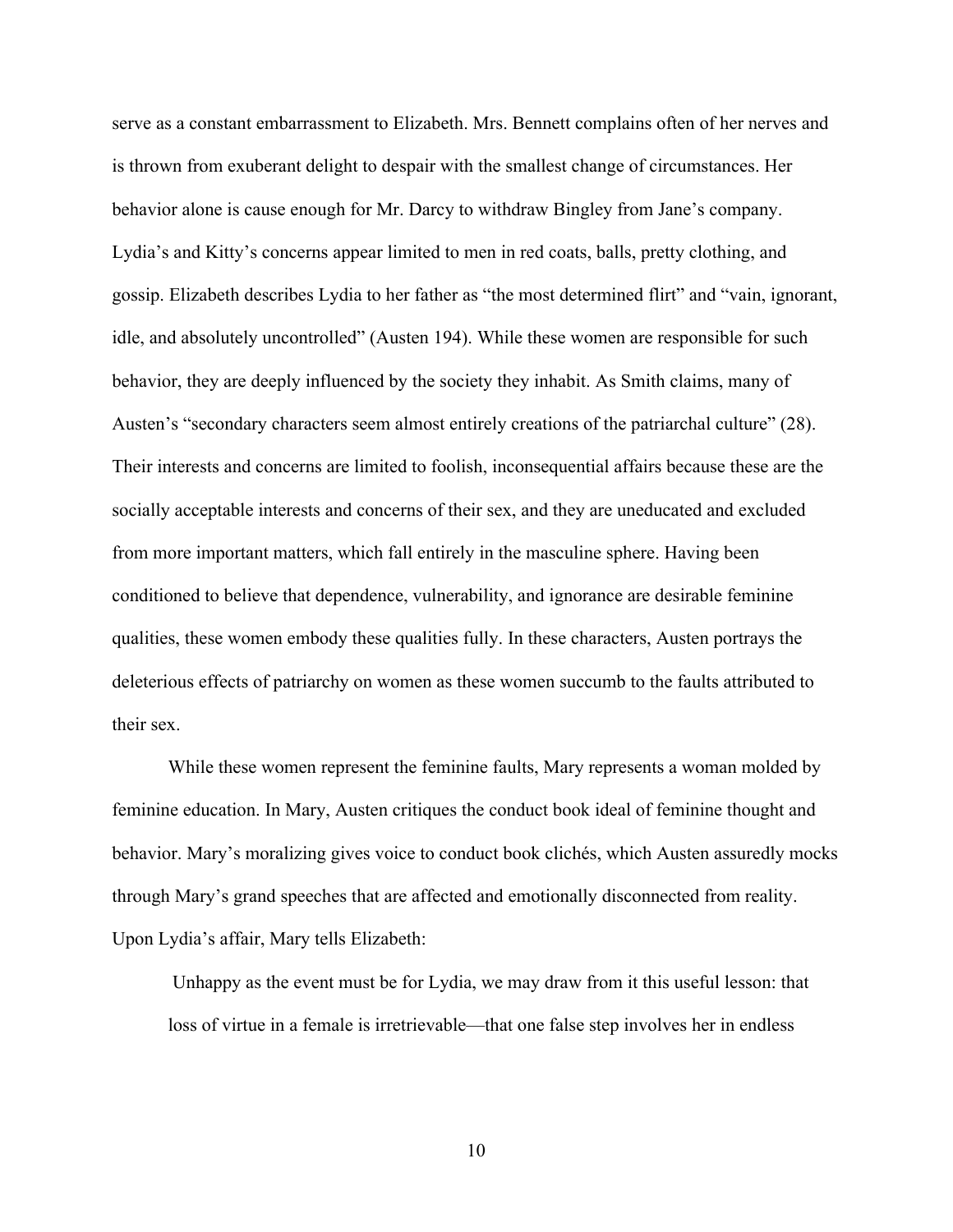ruin—that her reputation is no less brittle than it is beautiful—and that she cannot be too much guarded in her behavior toward the undeserving of the other sex (Austen 240).

Elizabeth is amazed as Mary consoles herself "with such kind of moral extractions from the evil before them" (Austen 240). Here Austen shows the conduct book model of femininity to be both impractical and undesirable.

Elizabeth refuses to conform to these feminine stereotypes, suggesting new possibilities of female desirability. Gilbert and Gubar claim that possessing such masculine traits as Elizabeth exhibits would identify a woman during this time period with the monstrous (28), the "angel in the house's" opposite. While these qualities would seem to impede Elizabeth's chances of marriage, in fact, these are the very qualities Mr. Darcy values in Elizabeth. Elizabeth does not excel in the traditional female achievements typically valued in a wife; she is not particularly gifted at drawing, playing the piano, or singing. Furthermore, she does not fit the submissive role of the "angel in the house." In *A Plan for the Conduct of Female Education in Boarding Schools*  (1797), Erasmus Darwin describes the ideal young lady as one "whose temper and disposition should appear to be pliant rather than robust; to be ready to take impressions rather than to be decidedly marked; as great apparent strength of character, however excellent, is liable to alarm both her own and the other sex" (qtd. in Armstrong 80). Rather than being alarmed by Elizabeth's strength of character and stubborn will, Mr. Darcy is attracted to these qualities that set Elizabeth apart from other women. Elizabeth tells Mr. Darcy, "The fact is that you were sick of civility, of deference, of officious attention. You were disgusted with the women who were always speaking and looking and thinking for your approbation alone. I roused, and interested you, because I was so unlike them" (Austen 317). Certainly not submissive, Elizabeth suggests that Mr. Darcy respects her intelligence and independence because she challenges him, rather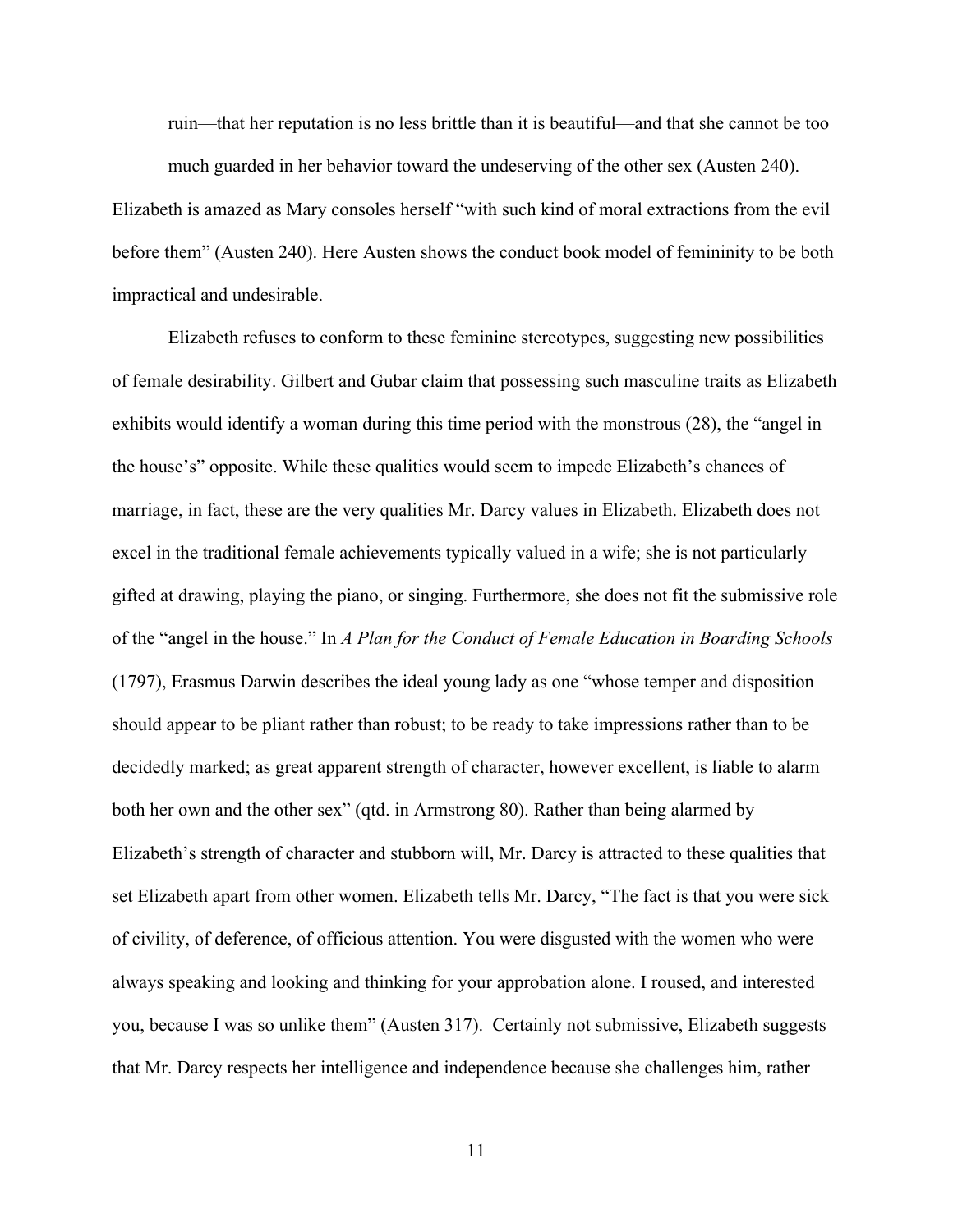than submitting in false flattery. Mr. Darcy confirms that he is not attracted to her for her beauty, feminine accomplishments, or submissive nature, but rather "for the liveliness" of her mind (Austen 317). Hardy claims, "Darcy is bound to redefine the conventional view of female 'accomplishments' by what so interests him in Elizabeth" (37). Indeed, Mr. Darcy values qualities in Elizabeth that would not have been deemed desirable by society's standards of the feminine ideal; he values Elizabeth as an individual, rather than a product of her society, and can therefore appreciate her personal strengths and charms. By admiring these qualities in Elizabeth, Mr. Darcy suggests that these masculine gender traits are not monstrous in women, but rather more desirable than the feminine stereotypes to which society expects women to conform. Mr. Darcy's desire for Elizabeth implies that the established patriarchal system of defining women's value is corrupt. A woman's worth is not solely defined by her ability to conform to the conduct book ideal; rather, her value is found in her individual strengths, even if these strengths challenge the traditional understanding of gender. In subverting the established ideal and suggesting a new model of womanhood, Austen redefines gender and feminine desirability.

Further undermining patriarchal assumptions, Austen critiques the current state of marriage in her society. The Bennetts, the Collins, and the Wickhams marry based on a traditional understanding of gender roles and the desire to meet pragmatic needs; each of these marriages, in varying degrees, falls short of an ideal marriage, a mutually beneficial relationship based on equality and love. By portraying these marriages as products of patriarchal society, Austen asks her protagonist, and her readers, to question what makes an ideal marriage, rejecting these existing examples for a new ideal.

In Mr. and Mrs. Bennett, Austen depicts a stereotypical marriage based on traditional gender roles: Mr. Bennett marries for youth and beauty, and Mrs. Bennett marries for wealth and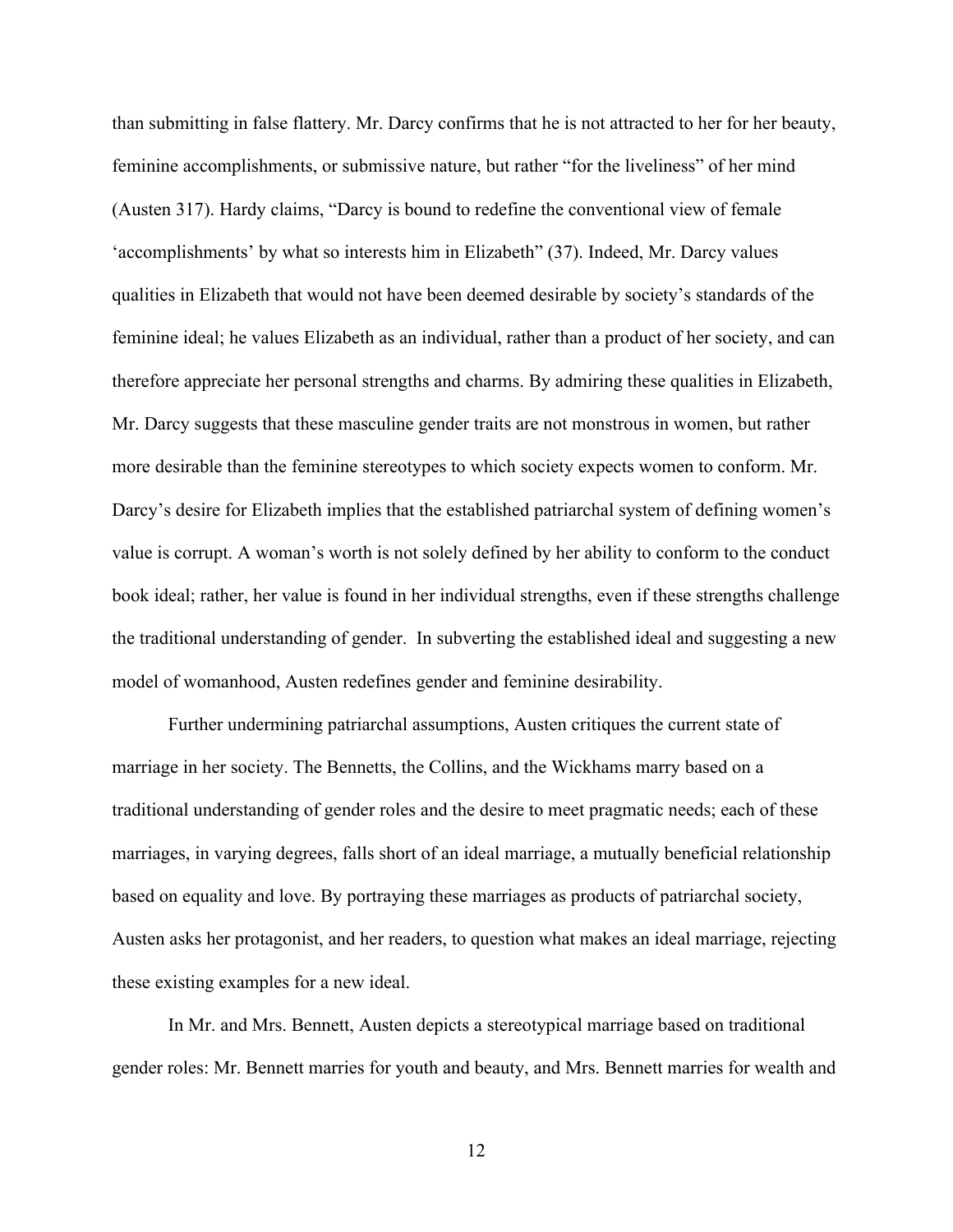the security and social position wealth offers. Mrs. Bennett sees marriage as a necessity for survival. She obsesses over marrying off her daughters, concerned not for their happiness in love so much as their financial provision and social situation. This is certainly a product of her patriarchal society. As Gilbert and Gubar claim, "Patriarchal control depends on women being denied the right to earn or even inherit their own money" (136). Unable to earn or inherit money, women must marry. Understandably, Mrs. Bennett wishes for her daughters to be taken care of after she and Mr. Bennett are gone, and the entail prevents them from properly providing for their daughters. Her pragmatic view of marriage as nothing more than a contractual relationship is most clearly demonstrated through her attempt to force Elizabeth to marry Mr. Collins, but it seems the same motives led to her own marriage to Mr. Bennett. The marital happiness promoted by this model is short lived. For Mr. Bennett, Mrs. Bennett's "weak understanding and illiberal mind had very early in their marriage put an end to all real affection for her. Respect, esteem, and confidence had vanished forever" (Austen 198). Mrs. Bennett is foolish, nervous, and difficult to live with—certainly not an ideal wife. Mr. Bennett, on the other hand, offers little emotional support to his wife. He finds her, and her concerns, amusing and openly mocks her, teasingly, in front of her children, which Elizabeth finds reprehensible (Austen 198). Mr. and Mrs. Bennett's marriage portrays the failings of a marriage built on traditional gender roles. Indeed, "had Elizabeth's opinion been all drawn from her own family, she could not have formed a very pleasing picture of conjugal felicity or domestic comfort" (Austen 198). This model of marriage shows how temporary happiness is when it is based on beauty and wealth, suggesting these gender-oriented "accomplishments" are not the proper incentives for marriage.

Austen further critiques her society's view of marriage through Charlotte and Mr. Collins, whose marriage is based on convenience and practicality. Mr. Collins marries because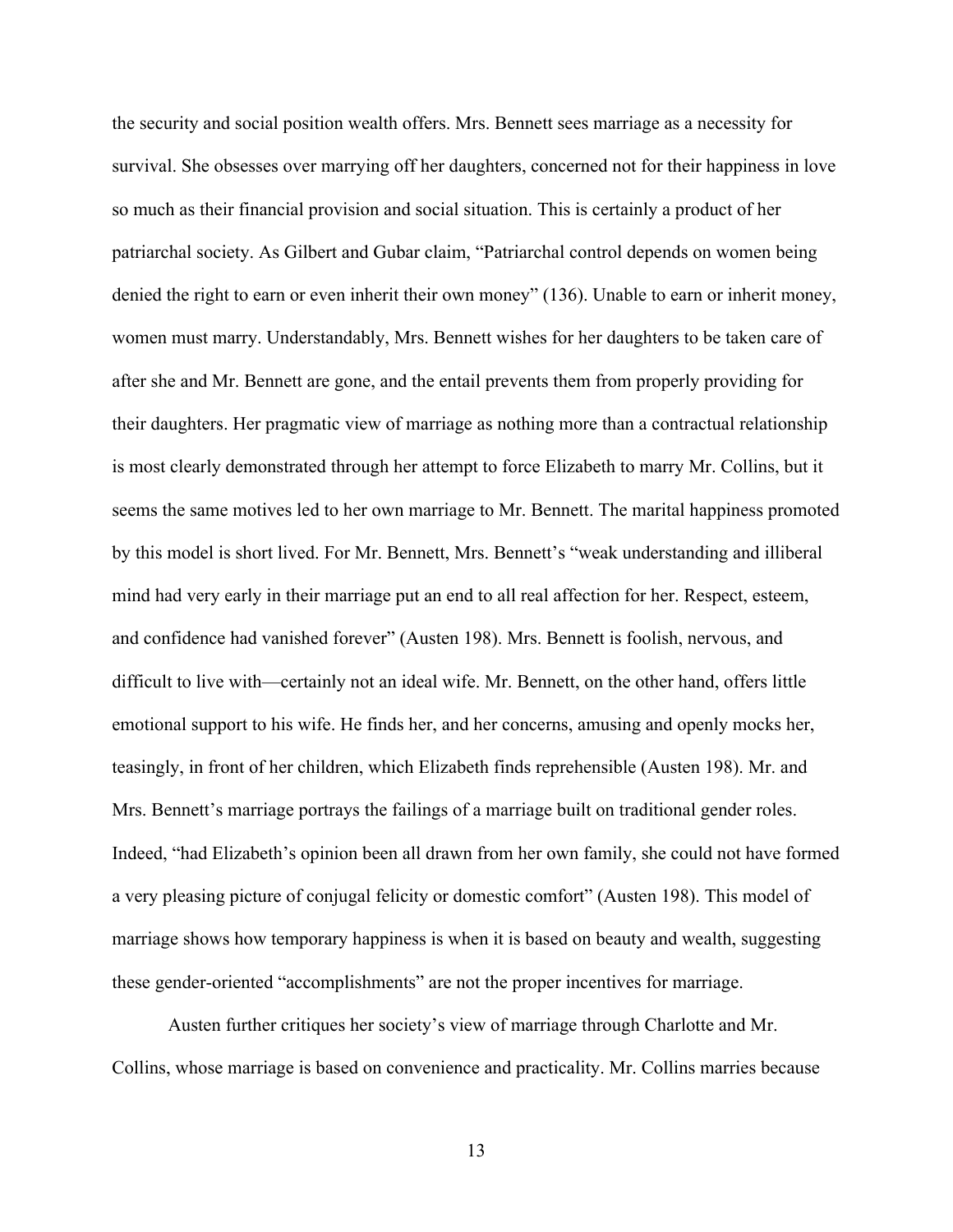he feels it is proper to have a wife, Lady Catherine tells him to take a wife, and he wants a wife to mind his home. His choice of wife switches from Jane to Elizabeth to Charlotte within the course of a few days, clearly showing that finding *a* wife is more important than who that wife is. However, she must meet his requirements; he expects an "angel in the house" to perform the necessary domestic and wifely duties. Mr. Collins's view of marriage conforms fully to typical gender roles, as he values a wife not for her own character but for her ability to meet his needs. His patriarchal society pressures him to marry and dictates the standard by which he measures female value. Charlotte too displays a conventional view of marriage based on traditional gender roles in valuing a husband simply for his ability to provide. Charlotte is willing to marry Mr. Collins, knowing full well he does not love her and she could never love him. Charlotte explains her decision to marry to Elizabeth, stating, "I am not romantic, you know, I never was. I ask only a comfortable home; and considering Mr. Collin's character, connections, and situation in life, I am convinced that my chance of happiness with him is as fair as most people can boast on entering the marriage state" (Austen 108). Like Mrs. Bennett, Charlotte sees marriage as a contractual relationship necessary for women to have a place in life and financial security. This type of marriage is not desirable. Upon quitting her visit to the newlywed Collins, Elizabeth pities her friend, thinking, "Poor Charlotte!—it was melancholy to leave her to such society!" (Austen 182). Elizabeth acknowledges Charlotte's delight in her domestic concerns has not yet worn out but also sees that comfort could only exist for her "when Mr. Collins could be forgotten" (Austen 135). Basing Charlotte's contentment on the newness of the situation, Elizabeth suggests that her limited happiness in marriage, like Elizabeth's parents', will not last long.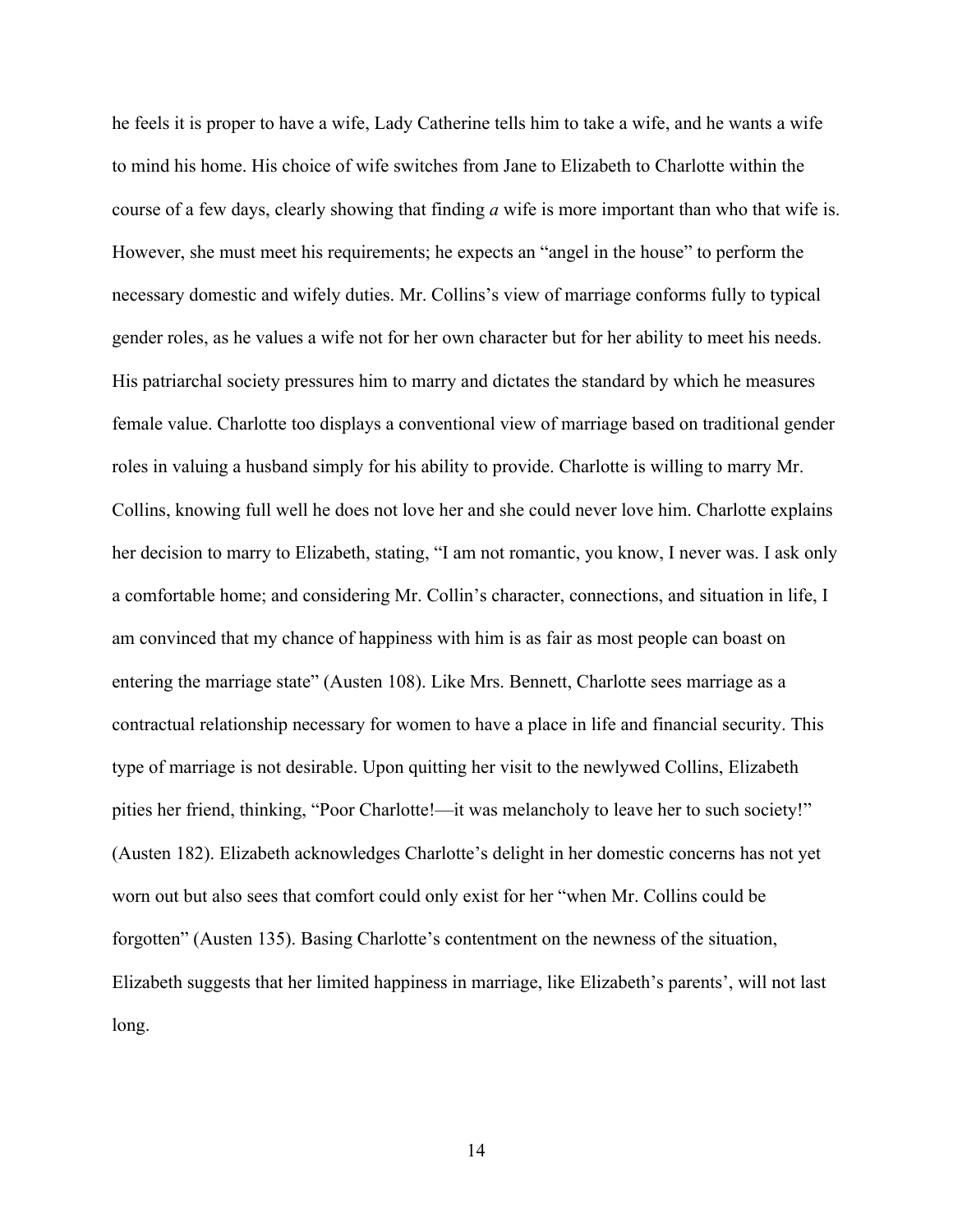Similar to the Collins, Lydia and Mr. Wickham marry in view of what marriage can offer them personally, and their marriage is one based on selfish desires. Mr. Wickham does not love Lydia or desire to marry her. Viewing women as inferior and easily manipulated, he initially intends to simply use her, but he is eventually persuaded to marry her in exchange for money. Mr. Wickham's ease in ingratiating himself with women (Miss Darcy, Elizabeth, and then Lydia) shows the value society places on appearance and polite manners. However, Mr. Wickham proves that these qualities are overvalued as he marries Lydia only to pay off his debts and gain a source of income to continue his lifestyle. Lydia, on the other hand, does desire to marry Wickham. But, her desire to be his wife is based in part on his red coat and even more so on her desire to attain the recognition that comes from marriage. She is thrilled to be married so young and before her older sisters. She flaunts her marriage, seemingly unaware of the social shame attached to her engagement. Happier to be a wife than to be Wickham's wife, Lydia delights in her new role. In this, Lydia shows the importance and prestige society places on marriage, which blinds women to the true nature of the relationship they enter into in marriage. Based on these poor motives, the happiness of both is fleeting indeed, for "his affection for her soon sunk into indifference; hers lasted a little longer; and in spite of her youth and her manners, she retained all the claims to reputation which her marriage had given her" (Austen 323). The money Wickham gains through the marriage is soon spent, as is any affection he felt for his wife. Lydia's benefits from the marriage stemmed solely from the reputation it gave her. While she initially believes this reputation to be beneficial, the narrator implies the reputation was in fact degrading and impossible to redeem. Again, any initial happiness in marriage does not last when marriage is based on such selfish motives. In the Wickhams, Austen proves that the emphasis and importance placed on marriage can give men excessive power and blind women to injurious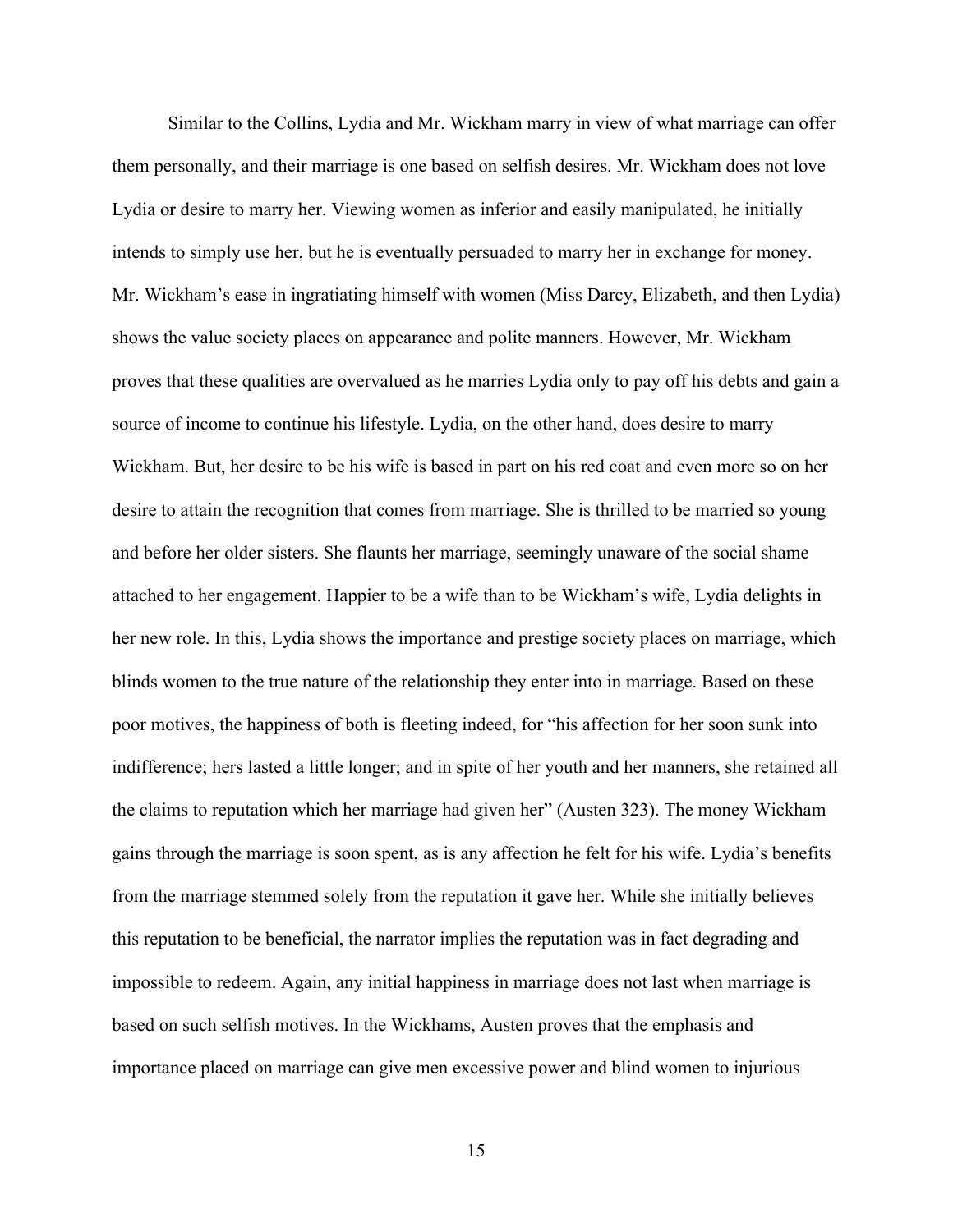consequences. Depicting these marriages in order to critique the state of marriage in her society, Austen suggests the current motivations for and conceptions of marriage are deeply rooted in patriarchy and are simply not desirable.

In contrast to these marriages, Austen presents a new ideal in the marriage of Elizabeth and Darcy. Elizabeth's view of marriage is not trapped within the confines of patriarchy. She does not view women as inferior and dependent on a husband; consequently, she does not feel the same pressure to marry as Charlotte does, despite Mrs. Bennett's urgings. Elizabeth shows freedom in her choice of marriage by rejecting Mr. Collins's marriage proposal. Elizabeth critiques Charlotte's view of marriage for "she had always felt that Charlotte's opinion of matrimony was not exactly like her own, but she could not have supposed it possible that when called into action, she would have sacrificed every better feeling to worldly advantage" (Austen 109). Unlike Charlotte, Elizabeth refuses to marry without love, despite what "worldly advantages" marriage offers. As heir to Mr. Bennett's estate, Mr. Collins is capable of providing for Elizabeth, and he views his plan to marry one of his cousins as proper "atonement" for the entail (Austen 61). This marriage would allow Elizabeth to benefit from her father's estate despite the entail, and Mrs. Bennett fully approves of the plan, greatly encouraging Mr. Collin's proposal. Elizabeth's rejection of this marriage offer proves she is not interested in marrying simply to ensure her future financial security or social position. While her refusal shows Elizabeth to be capable of following her own thoughts and desires rather than society's expectations or her mother's orders, it is not surprising. Mr. Collins is, as Elizabeth tells Jane, "a conceited, pompous, narrow-minded, silly man" (Austen 117).

Elizabeth's rejection of Mr. Darcy, on the other hand, shows much more determination and independence, further proving her ability to act counter-culturally and choose freely. While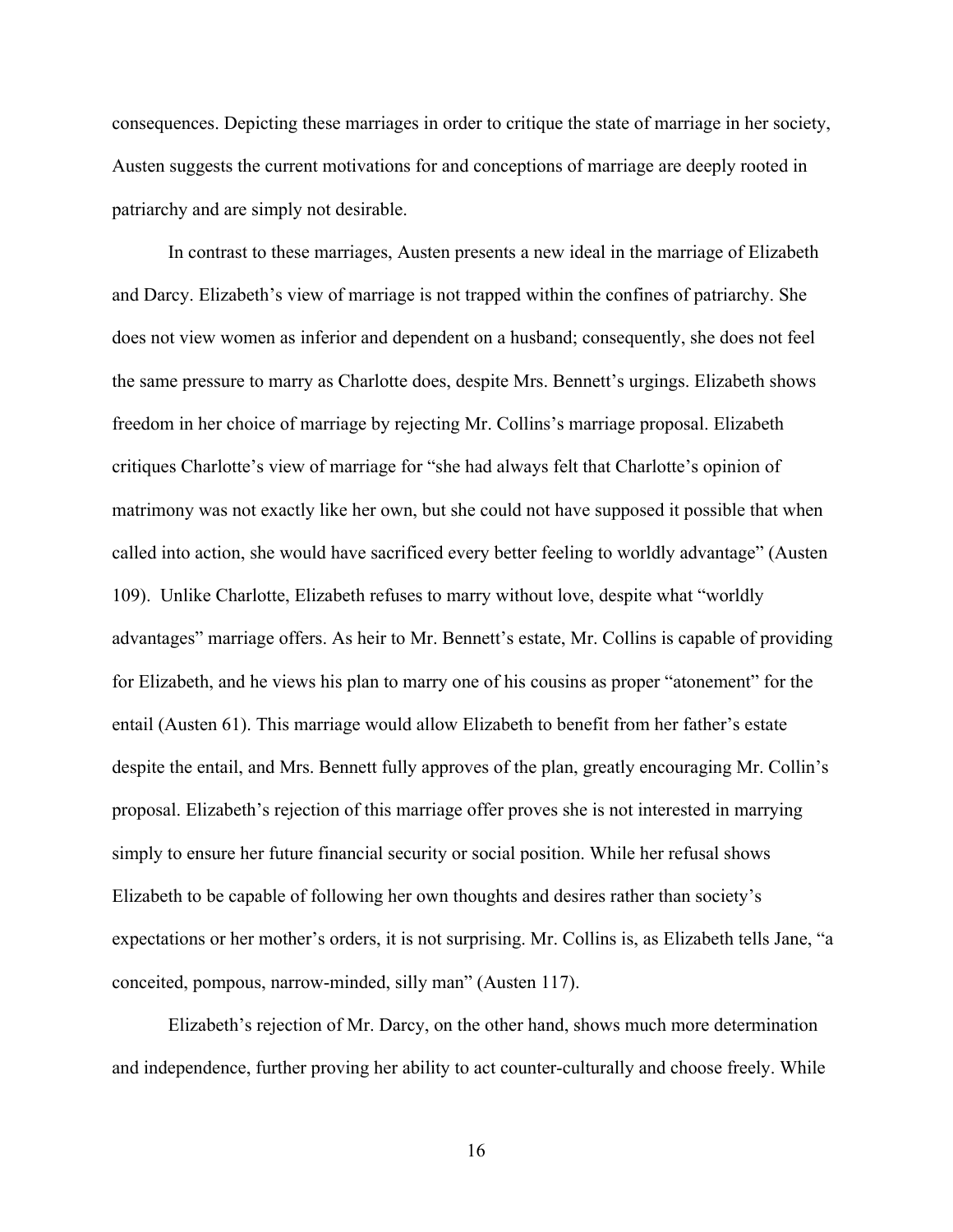women such as Elizabeth were under great pressure to marry and marry well, a man in Mr. Darcy's position enjoyed much greater freedom. While the opening line of the novel claims a "single man in possession of a good fortune must be in want of a wife" as a universal truth (Austen 5), in fact, Mr. Darcy is free to marry *if* and when he chooses. As a wealthy, handsome young man, Mr. Darcy does not need to marry for financial reasons, he is free to pursue a marriage of his own choosing rather than waiting for offers, and he is not under the same time constraints to marry quickly as a woman is, who would be considered past her prime in her late twenties. Mr. Darcy proposes to Elizabeth based on his own desire, not societal pressures. Mr. Darcy's proposal shows his freedom to act independently; Elizabeth's refusal shows her ability to act independently. Although Elizabeth claims, "He is a gentleman; I am a gentleman's daughter; so far we are equal," Mr. Darcy is socially and economically Elizabeth's superior. Despite the social and financial advantages such a marriage would give her, Elizabeth refuses to accept based on these motivations alone, thereby rejecting her society's standards of acceptable marriage. This refusal certainly goes against social norms, as marrying Mr. Darcy would undoubtedly be viewed as quite an accomplishment in a society that openly discusses how much a man is worth upon his arrival into the neighborhood. Fully aware of this system of value, Mr. Darcy is confident in Elizabeth's ready acceptance of his offer. He assumes Elizabeth views marriage according to accepted social conventions; therefore, knowing his wealth and his social status make him a highly desirable husband, Mr. Darcy proposes "without a doubt of [his] reception" (Austen 308). Elizabeth, however, is not induced by these advantages, and she firmly rejects his offer of marriage. Smith claims that "Elizabeth's rejection of his proposal is the most courageous act of her independent spirit and her boldest challenge of the view of marriage in her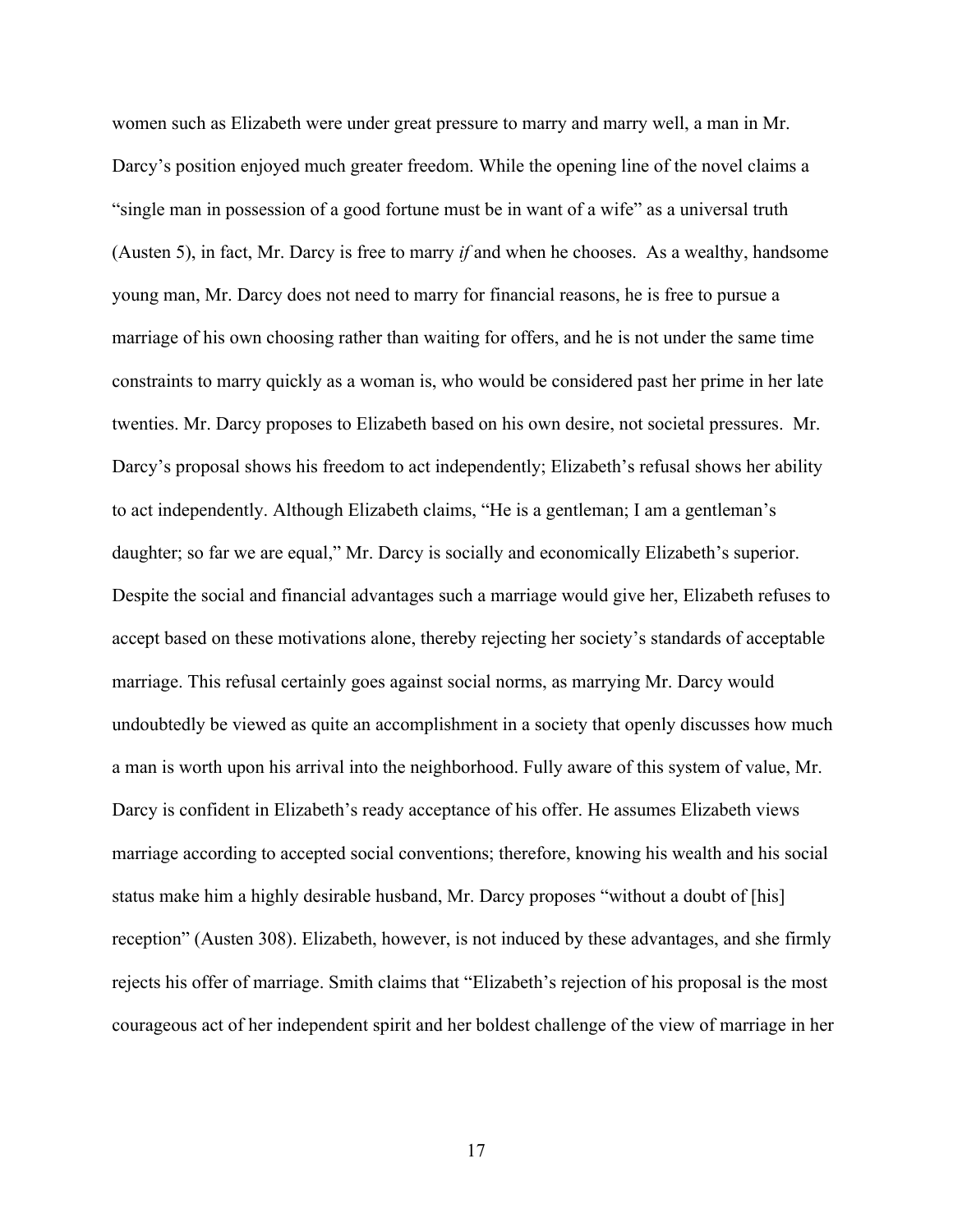society" (93). By refusing to marry Mr. Darcy, Elizabeth refuses to submit to a man's will or society's expectations.

Rather than viewing marriage as a contractual relationship and being drawn into competition with other women for the most eligible bachelors, Elizabeth desires a companionate marriage based on equality and love. Like Austen, Elizabeth is not opposed to the institution of marriage itself, rather to her society's construct of marriage. Elizabeth decidedly rejects these first two proposals because she does not wish to marry Mr. Collins or Mr. Darcy and cannot imagine marrying against her will. However, by Mr. Darcy's second proposal, Elizabeth's feelings have changed. At that point, she is able to willfully enter into marriage because the relationship is one of mutual respect and mutual love.

By the point of Mr. Darcy's second proposal, he and Elizabeth have both grown to deeply respect each other. Mr. Darcy's respect for Elizabeth grows throughout the course of the novel. Early on Mr. Darcy admires Elizabeth for her intelligence, wit, and independence, but his respect increases after Elizabeth refuses his first proposal. Although he admits he was angry at first, Mr. Darcy claims that Elizabeth taught him a valuable lesson: how insufficient his efforts were "to please a woman worthy of being pleased" (Austen 308). Taking offense at the pompous nature of his proposal, Elizabeth firmly rejects him, speaking her mind fully and freely. In doing so, Elizabeth asserts herself as an individual and, as Hardy claims, " she forces Darcy to converse with her as an equal" (37). Mr. Darcy recognizes Elizabeth as such, which sets her apart from other women and causes his respect for her to deepen. Elizabeth's respect for Mr. Darcy first begins to grow after reading the letter in which he addresses her criticisms of him. Her respect continues to grow at Pemberley, where she learns of the deep admiration his staff and sister have for him and receives his kind attention to her and the Gardiners. Elizabeth's respect is made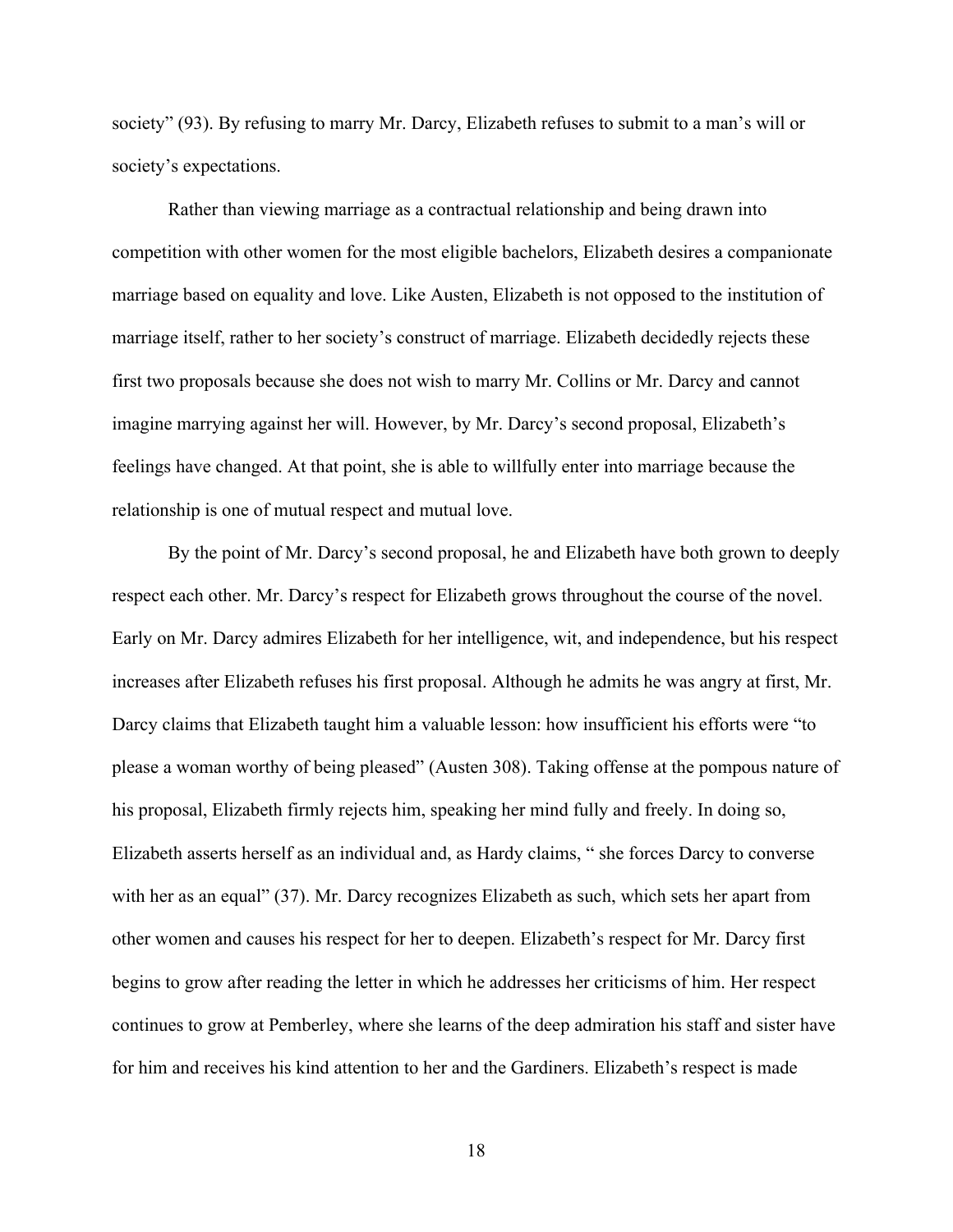complete upon learning of Mr. Darcy's aid in Lydia's marriage affair. She is shocked by Mr. Darcy's generosity and kindness in "the restoration of Lydia," and she is "proud of him" (Austen 272). By the time Elizabeth accepts Mr. Darcy's proposal, she greatly respects her future husband. Mr. Bennett tells Elizabeth, "Your lively talents would place you in the greatest danger in an unequal marriage. You could scarcely escape discredit and misery. My child, let me not have the grief of seeing *you* unable to respect your partner in life" (Austen 314). Mr. Bennett fears that Elizabeth's quick wit and independence will put her in danger of being unable to respect her husband, but Elizabeth assures him that Mr. Darcy has gained and is worthy of her respect. Mutual respect between the two is essential in this marriage, as it creates equality. This allows Elizabeth to maintain her selfhood instead of being forced into conforming to the traditional role of a submissive wife.

As mutual respect creates equality between Mr. Darcy and Elizabeth, so too does mutual love. Despite struggling against his feelings, Mr. Darcy expresses ardent admiration and love for Elizabeth. His love for her is so great that it is "impossible to conquer" despite the numerous objections he raises (Austen 160). While Elizabeth's love for Mr. Darcy comes later in the novel, it appears to be just as ardent. Mr. Bennett tells Elizabeth, "do anything rather than marry without affection. Are you quite sure that you feel what you ought to do?" She replies, "only think I feel *more* than I ought to do" (Austen 311). For Elizabeth, love is a slow process built on rational understanding and appreciation, rather than initial passion. Elizabeth tells her father of the "gradual change" her feelings undergo (Austen 314). This concept of love is, as Susan Weisser puts it, "defined by a growth into mature self-development as well as sober recognition of and esteem for the other" (95). In this depiction of love, Austen suggests that affection based on character that is discovered in time far exceeds initial attraction or lust. The narrator claims: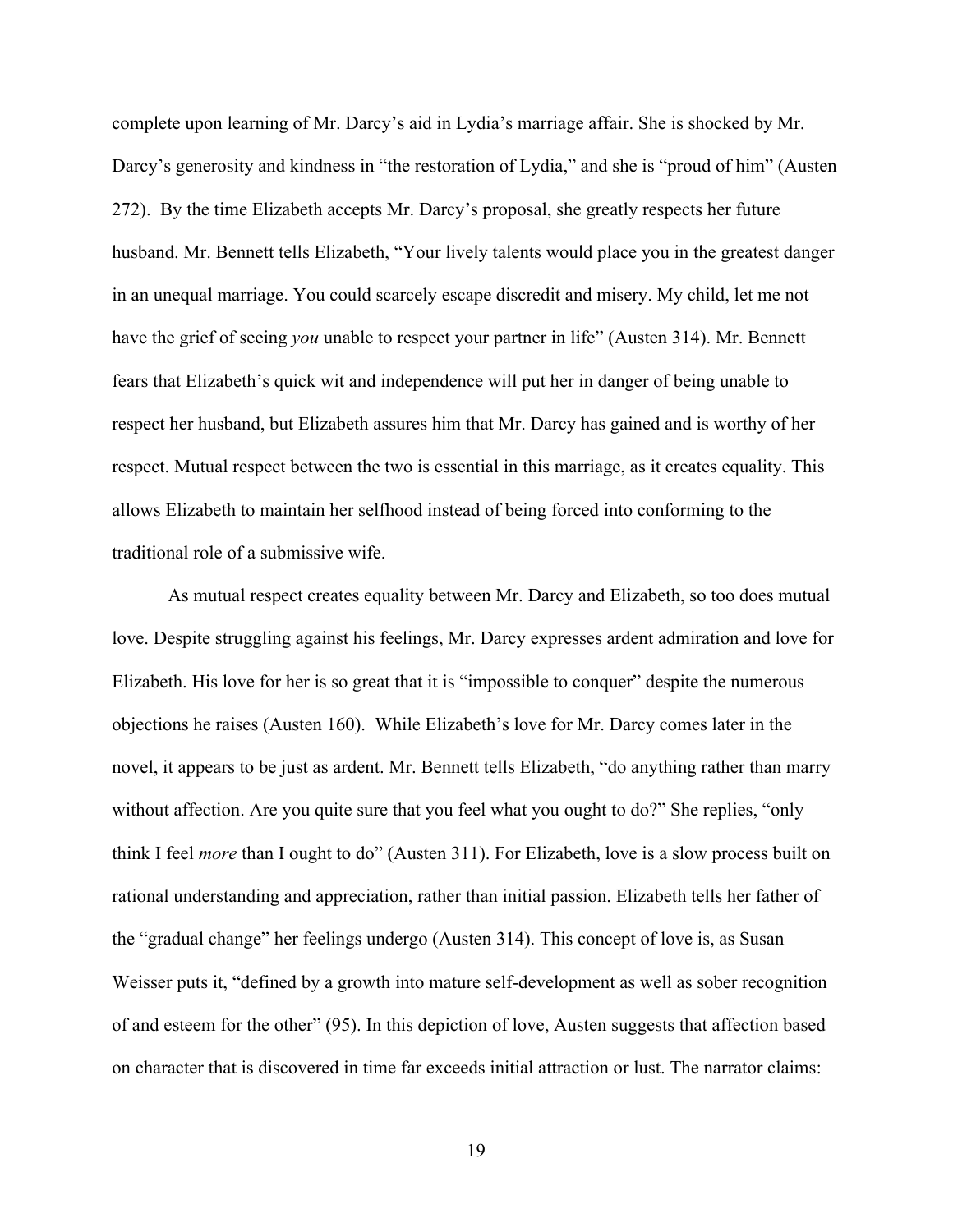If gratitude and esteem are good foundations of affection, Elizabeth's change of sentiment will be neither improbable nor faulty. But if otherwise, if the regard springing from such sources is unreasonable or unnatural, in comparison of what is so often described as arising on a first interview with its object, and even before two words have been exchanged, nothing can be said in her defense, except that she had given somewhat of a trial to the latter method, in her partiality for Wickham, and that its ill-success might perhaps authorize her to seek the other less interesting mode of attachment. (Austen 231- 232)

Here Austen challenges the more romantic notions of passionate love, instead advocating a more practical model of love that develops over time. While many, such as Mrs. Bennett and Charlotte, viewed marriage as "the pragmatic exchange of women's attractiveness and domestic labor for the man's economic provision and social power," marriage for love was increasingly popular during the early nineteenth century (Weisser 95). This change led to a growing acceptance of marriage based on individual choice, but it also increased the value of emotion and passion over calm and rational affection. In *Pride and Prejudice,* Austen attempts to negotiate between these two extremes. Austen values love and individual choice over pragmatic, contractual marriages, but she also seems to view passion as of less importance than rational judgment and affection.

By sharing such a love, Mr. Darcy and Elizabeth enter into a companionate marriage. Rather than having a passionate, love-at-first-sight relationship, Mr. Darcy and Elizabeth grow to love each other over time as they learn more about each other and their admiration and respect for one another deepens. In their marriage, Austen portrays "an alternative to the dominantsubmissive model for marriage" by showing a relationship between equals (Smith 100). By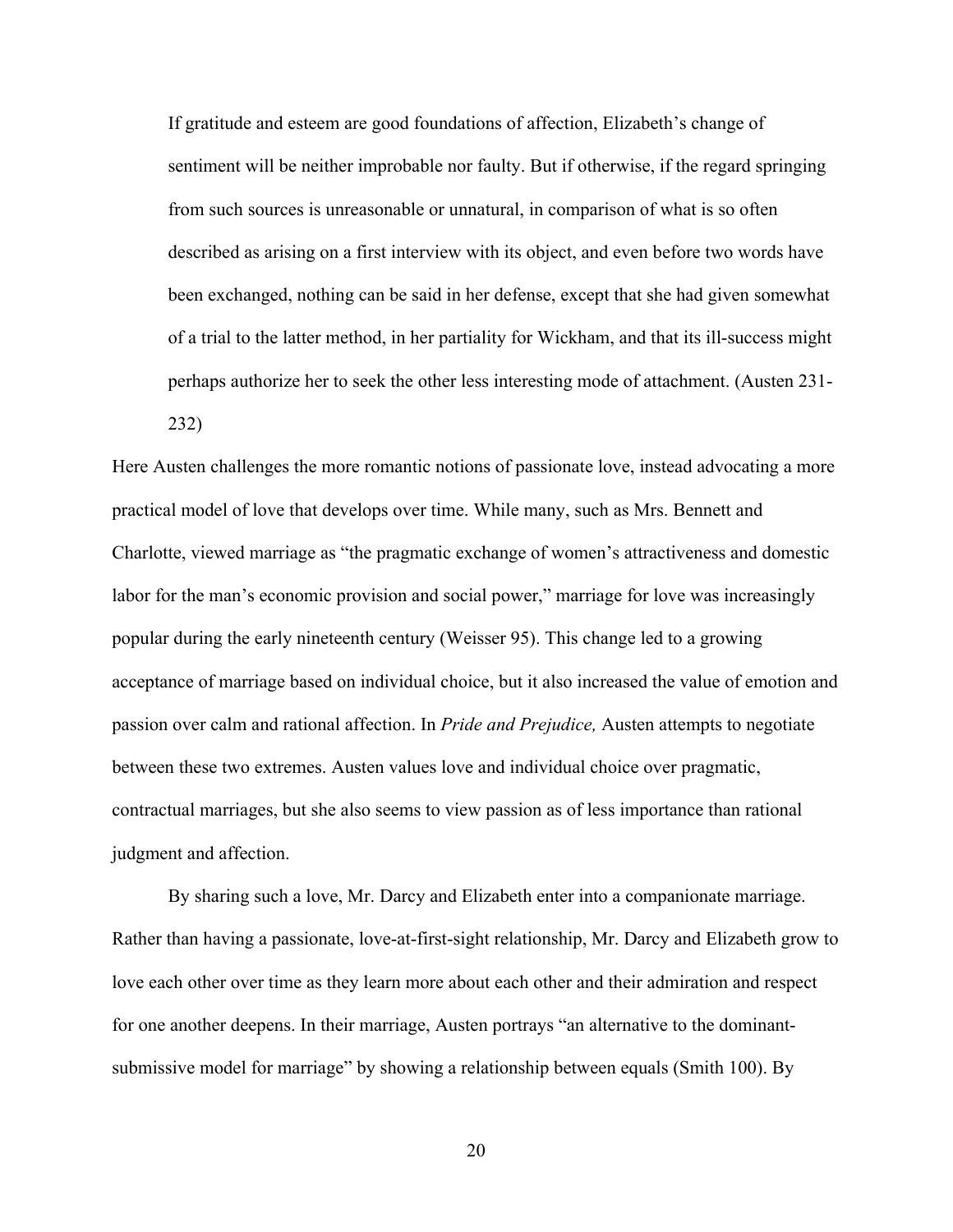depicting their relationship as one of mutual respect and love, Austen suggests these are the key foundations for a happy and successful companionate marriage.

However, some critics doubt that this marriage is one of true equality. These critics believe that although Elizabeth begins the novel as an independent woman, she eventually submits to the role of a submissive wife. Gilbert and Gubar claim that the novel dramatizes "the necessity of female submission for female survival; Austen's story is especially flattering to male readers because it describes the taming not just of any woman but specifically of a rebellious, imaginative girl who is amorously mastered by a sensible man" (154). Here Gilbert and Gubar claim that the marriage ending is dependent on Elizabeth renouncing her independence and submitting to Mr. Darcy and that in depicting such an ending Austen suggests this is the only option for women. In addition, Gilbert and Gubar believe that Elizabeth must renounce her masculine traits and adopt the typical feminine role in order to marry, stating Elizabeth Darcy never exists "except in the slightly malevolent futurity of all happily-ever-afters; surely [she] would have learned the intricate gestures of subordination" (163). Although Elizabeth's submission in marriage in not depicted in the novel, Gilbert and Gubar assert that it is understood and assumed. Armstrong agrees, claiming, "Although she wins Darcy's heart on the basis of what amounts to a direct violation of the female ideal, Elizabeth renounces all her pertness the instant she agrees to marry him. Her 'liveliness of mind' loses its cutting edge, and from then on she will exert a softening influence in the world projected at the end of the novel" (51). In accepting Mr. Darcy's marriage proposal, Elizabeth does give up an element of her power: the power of rejection, one of the few powers women held over men during this time. These critics claim that by giving up this power and marrying, Elizabeth necessarily submits to Mr. Darcy and traditional gender roles.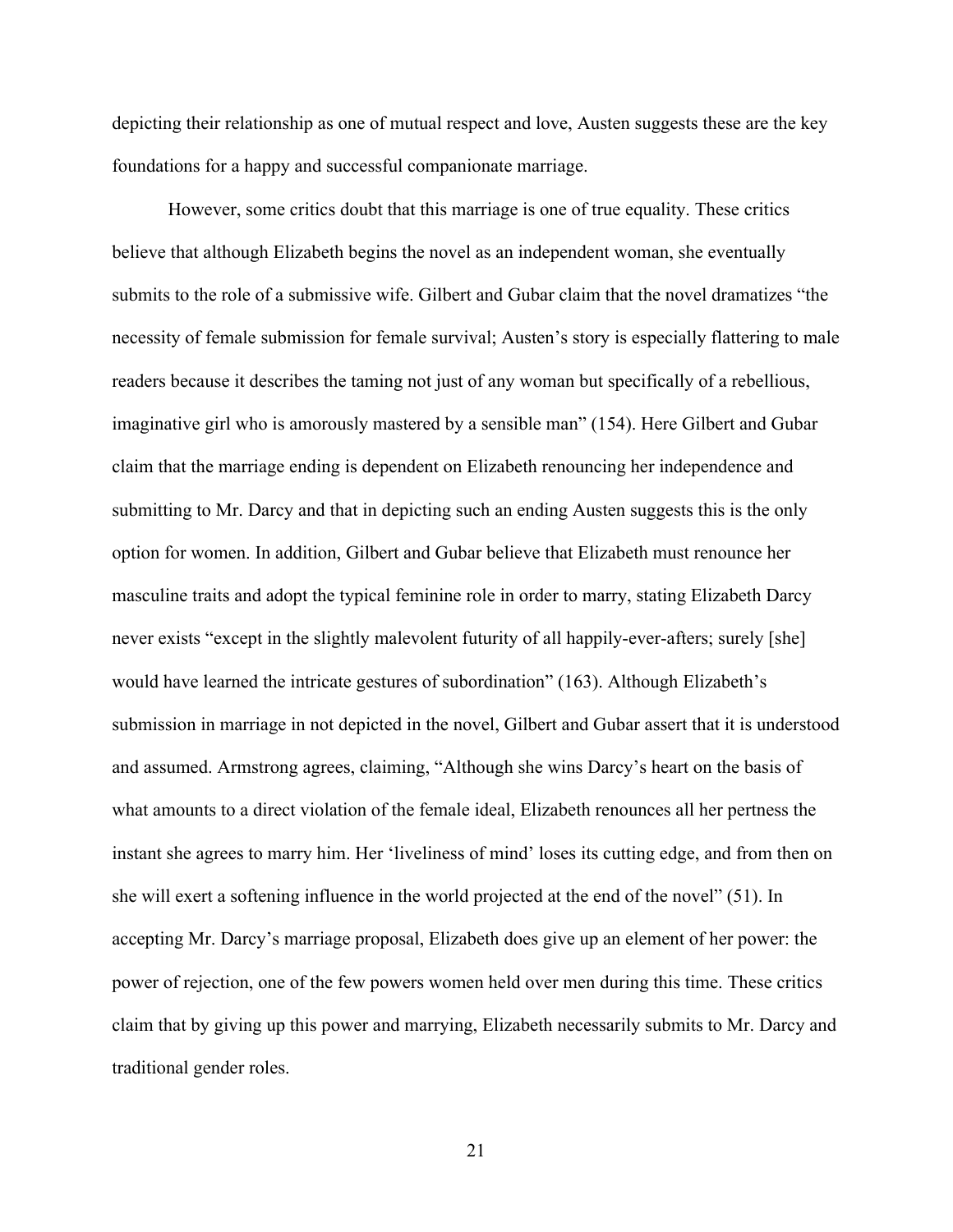Indeed, Elizabeth does soften her judgments and opinions; however, she does not do so in order to conform to her new role as wife, as these critics suggest. Instead, Elizabeth's change is due to her realization of her own errors in judgment and her subsequent awakening to a new sense of reality. In fact, Elizabeth and Darcy must both soften in judgment and opinion, renouncing previous prejudices and admitting their past mistakes. In order to reach the point of mutual respect and love portrayed at the end of the novel, Mr. Darcy and Elizabeth must completely alter their perspectives of each other, society's rules, and their own desires.

Mr. Darcy and Elizabeth's perceptions of each other change drastically in the course of the novel. Mr. Darcy initially rejects dancing with Elizabeth and attempts to repress his growing attraction. Elizabeth's pride being injured on this initial meeting, she finds Mr. Darcy proud and unpleasant to the point of hating him. Only when both gain greater insight into the other's character, do they both realize their own mistakes in judgment, which, in turn, leads to selfgrowth. Elizabeth's decided opinion forms quickly against Mr. Darcy and remains unchanged until she reads his letter explaining his involvement in Jane's disappointment and his history with Wickham. For the first time, Elizabeth begins to doubt her own opinion as she realizes she has misjudged Mr. Darcy. As further events unfold, Elizabeth becomes more aware of her own ignorance in judgment. She is able to set aside her biases and see Mr. Darcy from a clear perspective, completely renouncing her past prejudices against him and realizing he is not the man she believed him to be. Elizabeth must not only realize her lack of knowledge of Mr. Darcy, she must realize her own lack of knowledge of herself. Fully convinced of her own opinion at the beginning of the novel, Elizabeth later realizes that she is not infallible and judgments quickly made are often inaccurate. Through her suffering, Elizabeth learns to soften her judgments of others. Mr. Darcy too must gain a deeper knowledge of both Elizabeth and himself. When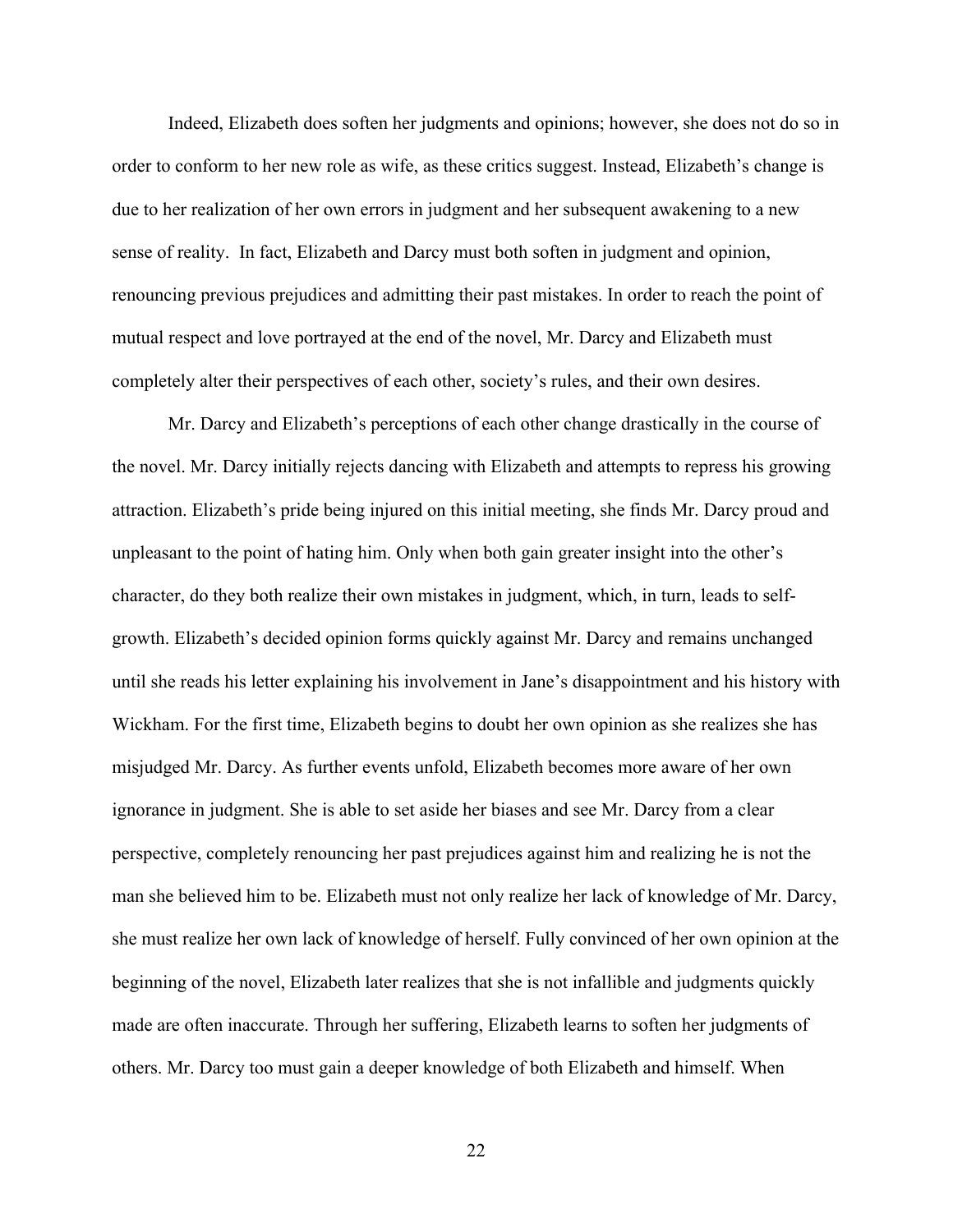Elizabeth rejects his first proposal, Mr. Darcy realizes his own arrogance in assuming an affirmative reply. He later tells Elizabeth, "You taught me a lesson, hard indeed at first, but most advantageous. By you I was properly humbled" (Austen 308). Mr. Darcy's prideful proposal is a consequence of his inaccurate perception of Elizabeth and himself. He realizes he has misjudged his own position and Elizabeth's feelings towards him, and, like Elizabeth, he must soften his opinions and replace quick judgment with judgments based on experience and time.

These false judgments have definite gender dimensions as both initially perceive the other based on stereotypical gender roles. Elizabeth expects Mr. Darcy to be proud and domineering. She therefore judges him to be so after very limited interaction, basing this judgment in large part on patriarchal assumptions about powerful, wealthy men. Mr. Darcy, on the other hand, assumes Elizabeth holds traditional views of marriage and will certainly accept his proposal based on society's endorsement of marriage and female submission. They each see the other in the role society dictates to them. Smith claims, "each is deeply influenced by the concept of roles, which leads one individual to judge another primarily as society thinks that person ought to be" (100). Only when they both humble each other do they come to a new understanding of gender, realizing that gender traits are not absolute and exclusive. After recognizing that stereotypical gender roles are misleading, Elizabeth and Mr. Darcy move towards a greater understanding of each other. With this greater understanding comes greater equality, as neither individual is valued as superior simply based on his or her sex. In rejecting gender assumptions, Elizabeth and Mr. Darcy open up the possibility of a companionate marriage, for, as Smith claims, "a lasting, mutually satisfying relationship cannot exist without an equilibrium in the power relationships of the sexes" (36). Admitting past errors in judgment and redefining gender roles, Elizabeth and Mr. Darcy come to a greater understanding of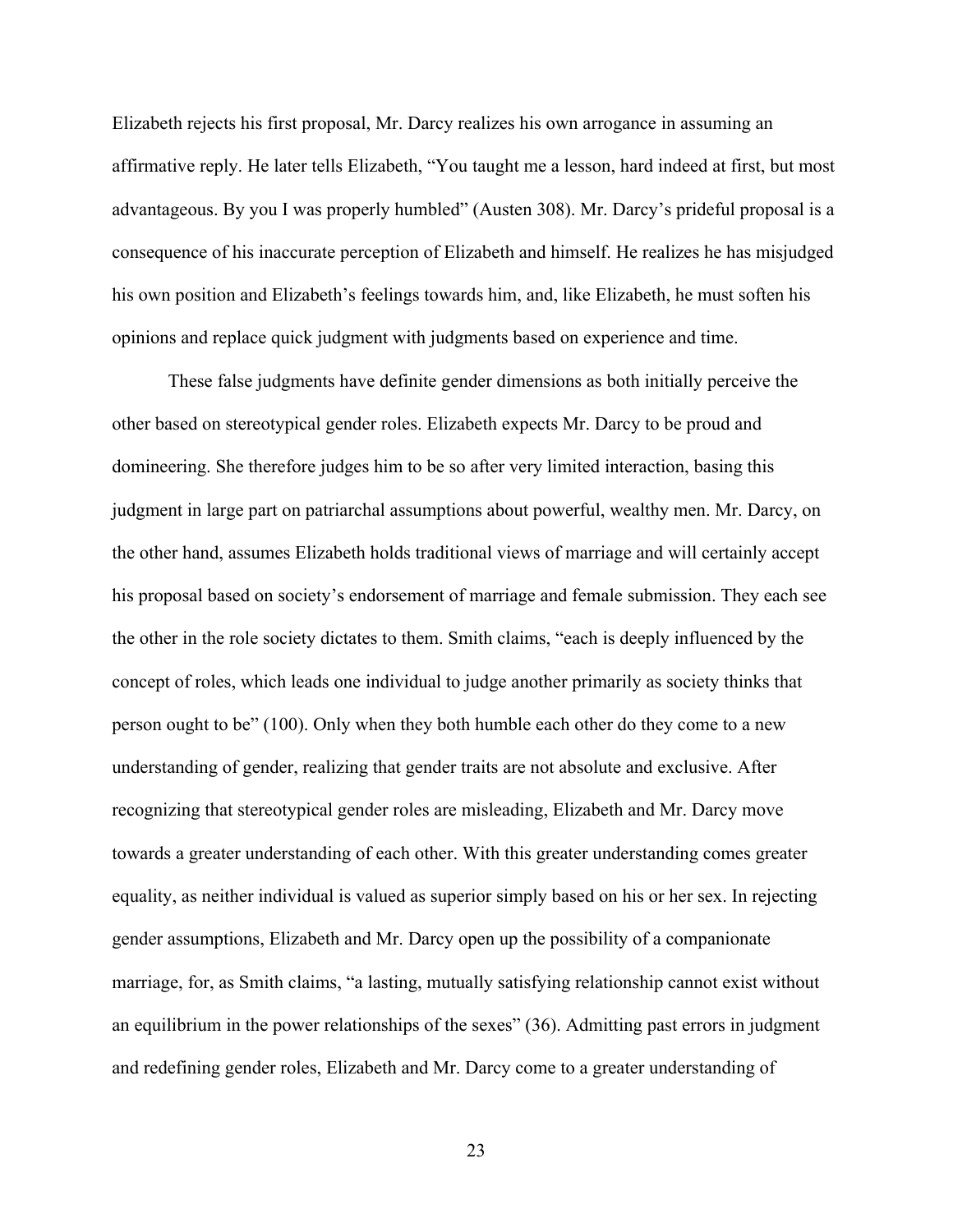themselves, each other, and reality. They are then able to break free from society's rules and expectations and follow their own desires. This marks a significant change in both characters. Rather than signifying Elizabeth is conforming to her society, this change signifies that Elizabeth does not have to adapt to the "angel in the house" model of wifely submission in order to marry.

While Austen challenges patriarchal assumptions and expectations in marriage and suggests a new marriage ideal in Mr. Darcy and Elizabeth, some critics doubt whether the companionate model of marriage presented in the final chapter of the novel is realistic. Margaret Kirkham claims, "Elizabeth's extreme, and improbable, good luck in marriage is acceptable only if it is properly distanced from life by the formal requirements of plot and part" (92). Believing that Elizabeth's marriage is only believable in the context of the novel, Kirkham suggests that such a marriage is unattainable in Austen's society. Gilbert and Gubar express a similar view of the novel's marriage ending, claiming:

 Many critics have already noticed the duplicity in the 'happy endings' of Austen's novels in which she brings her couples to the brink of bliss in such haste, or with such unlikely coincidences, or with such sarcasm that the entire message seems undercut: the implication remains that a girl without the aid of a benevolent narrator would never find a way out of either her mortifications or her parents' house. (169)

Here Gilbert and Gubar seem to compare Elisabeth to Cinderella and the narrator to Cinderella's fairy godmother, suggesting that Elizabeth's marriage to Mr. Darcy is the stuff of fairy tales, unrealistic and unable to exist in reality. According to these critics, Elizabeth loses all sense of agency and is instead dependent on outside sources to grant her happiness. This view undermines Austen's critique of patriarchy, instead suggesting the marriage ending is contrived and serves to strengthen patriarchal views of women's dependency.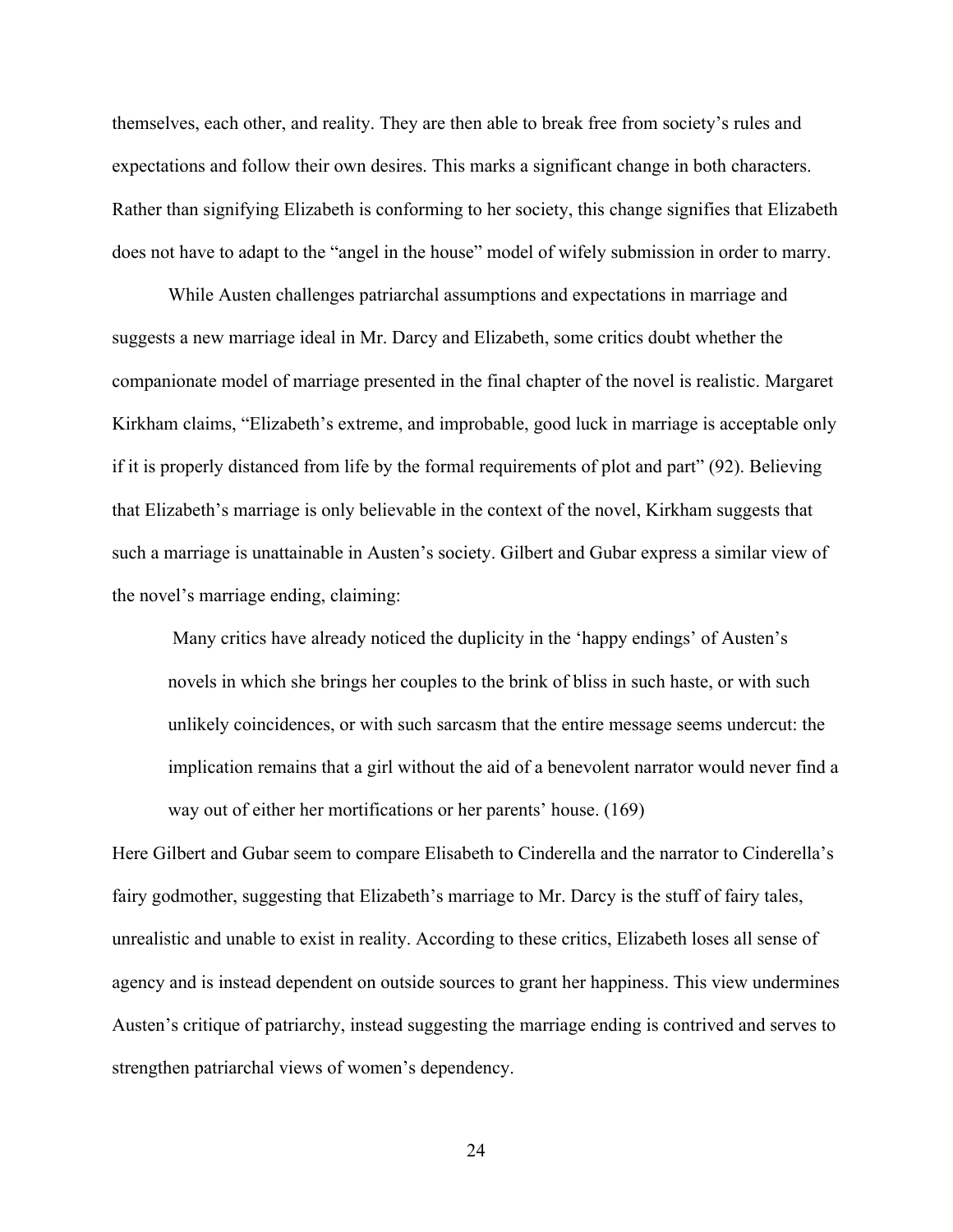Adding further doubt to the reality of this ideal marriage, the novel does not take the reader past the point of marriage. While the final chapter of *Pride and Prejudice* suggests marital bliss, the terms in which the marriage is described are very vague, such as Elizabeth having "every other source of happiness" (Austen 321). Yet, Austen indicates that Elizabeth does not conform to the role of submissive wife after marriage. At the close of the novel, Elizabeth persuades Mr. Darcy to reconcile with his aunt, proving her influence over him does not end with marriage (Austen 324). In addition, Miss Darcy feels "astonishment bordering on alarm at [Elizabeth's] lively, sporting manner of talking to her brother" (Austen 323), proving Elizabeth's speech and behavior does not change significantly when she becomes Mr. Darcy's wife. However, the fact that the novel does not follow the newlyweds far casts some doubt on this model of marriage. By not depicting the interactions between the protagonist and lover after their marriage has taken place, Austen leaves the reader questioning whether the companionate marriage implied can only be suggested and not written into existence. Can such a marriage only exist as a "happily ever after" ending?

Even if Austen does present a viable alternative to female subordination in marriage, she continues to uphold marriage as the ultimate goal. As Smith claims, "Austen does not offer women the alternative of a fulfilled existence outside of marriage" (27). While Elizabeth rejects multiple offers of marriage and asserts her independence, the seemingly inevitable conclusion to her story is marriage. By not exploring any positive alternatives to wifehood, Austen seems to suggest that the only happy ending is marriage. In *A Room of One's Own,* Woolf writes, "One has the profound, if irrational, instinct in favour of the theory that the union of man and woman makes for the greatest satisfaction, the most complete happiness" (107). Austen mirrors this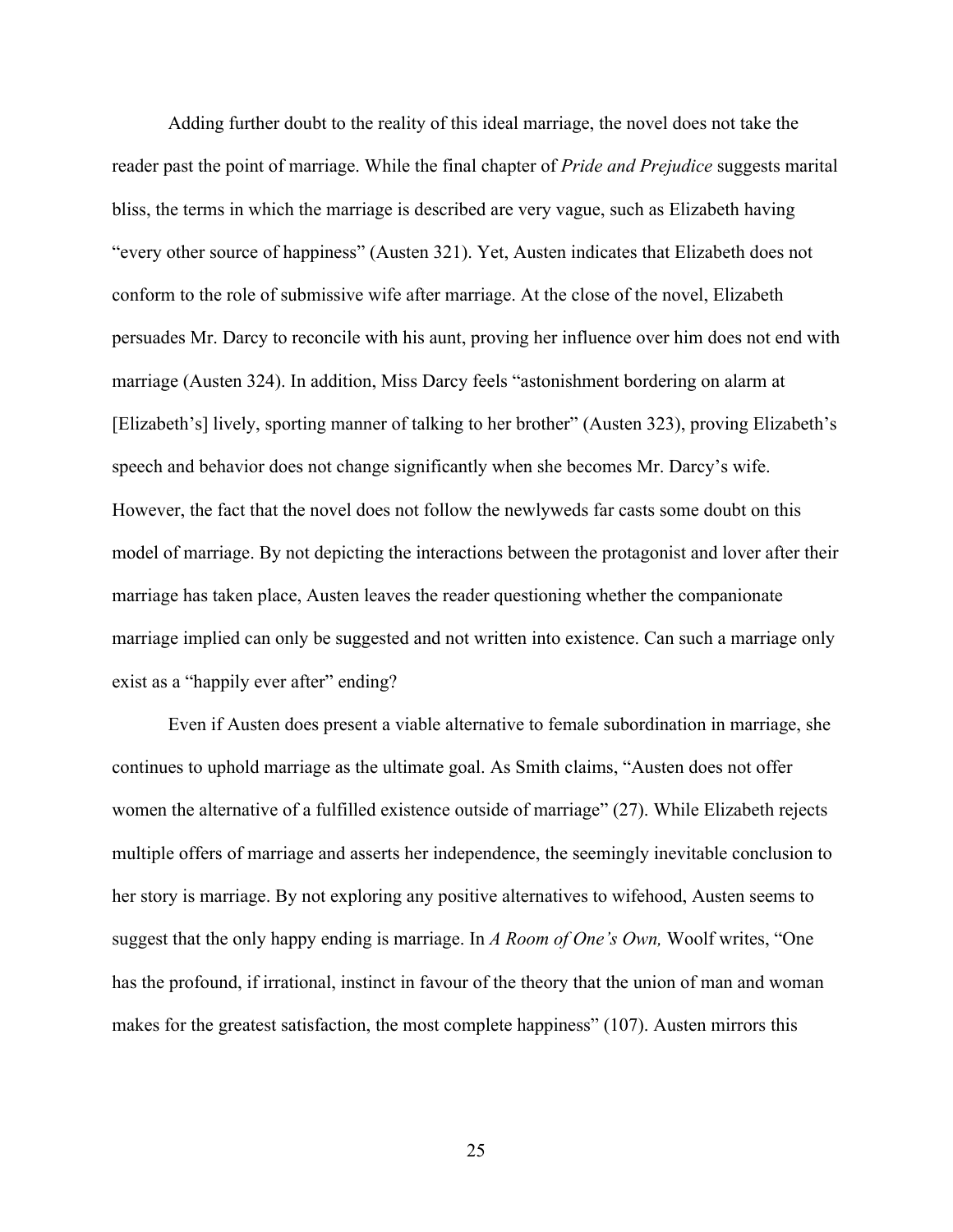sentiment by creating Elizabeth's happiness in a marriage ending. In this way, Austen reinforces the social norms of her society.

However, Austen does critique her society's patriarchal assumptions throughout the novel. She redefines gender roles and female desirability, she challenges traditional views of marriage, and she suggests a new model of companionate marriage in Mr. and Mrs. Darcy. While completely breaking with social conventions would be fairly unrealistic, Austen challenges social norms not by rejecting marriage, but rather presenting a new model of marriage, one of equality. Smith claims Austen is "engaged in 'limited' rebellion" for she does not break with society but rather looks "for a plausible way to release women from their position of sexual inferiority and emotional vulnerability" (25). By portraying equality between Mr. Darcy and Elizabeth, Austen attempts to present a companionate marriage model as a viable alternative to less desirable forms of marriage. While this ideal marriage seems unlikely to occur in her world, Austen depicts what could be and advocates social change. As Kirkham explains, Austen "suggests how we might live, and criticizes the way we actually live, in a world where women, however marked their abilities, are not thought of (except by a few, mostly *heroes*) as equals and 'partners in life'" (84). Mirroring Mona Caird in her approach, who claimed, "The time has come, not for violent overturning of established institutions before people admit that they are evil, but for a gradual alteration of opinion which will rebuild them from the very foundation" (1604), Austen challenges the current institution of marriage, attempting to redefine it in terms that offer women greater freedom in a patriarchal society.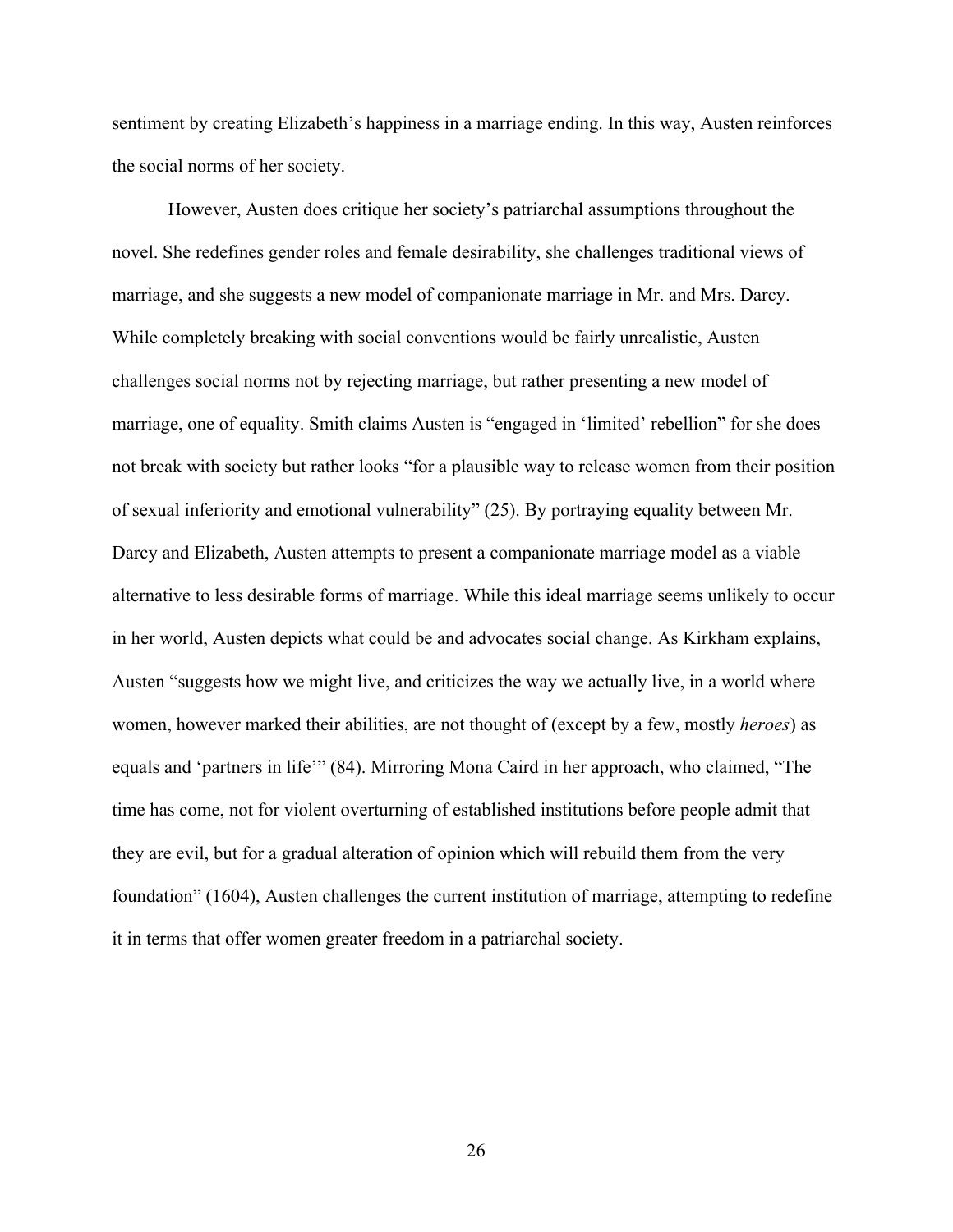CHAPTER II: Radical Reversals in Gaskell's *North and South* and Brontë's *Jane Eyre*

Writing after Austen, Elizabeth Gaskell and Charlotte Brontë further Austen's effort to redefine female desirability and marriage in order to offer women greater freedom in a continuing patriarchal society. In *North and South* and *Jane Eyre,* Gaskell and Brontë challenge gender stereotypes and traditional models of marriage, advocating companionate marriage as the new ideal. Like Austen, Gaskell and Brontë suggest that certain changes must necessarily take place before a man and woman can enter into a companionate marriage; however, these authors emphasis the nearly insurmountable challenges men and women face in achieving gender equality.

While Austen implies that both men and women must alter their perceptions of gender, social rules, and desire, Gaskell and Brontë imply even greater changes are necessary. Like Elizabeth's and Mr. Darcy's, Margaret's and Thornton's perceptions are altered in the course of the novel. They redefine how they view each other, themselves, and their society. However, their economic circumstances are greatly altered by the end of the novel as well, suggesting material changes must take place in addition to new understandings. Jane's and Rochester's perceptions are also altered in the course of the novel; however, social, economic, and physical alterations occur as well. In both novels, gender roles are reversed as the women take on the masculine roles in their relationship and the men are reduced to dependent states. Although their female protagonists do marry at the end of each novel and both marriages are touted as a marriage of mutual equality and love, *North and South* and *Jane Eyre* suggest such a marriage can only occur in the wake of a drastic overturning of gender roles and the loss of masculine power. The fact that such considerable changes in circumstances must take place in order for a companionate marriage to exist suggests that such a marriage is highly unlikely in a society so entrenched in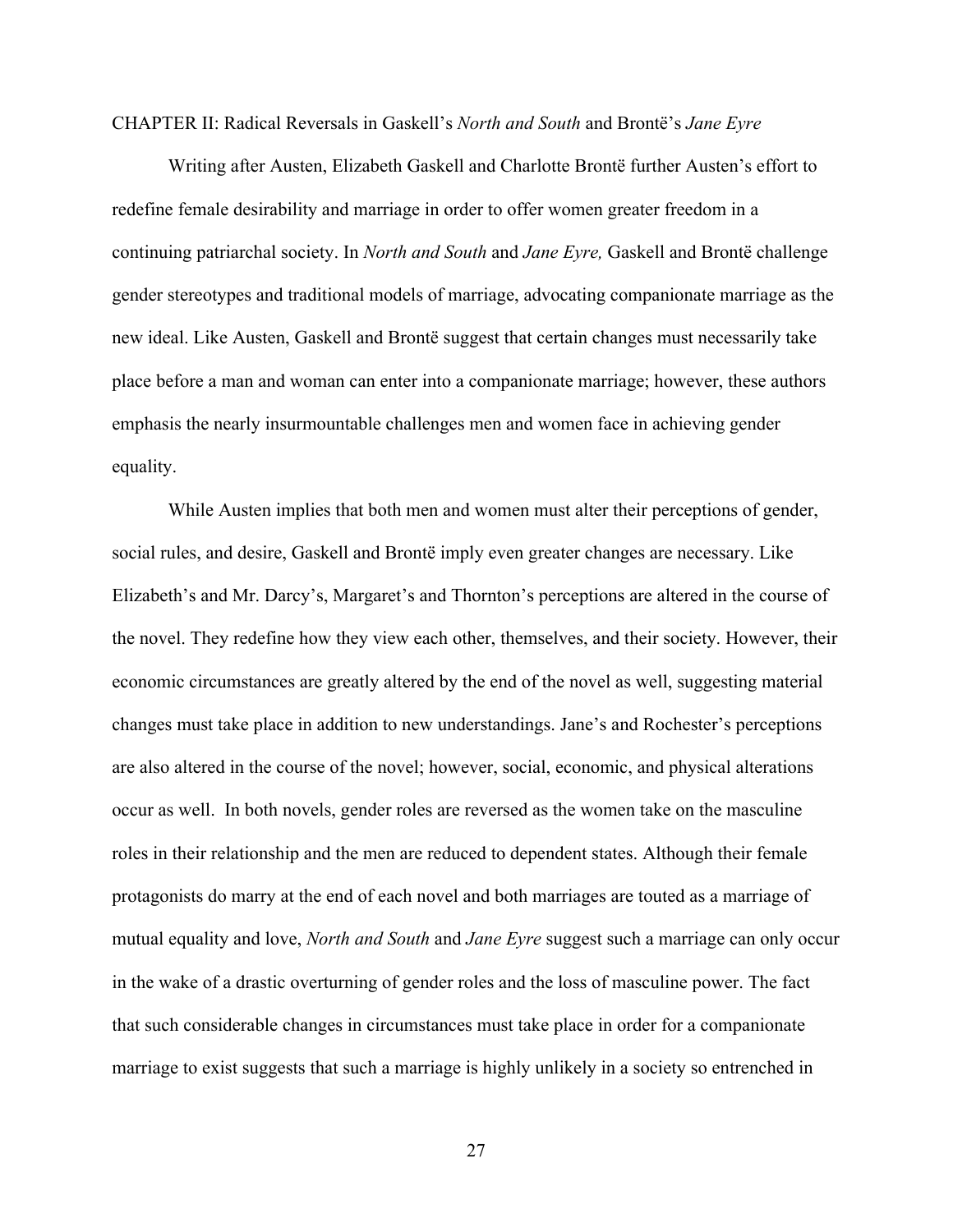patriarchy; gender equality in marriage is an ideal but improbable solution to female oppression. Gaskell and Brontë challenge Austen's happy ending in *Pride and Prejudice*, implying such an ending can exist only in fiction. However, Gaskell and Brontë ultimately reaffirm some of the same patriarchal assumptions as Austen, for they do not write beyond the marriage ending.

Like Austen in *Pride and Prejudice,* Gaskell challenges the established ideal of womanhood in *North and South*, suggesting a new model through her strong, independent female protagonist. Margaret is intelligent, confident, verbal in her opinions, and courageous in her actions. While Margaret is valued for her beauty, high moral standard, and selflessness (in which she conforms to the conduct book ideal), her desirability is not limited to these aspects. Thornton's feelings for her arise due to her ability to think and act independently, her ability to openly speak her mind among men, most notably Thornton, and her ability to act in the public sphere. As each of these attributes is typically viewed as masculine in nineteenth-century society, Margaret, like Elizabeth Bennett, subverts traditional gender roles. Margaret's masculine qualities and behavior are clearly depicted in her first meeting with Thornton. Elodie Neuville claims Margaret "is given most of the traditional male prerogatives" as she takes control of space by entering in the door and telling Thornton to take a seat. Neuville goes on to state that Margaret is defined by words denoting "masculine qualities: 'straight,' 'fearless,' 'frank,' 'unabashed,' while being somewhat deficient in the feminine ones resulting in her feeling 'no awkwardness,' not being 'surprised or discomfited,' and most of all totally lacking the 'flush' on her complexion which would at least have intimated some feminine internal turmoil" (277). Indeed throughout the novel, Margaret displays such masculine qualities, confidently arguing the country's economic situation and business matters of the mill, taking on many of her father's and mother's responsibilities, and refusing to bow to social conventions of acceptable behavior.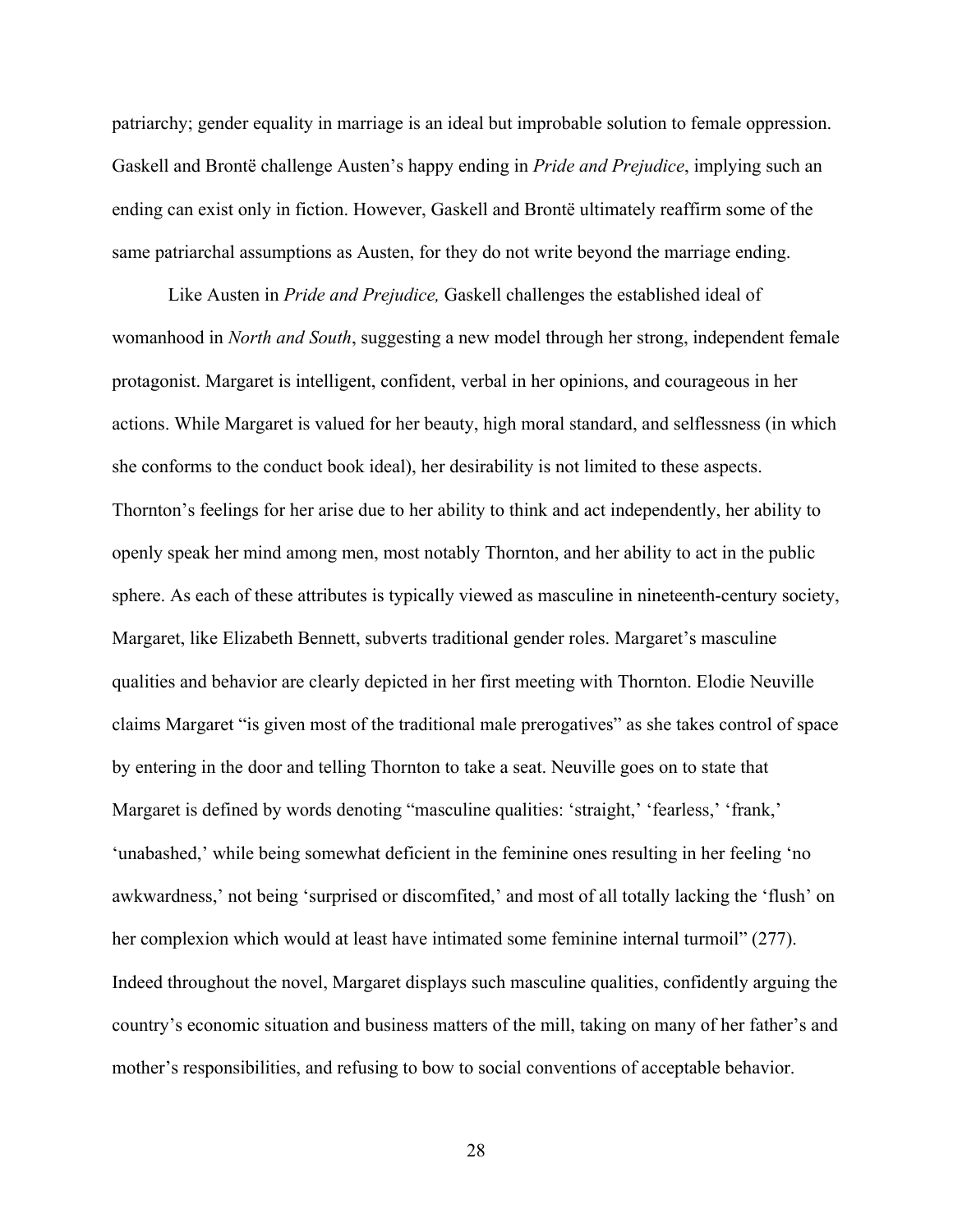Although she is well mannered and highly aware of social conventions, Margaret freely breaks these conventions when she believes them to be wrong. Her interactions with Bessy, and other mill workers, break the bounds of the class system. Thomas Fair argues that although Margaret "emerges in a seemingly stereotypic role of caregiver…the context in which Margaret operates as caregiver challenges a reading of her acts as conventional and, instead, proves her bravery, independence, strength, and determination" (224). Indeed, though she begins this interaction as a patroness, she soon learns from Higgins that such an attitude is insulting to the self-reliant workers, and her role changes from patroness to friend. By refusing to be bound by social conventions and gender stereotypes, Margaret proves her independence and strength.

Both Elizabeth's and Margaret's refusal to conform to their society sets them apart from the conduct book ideal of womanhood; however, Gaskell takes her protagonist's independence a step further than Austen by empowering Margaret to interact in the public sphere, a conventionally masculine realm. Most notably, Margaret violates the public sphere in the riot scene, when she physically protects Thornton with her body from the angry mob. Publically saving Thornton, Margaret reverses conventional understanding of gender relations and prompts Thornton's subsequent proposal. Fair claims that "Margaret's impulsive defense of Thornton in their confrontation with the mob locates Margaret solidly outside the common expectations of a woman of her class and background (223-224). In this act, Margaret shows her courage and her ability to act outside the bounds of traditional gender roles. Barbara Harman argues, "Gaskell both challenges the conventional boundaries between private and public and legitimizes public action for women" (361). Breaking into the public sphere in a very public way, Margaret suggests a new ideal of female desirability that is not bound by the conduct book ideal or social restrictions that limit women to the private sphere.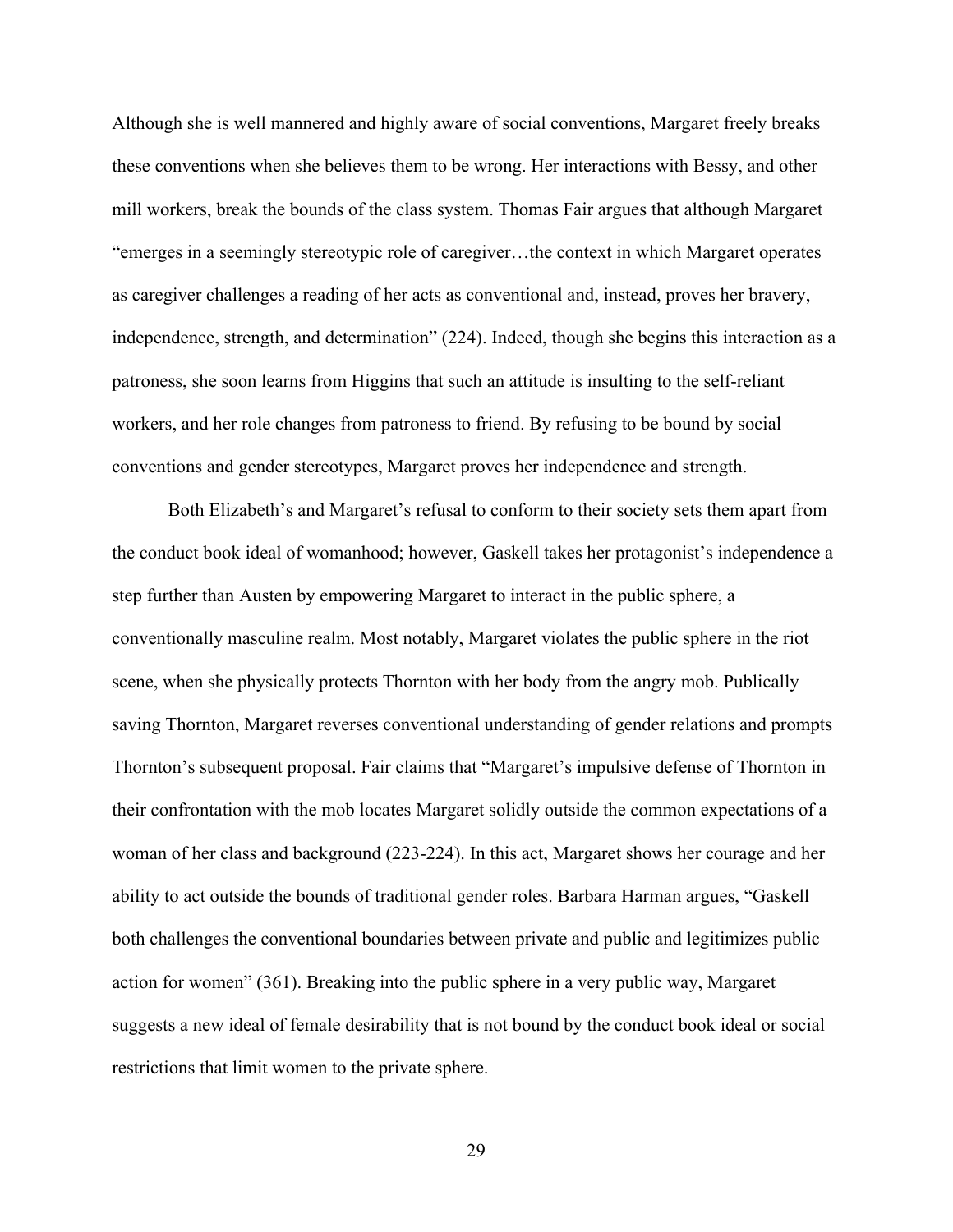Likewise challenging the established ideal of womanhood, Brontë suggests a new model of female desirability in *Jane Eyre*. As an orphan, Jane must make her own way in the world without the financial or emotional support of a loving family. She earns her own keep: first as a teacher at Lowood, then as a governess at Thornfield, and finally as a teacher at Morton. Though she suffers throughout her life journey, she is self-reliant and makes her own decisions, refusing to be seduced by outside influences. Like Elizabeth Bennett and Margaret Hale, Jane openly voices her opinions, rejecting conventional standards of feminine behavior. While women were expected to be acquiescent and submissive, Jane is steady in her convictions and blunt in her speech. As a young girl, Jane shocks her aunt with her sharp tongue. At Thornfield, Jane garners Rochester's respect through her blunt honesty. St John, too, is surprised at Jane's honest communication for he "had not imagined that a woman would dare to speak so to a man" (Brontë, *Eyre* 530). Furthermore, Jane longs for freedom in a way that sets her apart from the stereotypical nineteenth-century woman, who was supposed to find her value in service and selfabnegation. At Lowood, Jane states, "I desired liberty; for liberty I gasped; for liberty I uttered a prayer" (Brontë, *Eyre* 115). At Thornfield, Jane claims, "I longed for a power of vision which might overpass that limit; which might reach the busy world, towns, regions full of life I had heard of but never seen" (Brontë, *Eyre* 149). Jane recognizes these longings are not deemed feminine by her society, and she states:

Women feel just as men feel; they need exercise for their faculties, and a field for their efforts as much as their brothers do; they suffer from too rigid a restraint, too absolute a stagnation, precisely as men would suffer; and it is narrow-minded in their more privileged fellow-creatures to say that they ought to confine themselves to making puddings and knitting stockings, to playing on piano and embroidering bags. It is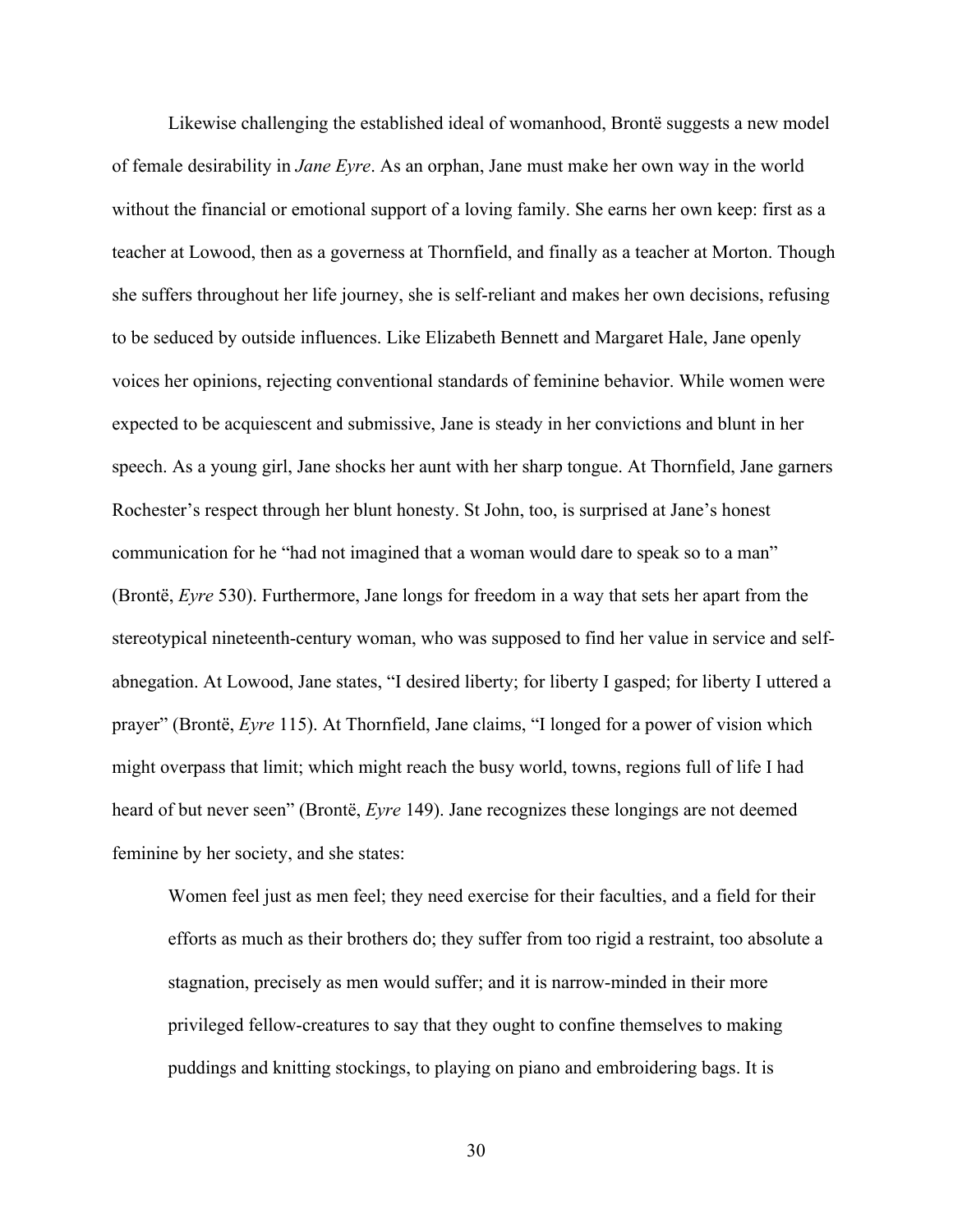thoughtless to condemn them, or laugh at them, if they seek to do more or learn more than custom has pronounce necessary for their sex. (Brontë, *Eyre* 150)

In this monologue, Jane shows her feminist sentiments, as she criticizes the confining nature of nineteenth-century gender roles. She longs to break free from these expectations, and does so through her refusal to submit her own independence (most notably in her decision to flee Thornfield).

Jane further breaks the nineteenth-century ideal of womanhood as she is not beautiful. In the nineteenth century (as today), female desirability was greatly dependent on beauty, and, as Jen Cadwallader points out, the conduct book ideal associated virtue with physical beauty (238). Yet, Jane is both desirable and highly moral despite her plain appearance. Brontë repeatedly reminds the reader of Jane's plain features, emphasizing that Jane's value is not dependent on beauty. Cadwallader argues that "Brontë uses Jane's plainness to condemn an upper-class system of values which, by emphasizing the importance of a woman's appearance, limited her ability to develop selfhood and achieve autonomous action" (234). By emphasizing Jane's plainness, Brontë frees Jane from this conventional system of values, allowing Jane to achieve worth beyond the distinctly economic value of beauty. Although Jane's worth is based on a new system of values, her worth is recognizable even to those who are deeply influenced by the patriarchal system of female desirability. When Bessie is reunited with Jane, she initially is disappointed due to Jane's lack of beauty; however, after she witnesses Jane's talents, she is impressed by her accomplishments and exclaims, "Oh! You are quite a lady, Miss Jane! (Brontë, *Eyre* 124). Here Brontë proves that Jane's identity as defined by others is not founded on beauty. Both Rochester and St John value Jane for her talents, her mind, and her moral standards. Brontë raises this system of value over the value of physical beauty, so that Jane represents a new standard of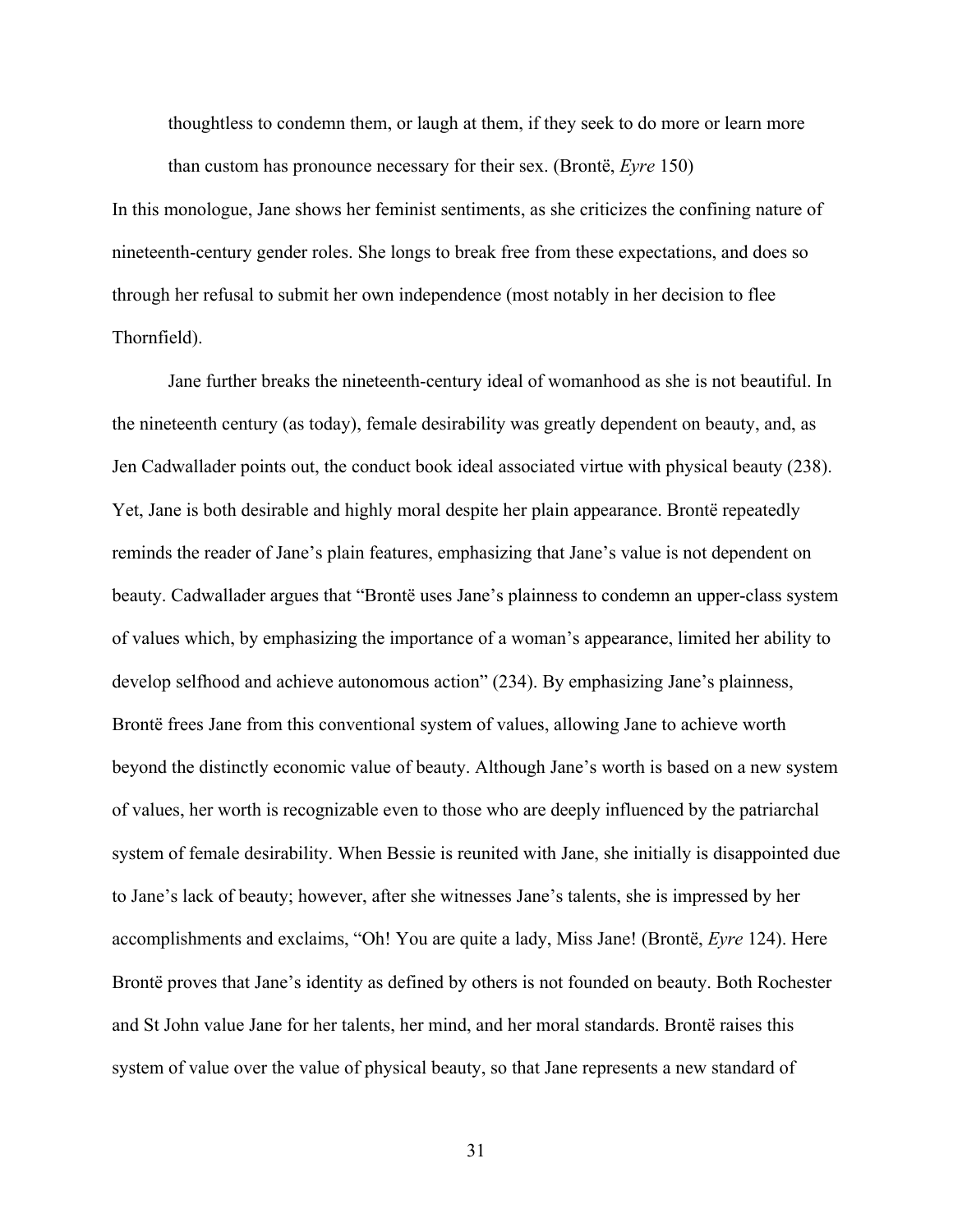female desirability. As Weisser states, "No longer were manners, appearance and submissive conformity the ideal. Charlotte believed in a heroine's inner strength, her moral integrity, and her intellectual qualities" (93). In Jane, Brontë redefines the patriarchal system of desirability.

In addition to challenging the established ideal of womanhood, both Gaskell and Brontë also challenge their society's understanding of marriage. In contrast to the marriages around them, which conform to gender stereotypes, Margaret's and Jane's views of marriage are certainly countercultural. *North and South* opens with wedding preparations for Margaret's cousin Edith, who conforms to the conventional female stereotype of the "angel in the house," as she is beautiful, shallow, and passive. Fair claims this opening scene is "an ironically critical examination of marriage, conventional female stereotypes, and the social values connected to marriage as an expected, accepted, and defining source of female identity" (223). While Edith represents the "angel in the house," Margaret's mother conforms to the female stereotype of a "child wife," for she is entirely dependent on her husband and physically and emotionally fragile. Mr. Hale's fear of telling his wife his decision to move and the fact that he makes this decision without consulting her whatsoever proves their marriage to be far from the companionate ideal. Depicting the faults in these marriages, Gaskell critiques her society's view of marriage as a social obligation that enforces traditional gender roles.

Margaret rejects this view of marriage by refusing two marriage proposals, proving her independence from social expectations. First, Margaret rejects Mr. Lennox's proposal. Such a union would certainly be viewed as wise and beneficial since Mr. Lennox is closely related to her family and able to provide financially for Margaret; however, Margaret is of her own mind. She views Mr. Lennox as no more than a friend and is not interested in marrying without love. Had she married Mr. Lennox, Margaret would most surely have lost her own will. By refusing to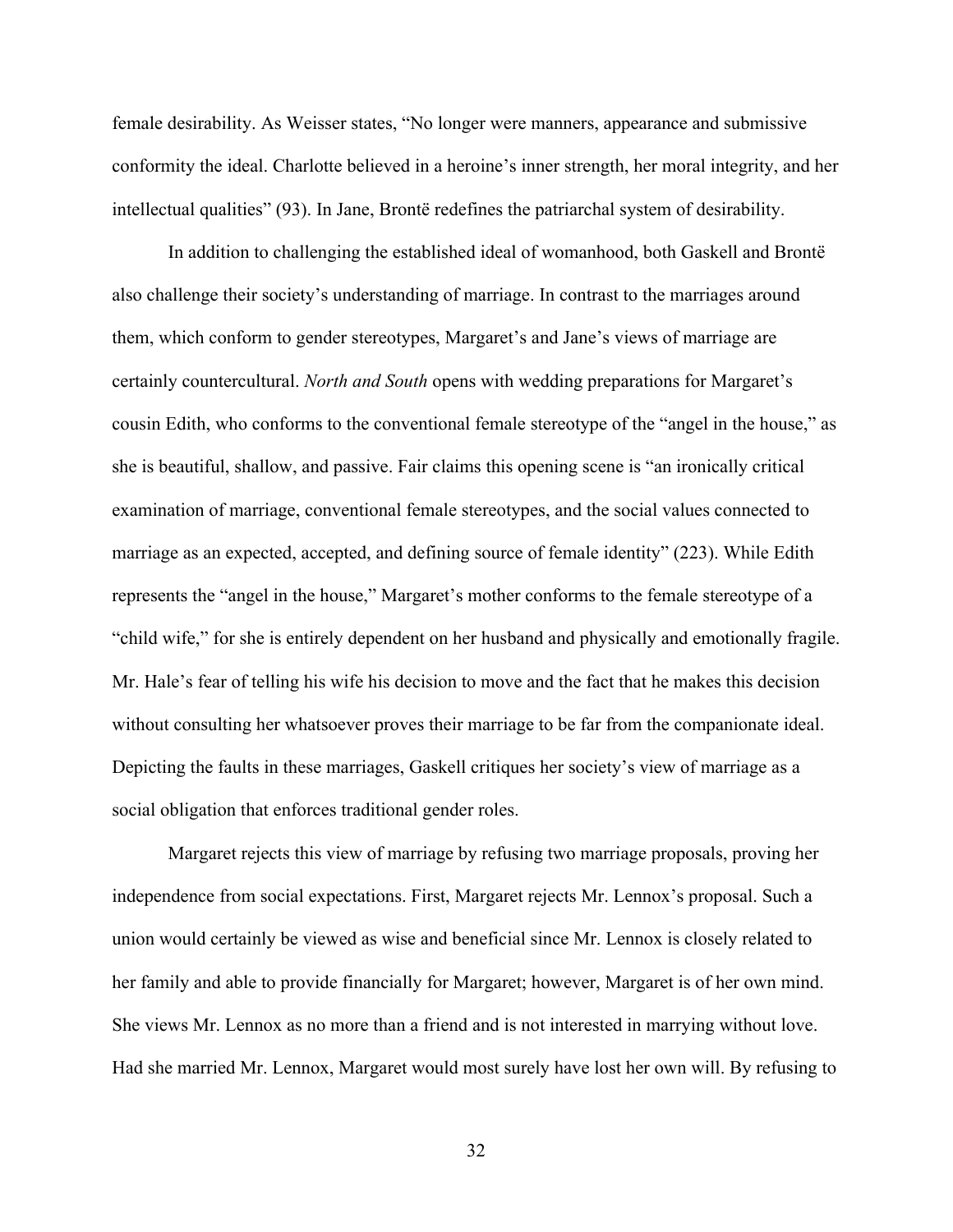marry him (even at the end of the novel when she fears she will never marry), Margaret proves that maintaining her own independence outweighs social pressures and incentives to marry. The same can be said for Margaret's refusal of Mr. Thornton's proposal. Margaret maintains her own opinion of Thornton, despite the fact that her judgments of him go against his reputation in the town and her own father's high opinion of him; she remains uninfluenced by her patriarchal society's valuation of Thornton as a worthy and eligible bachelor. While Thornton treats Margaret with respect, it seems unlikely their marriage would put them on equal terms. Thornton values Margaret's thoughts and opinions, even when they disagree with his own, he argues with her rather than simply dismissing her ideas, and he changes his actions and his decisions based on her influence. Thornton's treatment of Higgins, and his workers in general, is deeply influenced by Margaret, and it is notable that Margaret, as a woman, plays such a role in Thornton's business life. However, Thornton is master at the mill and, as such, is used to being in a position of authority and control. He hopes as he proposes that Margaret will "droop and flush, and flutter to his arms, as to her natural home and resting-place" (Gaskell 191). While Thornton certainly respects Margaret and views her as his moral superior, there is no clear indication at this point in the novel that Thornton would set aside traditional gender roles in marriage and view Margaret as his equal partner. Again, Margaret refuses to sacrifice her own will to marriage, and her refusal serves as a social protest against marriage without love and equality. As Fair claims, "Refusing Thornton's unexpected proposal and rejecting conformity to gender and class expectations, Margaret again privileges her emotions above the overt economic and social advantages a marriage to Thornton could provide" (224). In refusing Mr. Lennox and Mr. Thornton, both highly eligible bachelors, Margaret proves her ability to act counterculturally and assert her own freedom.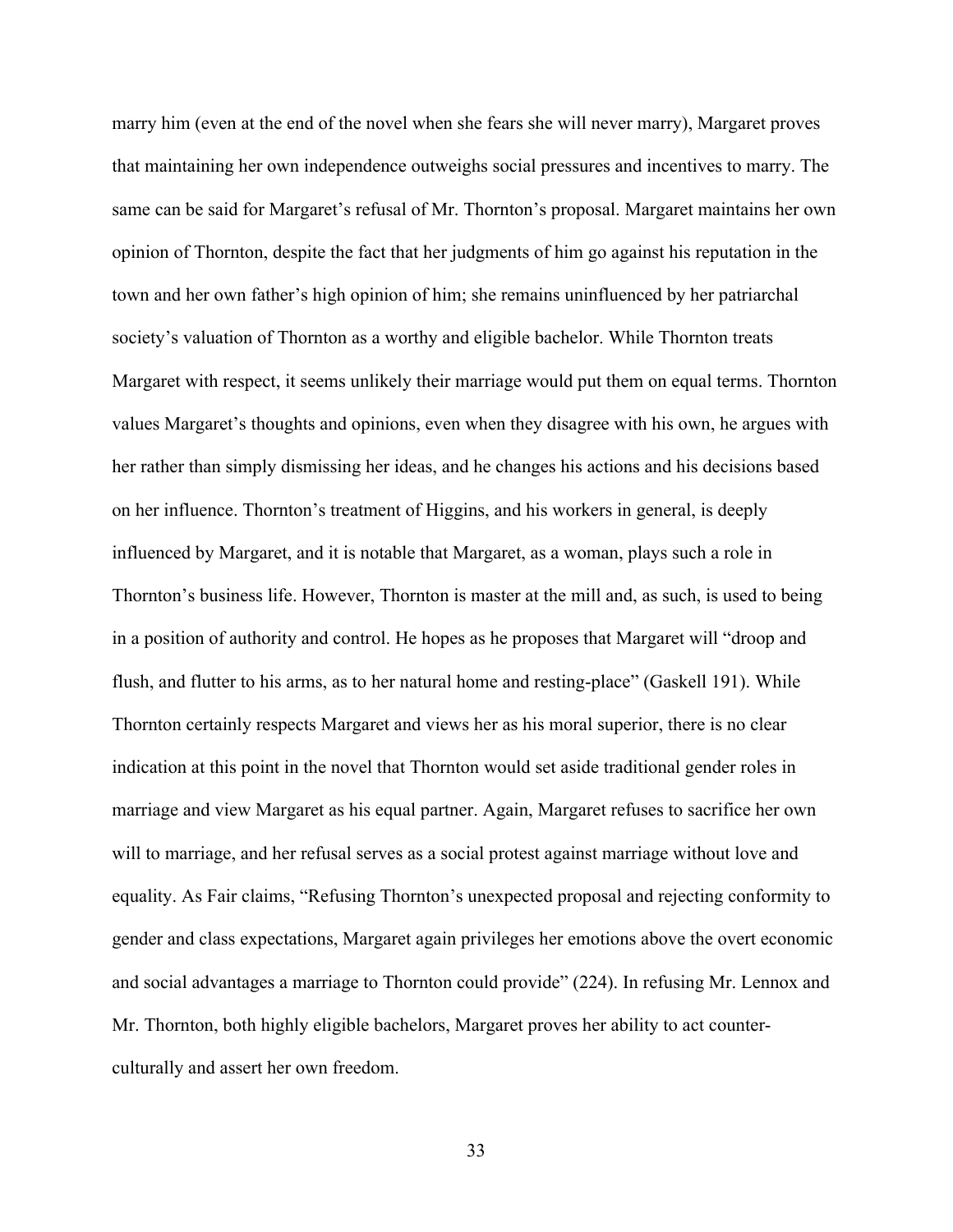In much the same way, Brontë critiques her society's views of marriage and proves Jane's ability to act outside of social expectations by rejecting two marriage proposals in the course of *Jane Eyre.* In rejecting St John's offer of marriage, Jane asserts her independence from St John's dominance and her society's rules and expectations. Rochester's opposite in many ways, St John is attractive, moral, and very self-controlled, acting based on rational thought rather than emotional desires. However, like Rochester, St John is an authority figure to Jane and is very controlling. As St John saved Jane from his doorstep and gave her a job at the Morton school, Jane is indebted to him. She desires to please him, but she fears that in order to do so she must disown herself (Brontë, *Eyre* 565). Despite the power St John exerts over Jane, she repeatedly refuses his demand of marriage. While St John's view of marriage is not out of line with his society, Jane believes marriage should only exist in the context of love. St John proposes to Jane not out of love but out of spiritual duty, telling her, "I claim you—not for my pleasure, but for my Sovereign's service" (Brontë, *Eyre* 571). This concept of marriage is not based on a companionate model, but rather the view of marriage as a contract. St John defines a wife as "the sole helpmeet I can influence efficiently in life, and retain absolutely in death" (Brontë, *Eyre* 576). Jane knows that he "prizes" her "as a soldier would a good weapon, and that is all" (Brontë, *Eyre* 574). She shudders at this conduct book ideal of a wife as helpmate, possession, and useful tool, insisting that marriage should never exist for this purpose alone. Jane rejects his offer, and this view of marriage, claiming, "we did not love each other as man and wife should: and therefore it inferred we ought not to marry" (Brontë, *Eyre* 575). While women in Jane's society were expected to marry and view marriage as highly desirable, Jane implies that she would rather never marry than marry without love. She claims, "if I am not formed for love, it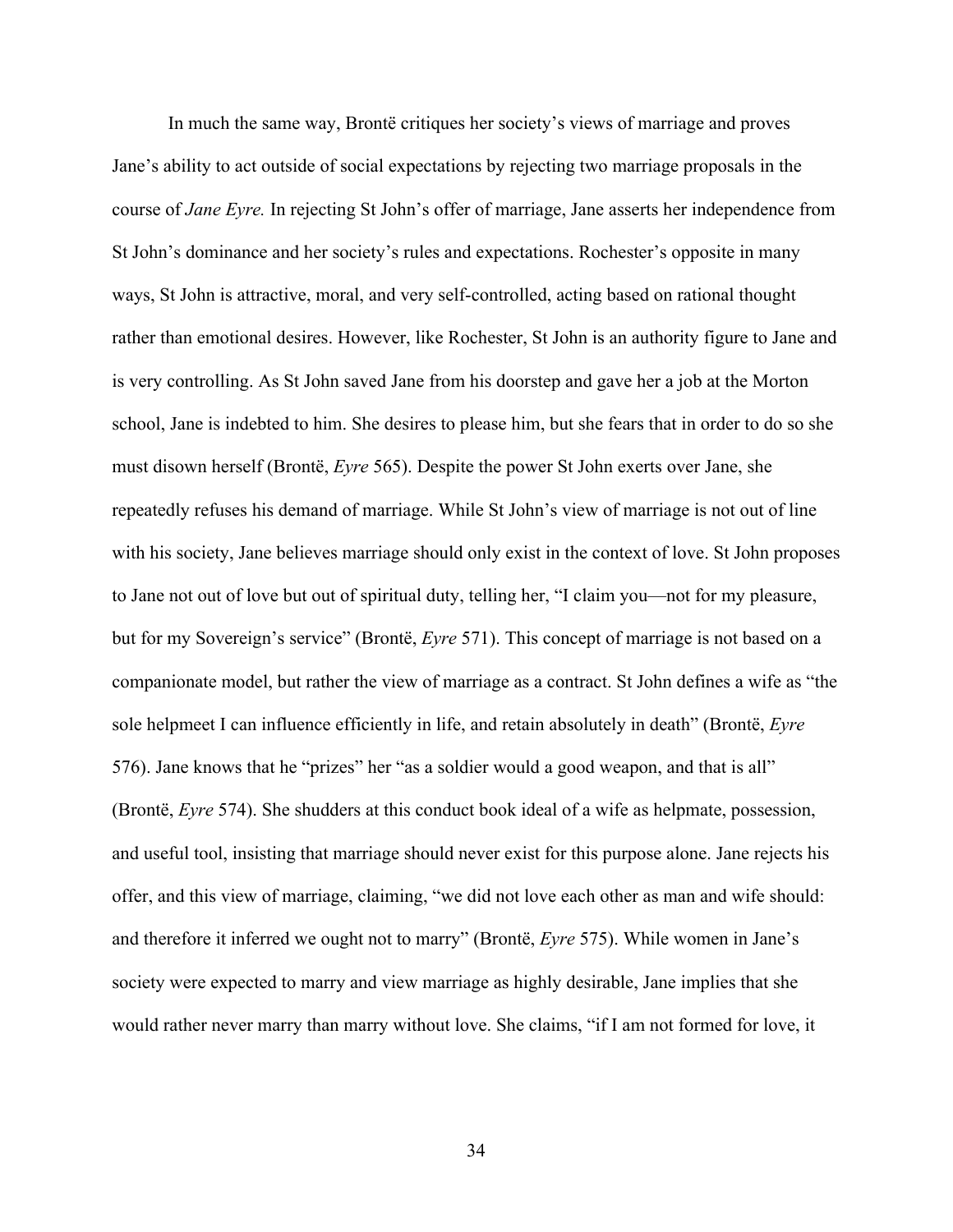follows that I am not formed for marriage" (Brontë, *Eyre* 590). Such a view was certainly countercultural and defines Jane as independent from the views of her society.

In addition to Jane's rejection of St John's loveless proposal, Brontë critiques her society's understanding of marriage as a contractual relationship through Rochester and Bertha's marriage. Marrying for money and social status, Rochester claims, "Oh, I have no respect for myself when I think of that act! – an agony of inner contempt masters me. I never loved, never esteemed, I did not even know her (Brontë, *Eyre* 430). Rochester values Bertha based on her fortune, beauty, and social position, but he does not take the time to get to know her character. After his marriage, he finds "her nature wholly alien to mine, her tastes obnoxious to me, her cast of mind common, low, narrow, and singularly incapable of being led to anything higher" (Brontë, *Eyre* 431). She is "intemperate and unchaste" and puts Rochester through "hideous and degrading agonies" (Brontë, *Eyre* 432). Even before Bertha is insane, she is not a desirable wife. In depicting the utter failure and horror of this marriage, Brontë warns against marrying for selfish motives and without love and mutual respect. Bertha is quite literally the madwoman in the attic, and much has been said regarding how Bertha contrasts or even represents Jane.<sup>1</sup> Certainly, Bertha sheds light on Jane's character and struggles; moreover, Bertha's marriage to Rochester sheds light on Jane's subsequent marriage. Through Bertha's monstrous marriage, Brontë stresses the necessity of a new model of marriage, as represented in Rochester's marriage to Jane.

Brontë further critiques the model of marriage as a contractual relationship in Rochester's flirtation with Blanche Ingram. Jane thinks that Rochester will marry Miss Ingram "for family,

 $\overline{a}$ 

<sup>&</sup>lt;sup>1</sup> See *The Madwoman in the Attic* for Gilbert and Gubar's understanding that Bertha is "Jane's truest and darkest double," representing suppressed anger and confinement (360).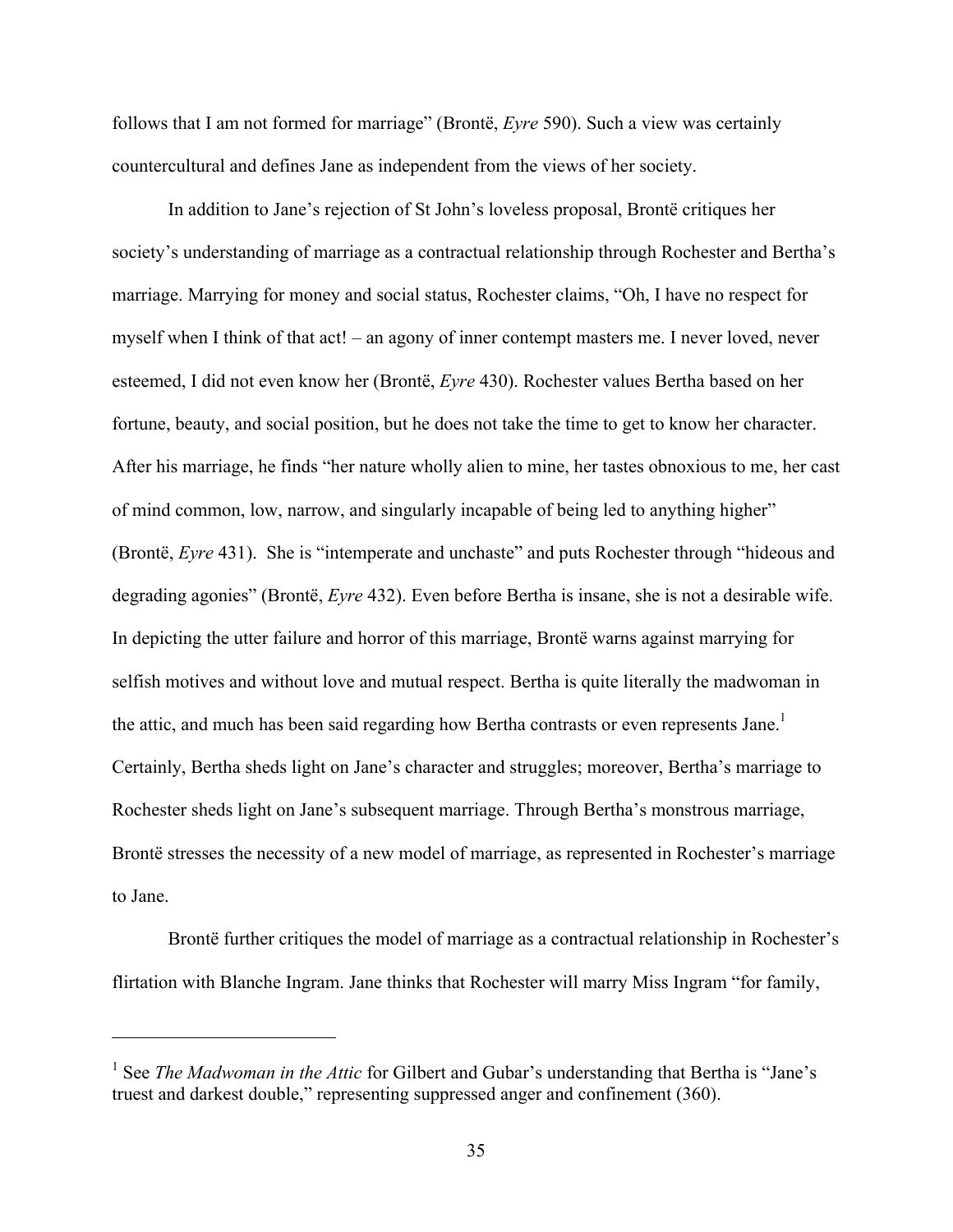perhaps political reasons; because her rank and connections suited him" (Brontë, *Eyre* 259). Certainly, Rochester and Miss Ingram are well matched for marriage, and their social circles believe a proposal is imminent. However, to marry Miss Ingram would be to repeat his marriage to Miss Mason, a contractual marriage based on economic and social motivations, and devout of love. While Jane firmly believes love is the only basis for marriage, she claims "the longer I considered the position, education, etc, of the parties, the less I felt justified in judging and blaming either him or Miss Ingram for acting in conformity to ideas and principles instilled into them, doubtless, from their childhood" (Brontë, *Eyre* 261). Jane recognizes the social pressures to marry for money and power are deeply engrained. While marriage based on such motivations was socially acceptable and expected, Rochester rejects Miss Ingram for he has learned that such incentives do not make for a happy marriage.

In addition to critiquing contractual marriages, Brontë also critiques relationships based purely on passion in Rochester's time spent with "the companionship of mistresses" (Brontë, *Eyre* 439). These relationships are based on lust and desire, rather than love and respect; they do not last because there is no equality between the partners. Rochester tells Jane, "Hiring a mistress is the next worst thing to buying a slave: both are often by nature, and always by position, inferior: and to live familiarly with inferiors is degrading. I now hate the recollection of the time I passed with Céline, Giacinta, and Clara" (Brontë, *Eyre* 439). Hiring women to fulfill his sexual needs, Rochester conforms to a patriarchal society in which women are viewed as commodities. Brontë points out that such a mentality is degrading to both women *and* men. Through Rochester's failed marriage and relationships, Brontë proves the value of equality between partners. Rochester must reject these relationships for a new alternative and overcome his gender biases in order to view Jane as an equal. By portraying the shortcomings of relationships based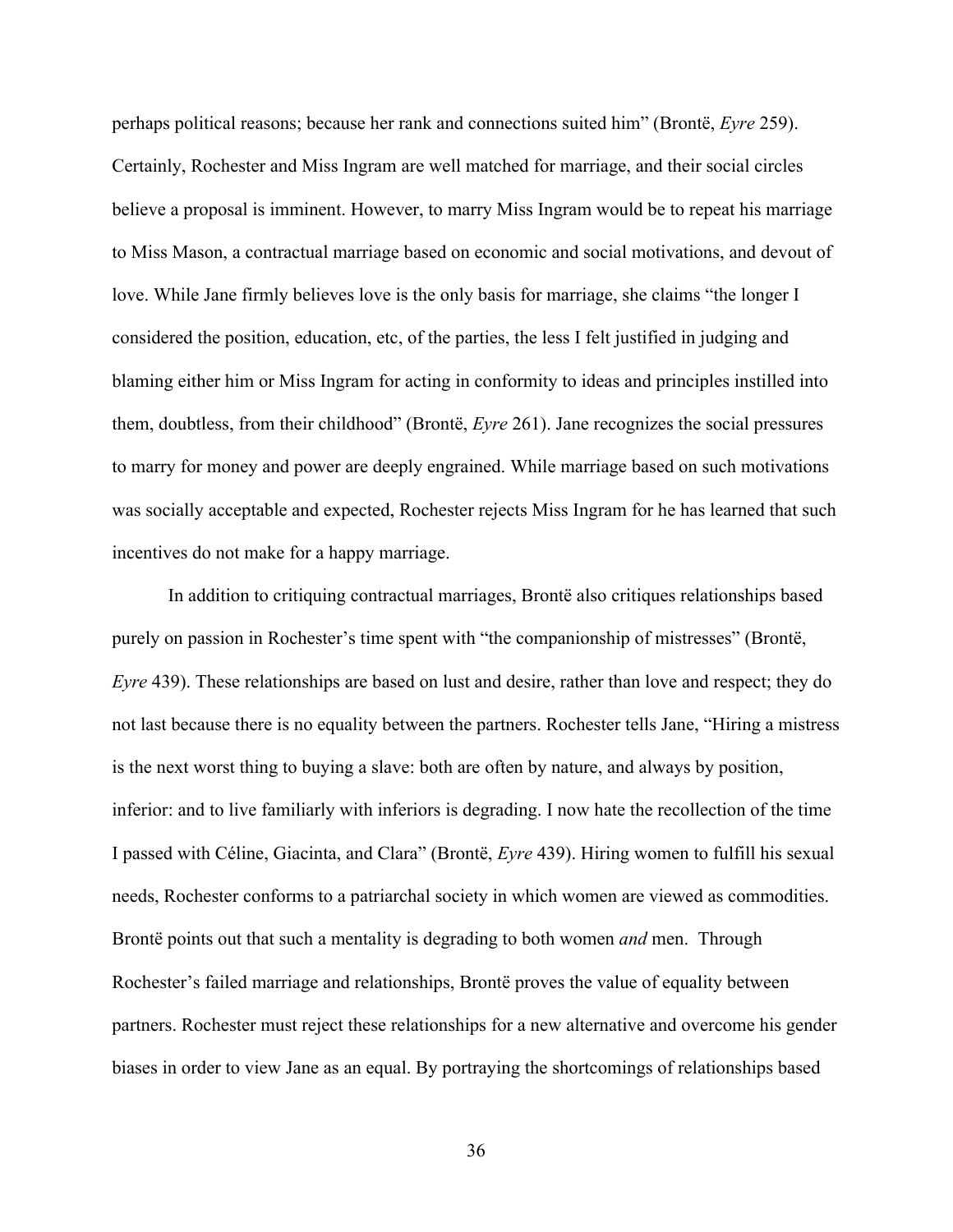on patriarchal ideology, Brontë sets the stage for a new relationship based on gender equality and love.

While Jane deeply loves Mr. Rochester, she cannot marry him as an equal until they are reunited at Ferndean. While a certain level of equality exists initially in Rochester and Jane's relationship, they are not truly equals prior to the close of the novel. As Jane's master, Rochester is in a position of authority, and he is controlling and accustomed to giving orders that are to be obeyed without question. As long as she remains a governess in his house, she is financially dependent on him and under his command. He is also more experienced than Jane; he has traveled the world and has a complicated sexual past while Jane has never traveled and has no experience with men. In addition, he is socially superior to Jane. While it was public knowledge in Victorian England that many men might choose to take a governess as a mistress, it was highly unlikely that a governess would transcend the social class system to become a gentleman's wife. Jane recognizes the inequalities existing between them that prevent them from being equal matches in marriage. Angry with her feelings for a man out of her reach, Jane tells herself, "It does good to no woman to be flattered by her superior, who cannot possibly intend to marry her" (Brontë, *Eyre* 222).

Despite the social and economic inequalities existing between them, Jane and Rochester claim to be equals. Gilbert and Gubar state that "Jane's and Rochester's mutual sense of equality" begins upon their initial meeting when Rochester acknowledges Jane's power by remarking that he half believed she had bewitched his horse. Gilbert and Gubar point out that this remark shows Jane and Rochester to begin their relationship as "spiritual equals" (352-353). As they interact in conversation, Rochester further displays his perception of Jane not as a servant but an equal. He tells her, "The fact is, once for all, I don't wish to treat you like an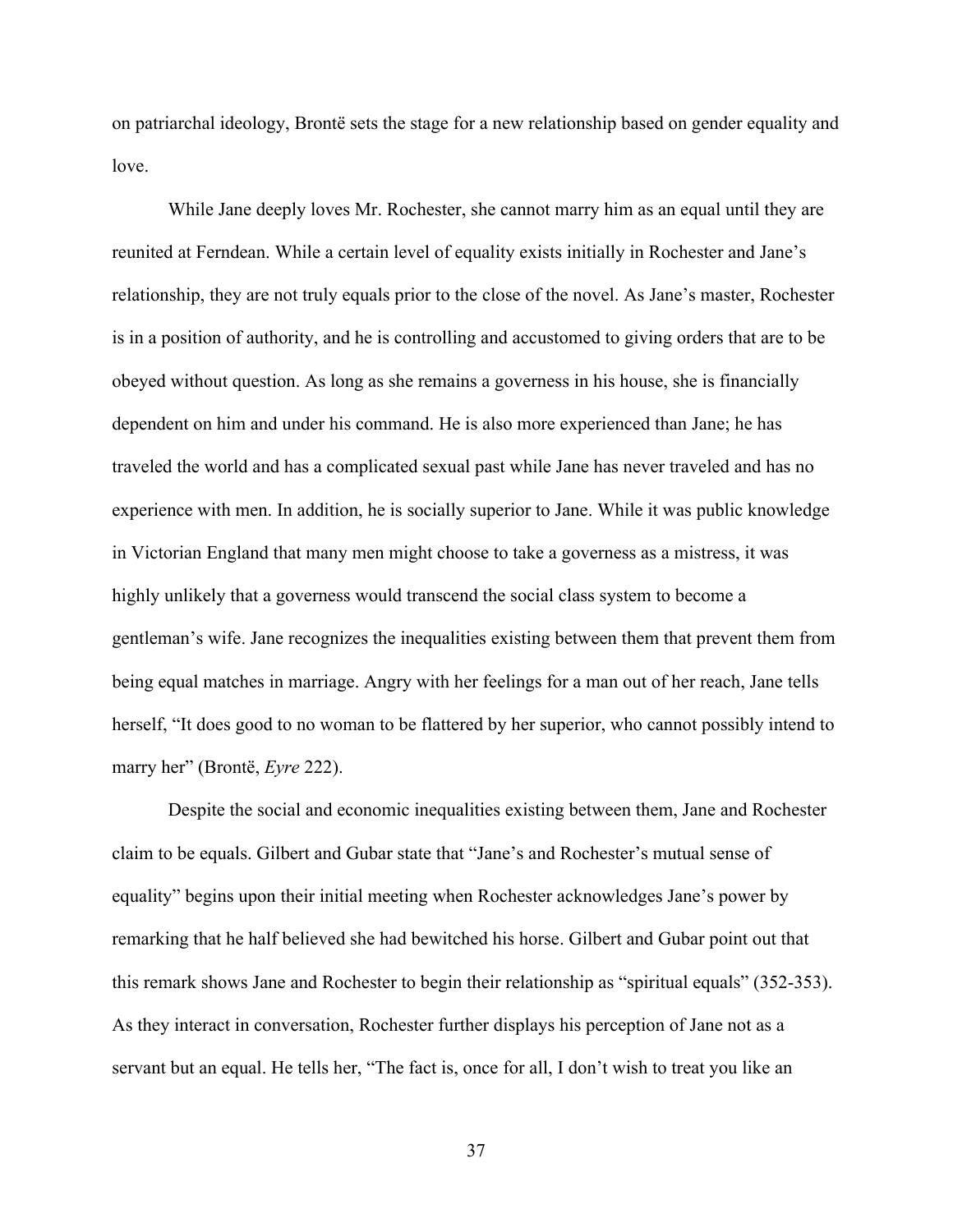inferior…I claim only such superiority as must result from twenty years difference in age and a century's advance in experience" (Brontë, *Eyre* 184). Jane and Rochester communicate openly and on equal grounds, so much so that Rochester forgets he is paying her a salary (Brontë, *Eyre* 186). Jane answers Rochester honestly, and Rochester shares his past with such openness that Victorian readers deemed it improper (Gilbert 353). Their mode of communication is so open that Jane claims, "The ease of his manner freed me from painful restraint; the friendly frankness…with which he treated me, drew me to him. I felt at times as if he were my relation rather than my master" (Brontë, *Eyre* 203). This openness seems to negate the master-servant dynamic. The equality generated by this open mode of communication is most clearly evidenced in the first proposal scene when Jane verbally claims equality with Rochester by saying, "I am not talking to you now through the medium of custom, conventionalities, nor even of mortal flesh: it is my sprit that addresses your spirit; just as if both had passed through the grave, and we stood at God's feet, equal—as we are!" (Brontë, *Eyre* 356). Here Jane claims spiritual equality with Rochester through her mode of communicating with him. Despite her lack of beauty, fortune, and social position, Rochester recognizes the legitimacy of Jane's claim, saying, " my bride is here… because my equal is here, and my likeness" (Brontë, *Eyre* 357). Rochester recognizes that only as his equal can Jane be his bride.

Although both Jane and Rochester verbally assert that they are equals, their gender biases prevent them from true equality following their engagement. As her perception of marriage is informed by her patriarchal society, Jane doubts Rochester's sincerity and believes his love for her will not last after marriage. She claims, "I suppose your love will effervesce in six months or less. I have observed in books written by men, that period assigned as the furthest to which a husband's ardor extends" (Brontë, *Eyre* 365). She goes on to say that many gentlemen once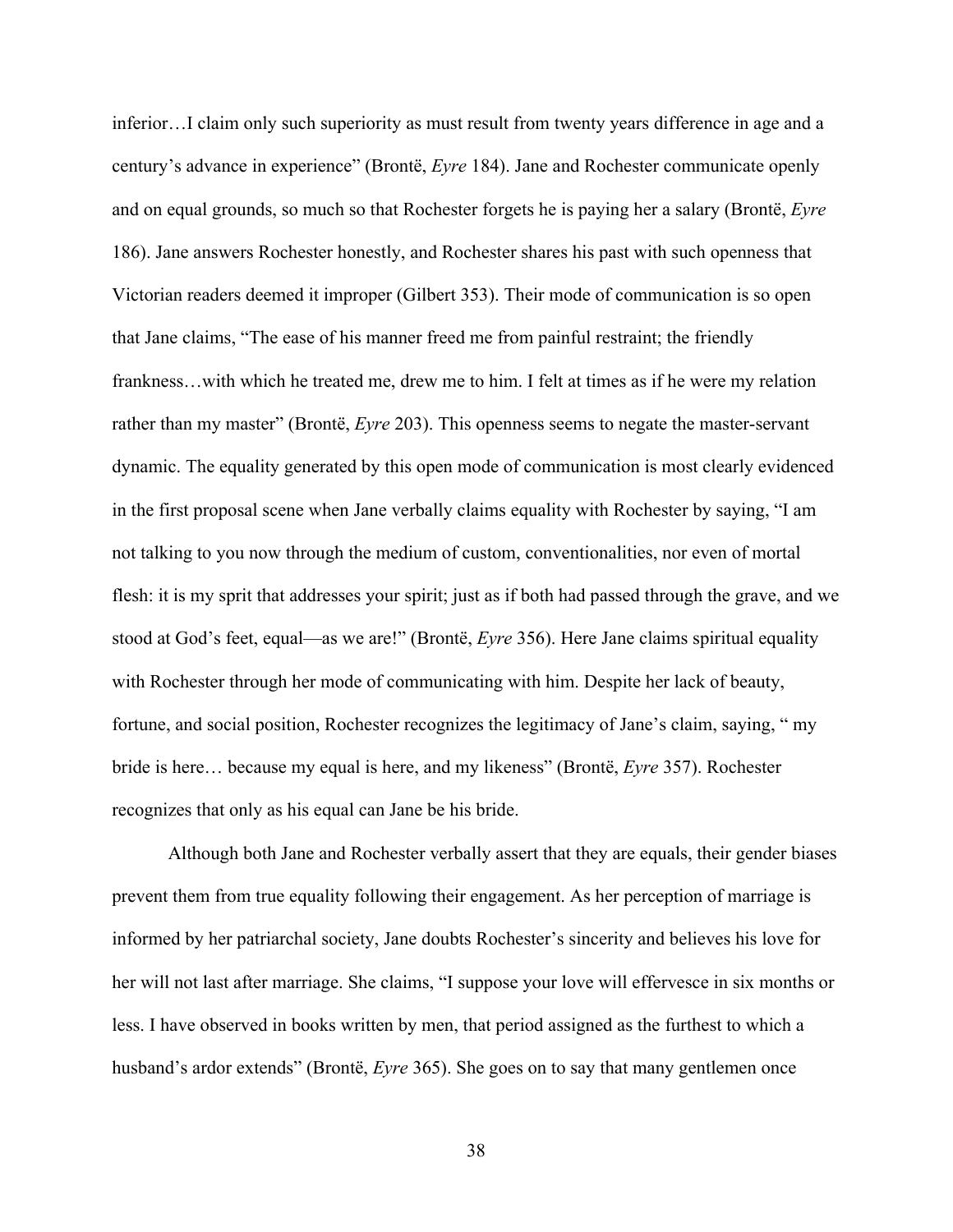married would "no doubt by their severity as husbands have made up for their softness as suitors; and so will you, I fear" (Brontë, *Eyre* 367). Jane's cynical view of marriage clearly displays the inequalities between husband and wife that are inherent in her society. As Gilbert and Gubar state, "Though she loves Rochester the man, Jane has doubts about Rochester the husband even before she learns about Bertha. In her world, she senses, even the equality of love between true minds leads to the inequalities and minor despotisms of marriage" (256). Since husband and wife are not equals in nineteenth-century society, Jane fears that once married she and Rochester will no longer interact as equals.

Jane's fears are justified when Rochester's treatment of her during their courtship begins to conform to patriarchal gender roles. First, Rochester begins to praise Jane as if she were his "angel in the house." Indeed, he calls Jane his "angel" and "comforter" (Brontë, *Eyre* 365). Jane resents this title, as it falsely identifies her as something she is not and can never be. She replies, "I am not an angel, and I will not be one till I die: I will be myself" (Brontë, *Eyre* 365). Later, she says, "I had rather be a *thing* than an angel" (Brontë, *Eyre* 368). Rather than an honest assessment of her values, Rochester's praise is an empty echo of the conduct book ideal. In a similar speech, Rochester praises Jane for her beauty, calling her "truly pretty" and commenting on her "radiant hazel eyes" (Brontë, *Eyre* 363). Loving Jane despite her plain appearance before, Rochester now abandons honest communication for false flattery. In fact, Jane tells the reader, her eyes are green (Brontë, *Eyre* 363). This breakdown in honest communication is particularly troubling as Jane and Rochester's claim as equals is founded on their previous honest communication.

Even more troubling, Rochester begins to treat Jane as a mistress, desiring to possess her rather than viewing her as his equal. Rochester lavishes gifts upon Jane, which she feels to be a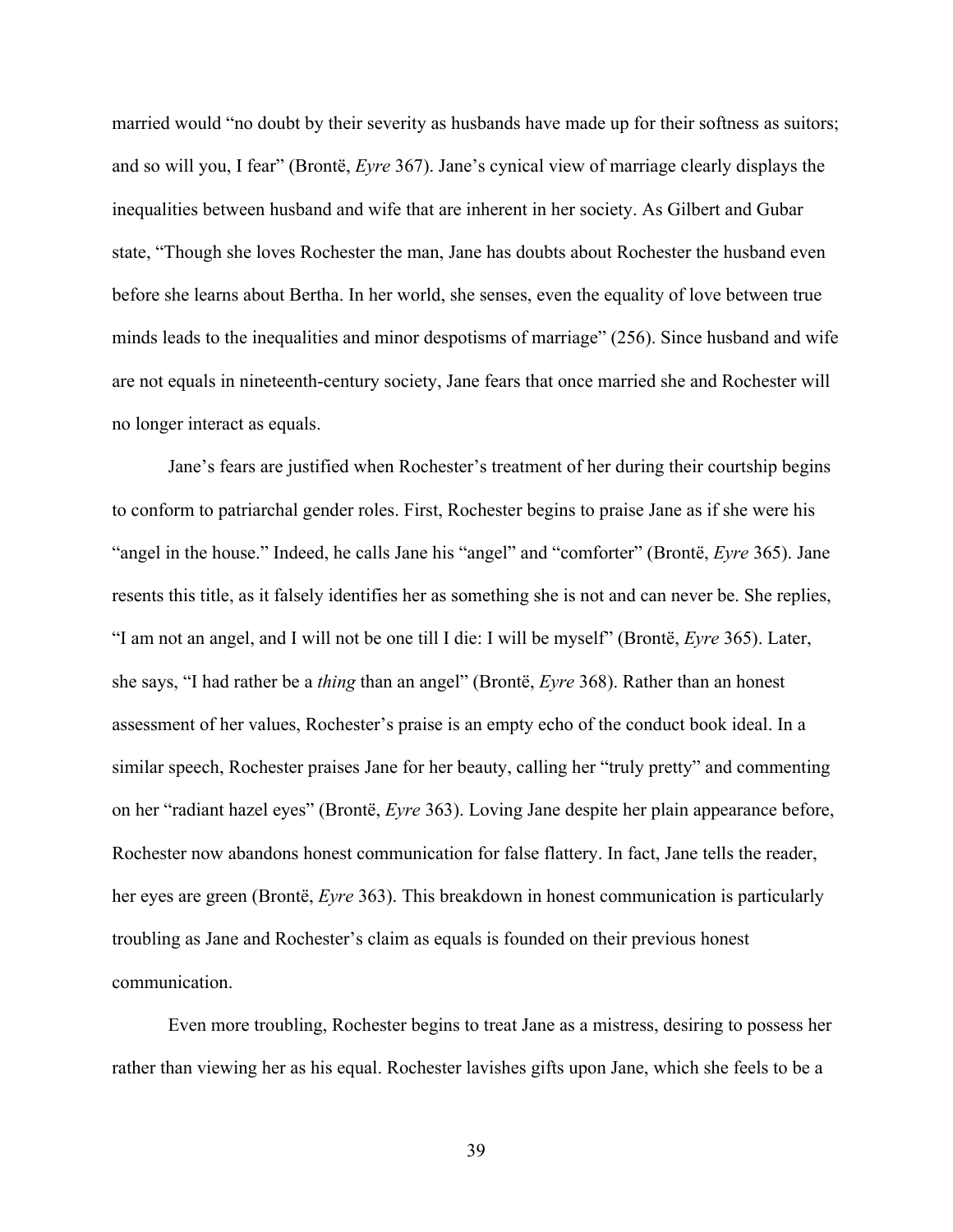"degradation" as such treatment likens her to Rochester's former mistresses. She tells him, "Do you remember what you said of Céline Varens? – of the diamonds, the cashmeres you gave her? I will not be your English Céline Varens" (Brontë, *Eyre* 377-379). Jane claims Rochester smiles at her as a sultan might a slave, and Rochester compares her to "the Grand Turk's whole seraglio" (Brontë, *Eyre* 379). Such language equates Jane with an object of sexual pleasure rather than a spouse of equal value. Gilbert and Gubar state that after she accepts his proposal, Rochester begins to treat her "as an inferior, a plaything, a virginal possession" (255). Indeed, Rochester seems to view marriage as a means of binding Jane to himself and securing power over her. When Jane refuses to give up her position as governess (so as to maintain her sense of independence in the courtship), Rochester tells her, "It is your time now, little tyrant, but it will be mine presently; and when once I have fairly seized you, to have and to hold, I'll just – figuratively speaking – attach you to a chain" (Brontë, *Eyre* 381). As Cadwallader points out, Rochester's language in these scenes "centers on images of imprisonment" (243). Such language proves Rochester's inability to break from patriarchal gender stereotypes. As Rochester attempts to possess her, Jane maintains her independence by keeping her distance from him. She does so not in fear of his sexuality, as some critics have suggested, but to assert her own identity and her refusal to be objectified. As Gilbert and Gubar claim, Jane's retreats "are political rather than sexual statements, attempts at finding emotional strength rather than expressions of weakness" (355). Jane seems to realize the danger she is in of losing her own identity and succumbing to the "angel in the house." By refusing to submit to Rochester's advances, she rejects Rochester's gender assumptions and maintains her independence.

Rochester's attempt to assert his power over Jane and Jane's fight to maintain her autonomy is characteristic of gender power struggles. However, Jane does not bow to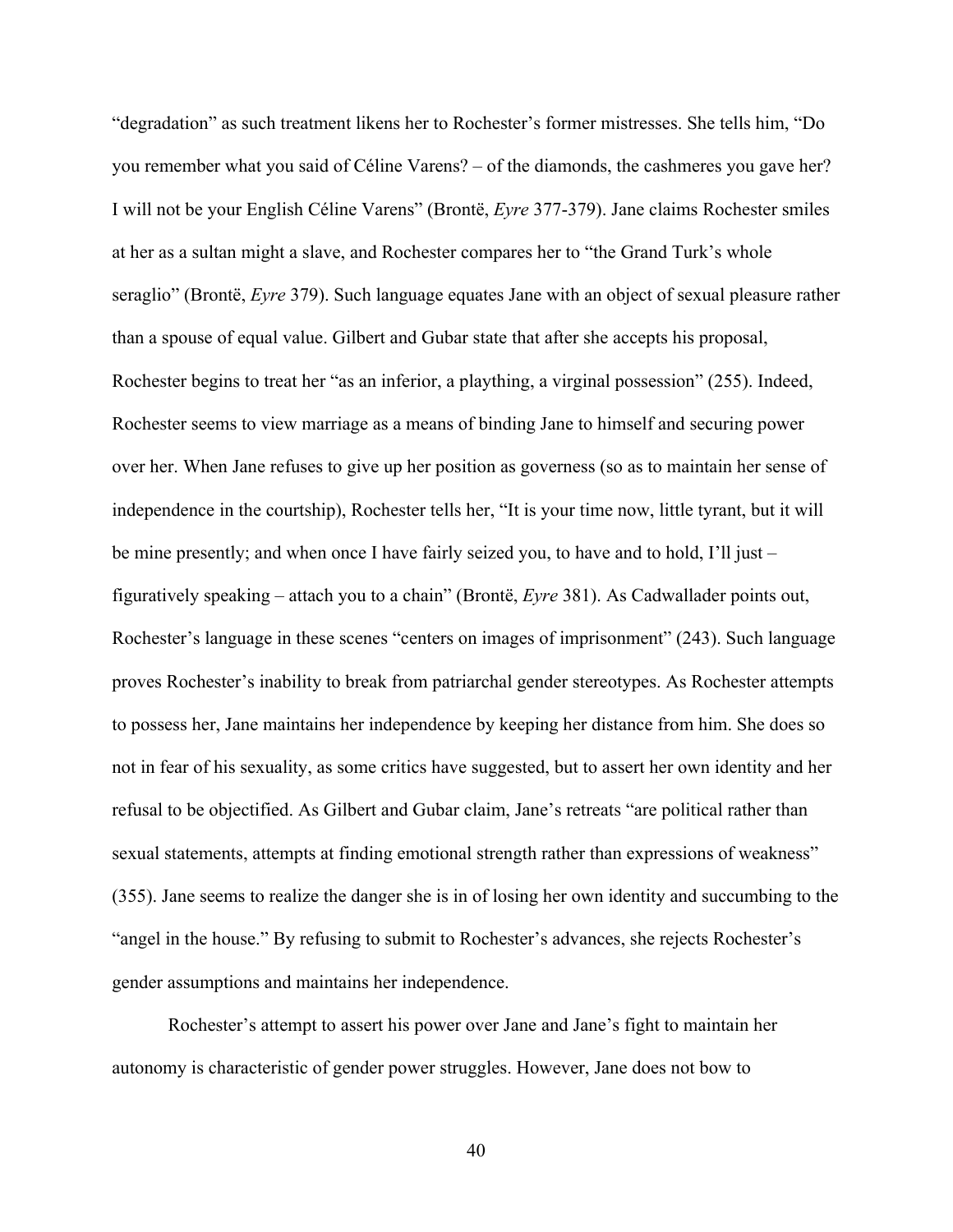Rochester's strength and sense of authority and become his mistress; instead, she flees him to avoid inevitable degradation and confinement. Certainly, this decision is based on the fact that Rochester is already married to the madwoman in the attic and bigamy is illegal in Victorian England. Yet even before Jane learns of Bertha Mason's existence, Rochester treats her as his mistress, and such treatment precludes a companionate marriage. If Jane and Rochester were not prevented from marrying at this point in the novel by Rochester's previous marriage, could they have a companionate marriage? Could both reject gender assumptions and enter into a marriage of equality? Based on the relationship that exists between Jane and Rochester after their first engagement, such a marriage seems impossible. Rather, both must undergo significant changes before they can join together at Ferndean as equals.

In fact, Gaskell and Brontë both suggest that certain changes must necessarily take place before a man and woman can enter into a companionate marriage based on gender equality. Not only must the man and woman change their perceptions of themselves, each other, and society, changes in circumstance must occur that empower the woman and reduce the man to a state of dependence. Separating their protagonists and lovers before a marriage can take place, both authors allow the opportunity for these necessary and drastic changes. Only then can they depict a new model of marriage that values equality between the sexes.

Margaret and Thornton must both soften their opinions before they can view each other as equals. Margaret initially describes Thornton to her mother as "nothing remarkable—not a gentleman, but that was hardly to be expected" (Gaskell 65), and later tells her father, "personally I don't like him at all" (Gaskell 88). Margaret believes Thornton to be socially inferior to her as a tradesman and is put off by his talk of money. Once her opinion is stubbornly formed, it takes the entire novel for her to fully change it. She explains her difficulty in accepting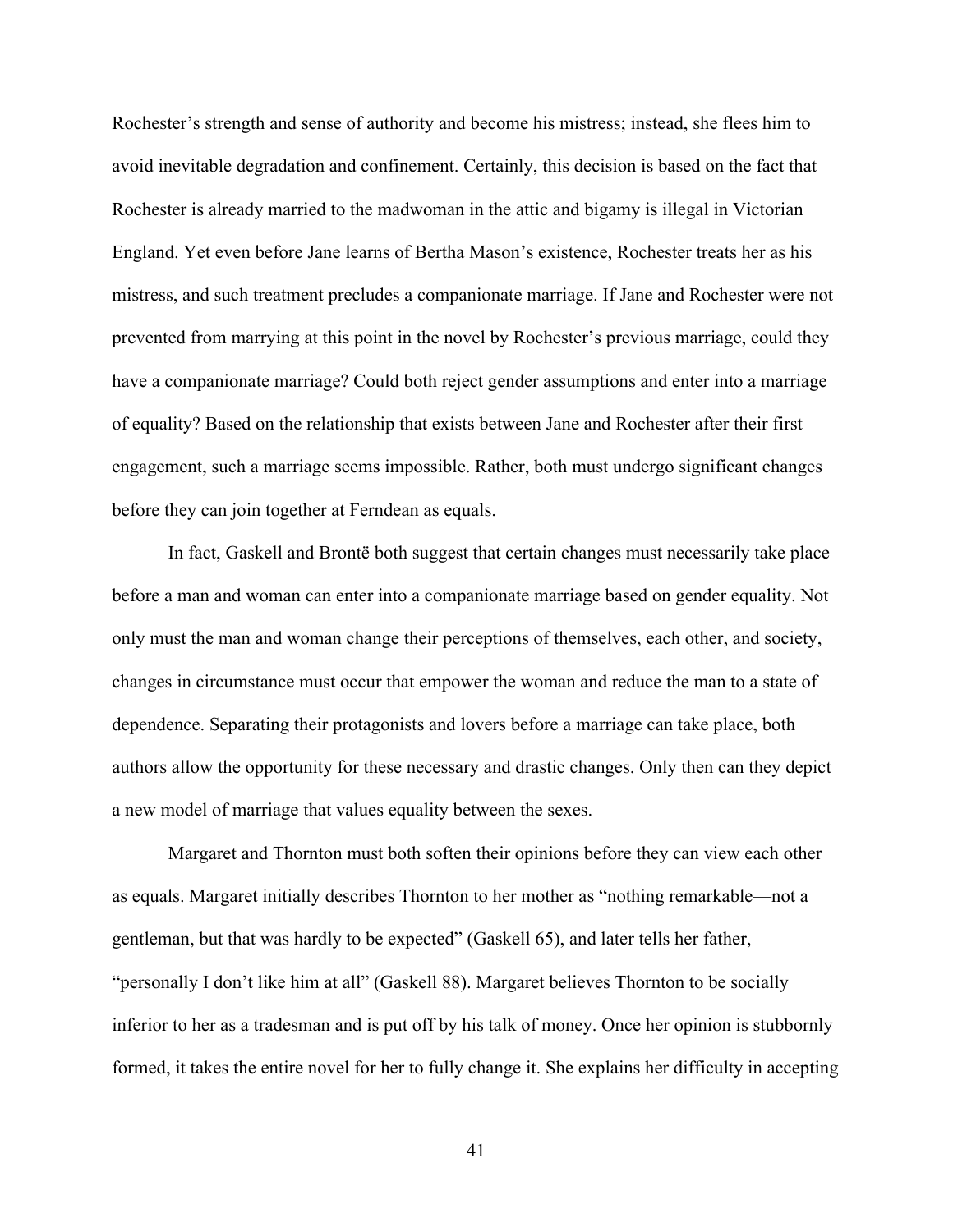Thornton as a gentleman to her father, saying, "He is the first specimen of a manufacturer—of a person engaged in trade—that I have ever the opportunity of studying, papa. He is my first olive: let me make a face while I swallow it. I know he is good of his kind, and by and by I shall like the kind, I rather think I am already beginning to do so" (Gaskell 165-166). Margaret realizes her own prejudices against Thornton are unjust, but it takes time for her to set aside her quickly formed judgments of him in order to see him as he is and claim him as her equal. Thornton, likewise, initially views Margaret in a negative light. After Margaret snubs his offered handshake as he departs one of their first meetings, Thornton thinks to himself, "A more proud, disagreeable girl I never saw. Even her great beauty is blotted out of one's memory by her scornful ways" (Gaskell 86). However, with time, both come to see each other as equals. As previously discussed, Thornton comes to admire Margaret's confidence and boldness in speech and action, and Margaret realizes her own misjudgments. She comes to appreciate Thornton's hard work and strength and his role as master of the mill. Although she slowly begins to soften her opinion of Thornton throughout the course of the novel, Margaret does not realize her feelings for Thornton until she realizes she is "degraded and abased in Mr. Thornton's sight" (Gaskell 279). Harman claims that this experience of being lowered in Thornton's eyes "reduces Margaret's excessive sense of moral superiority, eradicates her snobbishness (class and otherwise), and makes her able truly to connect with others" (372). Only when Margaret acknowledges her own faults and sees herself clearly can she see Thornton in a new light. Like Elizabeth and Mr. Darcy, Margaret and Thornton both, in varying degrees, learn the errors of their past judgments, redefine the way they view themselves and each other, and come to love the other as an equal.

In addition to these changes in perspective, Margaret and Thornton experience drastic changes in circumstances before they come together at the end of the novel. On Mr. Bell's death,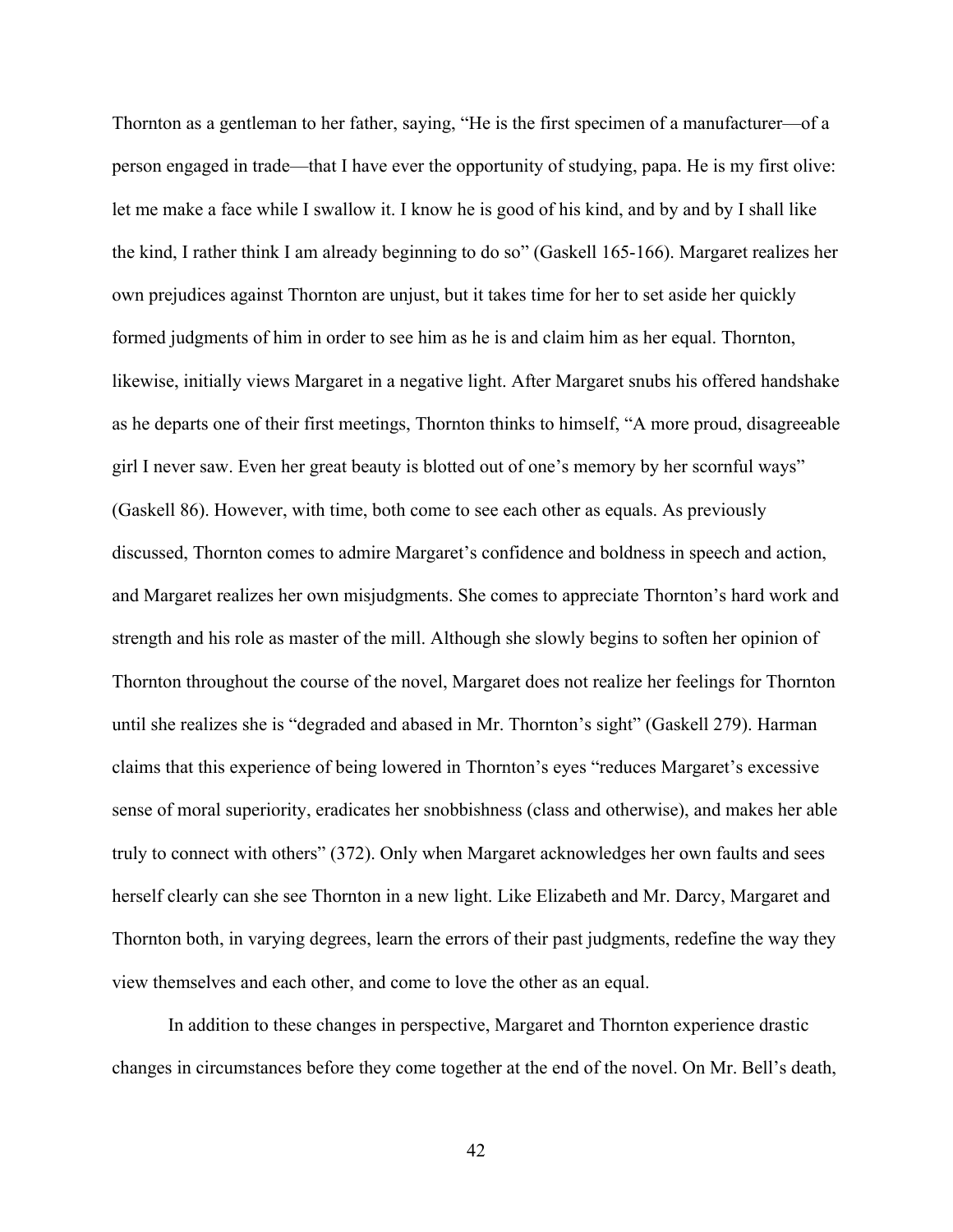Margaret is the residuary legatee of two thousand pounds and forty thousand pounds in property in Milton (Gaskell 403). No longer financially dependent on others, Margaret is free to live as an independent woman and does not need to marry for financial security. Thornton, on the other hand, suffers from the strike and the fall of the market and is in financial ruin. While once "his name was to be regarded, and his wishes to be fulfilled, and his word pass like gold" (Gaskell 409), Thornton now has given up his position as master and is seeking for employment (420). Not only has Thornton lost his fortune, he has lost his identity as master and his respectable name. It is in this state that Margaret and Thornton meet at the end of the novel, and Margaret offers Thornton a loan of eighteen thousand and fifty-seven pounds to continue his work at Marlborough Mills (Gaskell 424). Margaret takes on a masculine role in instigating this business transaction, which in turn instigates the implied marriage proposal that follows. While Margaret "was most anxious to have it all looked upon in the light of a mere business arrangement, in which the principal advantage would be on her side" (Gaskell 424), her proposal is an offer to save Thornton. She is clearly in the position of power in their relationship. Fair claims that "although Margaret and Thornton have until this point been restricted by conventional courting assumptions… the shift in economic and social status redefines the nature of their relationship and imbues Margaret with power" (225). She asserts her independence in choosing how to spend her money, and Thornton is indebted to her as she is his landlord, his financial lender, and, ultimately, his savior. Deirdre David claims that Thornton "loses something of his conventional masculine identity in his financial humiliation and acceptance of a woman's inheritance as restitution" (39). Certainly, gender roles are reversed as Margaret assumes the masculine role of provider and Thornton becomes the dependant.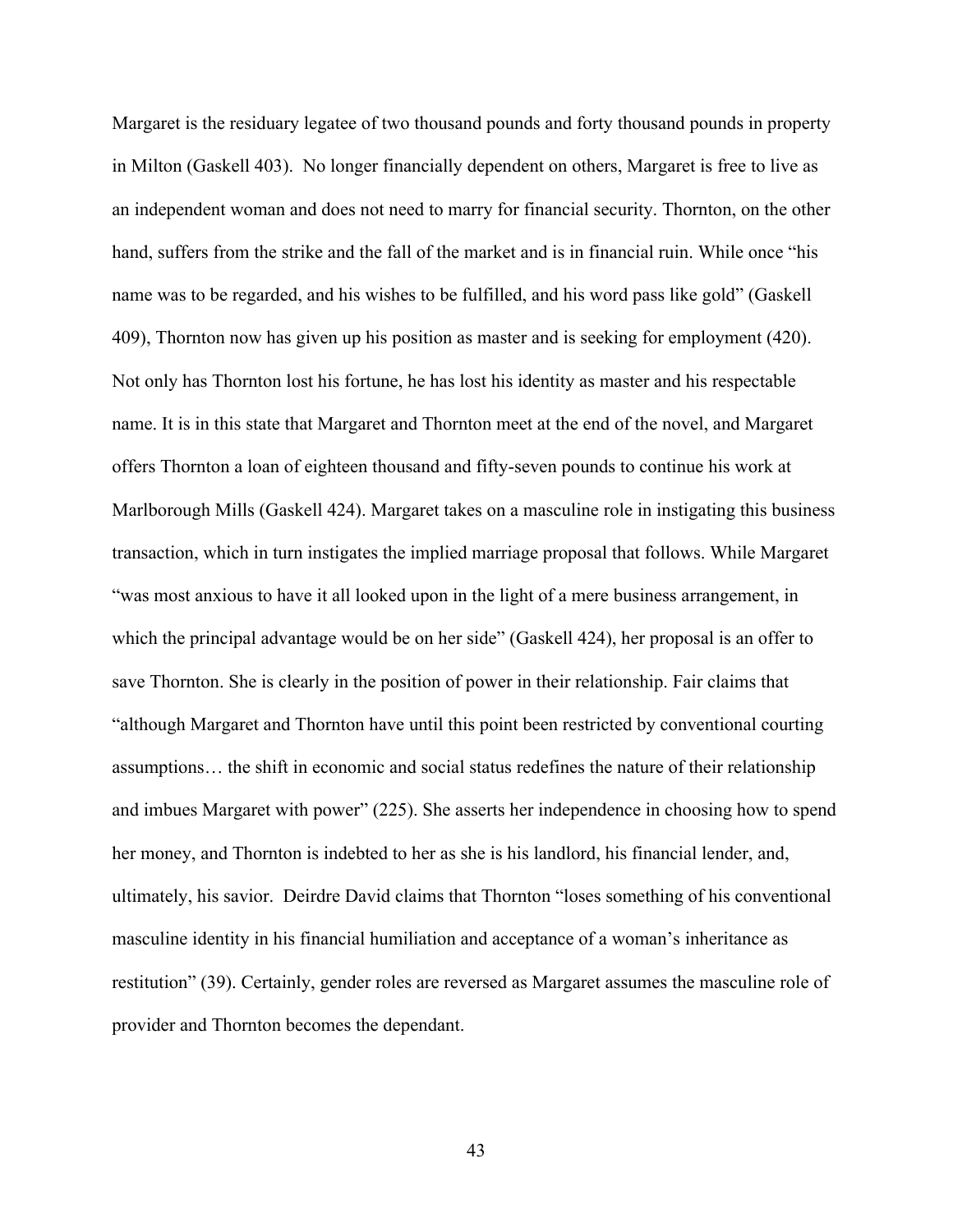Similar to Margaret, Jane has achieved a new state of independence by the time she is reunited with Rochester at Ferndean, through her experience surviving on her own and her inheritance from her uncle. Jane decisively asserts her own free will in her choice to leave Rochester rather than become his mistress. Her will and strict sense of morality outweigh Rochester's desires and demands, thereby proving her own independence and strength. In this act, Jane defies gender stereotypes as she does not conform to the submitting wife or mistress. Furthermore, Jane proves that she is not dependent on Rochester's physical or financial protection. Leaving Thornfield with only a few possessions and little money, Jane struggles but ultimately survives. Although this experience causes her great suffering and nearly kills her, it also liberates her. Having lived on her own, Jane freely chooses to return to Rochester. This decision is not based on fear or dependence, but Jane's own desire and will. Jane, not Rochester, is in the position of power; it is she that controls the future of their relationship and she that orchestrates their reunion and marriage.

By the time she returns to Thornfield and Rochester, Jane is not only independent in spirit but financially independent as well. Having inherited twenty thousand pounds from her uncle, Jane is fully capable of supporting herself for the rest of her life. This is significant as many women during this time were dependent on marriage as a means of securing financial protection. Without the means to support themselves, women were induced to marry based on a man's economic worth. While Margaret is set free through her inheritance, she was always provided for financially and never in a position of desperate need. On the other hand, Jane, as an orphan, has always struggled to survive on her own and knows the suffering of being penniless and hungry. Such experience would be prime motivation to marry for money. However, Jane does not succumb to this temptation. Championing a new model of marriage, Caird writes that in "order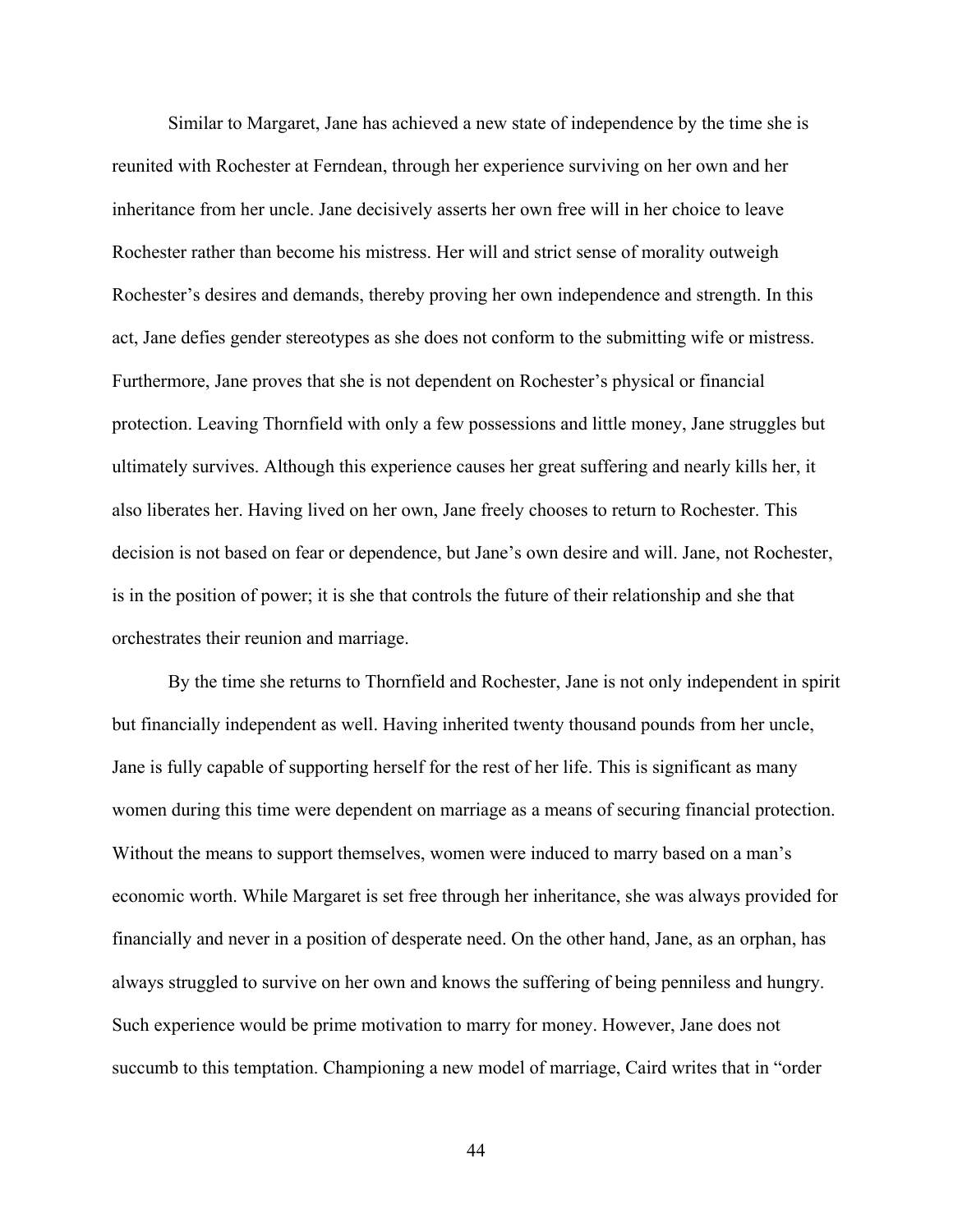for a woman to enter into a free marriage, the woman must be economically independent so that she is not induced to marry for money" (1602). As long as money is a heavy incentive for marriage, a woman cannot freely choose a husband. Once these financial obstacles that stand in the way of a companionate marriage are removed, Jane can return to Rochester as a free woman. Armstrong claims that "it is the endowment from Jane's wealthy uncle that makes her happiness possible" (47). Indeed, this element is essential to Jane achieving a companionate marriage with Rochester. Only when she is financially free can Jane independently choose to marry Rochester and do so as an equal.

While Jane has become more independent in this time of separation, Rochester has become more dependent. In Jane's absence, Rochester has lost Thornfield to a fire and lives in Ferndean, a place he previously did not see fit to house Bertha. What is more, he is stricken blind and lame in one arm in the fire. These physical handicaps make Rochester dependent on a caretaker; he cannot survive on his own. When Jane reenters his life, he needs her in a way he did not before. Although Jane saves Rochester repeatedly throughout the novel (in their initial meeting when he is thrown from his horse and later from his burning bed), at Ferndean Rochester is in need of an emotional savoir as well as a physical savior. Physically handicapped and deeply depressed, Rochester is no longer Jane's master. Jane tells him, "I love you better now, when I can really be useful to you, than I did in your state of proud independence, when you disdained every part but that of the giver and protector" (Brontë, *Eyre* 633). Gender roles are reversed as Jane becomes the giver and protector, literally leading Rochester and serving as his eyes and his prop.

Some critics claim that these changes are irrelevant to the subsequent marriage. James Phillips states, "Does he need to be physically humbled so that he and Jane can marry as equals?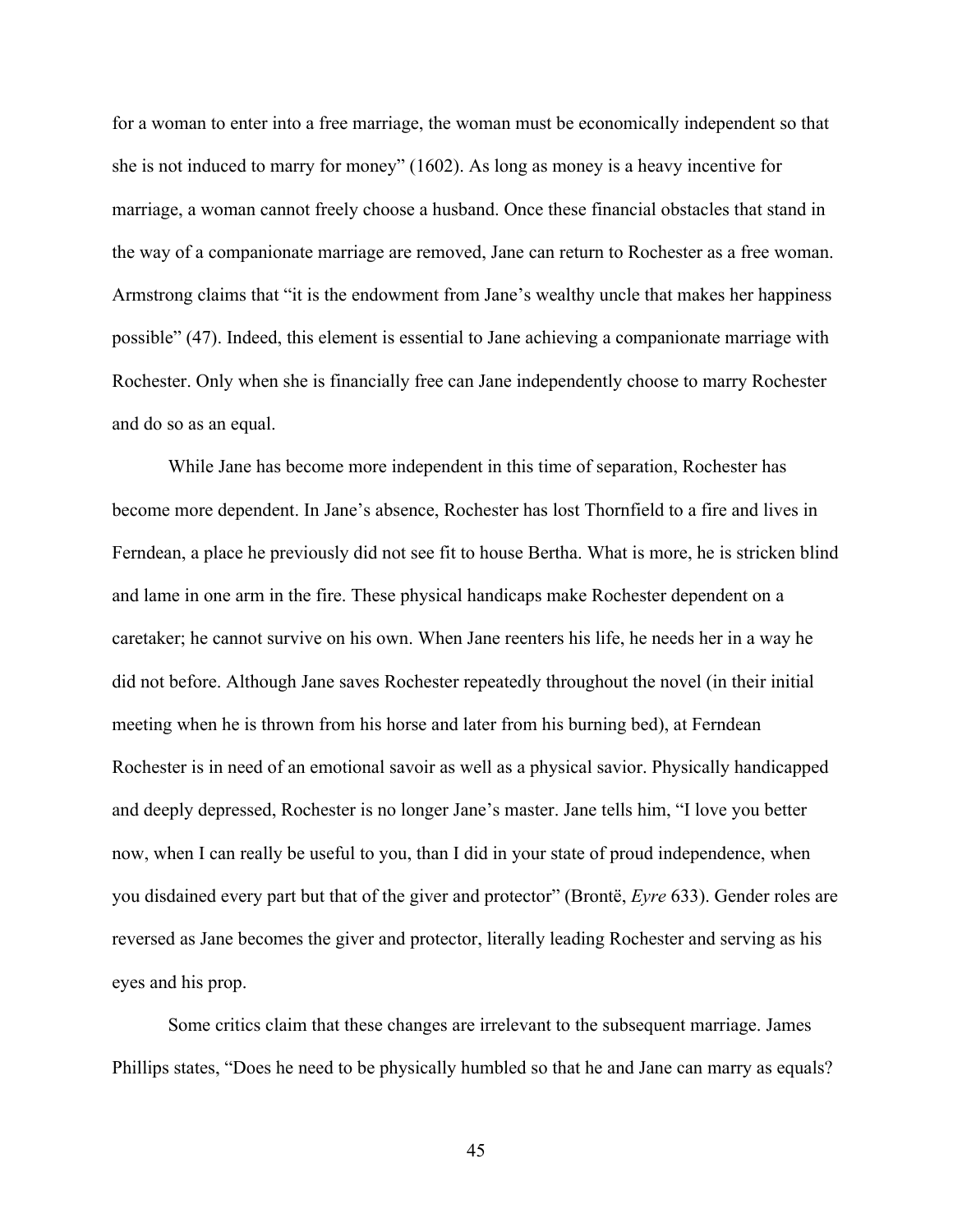Against such an interpretation it is enough to observe that it was not Rochester's physical superiority that earlier constituted the obstacle to their union" (209). However, Rochester's physical dependence is necessary in order to combat the patriarchal ideology so deeply engrained in him that he treats Jane as his mistress following their first proposal. In order for Rochester to truly view Jane as an equal, these power relations must be upset. Margaret and Thornton and Rochester and Jane can only achieve companionate marriages at the end of these novels because of the changes both couples have undergone in their time apart. They are equals at the close of these novels only because Margaret and Jane have become more independent and Thornton and Rochester have become more dependent.

Other critics believe Rochester's physical dependence at the close of the novel precludes a companionate marriage, arguing that Rochester's condition raises Jane to the position of his superior and therefore the two cannot marry as equals. Madeleine Wood claims, "The novel ends with a potentially distorted image of love: Jane's marriage is based not on spiritual equality but on Rochester's dependence" (108). Indeed, Rochester's blindness places him under the care and control of Jane. Wood argues that Jane takes on a maternal role in tending to Rochester's needs (108), which suggests an even greater disparity in the power relations between the two. Armstrong also argues that such conditions prevent the two from being viewed as equals at the close of the novel. She states, "many readers have seen Jane's ascendancy in the final chapters, not as a mutually enhancing exchange, but as the symbolic castration of Rochester" (53). These critics claim that by taking away Rochester's power and making him subservient to Jane, Brontë prevents the two from entering into a companionate marriage.

However, these critics fail to consider that this exchange of power must occur in order to balance out a culture in which men held a position of absolute power over women. Gaskell and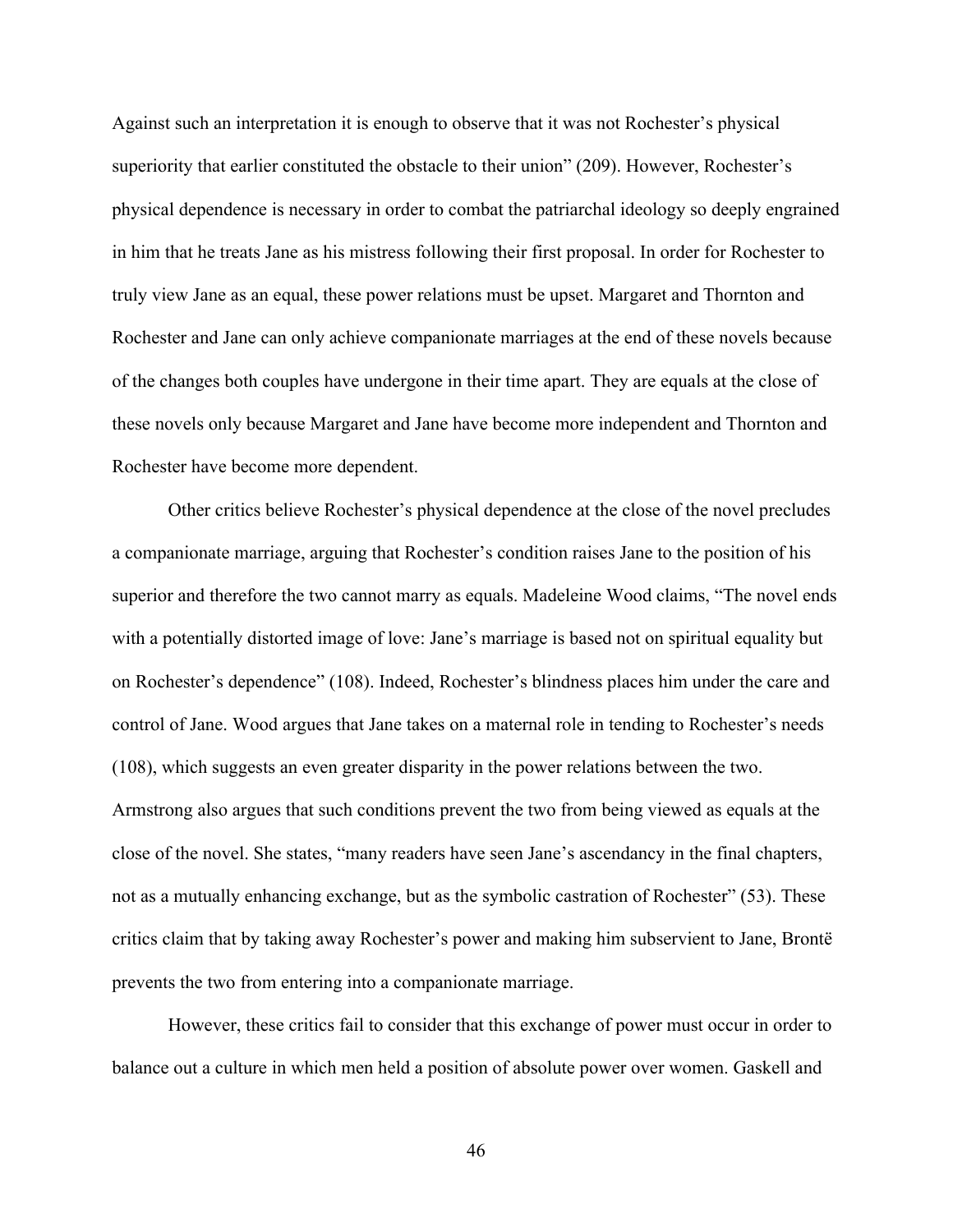Brontë attempt to level the playing field between women and men, and doing so requires drastic changes in their characters' perspectives and circumstances. Only in his physically and emotionally dependent state can Rochester be Jane's equal. In this way, Gaskell's and Brontë's depictions of a companionate marriage serve as strong critiques against their patriarchal culture. Armstrong claims, "male and female so clearly represent competing forces in the mid-century novels that a contractual exchange empowers the female at the expense of exhausting the male" (55). Gaskell and Brontë suggests the only companionate marriage that can exist in nineteenthcentury society is one in which the woman is raised to a heightened state of complete independence and the man is lowered to a varying state of dependence.

While both authors depict their female protagonist's financial ascendancy as necessary for a companionate marriage to exist, Brontë emphasizes Rochester's fall to dependence as he has not only lost a good bit of his fortune but is also severely physically handicapped. Although Rochester eventually recovers sight in one eye and is no longer as physically dependent on Jane, such drastic conditions must exist initially in order for Jane and Rochester to interact as equals. By implying drastic changes must take place, both authors suggest companionate marriage is an unlikely conclusion. Jane's inheritance and Rochester's loss of sight are so drastic that they cast doubt on the likelihood of an equal marriage existing under normal circumstances. Although Gaskell portrays less extreme circumstances in Margaret's inheritance and Thornton's financial ruin, this reversal of gender roles and power still seems improbable. The conclusions of both novels suggest that while a companionate marriage is possible, it is highly unlikely.

Moreover, Brontë suggests that a companionate marriage not only requires inverted gender roles and power relations, but also a removal from society. Jane and Rochester can exist as equals only outside of their society. Gilbert and Gubar note that: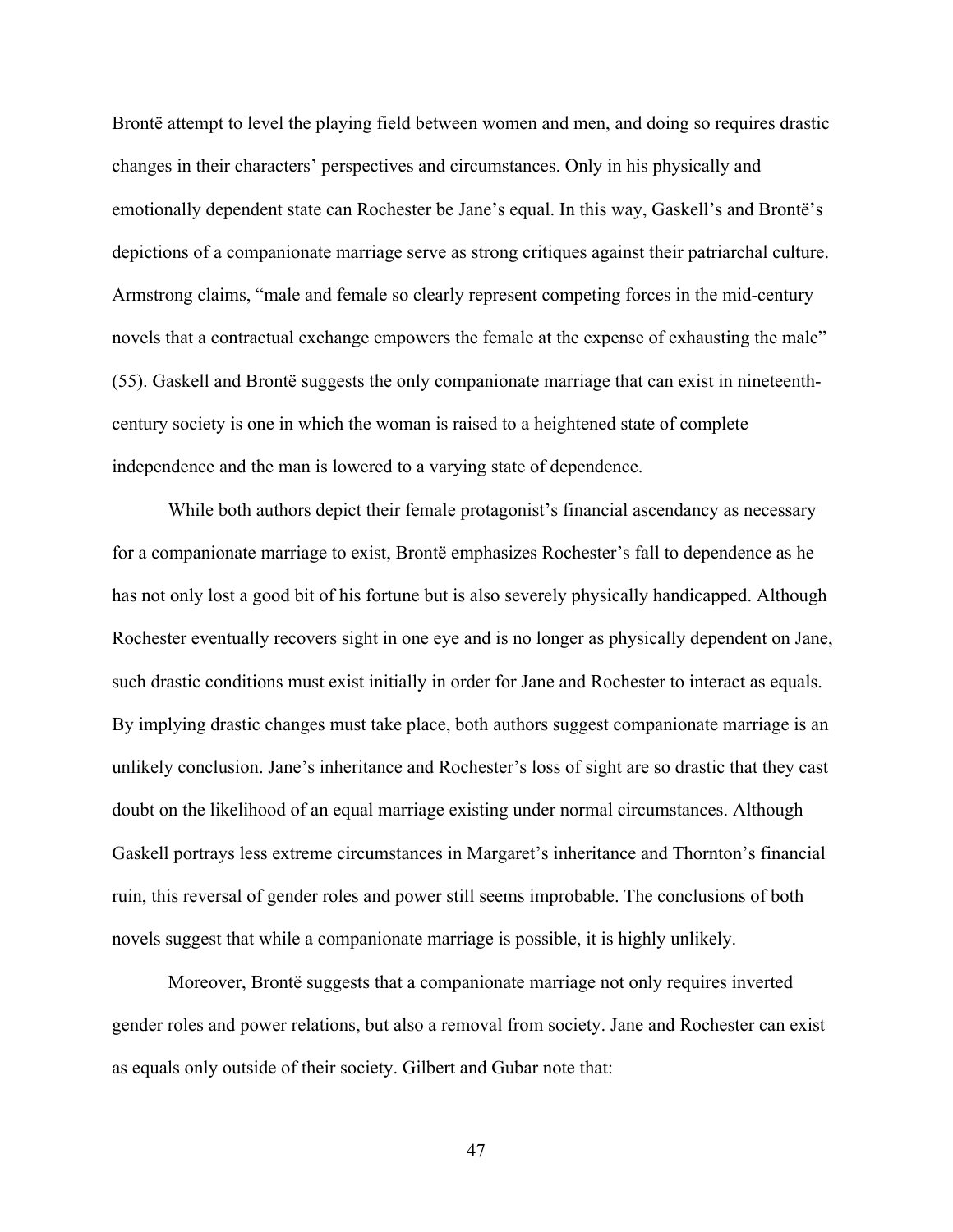Ferndean is notably stripped and asocial, so that the physical isolation of the lovers suggests their spiritual isolation in a world where such equalitarian marriages as theirs are rare, if not impossible. True minds, Charlotte Brontë seems to be saying, must withdraw into a remote forest, a wilderness even, in order to circumvent the strictures of a hierarchal society (369).

By isolating Jane and Rochester from society, Brontë suggests a companionate model of marriage is not probable within her society and generates doubt as to whether this model is truly a viable option. Wood argues that "Bronté's decision to detach her protagonists from both social and familial structures means that their marriage becomes disturbingly utopian… an impossible 'no-place,' rather than idyllic" (109). In addition to presenting companionate marriage as an improbable ideal, Brontë confines companionate marriage to the private sphere at a time when the marriage debate was bringing marriage into the public eye. Gilbert and Gubar ask, "Does Brontë's rebellious feminism—that 'irreligious' dissatisfaction with the social order ... comprise itself in this withdrawal?" (369) While reformers believed making marriage more public would generate reforms and greater rights for women, Brontë suggests instead a removal from society as the only solution. The public sphere remains decidedly masculine, prohibited to women, whether married or not.

Adding further doubt to the reality of such a marriage, Gaskell and Brontë do not take the reader past the point of marriage. Brontë sums up Jane and Rochester's marital bliss in a brief summary of their life together told from Jane's perspective. Jane tells the reader in vague terms that the past ten years of marriage have served to draw the two lovers closer together and that "no woman was ever nearer to her mate than I am" (Brontë, *Eyre* 640). The reader is unable to judge the marriage, however, as Jane's claims are the only source of information. Like Austen in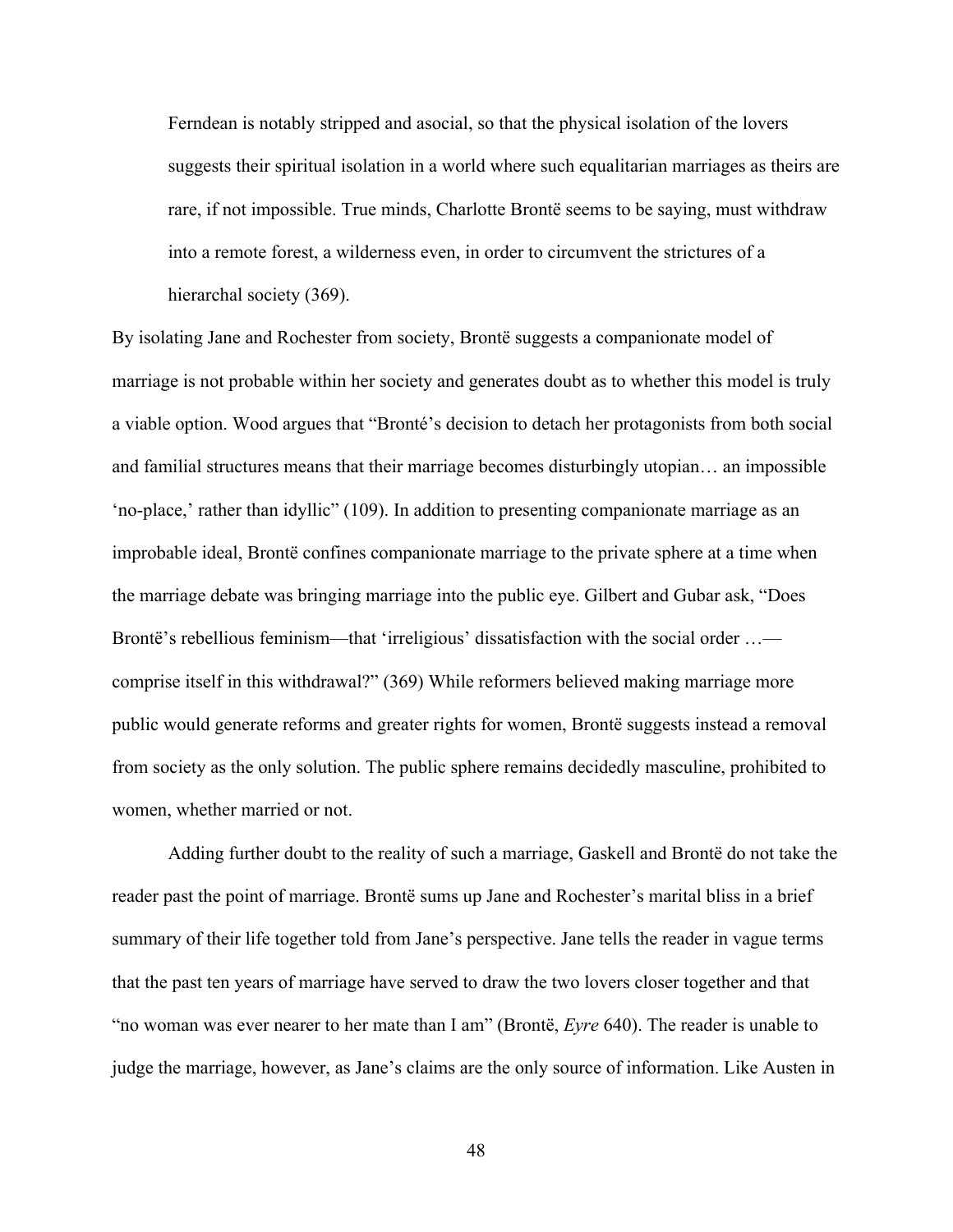*Pride and Prejudice*, Brontë gives little insight into what follows the marriage proposal, neglecting to depict the actual experience of marriage. Not only does *North and South* not take the reader past the proposal, the proposal is never explicitly stated but only implied. While the conventional marriage ending leaves the reader at the point of the marriage ceremony, *North and South* ends in the middle of the proposal scene. The reader is left to assume Margaret and Thornton's marriage. By leaving the ending a bit ambiguous, Gaskell suggests that marriage is the obvious ending to the story but it cannot be fully depicted or defined. While both novels suggest an optimistic, happily-ever-after ending for their protagonists, the novels' conclusions generate doubt as to whether such an ending can exist in reality, or even in fiction itself.

While Margaret and Jane both reject marriage proposals and prove their independence from traditional gender expectations, their rebellion is not against marriage itself, but rather the social expectations of marriage. As Fair claims, Margaret's rebellion "is not against marriage as much as it is against assumptions that material and social advantages are acceptable or even adequate reasons for a woman's acquiescence" (223). Margaret views marriage as highly desirable and fulfilling. Towards the end of the novel, Margaret claims, "the hopes of womanhood have closed for me—for I shall never marry" (Gaskell 315). In this statement, Margaret acknowledges marriage to be the desire of women and suggests womanhood is only fully achieved through marriage. She does see any other alternative to marriage than to live a simple life with her cousin. She claims, "Only as I have neither husband nor child to give me natural duties, I must make myself some, in addition to ordering my gowns" (Gaskell 407). Although Margaret makes this statement to Edith and it is underlined with sarcasm, Margaret claims wifehood and motherhood as her natural duties. Since she can have neither without marriage, Margaret implies a single life is lacking. Jane, too, finds her purpose in serving Mr.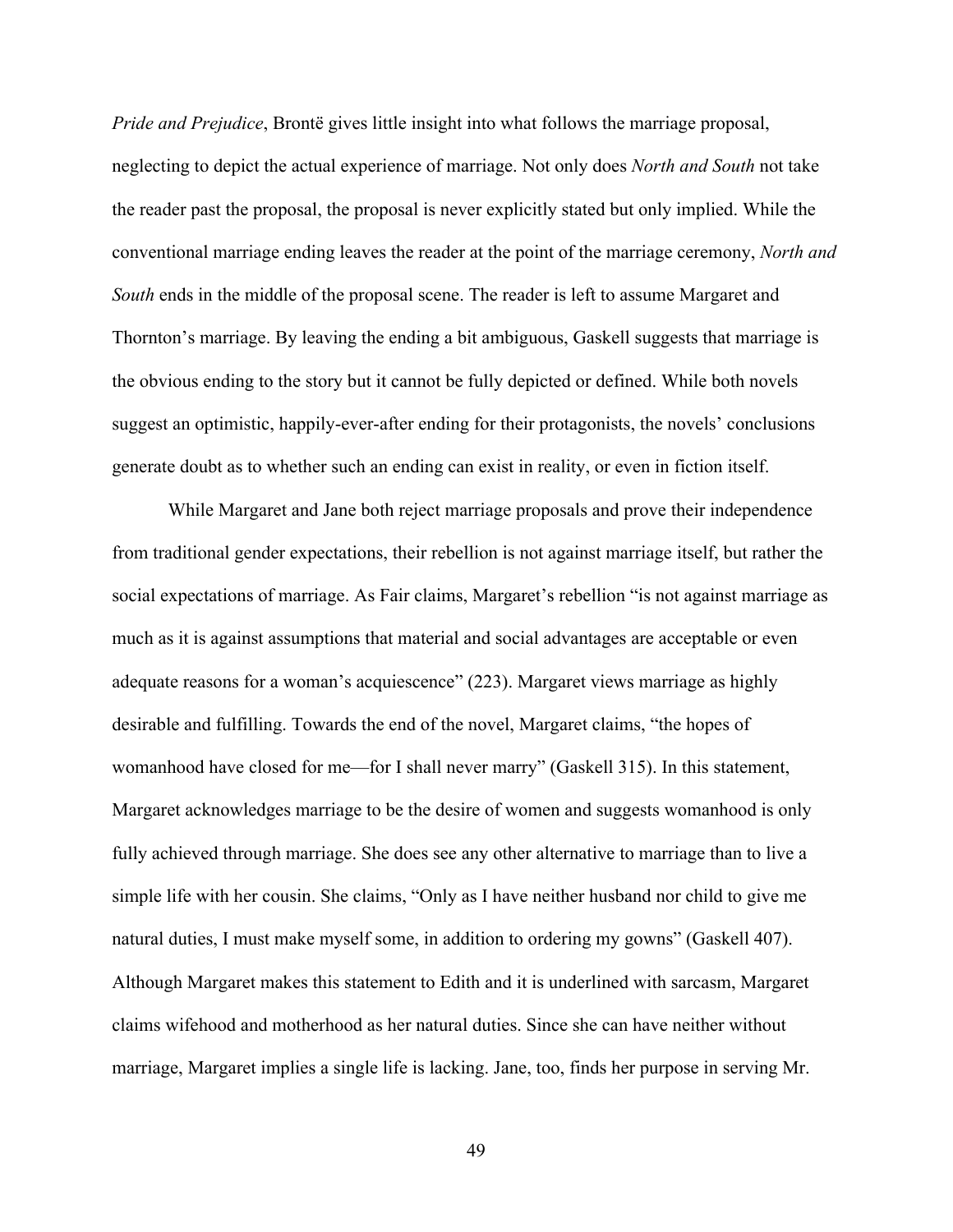Rochester. Her sense of duty is blissfully heightened by the fact that he is so very dependent on her to be his "vision" and his "right hand" (Brontë, *Eyre* 640). While Jane refuses to marry for duty alone, as clearly evidenced in her refusal of St John, her duties of love to Mr. Rochester prove to be the height of her happiness and the ultimate fulfillment of her purpose as a woman. For both Jane and Margaret, wifehood is the ambition of womanhood. Once this union with man is achieved, the woman's story can happily end. Depicting marriage as the only happy ending for their protagonists, Gaskell and Brontë refuse to write beyond a marriage ending.

Austen, Gaskell, and Brontë each challenge their patriarchal society's view of women and marriage. They critique the conduct book ideal and present a new model of female desirability that overturns gender assumptions. They also critique their society's view of marriage and present a new marriage ideal, a companionate relationship based on equality and love. Each author acknowledges that certain changes must take place in order for this type of relationship to exist in a society rooted in patriarchy. While Austen suggests both husband and wife must reject prejudices and gender assumptions, Gaskell and Brontë suggest more extreme changes are necessary in order for women and men to marry as equals. Implying that Austen's marriage ending is much too simplistic to be realistic, Gaskell and Brontë argue that circumstances must be radically altered for a man and woman to stand as equals. Gender roles must be inverted, and power must decidedly shift from the man to the woman. In portraying the conditions necessary for a companionate marriage, both *North and South* and *Jane Eyre* raise doubts as to whether gender equality is possible in a patriarchal society. Suggesting that a companionate marriage can exist only in fictionalized worlds, both novels conclude with an untraditional marriage, but still succumb to many of the same patriarchal assumptions found in a traditional marriage ending.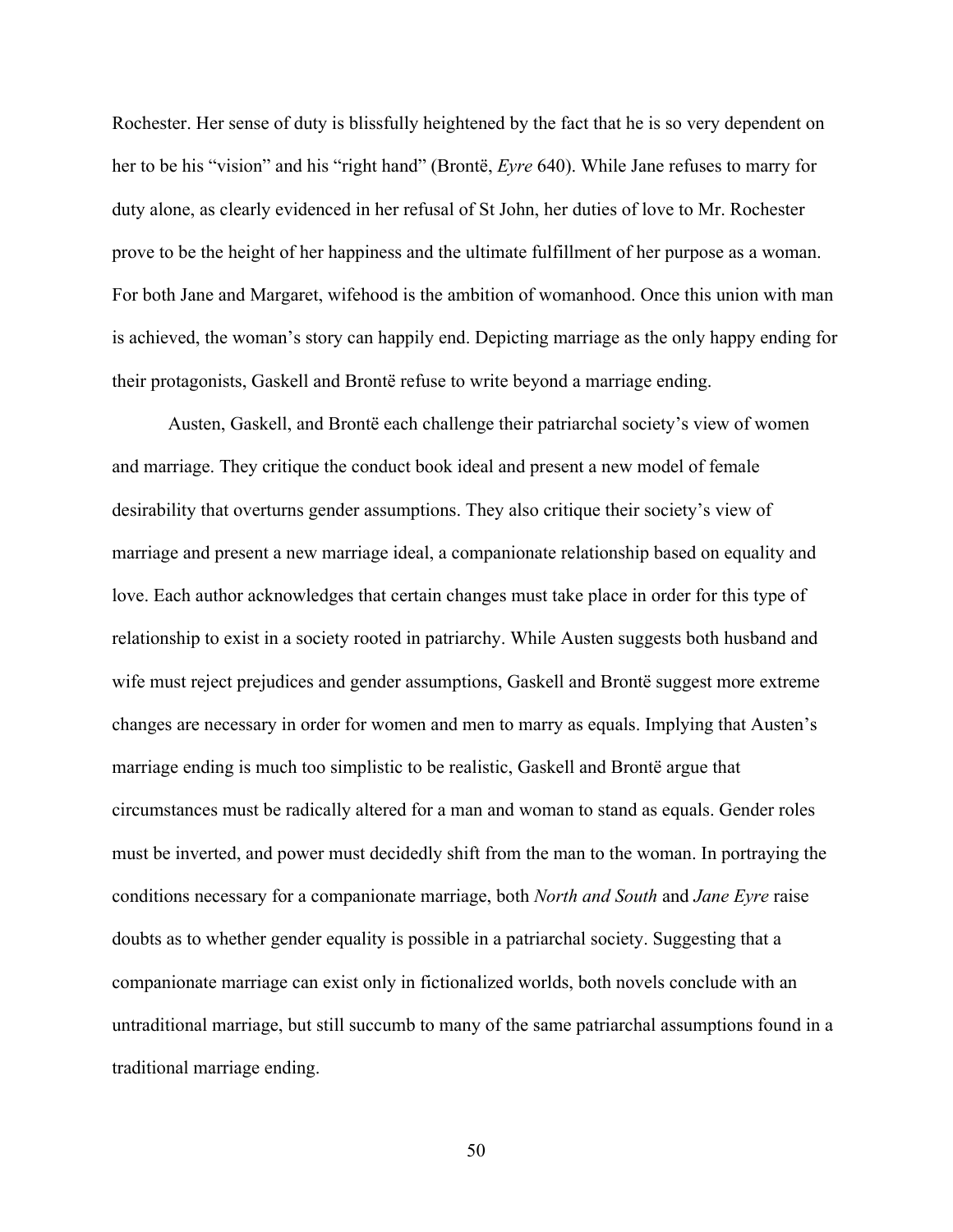While Gaskell's and Brontë's novels constitute more radical breaks from society than Austen's, their marriage endings still conform to patriarchal assumptions. Both authors redefine women's roles in marriage and portray a positive (if unlikely) alternative to oppressive marriages, but they do not present their female protagonists with an alternative to marriage itself. The marriage ending seems inevitable, much as marriage was viewed as the inevitable fate for women during this time. Consequently, while they suggest greater freedom for women, that freedom is limited. Gilbert and Gubar claim that Brontë's ending suggests "that she herself was unable to clearly envision viable solutions to the problem of patriarchal oppression…Brontë grasps for freedom in spite of social restraints, but she never achieves such freedom" (369). Indeed, like Austen, Gaskell and Brontë do not look beyond the traditional marriage ending to envision greater modes of female freedom that go beyond marriage; instead, they choose to reform marriage values in order to grant women greater freedoms within the institution. These novels suggest that until greater social changes take place, Margaret's and Jane's story will always end in marriage; their freedom then depends on the form of that marriage relationship. While challenging their society's views of both women and marriage, in the end, these novels exist as compromises between traditional gender stereotypes and gender liberation. As Fair claims, Gaskell "rejects working from a position of destructive confrontation, opting instead for a subtler approach of negotiation rather than open conflict" (219). Indeed, both Gaskell and Brontë attempt to subtly negotiate women's equality, pushing against oppressive ideologies with greater force than Austen, but stopping short of completely rewriting the traditional marriage ending.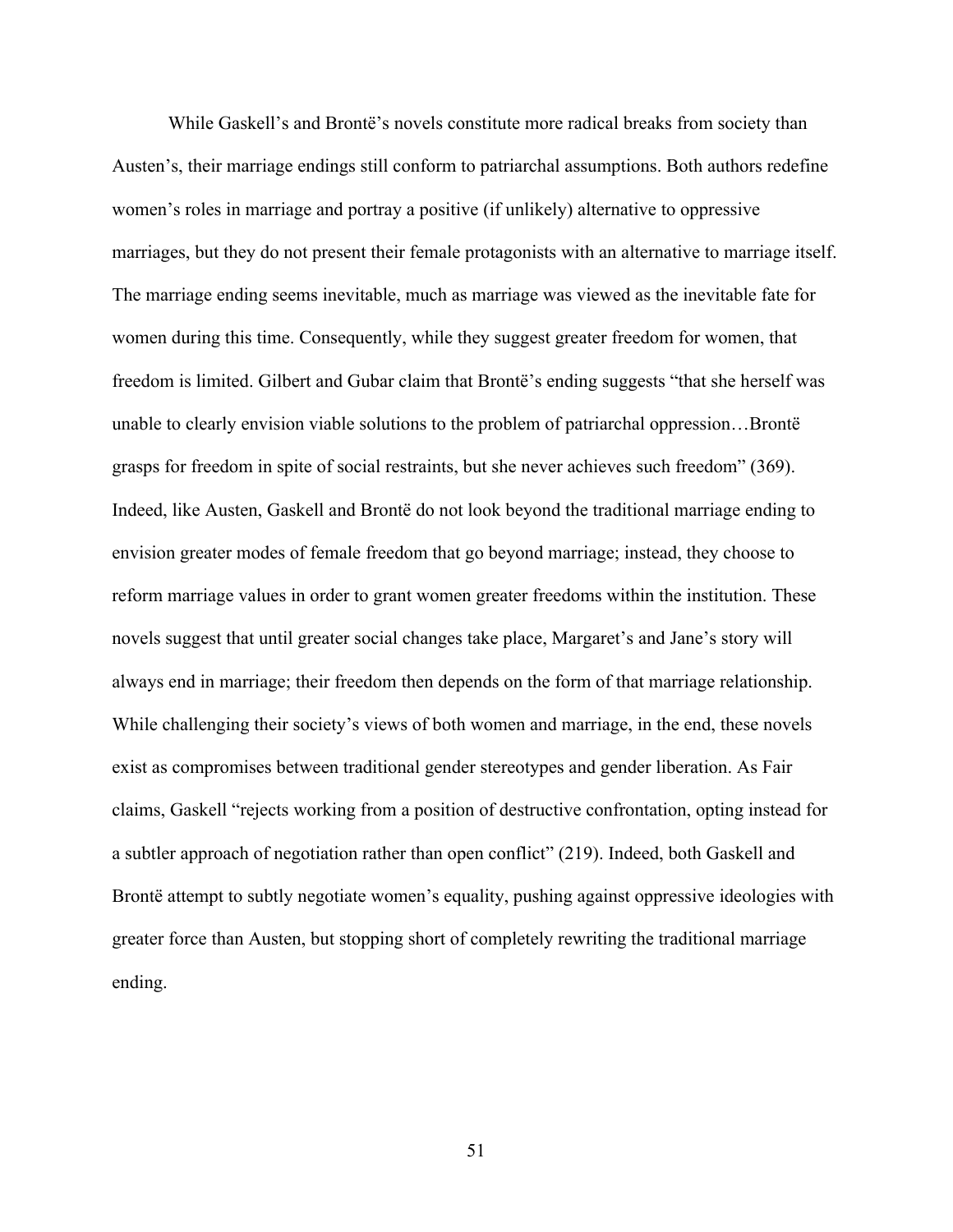CHAPTER 3: Revising *Jane Eyre*: Sacrificing Marriage for Independence in Brontë's *Villette*

In *Villette*, Brontë revises the conclusions reached in *Jane Eyre*, insisting on a more realistic depiction of the controlling influence of patriarchy on her society. While in *Jane Eyre* Brontë challenges her society by depicting a strong protagonist who redefines female desirability, in *Villette*, Brontë challenges her society by depicting an entrapped protagonist who suffers due to her refusal to conform to her society's models of womanhood. Certainly not as optimistic as Jane's success in overcoming patriarchal limitations, Lucy's struggle depicts the harsh reality for women living in an oppressive society. *Villette* suggests that, in reality, breaking from traditional gender stereotypes leads to hardships and suffering, while society rewards conformity. The effects of patriarchy are far reaching, not only shaping women's roles and experiences but also their identities. In contrast to Ginervra and Paulina, who sacrifice their selfhood in order to passively conform to gender stereotypes, Lucy refuses to conform to traditional models of female desirability. As a result, Lucy's identity is threatened, as she is unable to fully exist within society.

Brontë paints a dark picture for women in her society, but she does offer hope for change. Lucy suffers throughout the majority of the novel, but she ultimately overcomes the limitations of her society and is able to exist free and independent. Lucy's happy ending stands in sharp contrast to Jane's. While Jane's story ends in marriage, Lucy's story ends in a tragic death. Again, Brontë rejects her previous optimism in order to depict a more accurate reality. As in *Jane Eyre*, Brontë does question companionate marriage as an alternative to female oppression in Lucy's relationship with Emanuel, and, like Jane and Rochester, Lucy and Emanuel both undergo a series of changes with allow them to interact on a plane of greater equality. However, these changes are subtler than those in *Jane Eyre*. Lucy and Emanuel both awaken buried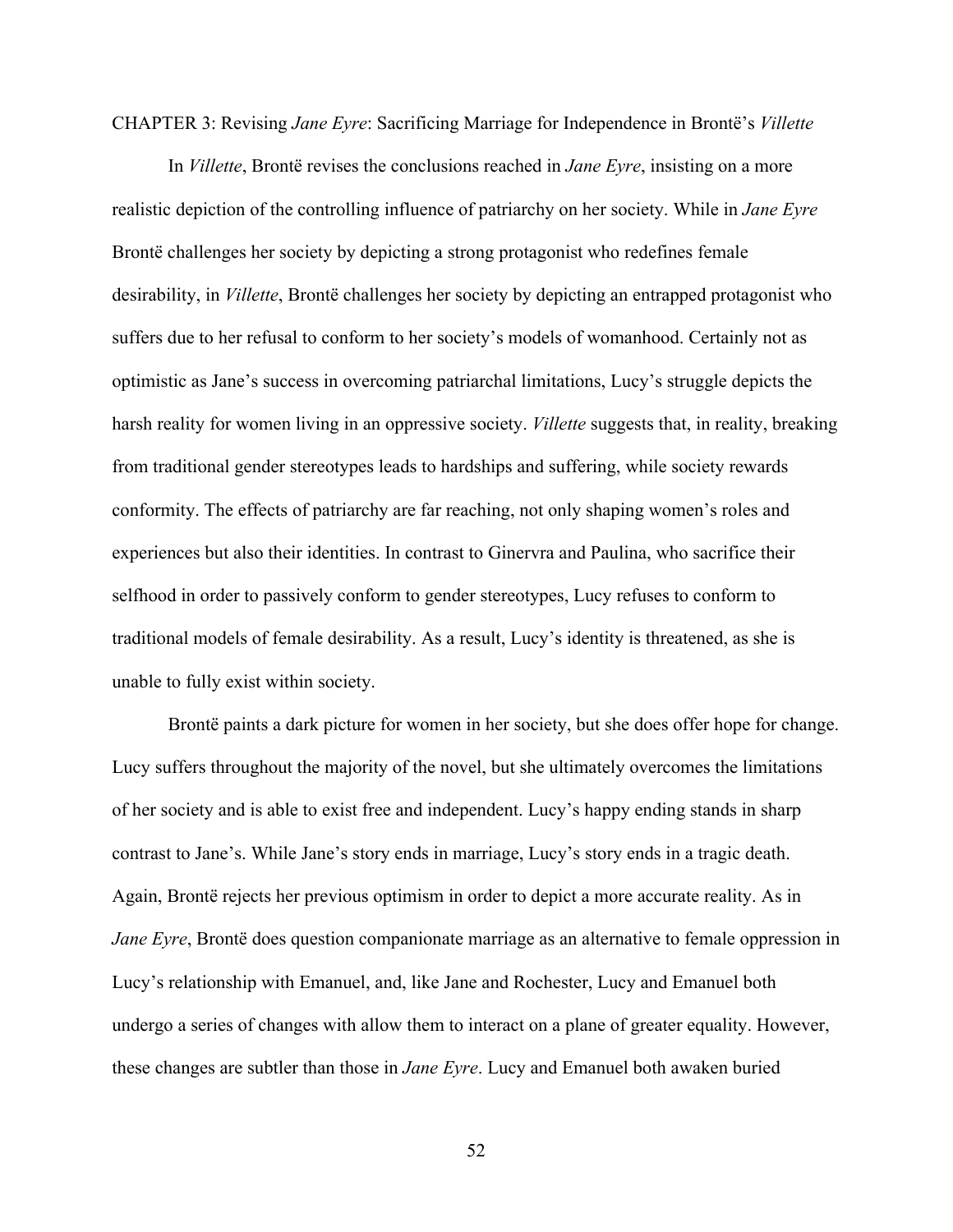passions and exert a positive influence over one another, Emanuel's influence causing Lucy to be more assertive and Lucy's influence causing Emanuel to soften, but these changes are not drastic enough to create true equality. While Emanuel plays a key role in Lucy's liberation, Brontë suggests true equality between the sexes is too idealistic for her realistic novel and instead presents a new alternative to marriage: female independence. Although Lucy does not marry, she is successful, free, and happy. By reversing the marriage ending in the tragic death of Emanuel, Brontë offers Lucy new life and presents women with a more realistic alternative than companionate marriage to the problem of female oppression.

While *Pride and Prejudice, North and South,* and *Jane Eyre* redefine female desirability so that their independent female protagonists can remain themselves and remain desirable, in *Villette*, Brontë rejects the system of female desirability entirely. Such a system is socially constructed and oppressive. Rather than attempting to redefine the system, Brontë shows the system's flaws. Acknowledging that such a system rewards women who conform to gender stereotypes, Brontë portrays the happy marriages of Ginervra and Paulina. While both of these women do achieve happiness in traditional feminine roles, they sacrifice their sense of self and their independence. Consequently, they are unable to exist actively and independently in society, instead passively conforming to masculine expectations. Lucy, on the other hand, refuses to conform to the models of female desirability portrayed in the novel and, therefore, does not fit into her society; she is an outcast, undesirable, and overlooked. While Elizabeth, Margaret, and Jane display unconventional qualities that are valued by men and result in several marriage proposals, Lucy is not viewed as desirable by the characters in the novel (with the sole exception of Emanuel) or, for the most part, the reader. Brontë portrays Lucy's story much more realistically than Jane's, implying that *Jane Eyre,* as well as *Pride and Prejudice* and *North and*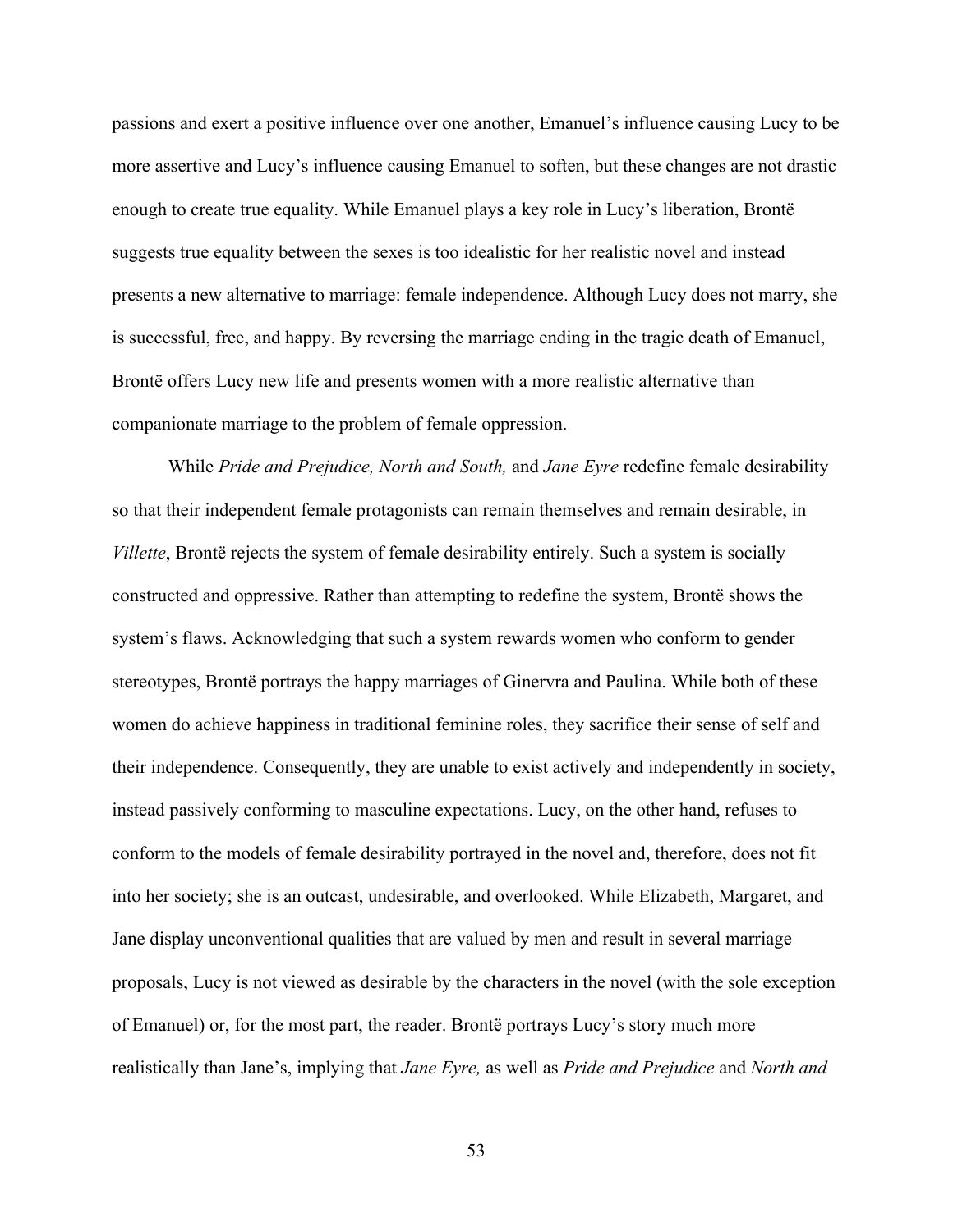*South,* was overly optimistic in subverting gender stereotypes. Rather than redefining female desirability, *Villette* shows how destructive this patriarchal system of value is to women.

Lucy clearly demonstrates her refusal to conform to gender stereotypes when she visits the museum and contemplates the various paintings depicting female desirability. The first, titled "Cleopatra," depicts a voluptuous, sensual queen reclining on a couch; the others, a set of four titled "La vie d'une femme" depict a maiden, wife, young mother, and widow. Lucy is impressed by neither depiction of womanhood, calling the first "a very ugly picture" and the others "flat, dead, pale, and formal" (Brontë, *Villette* 225-226). Lucy does not attempt to conform to either role, neither the sensual goddess nor the dutiful angel, claiming that both are "bad in their way" and recognizing in each the patriarchal expectations forced onto women. "Of course," Gilbert and Gubar state, "the paintings are meant to examine the ridiculous roles men assign women" (420). As no woman can live up to either standard, the paintings represent the impossible ideal to which women are expected to conform.

While Lucy recognizes both models of female desirability as unattractive and unachievable, Brontë depicts two women who conform to these contrasting gender stereotypes. Ginervra and Paulina are both products of their society. Ginervra, like Cleopatra, is the model of passion and beauty without substance. She is sensual and self-indulgent; she sees men as play things and shows no qualms in using men to fulfill her desires. Desirability is Ginervra's currency, and Ginervra plays into the patriarchal system in order to achieve a beneficial marriage. When she first meets Lucy, Ginervra tells her that she and her sisters are "by and by…to marry—rather elderly gentlemen, I suppose, with cash" (Brontë, *Villette* 60). Believing marriage is her only means of supporting herself and obtaining happiness, Ginervra exchanges her independence, and her very identity, in order to fit herself to the masculine gaze and thereby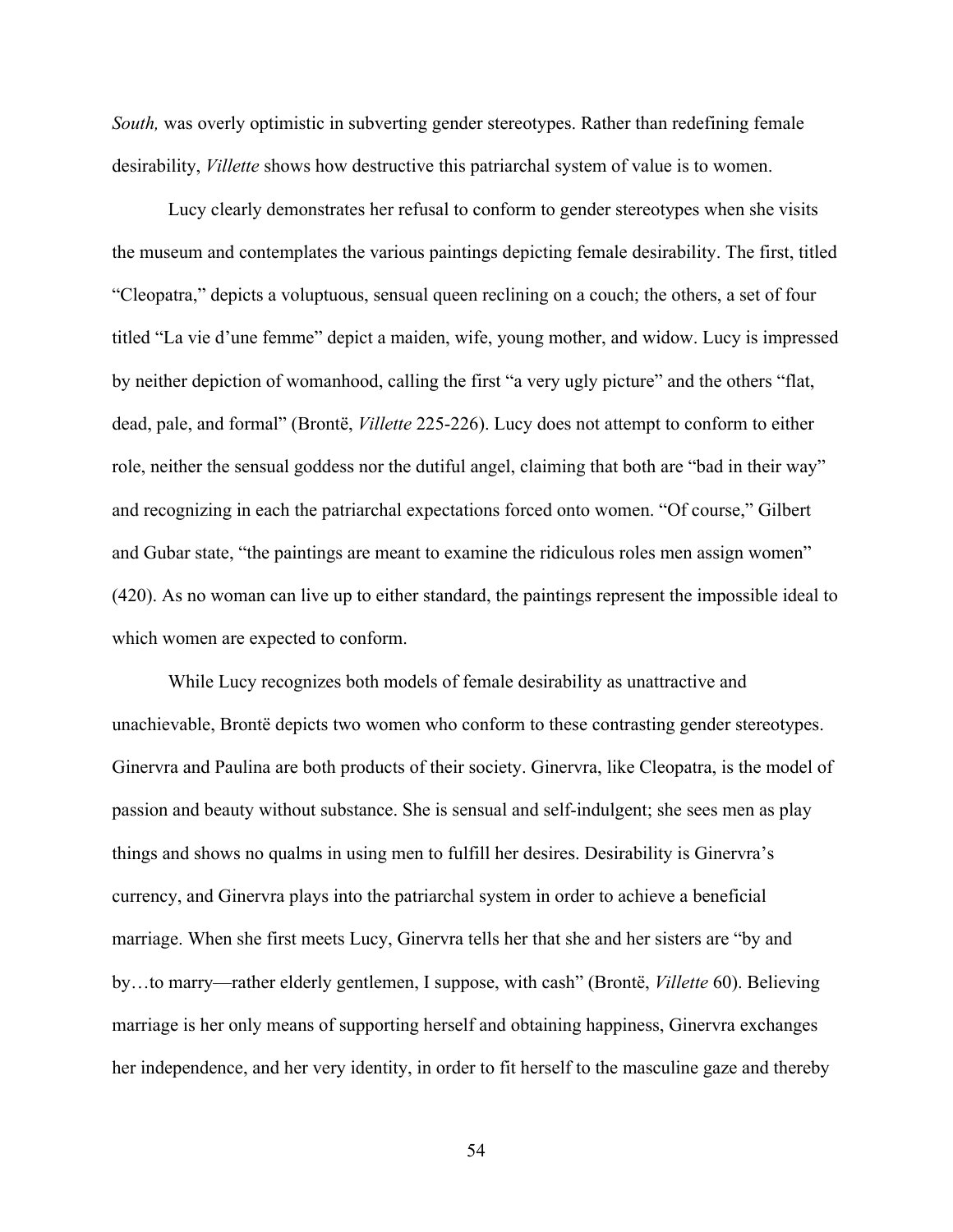raise her value. Forfeiting her selfhood in order to conform to a desirable role, Ginervra clearly depicts masculine society's ability to shape female identify.

In fact, Ginervra is defined by the masculine gaze throughout the novel; Dr. Bretton and Alfred de Hamal each see her as she represents their differing conceptions of the female ideal. While Ginervra is certainly no "angel in the house," Dr. Bretton chooses to see her as such, perceiving Ginervra as he wishes her to be and thereby trading reality for his patriarchal ideal. Rather than loving Ginervra, Dr. Bretton loves his conception of Ginervra, praising her almost solely for her physical beauty and innocence. He calls Lucy's "beautiful, young friend…a simple, innocent, girlish fairy" (Brontë, *Villette* 167) and cannot imagine such a lovely girl, "so spotless, so good, so unspeakably beautiful" as capable of illusions (138). As Dr. Bretton's conception is mostly based on Ginervra's physical appearance and not her actions, he blindly pictures her as an "angel in the house" when she is in fact merely mortal. He calls her "graceful angel" (Brontë, *Villette* 167), "my divinity," and "the angel of my career" (244). Yet once he learns that she not as innocent as he believed, he gives her up, telling Lucy, "Ginervra is neither a pure angel nor a pure-minded woman" (245). Dr. Bretton projects the conduct book ideal of femininity onto Ginervra and is disappointed when she does not live up to this impossible standard. Alfred de Hamal, on the other hand, is attracted to Ginervra for her sensual beauty. It is not surprising that Lucy sees de Hamal gazing upon the Cleopatra painting with much admiration. While Dr. Bretton looks upon Cleopatra with a cool eye, implying to Lucy that it is not in his taste, de Hamal is "exceedingly taken with this dusk and portly Venus of the Nile" (Brontë, *Villette* 230). Although their ideals are very different, both men view women as stereotypes, exaggerating the opposite extremes of feminine desirability.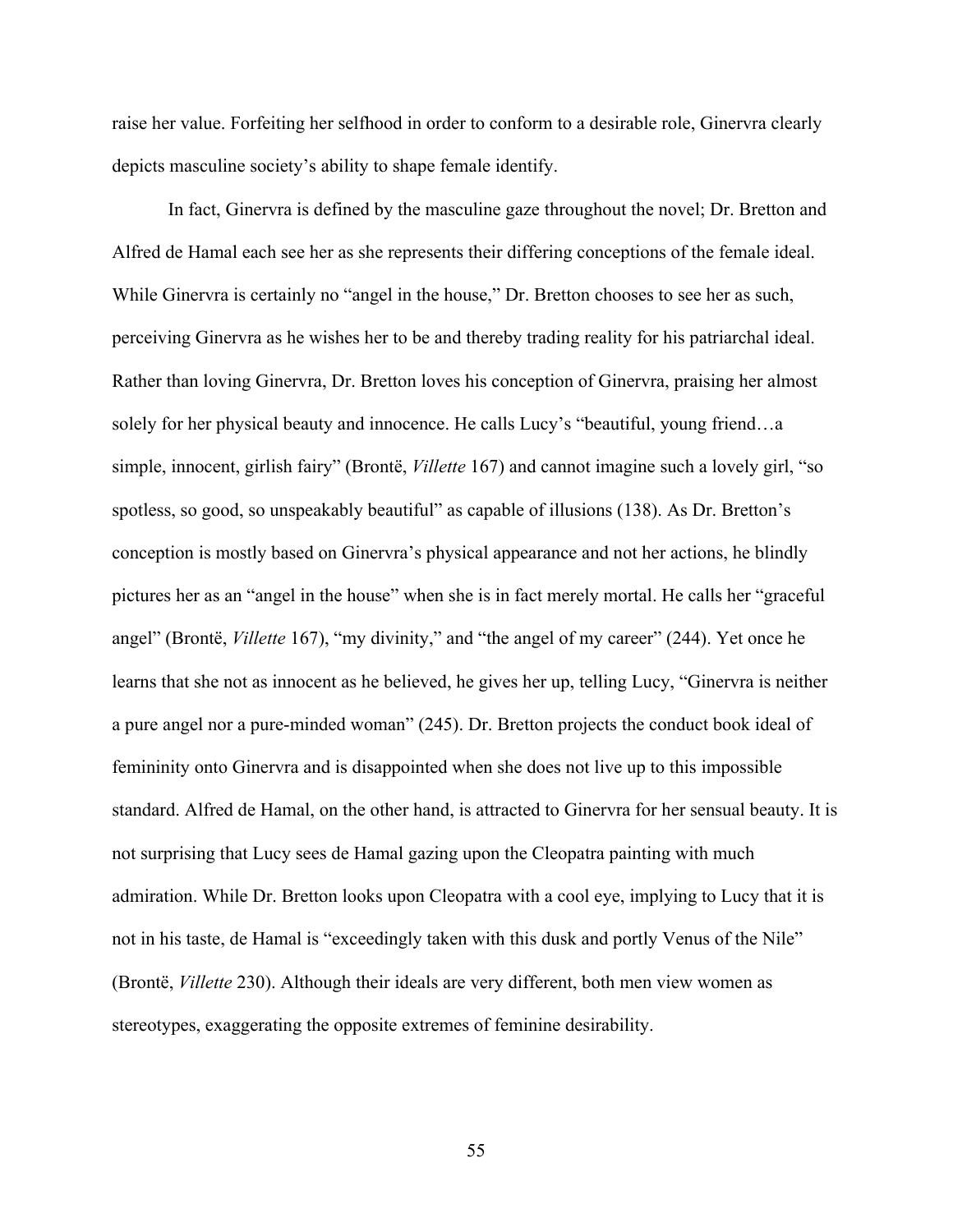While Ginervra attempts to embody the Cleopatra ideal, Paulina certainly represents the "La vie d'une femme" paintings. Conforming fully to the "angel in the house," Paulina is the model of submission and tradition. Her role is to obey and serve, which she does wholeheartedly throughout the novel, initially under the rule of her father, Mr. Home, and later under her friend and then husband, Dr. Bretton. Paulina fully conforms to the selfless, passive conduct book ideal as she devotes herself entirely to the man in her life. As a result, Paulina can only exist through a man, for her identity is dependent on her relationship to men, as a daughter and later a wife. Lucy notes Paulina's selfless devotion to her father is replaced in his absence with a selfless devotion to Graham, the young Dr. Bretton, and Lucy claims, "one would have thought the child had no mind or life of her own, but must necessarily live, move, and have her being in another: now that her father was taken from her, she nestled to Graham, and seemed to feel by his feelings: to exist in his existence" (Brontë, *Villette* 26). This dependence negates Paulina's selfhood; she is an object of possession, belonging first to her father and then to her husband. When he learns that Dr. Bretton intends to marry his daughter, Mr. Home calls it a "robbery" of "my little treasure" (Brontë, *Villette* 487). Dr. Bretton acknowledges Mr. Home's ownership of Paulina, claiming "I did truly regard you as the possessor of the most valuable thing the world owns for me" (Brontë, *Villette* 494). Both men commodify Paulina, valuing her as a treasure they desire to possess, and she passively conforms to this role, belonging to, defined by, and completely dependent on men.

Representing contrasting models of female desirability, Ginervra and Paulina conform to gender stereotypes and are properly rewarded. While in *Jane Eyre* Brontë shows the failure of traditional models of marriage, rejecting these models for a new ideal, in *Villette*, Ginervra and Paulina both find happiness in their conventional marriages. Ginervra and Alfred de Hamal's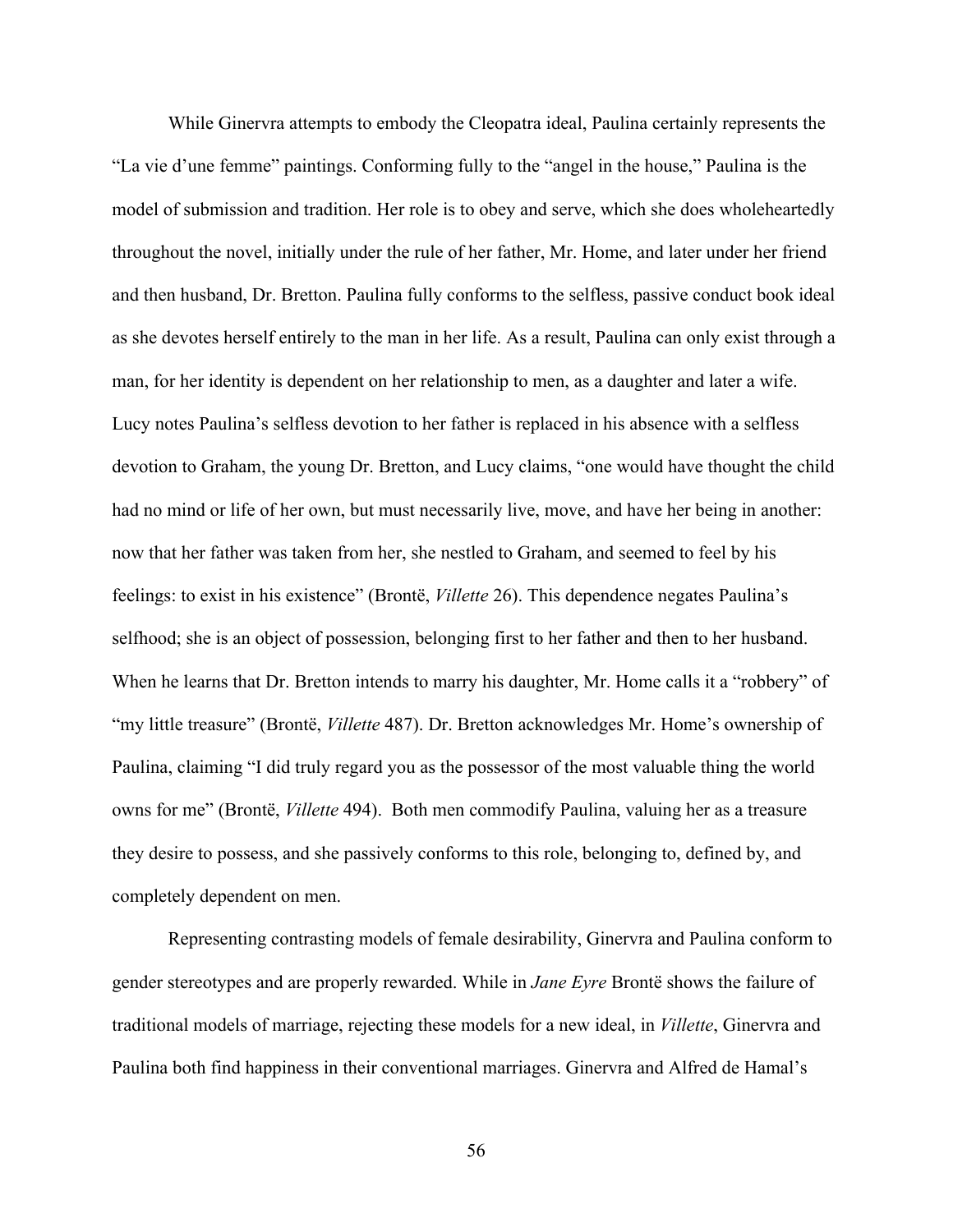marriage is contractual, as both marry to fill their own, selfish desires. Ginervra is attracted to the young, handsome de Hamal, as he is attracted to the sensuous, beautiful Ginervra. She marries him based on this physical attraction, his title, and, as she tells Lucy, "partly to spite that minx, Paulina, and that bear, Dr. John" (Brontë, *Villette* 537). Although her reasons for marriage are based on lust and personal gain, Ginervra does not suffer negative consequences from her selfish elopement. Lucy states, "The reader will no doubt expect to hear that she came finally to bitter expiation of her youthful levities" (Brontë, *Villette* 539); however, Lucy goes on to say that in fact Ginervra suffers "as little as any human being I have ever seen" (540). John Maynard points out that the "reader who looks for simple moral judgments to be enacted by the plot" will be disappointed (169). Brontë does not portray Ginervra's marriage to de Hamal as a tragic failure; instead, she portrays the realistic outcome of a socially acceptable marriage.

Likewise, the traditional marriage of Dr. Bretton and Paulina ends in happiness. Although there is most certainly affection on both sides, Paulina's marriage to Dr. Bretton is not one of equality but subordination. Paulina passively conforms to the traditional ideal of wifehood, and, like Ginervra, Paulina achieves happiness as a result of her conformity. Lucy claims, "Some real lives do…actually anticipate the happiness of heaven…there are some human beings so born, so reared, so guided from a soft cradle to a calm and late grave, that no excessive suffering penetrates their lot, and no tempestuous blackness overcasts their journey" (Brontë, *Villette* 494- 495). Born, reared, and guided by her society, Paulina is duly rewarded with a happy marriage. In both of these marriages, Brontë portrays her reality, a reality in which society rewards adherence to social constructs of gender. Although Brontë describes Ginervra's and Paulina's happiness, she does not advocate conformity and traditional marriage. Rather, she questions whether this happiness is worth the sacrifice of one's identity and personal autonomy. Margaret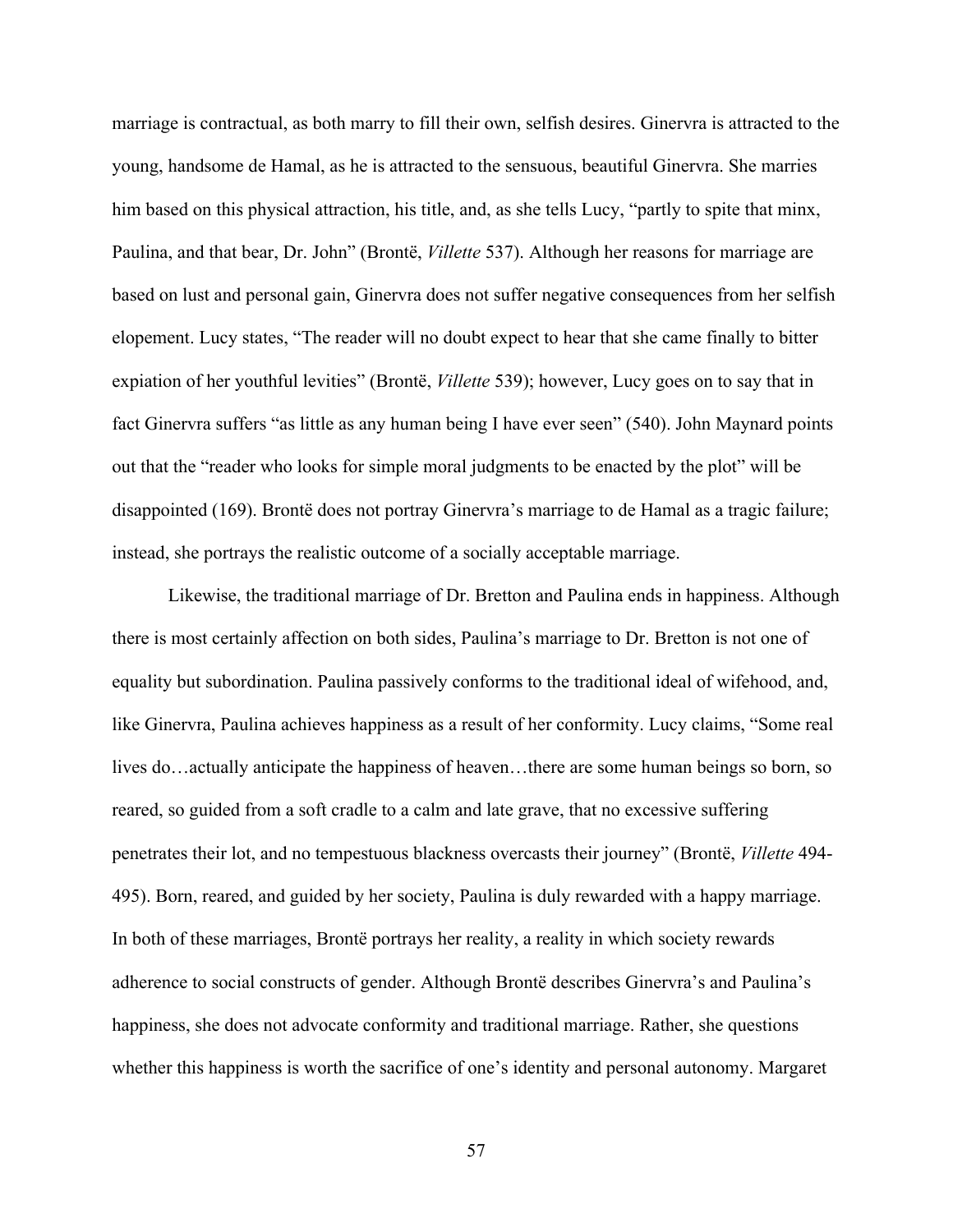Lenta points out that such happiness is "contentment which suspends thought" (430). Indeed, Ginervra and Paulina both exchange their free thought for passive conformity. While these women gain socially acceptable modes of happiness, in the process they forfeit their independence and their selfhood.

Lucy, on the other hand, refuses to forfeit her identity, rejecting conformity as an acceptable means of gaining happiness. While Ginervra and Paulina are rewarded for their adherence to social conventions, Lucy suffers throughout the majority of the novel. Lucy's refusal to conform threatens her happiness and, in many ways, her very existence, as she is unable to actively participate in society. In fact, many critics find Lucy to be passive and weak. Gilbert and Gubar describe Lucy as "silent, invisible, at best an inoffensive shadow" (400). Indeed, Lucy is unable to act and speak without fear. She considers herself unworthy of happiness, and is extremely private, to the point of existing almost entirely within herself. She says, "I had feelings: passive as I lived, little as I spoke, cold as I looked, when I thought of past days, I could feel. About the present, it was better to be stoical; about the future—such a future as mine—to be dead" (Brontë, *Villette* 120-121). Seeing no hope for her future, Lucy represses her feelings, hiding her thoughts and emotions from those around her, the reader, and, at times, even herself. As a result, she suffers silently, even to the point of having a mental breakdown when left alone at the school during a holiday.

Lucy's repression and silent suffering throughout the majority of the novel is a direct result of her refusal to conform to her society. She is not inherently weak; in fact, Lucy shows unconventional strength in several instances throughout the course of the novel. Gretchen Braun notes that Lucy story begins not with "the novelistic convention of entry into the marriage market," but rather her entry into the labor market (205). Forced to make her own way in the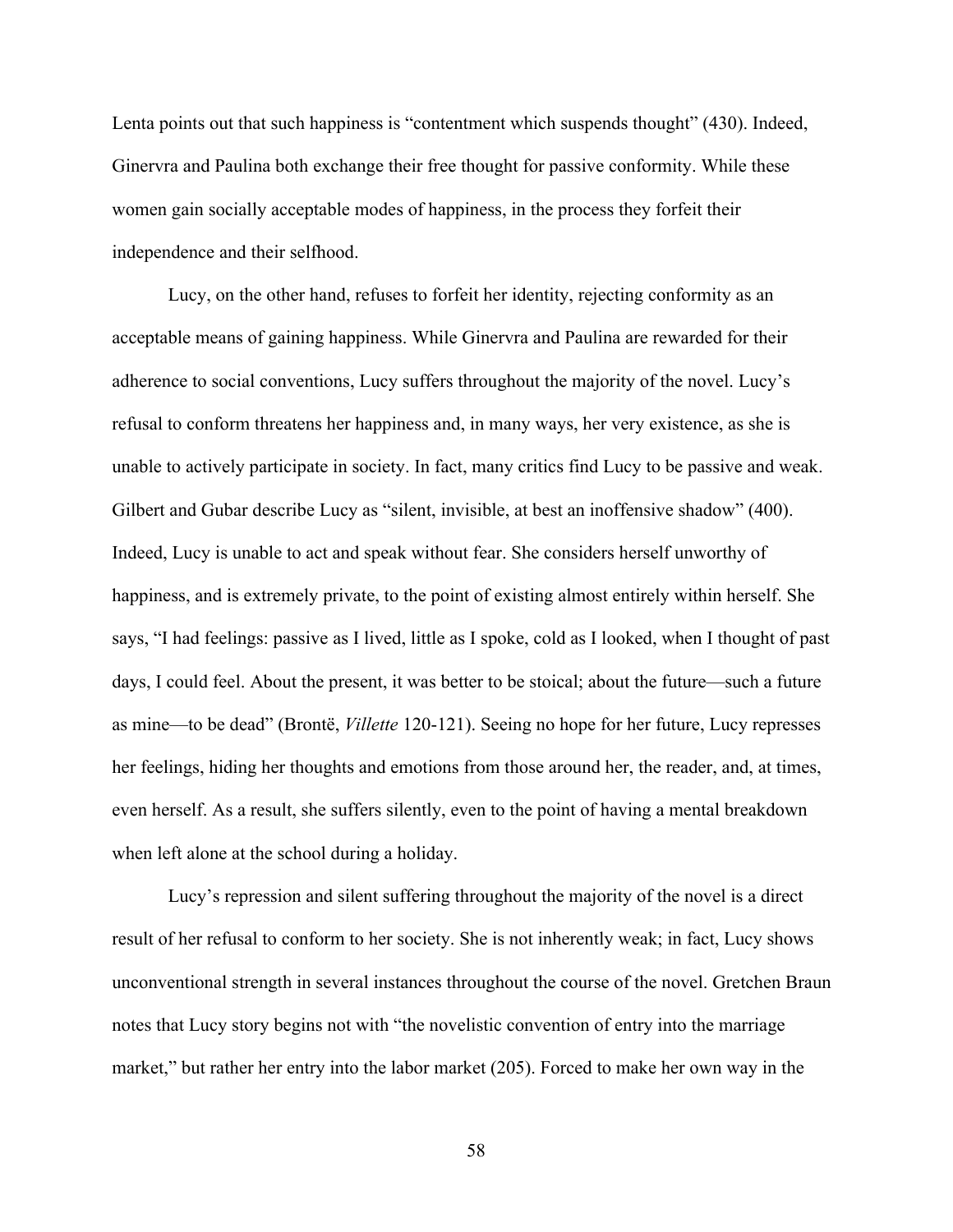world, Lucy supports herself financially, surviving without the aid of others. When Mr. Home charitably offers Lucy a role as Paulina's companion, a more socially acceptable and lucrative position than Lucy's teaching position, Lucy refuses, thinking, "Rather than being a companion, I would have made shirts, and starved. I was no bright lady's shadow" (Brontë, *Villette* 337). This refusal proves Lucy's desire for independence and, as Lenta points out, proves Lucy's ability to defy "her society, which holds that comfortable dependence must always be preferred by a woman to gainful employment" (427). In addition to supporting herself financially, Lucy proves her independence by not allowing others to influence her way of thinking. Lucy holds strong opinions, although she rarely speaks them, which often contradict the ideas of those around her. She openly criticizes Ginervra, occasionally challenges Dr. Bretton's perception of Ginervra, and silently ignores Madame Beck's directions. Lucy never wavers in her Protestant faith, despite living in Catholic Villette, and Lucy frequently quarrels with Paul Emanuel, despite the fear and intimidation he inspires in his students. While not as outspoken as Elizabeth, Margaret, or Jane, Lucy is strong and stubborn, refusing to conform to the expectations of others.

Lucy's repression and suffering, then, is not a result of a character flaw, but instead the result of an oppressive society. *Villette* suggests that women who do not fit into man-made molds are unable to fully exist. Kate Millett claims that Lucy "is no one, because she lacks any trait that might render her visible: beauty, money, conformity" (140). Conform or disappear, society tells her. Ruth Robbins agrees, arguing that Lucy is invisible because she is not recognized by her masculine society as desirable. Robbins claims "Lucy sees herself as the object of no-one's desire and understands that she has no value as a subject as a consequence" (217). Unable to fit herself to the masculine gaze, Lucy remains unseen and therefore without value. This suggests there is no other value system within patriarchy for acceptable femininity outside of being seen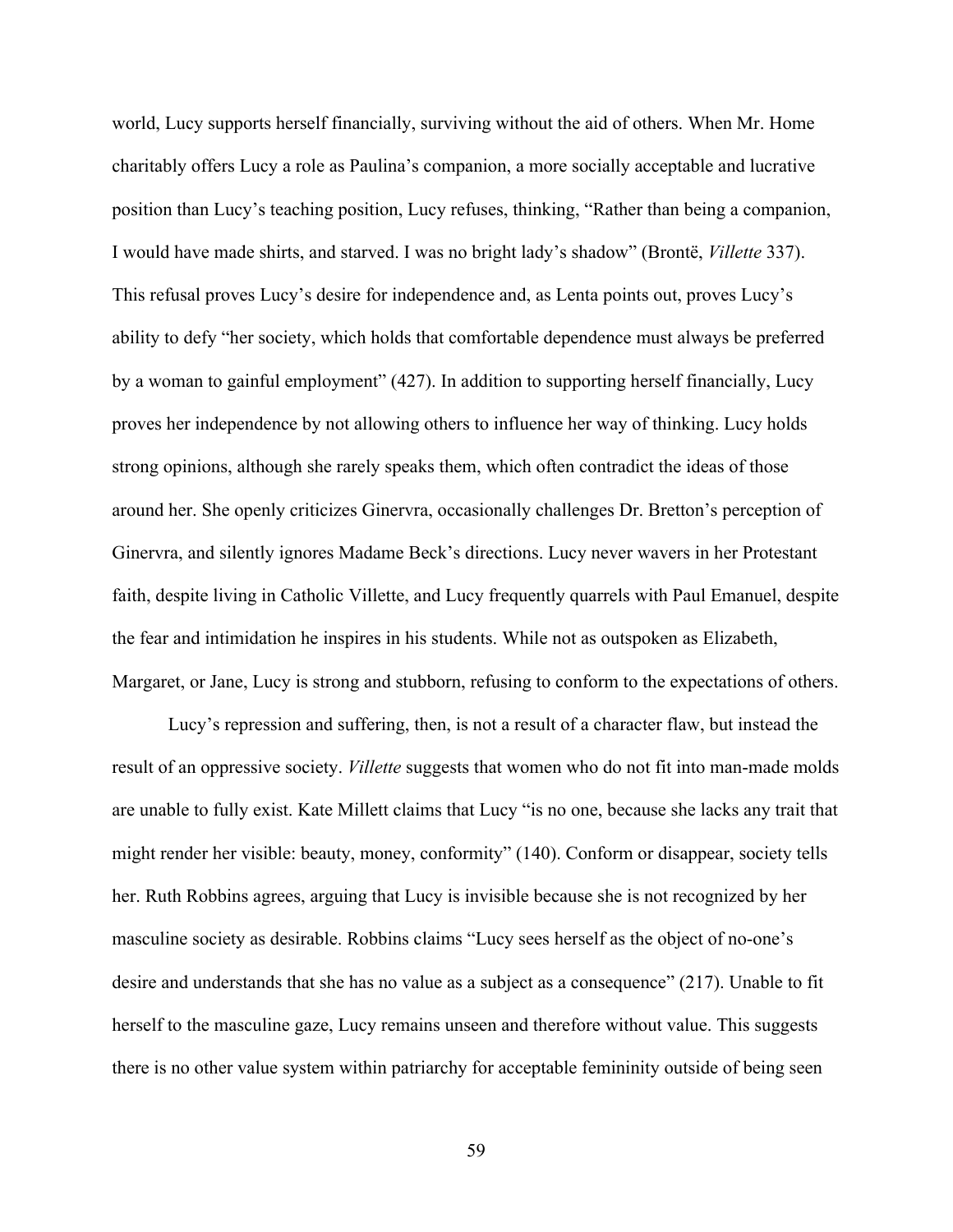and approved by men. Furthermore, Lucy is unable to see herself outside of this system of value, thereby making her invisible even to her own gaze. Perhaps this is why Lucy dissembles and disguises herself to not only those around her, but also the reader and herself. Unable to fully exist outside of society and unwilling to conform, Lucy is in danger of disappearing entirely. Braun states, "both Lucy's inability or unwillingness to assert herself and her withholding and misdirection as narrator are indicative of her socioeconomic subjugation" (195). Lucy's repression is a response to her society that insists upon women conforming to gender stereotypes; therefore, Brontë's depiction of Lucy suggests Brontë's disparaging view of her patriarchal society. While Gilbert and Gubar call Lucy a "progressive deterioration" from Brontë's previous protagonists, including Jane Eyre (400), in fact, Lucy is a more realistic depiction of the hardships women endure in challenging patriarchy.

While Brontë certainly portrays the difficulties facing women in an oppressive society, she does offer some hope for female liberation. Throughout the course of the novel, Brontë questions whether equality in marriage can be a viable alternative to female oppression. Initially, Lucy and Emanuel's relationship seems to suggest the possibility of companionate marriage. As in *Pride and Prejudice, Jane Eyre,* and *North and South,* Lucy and Emanuel both change in order for their relationship to work, which leads to greater equality between them. While Lucy gains independence as she learns to stand up to Emanuel and defy him, she transforms Emanuel from a harsh dictator to a softened lover. Lucy's perception of Emanuel changes drastically throughout the course of the novel, and both experience emotions and passion they have long repressed. These changes instigate a new sense of equality between Lucy and Emanuel, which at first seems to suggest a companionate marriage as the novel's likely conclusion. However, the changes the two undergo are not drastic enough to create true equality in marriage.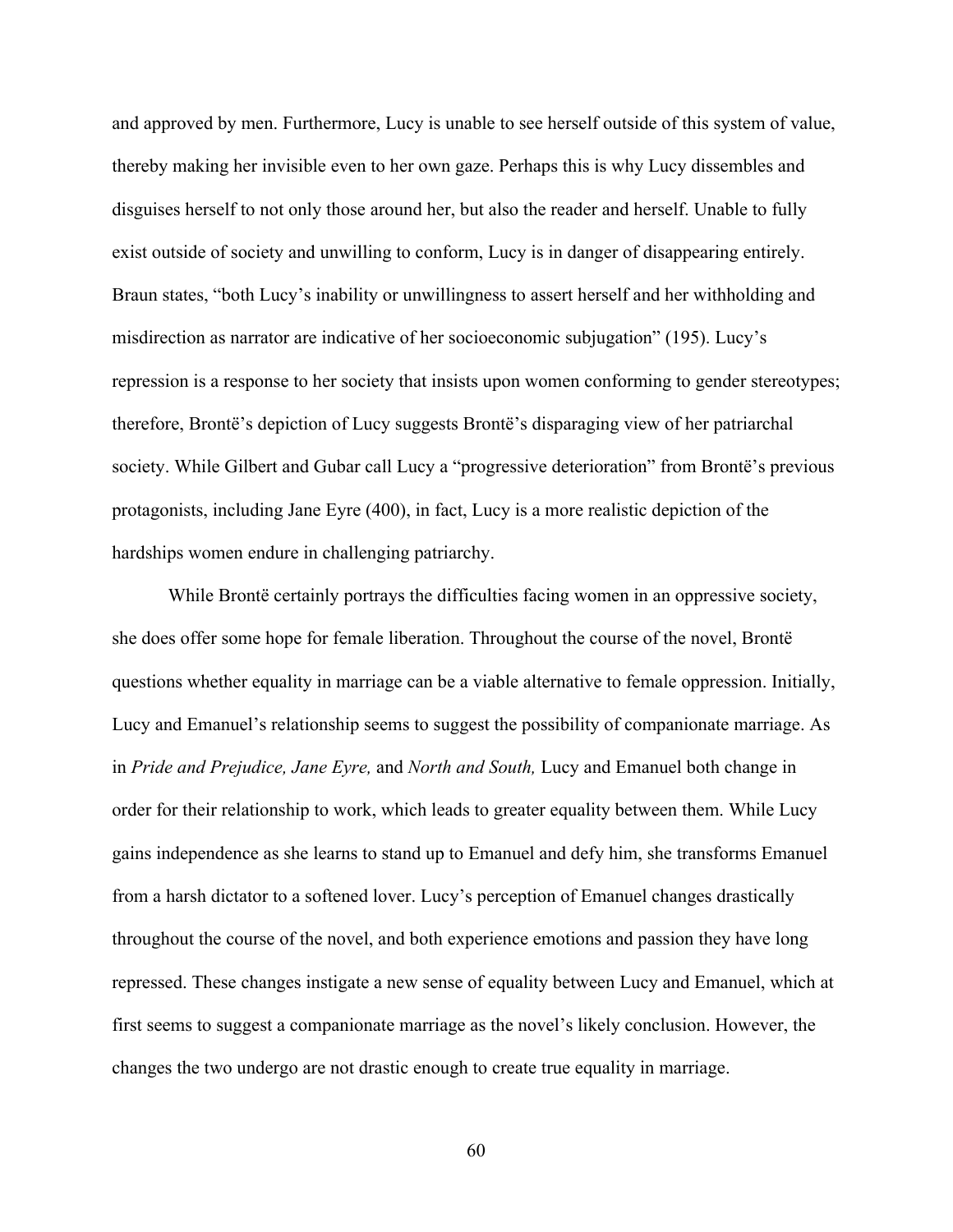As Emanuel and Lucy's relationship develops, Emanuel causes Lucy to be more active and assertive. This is most clearly evidence when he persuades Lucy to participate in the school theater performance, which Gilbert and Gubar claim to be the "principal sign of Lucy's desire to exist actively" (413) Emanuel gives Lucy little choice in the matter, but Lucy's acceptance of the role proves her strength and her ability to enter into the public sphere. Lucy further proves her strength in her refusal to don the costume given to her. She says, "To be dressed like a man did not please…No. I would keep my own dress; come what might. M. Paul might storm, might rage: I would keep my own dress" (Brontë, *Villette* 153). Lucy is resolute, and does not submit her will to Emanuel's instruction, proving her ability to stand up to Emanuel. Furthermore, this act has definite gender dimensions, as Lucy refuses to dress like a man and therefore take on a masculine identity, even in the imaginary realm of the stage. Lucy maintains her own, separate identity, and, as Gilbert and Gubar point out, "by refusing to dress completely like a man onstage and by choosing only certain items to signify her male character, Lucy makes the part her own" (413). As Lucy's relationship with Emanuel develops, she further exhibits her inner strength and her voice. Lucy is no longer a shadow: she dreams and plans for starting her own school, she forms a deepening relationship with Emanuel, she stands up to Pére Silas and Madame Beck with they attempt to interfere in this relationship, and she defends her faith against Pére Silas and Emanuel. Certainly, Lucy is transformed from a silent, isolated outcast into a vocal, active woman.

Lucy, on the other hand, causes Emanuel to soften. Initially, Lucy finds Emanuel to be a harsh, unforgiving dictator. She claims that Emanuel is intolerant of insubordination (Brontë, *Villette* 225) and that "a more despotic little man that M. Paul never filled a professor's chair" (227). Indeed, Emanuel lives up to this assessment, striking fear into his students, locking Lucy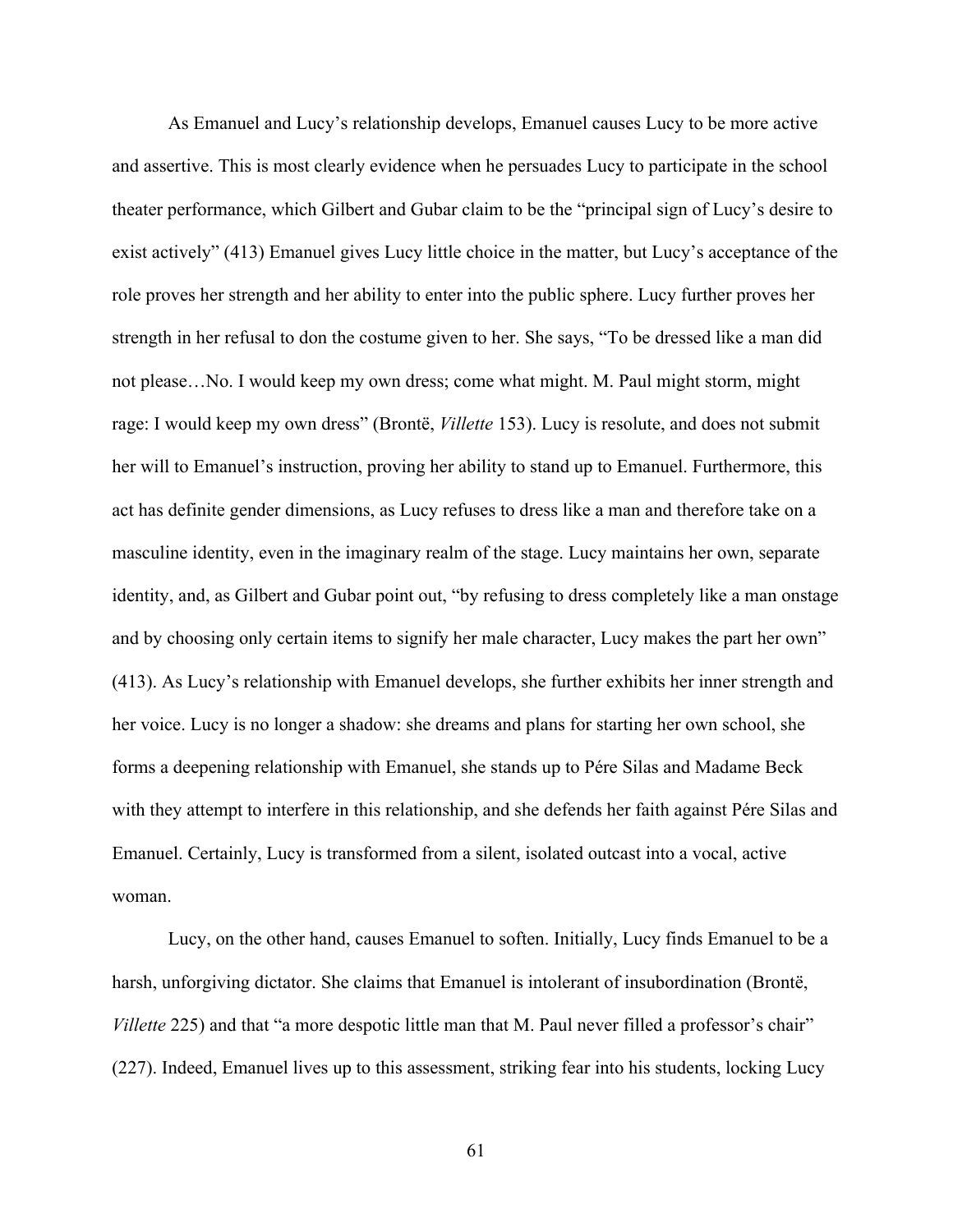in the attic to practice her lines until he chooses to free her (149), and acting out in bursts of anger against anyone who opposes his will. Although Lucy is not a "madwoman in the attic," Emanuel's act of locking her in the attic echoes Rochester's confinement of Bertha Mason as an act of repression and control. Throughout the course of the novel, Lucy's friendship changes Emanuel. Not only does she bring out a passion in him that he has long repressed, she softens his nature. This change is clearly evidenced when Lucy breaks Emanuel's glasses, "his treasures." He claims, "Ah, traitress! Traitress! You are resolved to have me quite blind and helpless in your hands" (Brontë, *Villette* 371). Although Lucy's blinding of Emanuel is an accident, it deeply symbolic. Like Rochester in his blindness, Emanuel loses his sense of authority and softens in his attitude towards Lucy. He declares that "he dared not but obey one who had given such an instance of her dangerous prowess" and acquiesces to Lucy's request that only moments before he had vehemently refused (Brontë, *Villette* 371). Although Emanuel acts graciously in a spirit of forgiveness, not fear, his behavior demonstrates his break from his normative behavior of stubborn, authoritative control. Rather than stand firm in his refusal, he publically submits to Lucy.

In addition to changing each other in these ways, Lucy and Emanuel both awaken in each other repressed passion. Initially, both are shut off from emotional attachments. Both are capable of passion, but both have buried their emotions and desires. While her previous desire for Dr. Bretton is evident through her interactions with him and her idolization of his letters, Lucy never expresses her feelings verbally to Dr. Bretton or her reader. Instead, she remains silent and passive. When Dr. Bretton's attentions turn to Paulina, Lucy cries once, "heavy and brief" (Brontë, *Villette* 332), then shuts herself off emotionally, burying Dr. Bretton's letters in an act of repression. Indeed, Lucy admits that in this act she was "not only going to hide a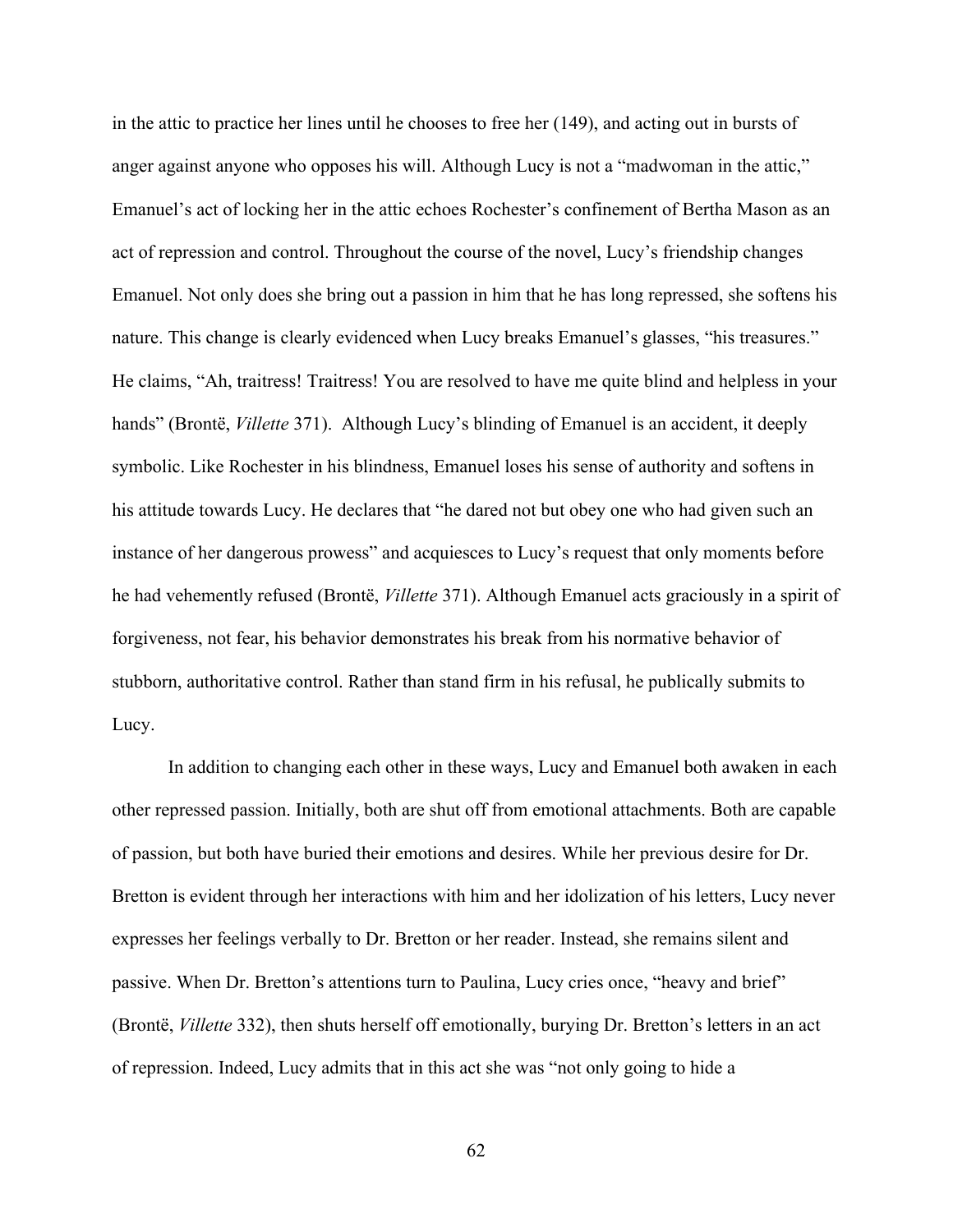treasure…[but] also to bury a grief" (Brontë, *Villette* 335). Just as Lucy literally buried her passion for Dr. Bretton along with his letters, Emanuel's passion "died in the past—in the present it lies buried—its grave is deep-dug, well-heaped, and many winters old" (Brontë, *Villette* 391). Both having experienced loss, Lucy and Emanuel repress their feelings.

However, as their relationship begins to develop, both are able to open up and truly begin to feel again. As Lucy comes to know Emanuel better and allows herself to open up emotionally, she realizes she loves him. She claims, "Once—unknown, and unloved, I held him harsh and strange…Now, penetrated with his influence, and living by his affection, having his worth by intellect, and his goodness by heart—I preferred him before all humanity" (Brontë, *Villette* 555). Lucy's opinion changes in part because she comes to understand Emanuel's nature and appreciate the gentleness that few see in him. Lucy comes to realize that though Emanuel's "passions are strong…it was an error to fear him." For one to see his positive attributes, however, "required a thorough comprehension of his nature; and his nature was of an order rarely comprehended" (Brontë, *Villette* 228). As Lucy spends time with Emanuel and comes to comprehend his nature, Lucy sees in Emanuel a kindness others do not. She notes his smile changed his visage "from a mask to a face" (Brontë, *Villette* 363). Emanuel is no longer a stereotype or caricature to Lucy; she comes to see him as a human being, with all his faults and all his advantages.

Lucy repeatedly compares her relationship with Emanuel to her previous relationship with Dr. Bretton, recognizing the warmth Emanuel exudes in contrast to the coldness she felt with the doctor. This warmth allows Lucy to open up in ways she was never able to do in her relationship with Dr. Bretton. She claims Emanuel's "friendship was not a doubtful, wavering benefit—a cold, distant hope—a sentiment so brittle as not to bear the weight of a finger: I at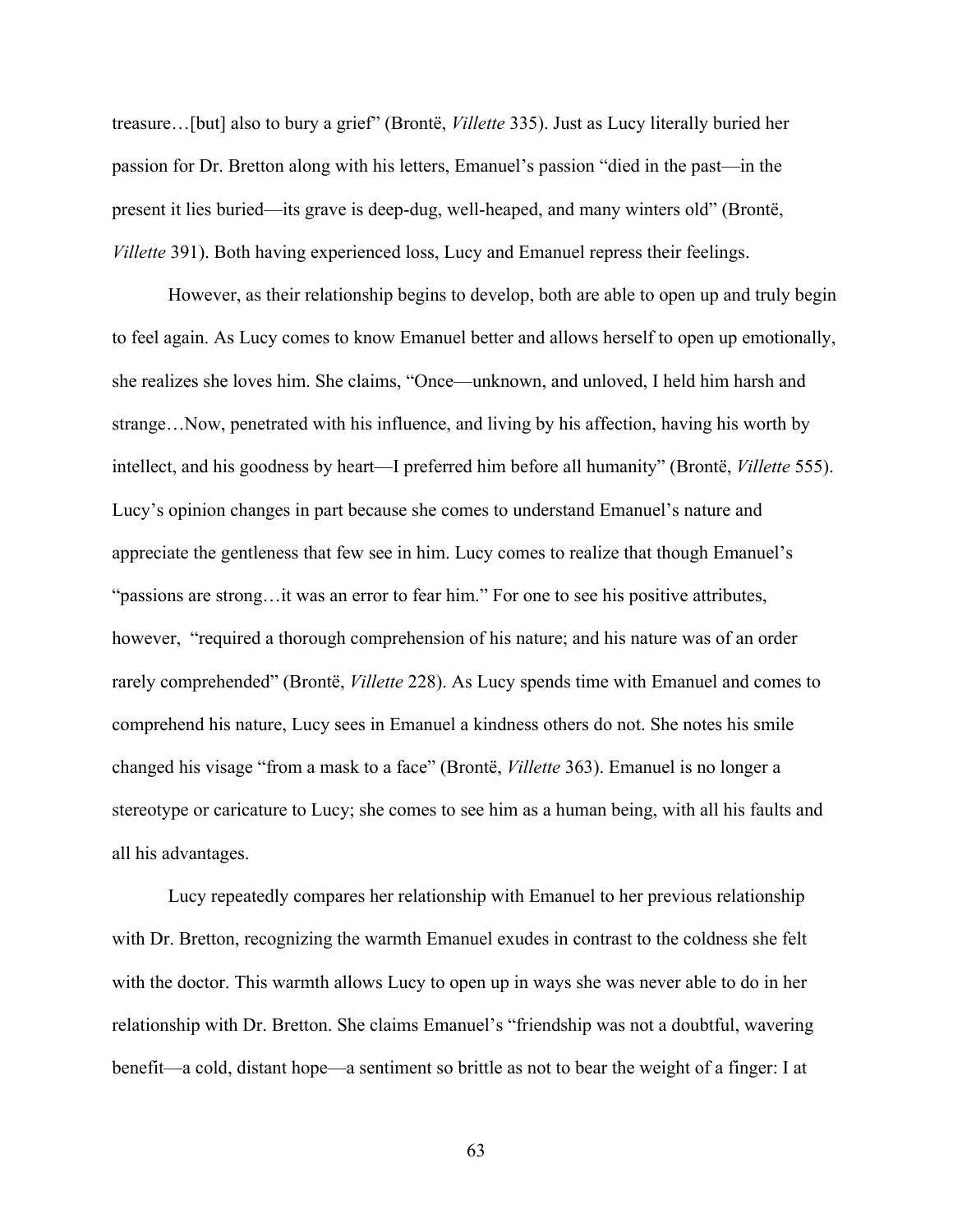once felt (or *thought* I felt) its support like that of some rock" (Brontë, *Villette* 461). While her relationship with the doctor was cold and fragile, the warmth and stability of her relationship with Emanuel allows Lucy to be more emotionally vulnerable. Never openly acknowledging her feelings for Dr. Bretton, Lucy tells the reader of her love for Emanuel, claiming, "I loved him so well!" (Brontë, *Villette* 542) She also openly displays her feelings for Emanuel when she begs him not to leave without saying goodbye. Overcome with emotion, Lucy lets down her guard in front of Emanuel and Madame Beck as she exclaims, "My heart will break!" (Brontë, *Villette* 543) While she withdrew and denied her feelings for Dr. Bretton, she does not do so with Emanuel. Lucy acknowledges her love for Emanuel as "unflawed completeness," far superior to the coldness of unrequited love (Brontë, *Villette* 530). It is this love that causes Lucy to exclaim, "The tone of his voice, the light of his now affectionate eye, gave me such a pleasure as, certainly, I had never felt. I envied no girl her lover, no bride her bridegroom, no wife her husband" (Brontë, *Villette* 461). Again alluding to her previous relationship with Dr. Bretton, Lucy assures the reader than her love for Emanuel far exceeds anything she has felt before. In her relationship with Emanuel, Lucy experiences the warmth and security of love, which allows her to publically acknowledge emotions she previously repressed.

Lucy journeys from dislike to love, openly expressing her feelings to herself, the reader, and Emanuel. No longer viewing Emanuel as a harsh dictator, she calls him instead, "my king" and a "magnificent-minded, grand-hearted, dear, faulty little man!" (Brontë, *Villette* 550-552) Maynard claims that Paul's surname "suggests the role he plays in helping save Lucy from the death in life to which she had at one time consigned herself" (199). Indeed, Emanuel saves Lucy from a life of isolation and repression by drawing her out emotionally and allowing her to express herself fully for the first time. In this way, Lucy's surname is also symbolic, suggesting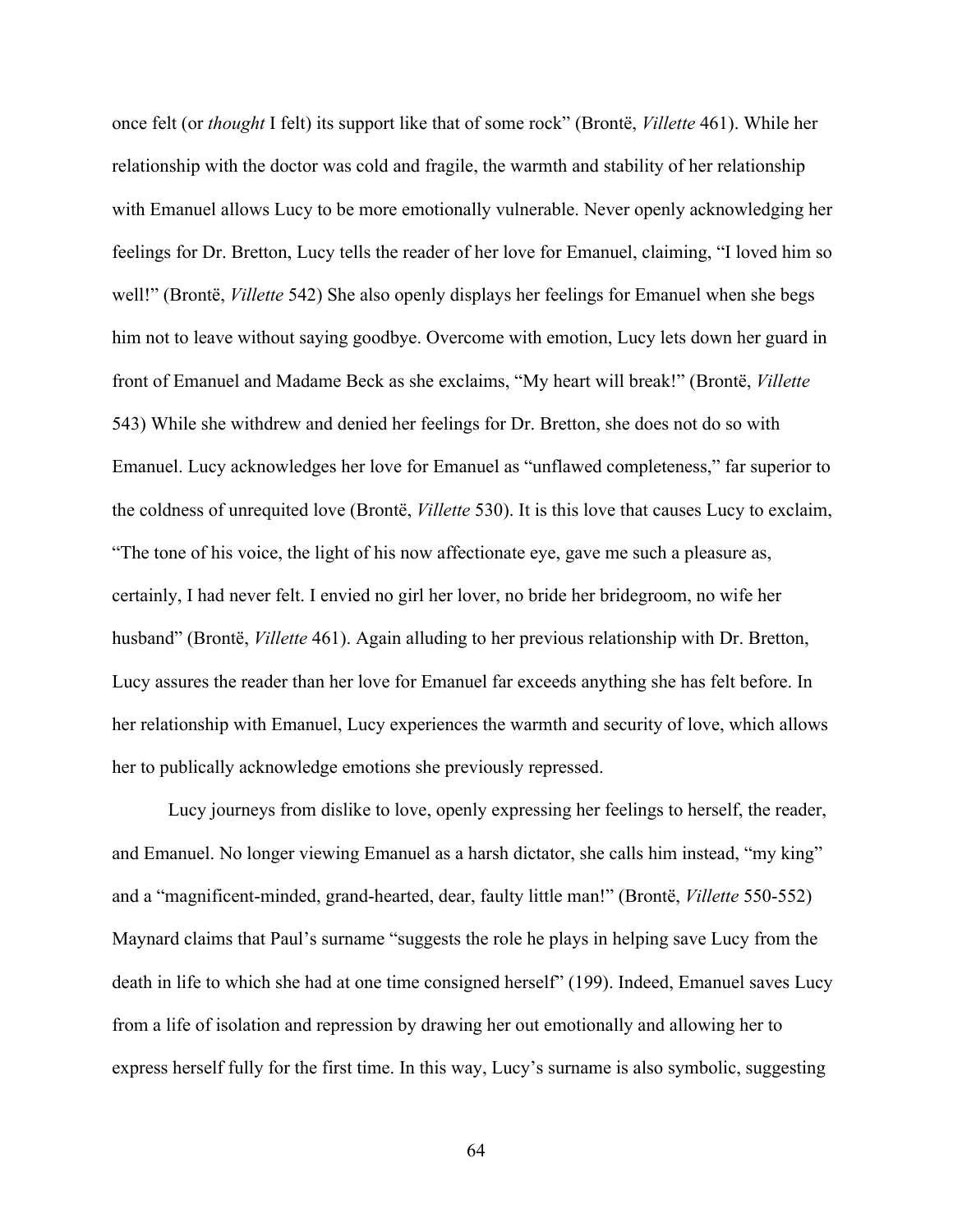the melting and revealing process she undergoes in her relationship with Emanuel. While Emanuel certainly saves Lucy, Lucy saves Emanuel in the same way, causing him to feel the passion that he buried long ago and believed he would never experience again on this earth.

The changes both undergo in their relationship lead to a sense of equality between the two lovers. Lucy's relationship with Emanuel suggests the companionate marriage ideal in which men value intellect, accomplishment, and assertiveness over submission and beauty. Emanuel recognizes value in Lucy that others do not see; he tells her, "Other people in this house see you pass, and think that a colorless shadow has gone by. As for me, I scrutinized your face once, and it sufficed" (Brontë, *Villette* 172). Emanuel sees beyond Lucy's outward appearance, finding worth outside of traditional standards of female desirability. He admires her intelligence, challenging to her to learn and accusing her of knowing more than she admits. He listens to her opinions and ideas, and as Maynard points out, "M. Paul, unlike Rochester, has never really threatened Lucy's sense of independence or desire for a career. He has listened to her dreams of a school and now provides her the schoolroom…And it is merely rented for her so she need not consider herself bought" (208). Emanuel encourages Lucy to succeed, desiring a partner rather than a "child wife."

He also admires what he calls her "passionate ardor for triumph" (Brontë, *Villette* 172). Rather than desiring Lucy to be submissive, Emanuel desires her based in part on her ability to stand up to him. Lucy is not afraid to argue with Emanuel. They often quarrel, and the passion and warmth of their disagreements attests to their feelings for one another and, more importantly, their equality. Gilbert and Gubar claim, "Their relationship, we soon realize, is combative because they are equals, because they are so much alike" (428). Neither has to hide behind a mask of social conformity, but rather both are able to express themselves fully, even in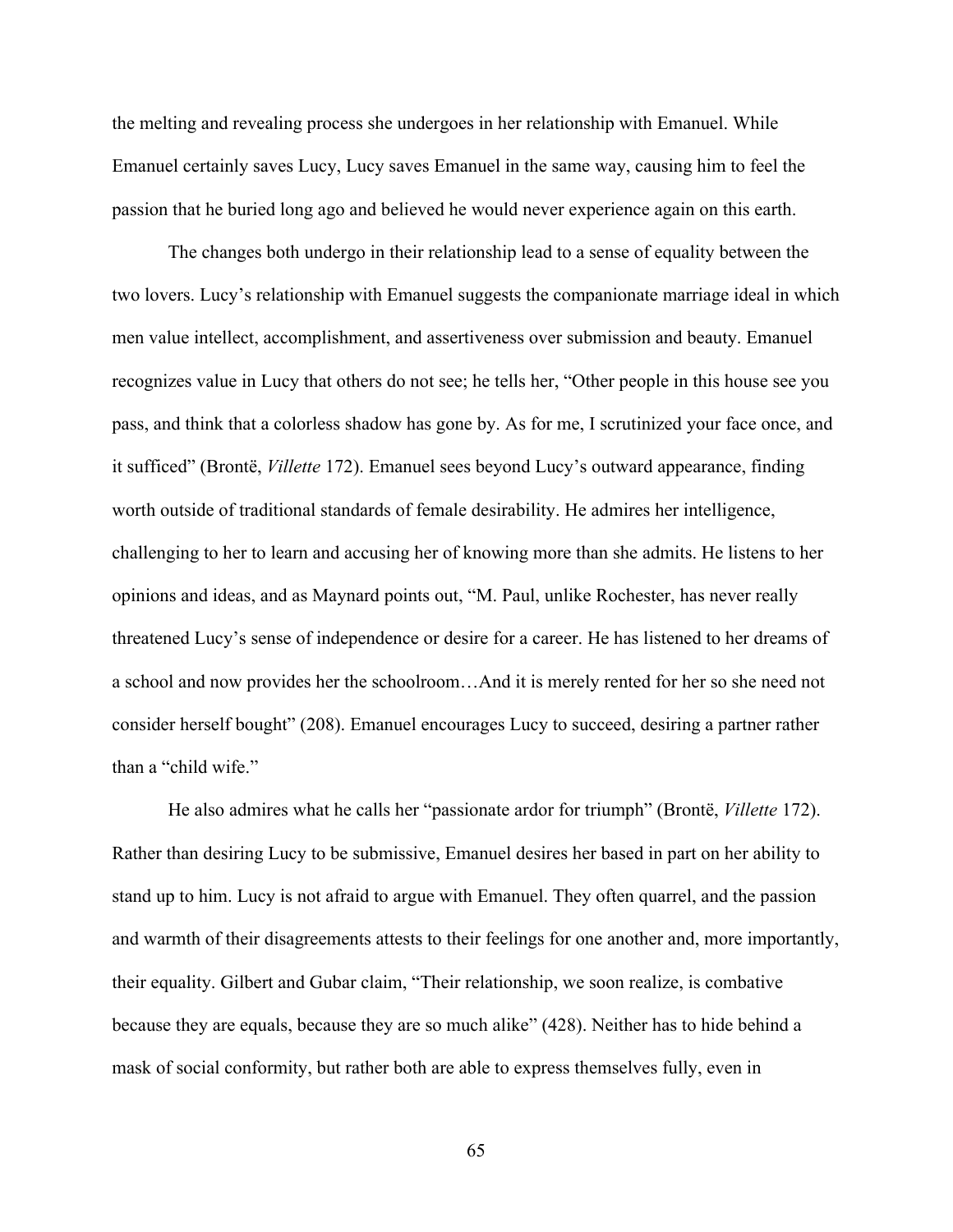disagreement. In several cases, these disagreements rise in response to feelings of jealousy. As Lucy comes to know Emanuel better, she begins to enjoy inciting his temper. She claims, "I liked, for instance, to see M. Emanuel jealous; it lit up his nature, and woke his spirit" (Brontë, *Villette* 172). Emanuel first shows signs of jealously at the theater when he sees Lucy with Dr. Bretton (Brontë, *Villette* 249), and again when he delivers to Lucy Dr. Bretton's first letter (270). Lucy's ability to provoke such passion clearly depicts the growing feelings between them, as well as Lucy's more active role in the relationship. Braun points out that "Paul's misinterpretations ascribe activity, competence, and self-assertion" to Lucy. She "certainly does not play the coquette to Graham Bretton, but by reacting to Lucy as if she were in a position of power, Paul helps her imagine herself in a position of power" (206). Lucy ability to provoke Emanuel does endow her with a sense of power over him. In turn, Emanuel incites similar feelings in Lucy as well, as Lucy feels jealously when she witnesses Emanuel with his goddaughter and overhears talk that insinuates she is to be his future wife. The heat of their jealousy and their quarrels attests to the passion both feel and their ability to interact as equals. Lucy certainly is not submissive in her relationship with Emanuel, and he loves her all the more for her unconventional strength.

Lucy's relationship with Emanuel stands in sharp contrast to her relationship with Dr. Bretton, which is certainly not one of equality. While Lucy quarrels with Emanuel, she remains mostly silent on points of disagreement with Dr. Bretton. When they do disagree, their disagreements are not heated and passionate like Lucy's quarrels with Emanuel. Rather, Dr. Bretton's disapprobation makes Lucy feel cold and isolated. After Lucy critiques Dr. Bretton's opinion of Ginervra for the first time, she leaves him feeling "very chill;" later, after their greatest disagreement over Ginervra, Lucy claims, "An invisible, but a cold something, very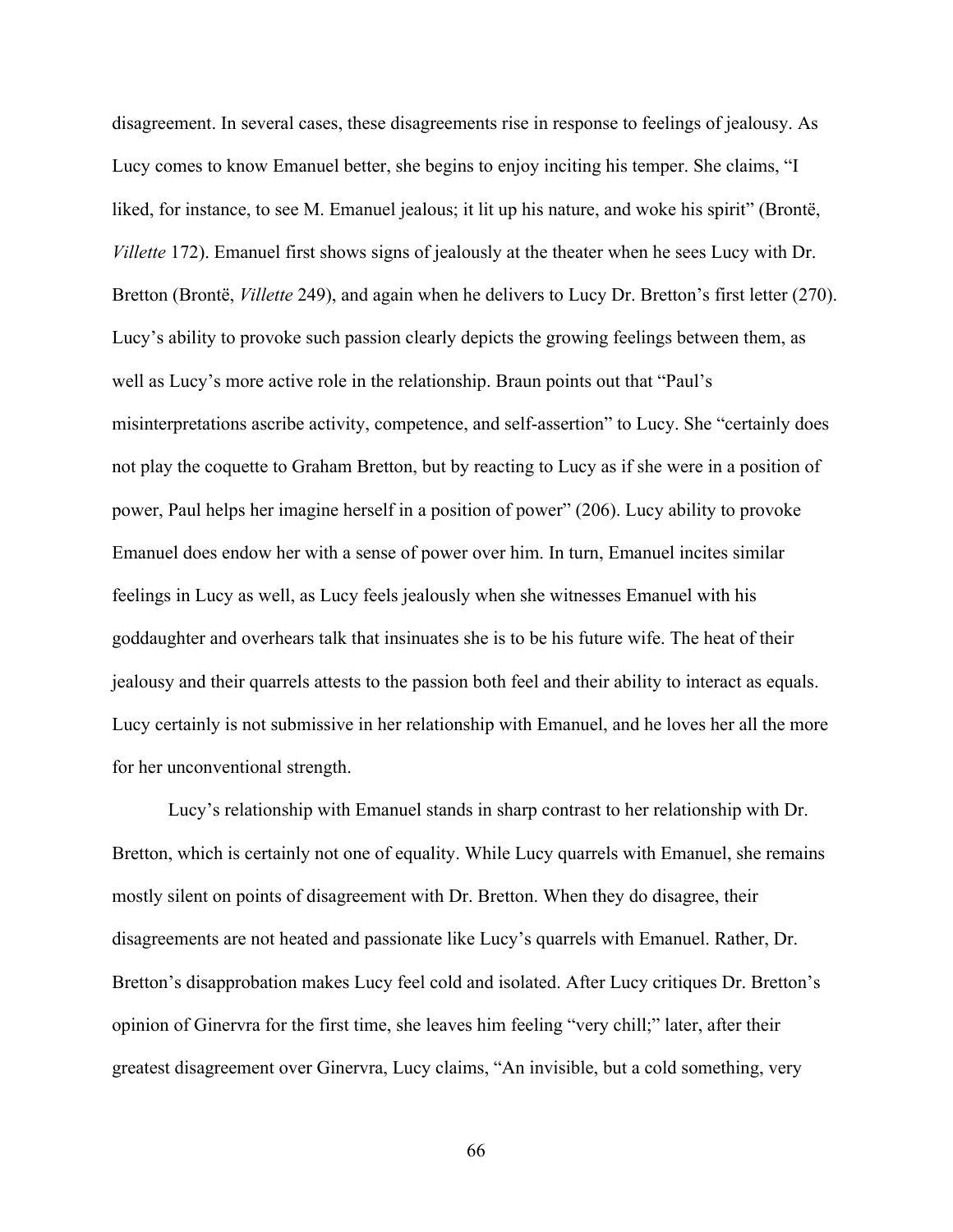slight, very transparent, but very chill: a sort of screen of ice had hitherto, all through our two lives, glazed the medium through which we exchanged intercourse" (Brontë, *Villette* 215). Although a few warm words begin to dissolve that "frail frostwork of reserve" (Brontë, *Villette* 215), Lucy is never fully herself with Dr. Bretton. She is cold and reserved, unable to express herself as an equal. Consequently, Dr. Bretton does not know Lucy's true self, calling her his "quiet Lucy Snow" and his "inoffensive shadow." In response to these epithets, Lucy feels "the coldness and the pressure of lead" (Brontë, *Villette* 358). The cold nature of this relationship suggests a lack of passion as well as a lack of equality between the couple; to marry Dr. Bretton would likely reduce Lucy to a similar wife as Paulina, submissive and subservient. Lenta references Brontë's claim that "Lucy must not marry Dr. Bretton," stating that Brontë's insistence against this marriage is due to the fact that to marry Dr. Bretton would be accepting a "woman's lot at its most comfortable, but also its most conventional" (217).

Instead, Brontë gives Lucy a very unconventional ending. Although at first it seems that Lucy will get her happily-ever-after with Emanuel, Brontë refuses to write the typical marriage ending. The novel ends in Emanuel's implied death at sea, concluding not in the midst of wedding festivities, but with Lucy left alone. A marriage ending would certainly have been more pleasing to her Victorian readers; in fact, it is for her reader's sake that Brontë leaves the ending a bit ambiguous. However, marrying Emanuel would have reduced Lucy's independence. Although Emanuel's need for power and absolute control certainly lessens throughout the course of his relationship with Lucy, it is unlikely that he and Lucy could ever achieve true equality in marriage. Even as Lucy and Emanuel's relationship grows and Emanuel's behavior towards her begins to soften, Lucy is quick to correct any misconceptions that Emanuel is entirely changed. She says, "the reader is advised not to be in any hurry with his kindly conclusions, or to suppose,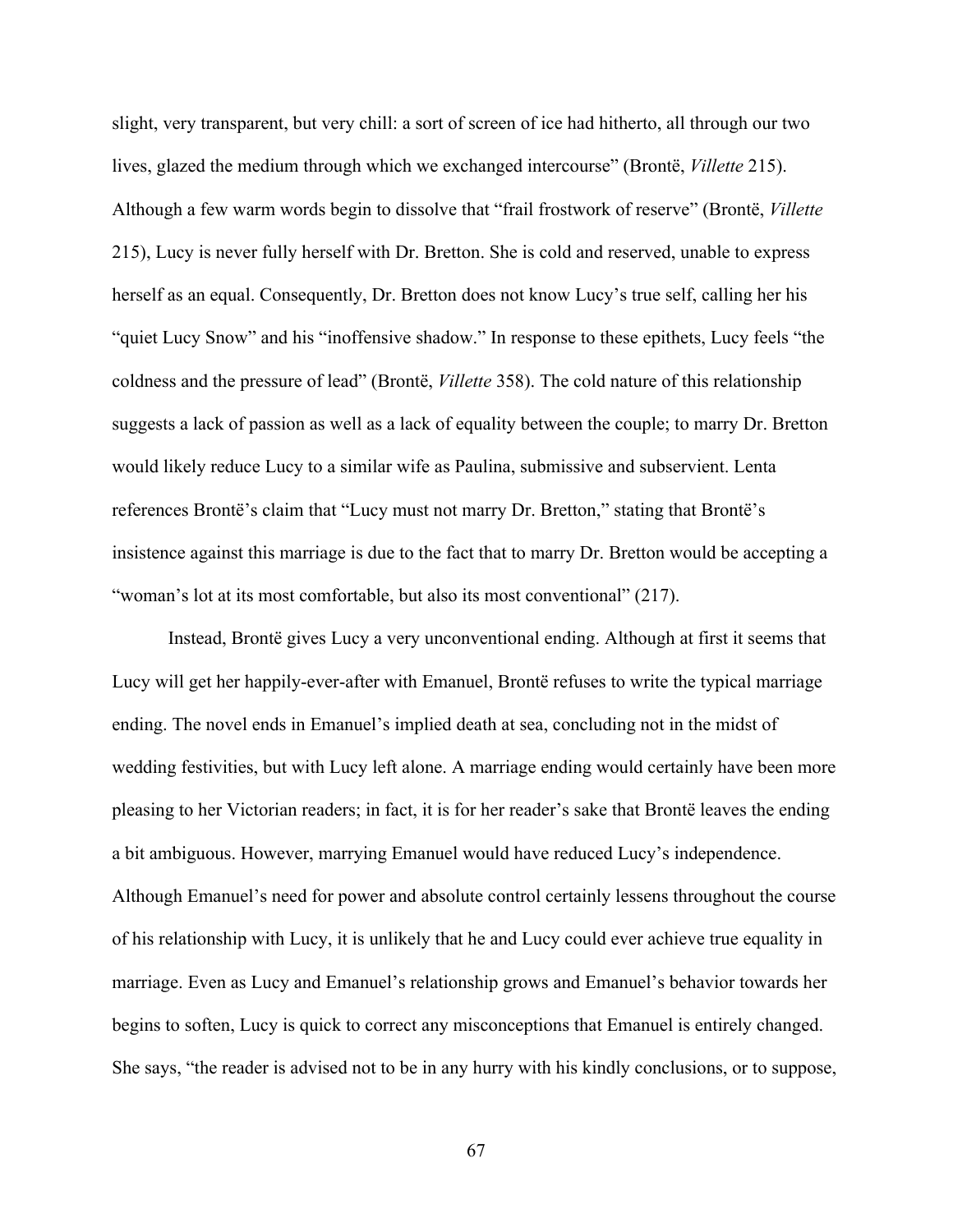with an overhasty charity, that from that day M. Paul became a changed character—easy to live with, and no longer apt to flash danger and discomfort round him" (Brontë, *Villette* 395). Although Emanuel softens, he retains his quick temper and authoritative attitude. Lucy goes on to describe Emanuel as "naturally a man of unreasonable moods," comparing him to Napoleon Bonaparte and claiming that he would quarrel with anyone who opposed him (395-396). While Lucy stands up to Emanuel, she still recognizes his "love of power" and his "eager grasp after supremacy;" so much so that she claims at times "his absolutism verged on tyranny" (Brontë, *Villette* 397). Assumedly, marriage will not change this aspect of Emanuel's character; he would likely still insist on being in the position of authority, the traditional role of a husband.

In addition, Emanuel continues to uphold traditional gender assumptions even as his relationship with Lucy progresses. This is clearly evidenced in his role as Lucy's teacher. Emanuel is a kind and patient teacher to Lucy as long as she is struggling in her studies; yet, as soon as she begins to succeed, he is stern and difficult. Lucy claims he threatens her if she "passed the limit proper to my sex, and conceived a contraband appetite for unfeminine knowledge" (Brontë, *Villette* 399). Emanuel encourages Lucy to success, but only so much so as allows him to remain her teacher and her superior. As the male in the relationship, he views such authority as his right. He exhibits this sense of masculine authority when he censors the books he gives Lucy and attempts to prevent her from viewing the Cleopatra painting at the museum. Although Emanuel sees no need for such censorship for men, he reads these books and stands viewing the painting, he deems such activities as inappropriate for the female gender. In this way, Emanuel conveys his sexist gender assumptions. Such behavior suggests Emanuel would not view a wife as an equal, but instead maintain traditional gender hierarchy in marriage. Therefore, Lucy cannot have an equal marriage with Emanuel. Rather than running her new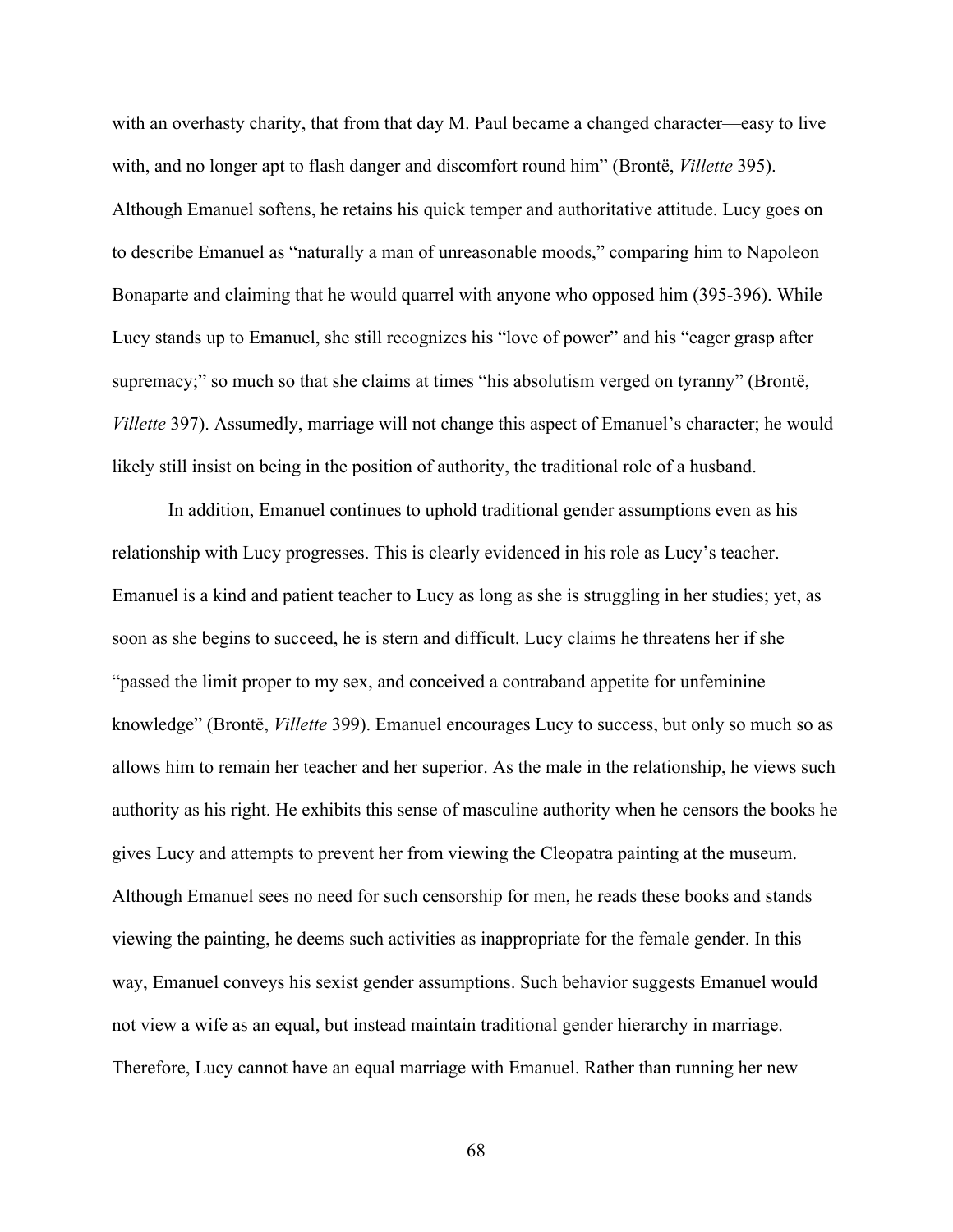school and being solely responsible for the business decisions, Lucy would be reduced to simply teaching in the school under Emanuel's direction. She would remain under his authority and never be given the opportunity to prove herself and grow into an independent, successful woman.

By allowing Lucy to establish herself outside of marriage, Brontë opens up new possibilities of freedom to Lucy. Rather than following a typically feminine plot that concludes in marriage, Brontë writes a typically masculine plot by tracing Lucy's journey from being alone and penniless to establishing herself successfully in the world. Lucy does not gain her financial security in marriage, "by far the most sure and respectable way for a woman to provide for herself" (Braun 207); Lucy earns hers through establishing and running her business. Although Lucy does not get a romantic end to her story, she does gain complete independence. In Emanuel's absence, Lucy achieves her dream of successfully starting and running her own school. Gilbert and Gubar claim, "When he leaves, Lucy is ready for independence…she emerges to intervene in the world in a role which she has chosen for herself" (429). No longer under the supervision of Madame Beck, Lucy is entirely her own master. For the first time in her life, she has a space of her own, and she thrives under her own direction. After receiving a hundred pounds from Miss Marchmont's cousin on behalf of Miss Marchmont, Lucy purchases the adjoining house and turns her day school into a boarding school, which further prospers (Brontë, *Villette* 557). Lucy's success anticipates Woolf's claim in *A Room of One's Own* that "a woman must have money and a room of her own" in order to be truly independent (2). Her success after obtaining these two necessities attests to the fact that Lucy is capable of living independently when given the chance, and, moreover, that she thrives most fully on her own. The Lucy at the end of the novel, the successful, joyful, confident woman, stands in sharp contrast to the passive, silent shadow from the novel's previous pages. Although Lucy attributes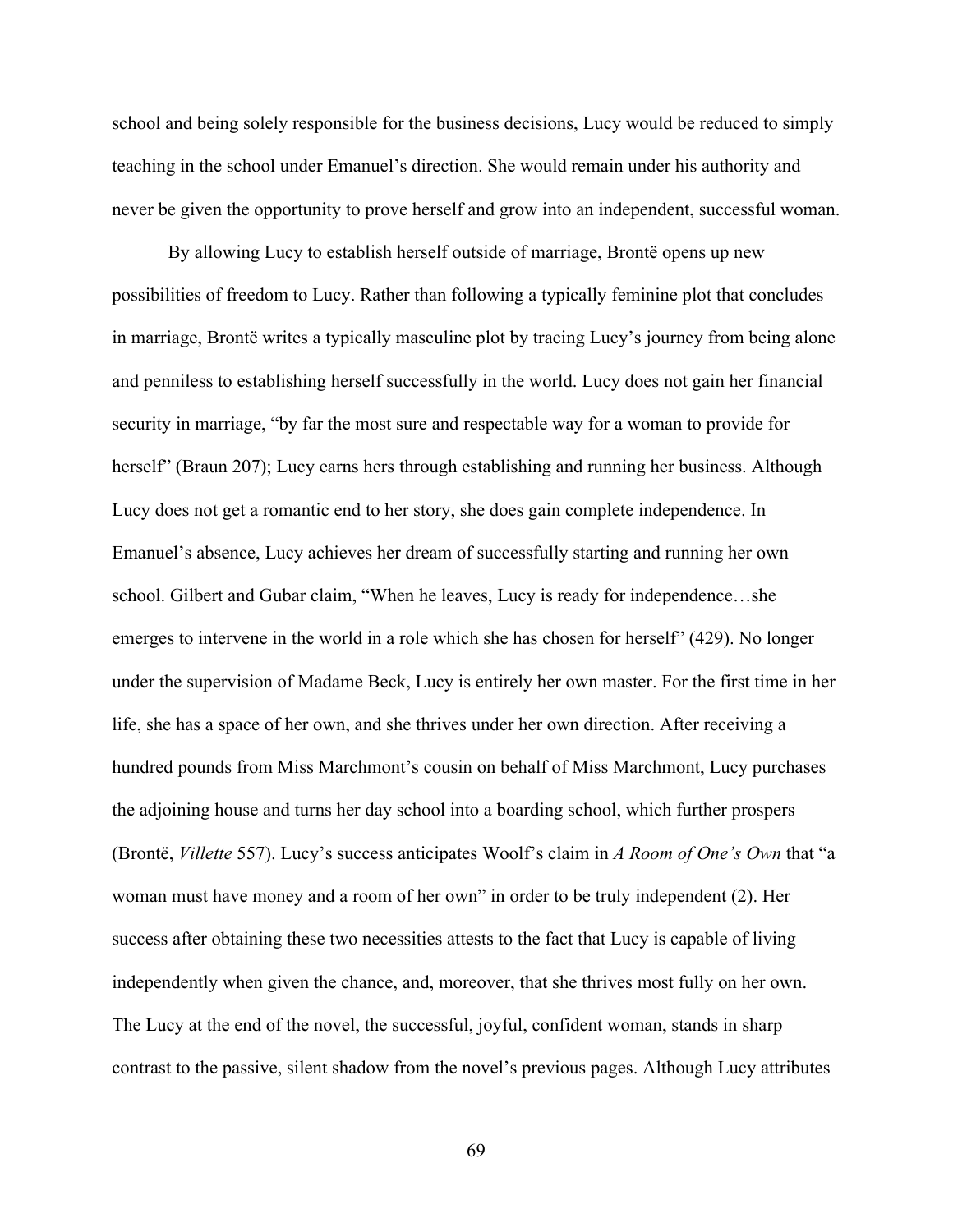the secret of her success not to herself but Emanuel's love, it is in Emanuel's absence that Lucy finally comes to embody her full potential. While certainly not the typical happy ending, Lucy does gain happiness at the novel's close, not in marriage but in personal success and freedom.

Some critics disagree with this interpretation of the novel's ending, claiming that that Emanuel's death precludes a happy ending. Certainly, Lucy's independence comes at a high price. Lucy does not willfully choose to reject marriage for independence; rather, her fiancé is killed in a shipwreck. The tragedy of Emanuel's death cannot be denied. Ian Emberson compares Lucy's loss of Emanuel to Maria Marchmont's loss of her fiancé, Frank (90). Miss Marchmont tells Lucy, "I was condemned, after twelve months of bliss, to undergo thirty years of sorrow" (42). By claiming Lucy is left in the same position as Miss Marchmont, Emberson suggests that Lucy's brief happiness with Emanuel will certainly be followed by intense sorrow, leaving Lucy, like Miss Marchmont, a suffering, "woe-struck" woman (Brontë, *Villette* 44). Lenta agrees, stating that while Lucy gains her freedom, she does not achieve happiness. Lenta claims, "Lucy gains much of what she has striven for, much more than she could have hoped. It would be a betrayal of what her author saw as the truth of her case to allow her to gain everything by marrying Paul (430). Lenta suggests that Lucy achieves the greatest happiness she possibly can; to marry Emanuel would have been a happy ending beyond Lucy's grasp.

However, these critics wrongly assume that marriage would be the happier alternative for Lucy. Brontë does not lessen Lucy's happiness to a more realistic degree; instead, she gives Lucy the happiest ending possible. Lucy is not withdrawn or depressed in Emanuel's absence. She does not describe her suffering and gives no indication that she is repressing silent suffering. Instead, she is the most active and cheerful she has ever been. Free from every influence in her life and satisfied in her work, Lucy describes the three years of Emanuel's absence as the "three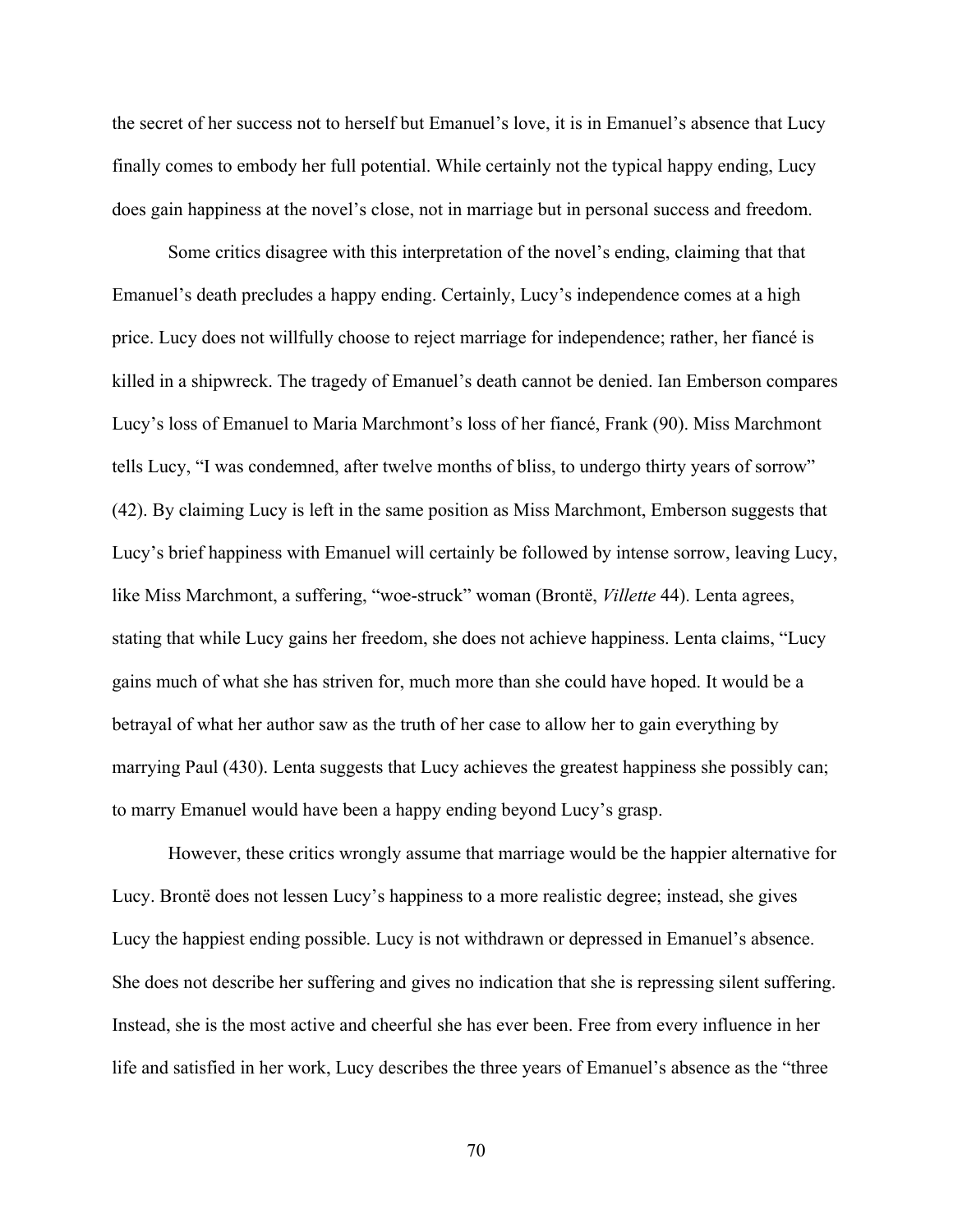happiest years of my life." She recognizes the paradox of statement, but she maintains its truth (Brontë, *Villette* 556). This suggests she is happier successfully building up her work than she was with Emanuel, in both her role as his student and his lover. Although during these three years Lucy holds the hope of Emanuel's return, she writes from a time long after his death, when no hope can possibly remain. Even as she reflects on her past, she maintains her happiness, which strongly suggests her ending is not a tragedy but rather a positive alternative to the traditional marriage ending.

By replacing the traditional marriage ending with a life of success and fulfillment in work, Brontë suggests women do not have to marry to gain worth and happiness. Lucy's ending could easily have been different; she could have married Emanuel to spend a life of happiness together as equals, like Jane and Rochester in *Jane Eyre.* By rejecting this ending, Brontë suggests companionate marriage is an ideal that cannot exist in reality and independence can only occur outside the confines of marriage. Millett claims, "Free is alone…Brontë is hardminded enough to know that there was no man in Lucy's society with whom she could have lived and still be free" (146). Millett goes on to claim that Brontë's novels that do end in marriage are "fraudulent" happy endings, for they promote a solution that is not available. Indeed, *Jane Eyre*'s happy ending seems forced and unrealistic. In contrast, Lucy's independence offers a more viable solution: life outside of marriage. Gilbert and Gubar agree, claiming "*Jane Eyre*, though rebelliously feminist in its implications, used a sort of fairy tale structure to enable the novelist to conceal even from herself her deepening pessimism about woman's place in man's society" (399). In *Villette*, Brontë openly acknowledges the challenges women face and does not compromise by solving these challenges with a marriage ending. Recognizing the inevitable conflict between female independence and marriage, Brontë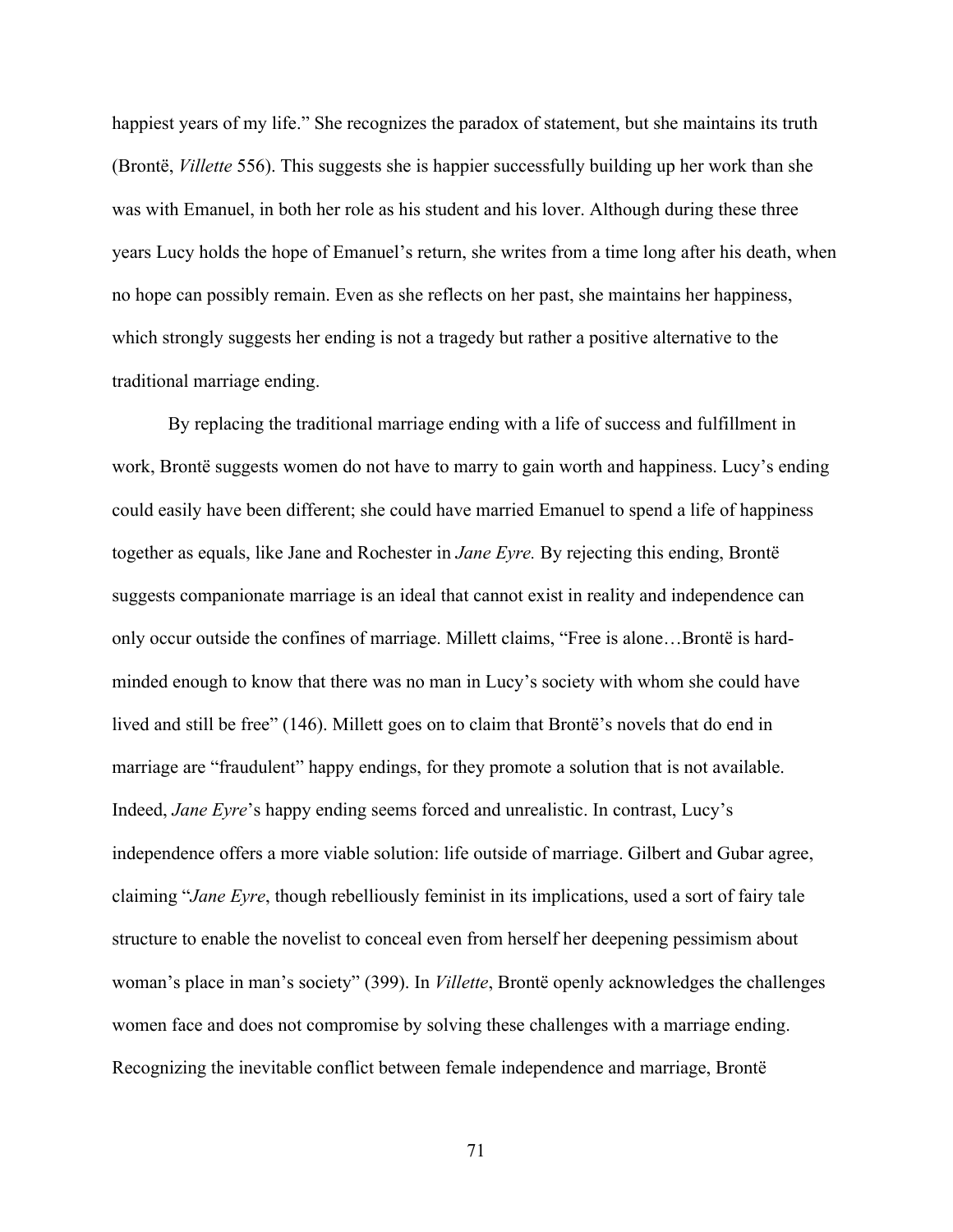sacrifices the marriage ending for Lucy's freedom, thereby advocating female independence at any cost.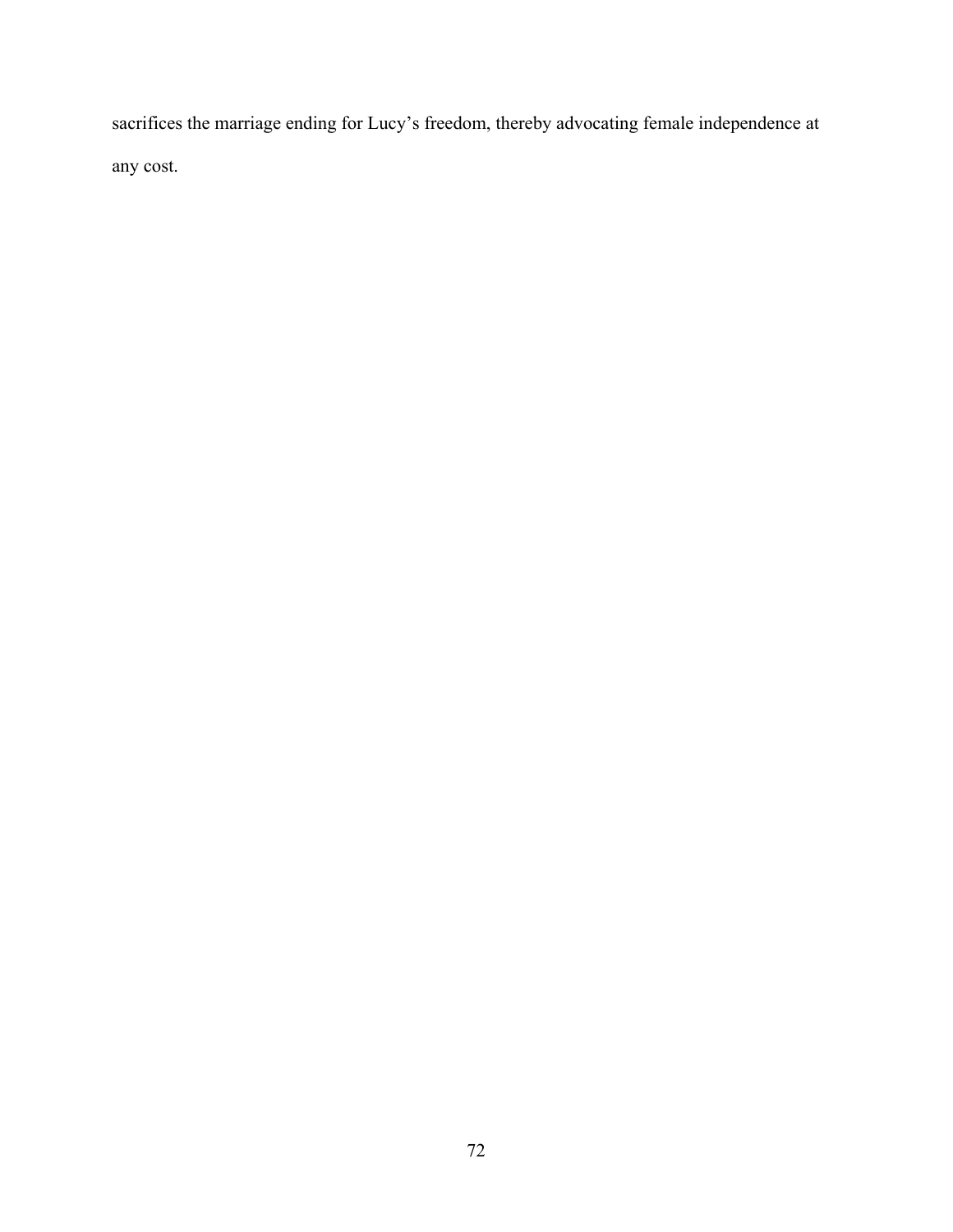CHAPTER IV: The Limits of Female Independence in James's *Washington Square* and *The Portrait of a Lady*

Like Brontë in *Villette*, Henry James recognizes the inevitable conflict between female independence and marriage. In *Washington Square* and *The Portrait of a Lady*, James explores this conflict through the journeys of his female protagonists: Catherine Sloper and Isabel Archer. Like Lucy Snowe, both Catherine and Isabel are deeply influenced by the effects of patriarchy, and the objectification of both of these women is evident throughout the novels. While both women are clearly products of their society, they attempt to assert their independence after becoming conscious of the influences of manipulation in their lives. By rejecting the traditional ideal of marriage, separating themselves from outside influences, and choosing their own futures, Catherine and Isabel demonstrate newfound independence. However, their independence is severely limited, as it is only achieved through repression and self-control; in the end, both women forgo happiness and conform to gender stereotypes.

Writing nearly thirty years after Brontë, James presents a less optimistic ending than his predecessor. As Brontë sacrifices the marriage ending for Lucy's freedom, James too rejects the traditional marriage ending in lieu of a more realistic conclusion. However, while Lucy finds personal fulfillment and happiness in her work, Catherine and Isabel both suffer in relative isolation. In this, James seems to suggest that rejecting marriage is the equivalent to rejecting a happy and fulfilling life. Catherine's story centers on her marriage proposal. When she refuses to marry, there is nothing left for her to do but live a joyless life of charity and solitude. Although Catherine freely rejects marriage, she does so for the quiet, ascetic life of a spinster. Isabel begins the novel questioning whether to marry, but the question quickly becomes whom she will marry. Although she is allowed to choose her fate, marriage is the only option. At the novel's close, Isabel freely chooses to return to Rome; yet, in this choice, she conforms to the role of a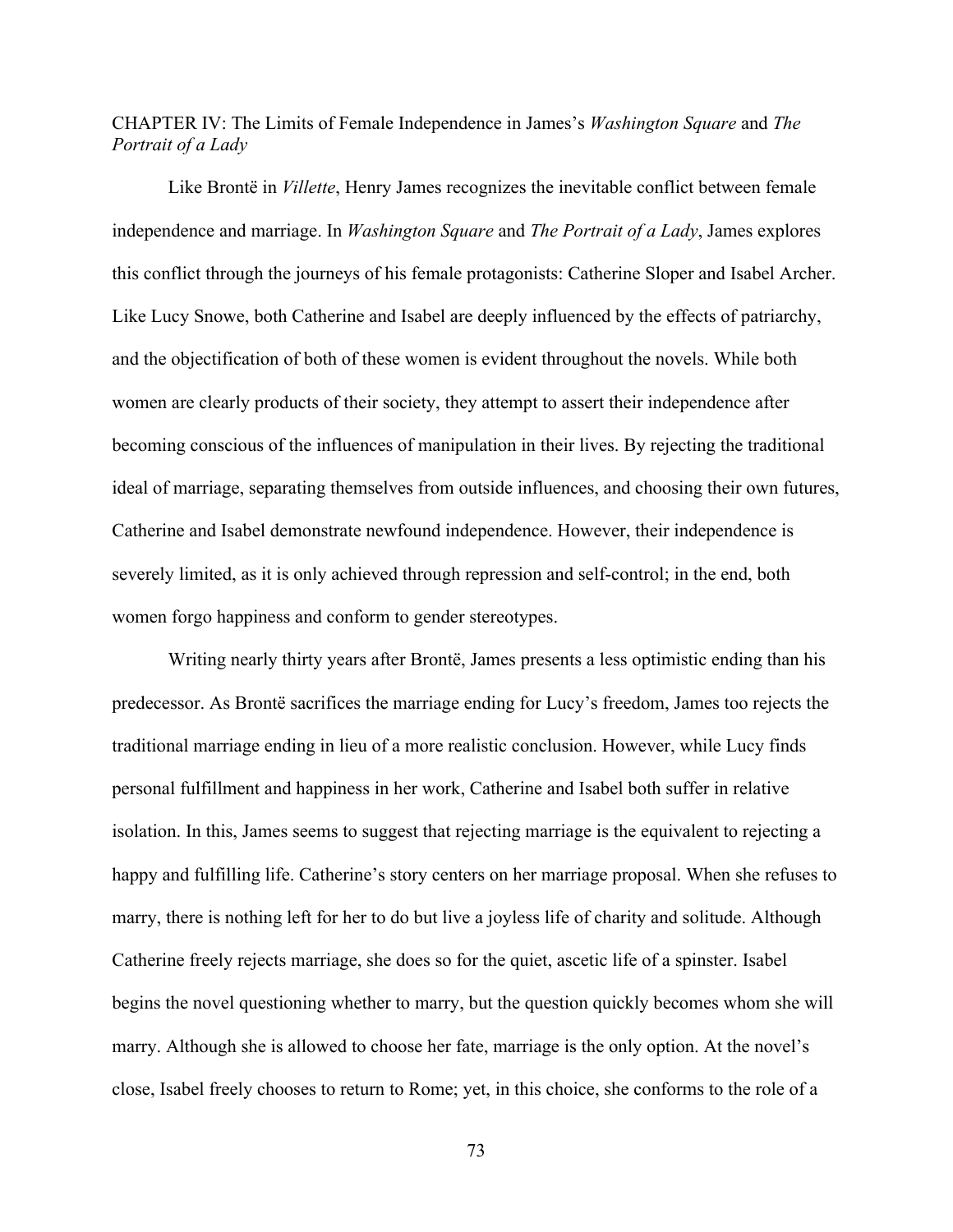submissive wife. While his protagonists prove their self-determination, they ultimately succumb to gender stereotypes. The focus on marriage as the only real option for Catherine and Isabel to live successful, happy lives shows James's limitations in portraying female freedom in the late nineteenth century. In depicting their journeys to selfhood and rejecting the traditional marriage ending, James challenges patriarchal limitations on women's independence, yet he is unable to imagine a positive alternative. Failing to fully liberate his female protagonists, James casts doubt as to whether female independence can truly exist in a patriarchal society.

Rather than suggesting a new model of womanhood in his female protagonist, James presents Catherine as a product of patriarchal society. Like Lucy, Catherine does not conform to traditional models of female desirability and, therefore, is deemed undesirable and insignificant. Much the same as Brontë in *Villette*, James suggests that redefining female desirability is unrealistic; rather, he attacks the system itself, showing its destructive nature on women who cannot measure up. While Catherine is not viewed as desirable by any of the characters in the novel, the narrator, or even the reader, her identity is almost entirely shaped by the opinions of her father. Indeed, the first half of the novel provides almost exclusively the thoughts and judgments of Dr. Sloper, suggesting Catherine's own thoughts are insignificant. Her mother having died a week after giving birth, Catherine is left under the guardianship of her father, who is embarrassed and disappointed to have produced such a "commonplace child" (James, *Washington* 14). The narrator states, "Dr. Sloper would have liked to be proud of his daughter; but there was nothing to be proud of in poor Catherine" (James, *Washington* 14). Desiring his daughter to epitomize the conduct book ideal, Dr. Sloper wishes Catherine was "pretty and graceful, intelligent and distinguished," but Catherine is "without a trace of her mother's beauty" and "decidedly not clever" (James, *Washington* 13-14). Dr. Sloper's disappointment in Catherine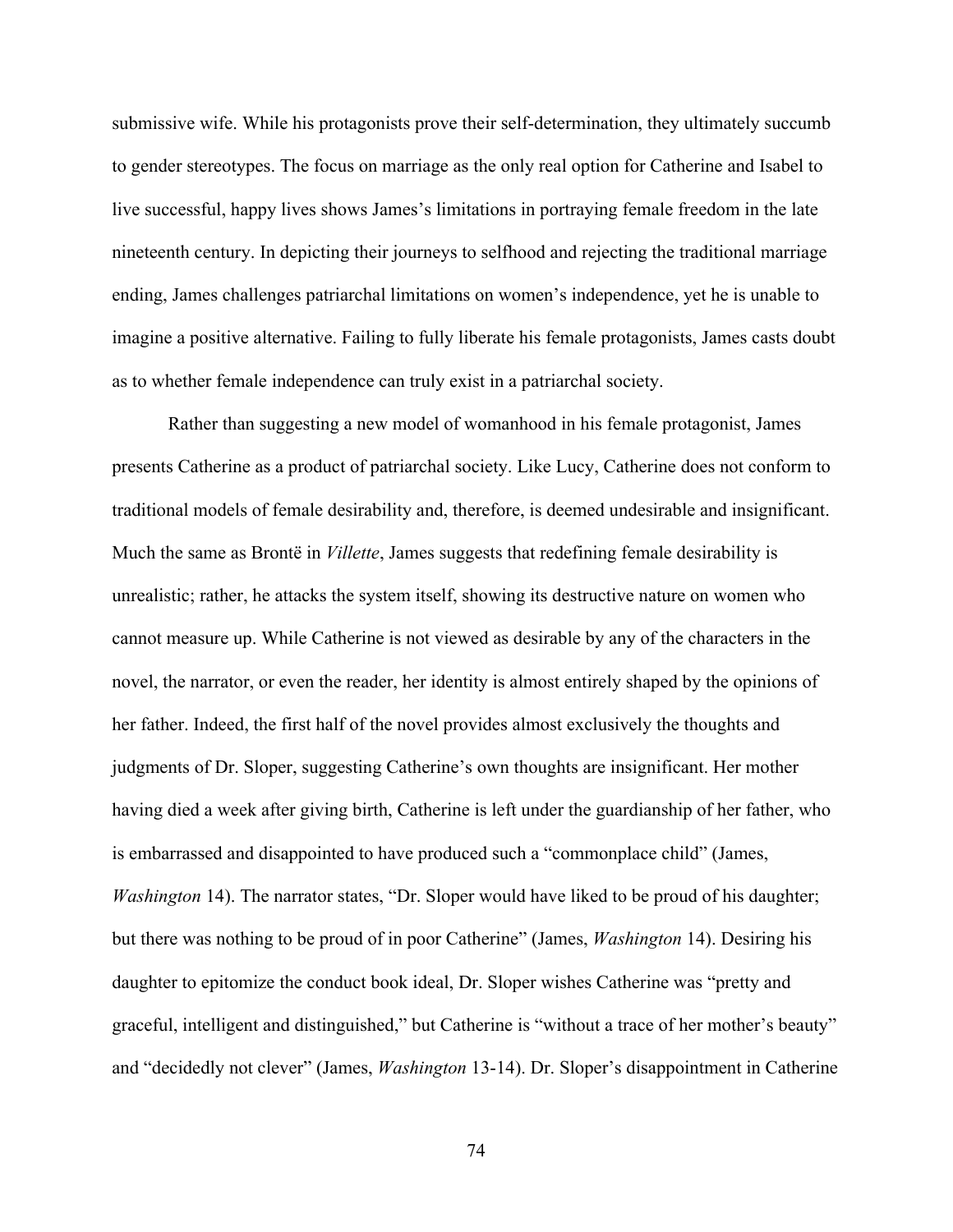has a definite gender dimension. His son held "extraordinary promise" and died at age three, and Dr. Sloper finds Catherine "an inadequate substitute for his lamented first-born, of whom he had promised himself to make an admirable man" (James, *Washington* 8). Throughout the novel he calls Catherine "decidedly not brilliant" (40), "absolutely unattractive" (43), "a weak-minded woman" (55), and "as intelligent as a bundle of shawls" (James, *Washington* 145). As Catherine is unable to conform to the traditional models of female desirability, she is not valued, even by her own father.

Although the majority of Catherine's characterization early in the novel comes from her father's perspective, the reader's impression of Catherine is not solely dependent on Dr. Sloper's opinions. The narrator reinforces Catherine's dullness and slowness, stating, "She was not ugly; she had simply a plain, dull, gentle countenance… Catherine was decidedly not clever; she was not quick with her book nor, indeed, with anything else… [she] had no desire to shine, and on most social occasions, as they are called, you would have found her lurking in the background" (James, *Washington* 13-14). Even her professed suitor Morris Townsend exclaims to himself, "Gracious Heaven, what a dull woman" (James, *Washington* 141). In addition, the narrator supplies the general public's opinions of Catherine, stating, "people who expressed themselves roughly called her stolid" (16) and "a dull, plain girl she was called by rigorous critics" (James, *Washington* 17). The fact that Catherine's father's opinions are generally supported by the narrator and other characters suggests that Catherine has become as inferior, unintelligent, and insignificant as her father claims her to be. Dr. Sloper's judgments not only shape how Catherine is perceived, but her true identity.

Consequently, Catherine's inability to conform to gender stereotypes threatens her selfhood. Her identity being defined by patriarchal society, Catherine is unable to participate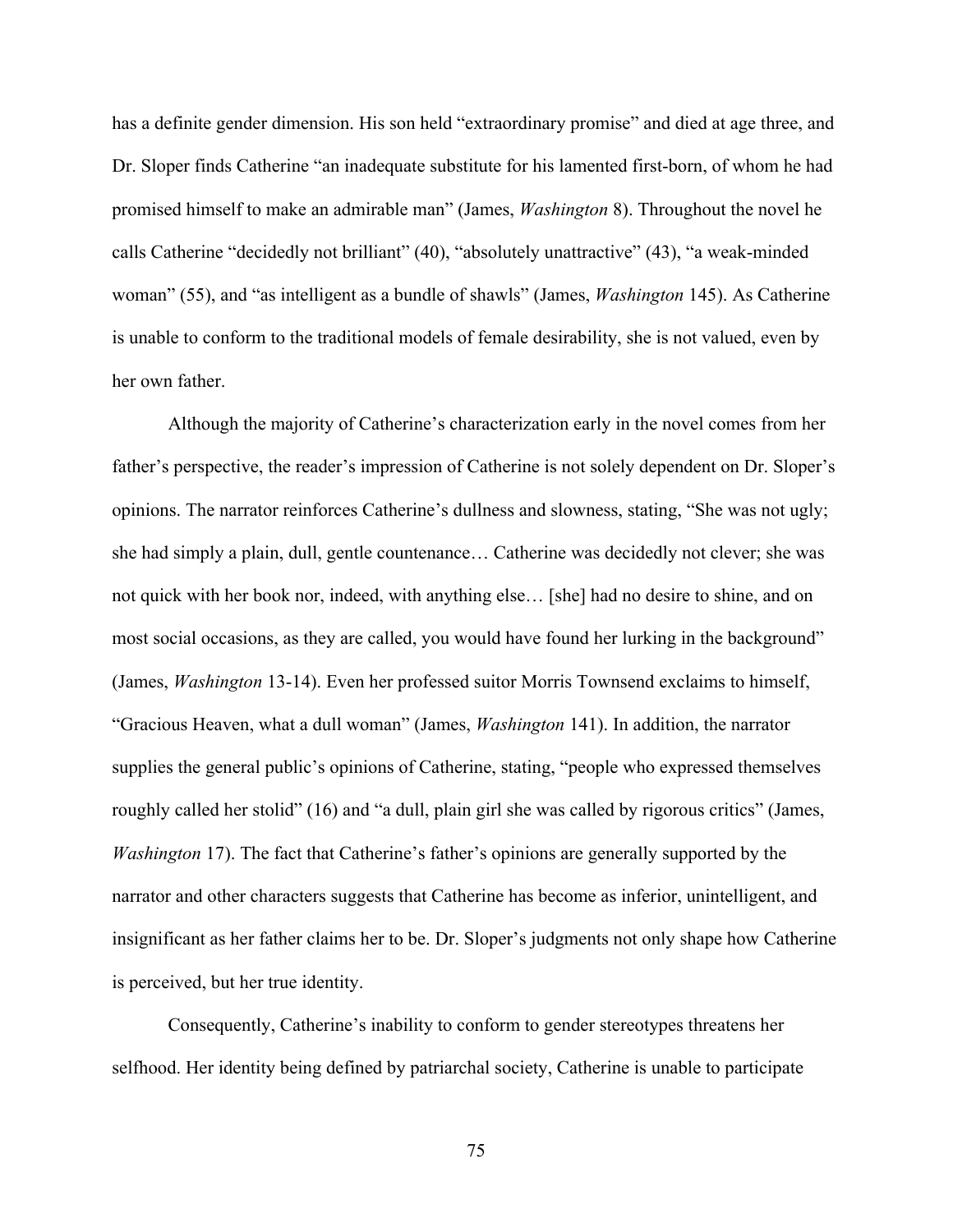actively in her own life; instead, she is acted upon by outside forces, most notably Dr. Sloper and Townsend. Despite her father's negative opinion of her, Catherine's self-worth is based solely on pleasing him. In fact, "her deepest desire was to please him, and her conception of happiness was to know that she had succeeded in pleasing him" (James, *Washington* 14). Catherine's dependence on her father's approval for her self-esteem prevents her from developing her own personality and will. As Susan Moore claims, his intimidating treatment of her "leaves her little room to develop either personal independence or a sense of her own worth, and it prevents her from expressing her ideas and impulses freely" (26). Instead, Catherine submits to her father's will unquestionably. That is, until Townsend enters her life, and she substitutes him for her father. Catherine's dependence on a masculine authority figure makes her highly susceptible to manipulation. Unable to determine her own will and act independently, Catherine is objectified and manipulated by both of the men in her life throughout the novel.

Catherine's passivity and dependency on her father's approval make her an easy target for her father's manipulation. Dr. Sloper views Townsend's proposal as an attempt to undermine his possession of Catherine, and an intense power struggle ensues. Initially believing the struggle to hold "the prospect of entertainment," (James, *Washington* 116), Dr. Sloper is confident in his ability to manipulate Catherine into obedience by playing on her respect and allegiance to him as her father. When Mrs. Almond asks Dr. Sloper if he believes Catherine will give up Townsend, he replies, "I count upon it. She has such an admiration for her father" (James, *Washington* 80). However, as the novel progresses, Dr. Sloper becomes increasing cruel and calculating in his efforts, using "the salutary terror" he inspires (James, *Washington* 81) and willing to do whatever it takes to win. He tells Mrs. Almond: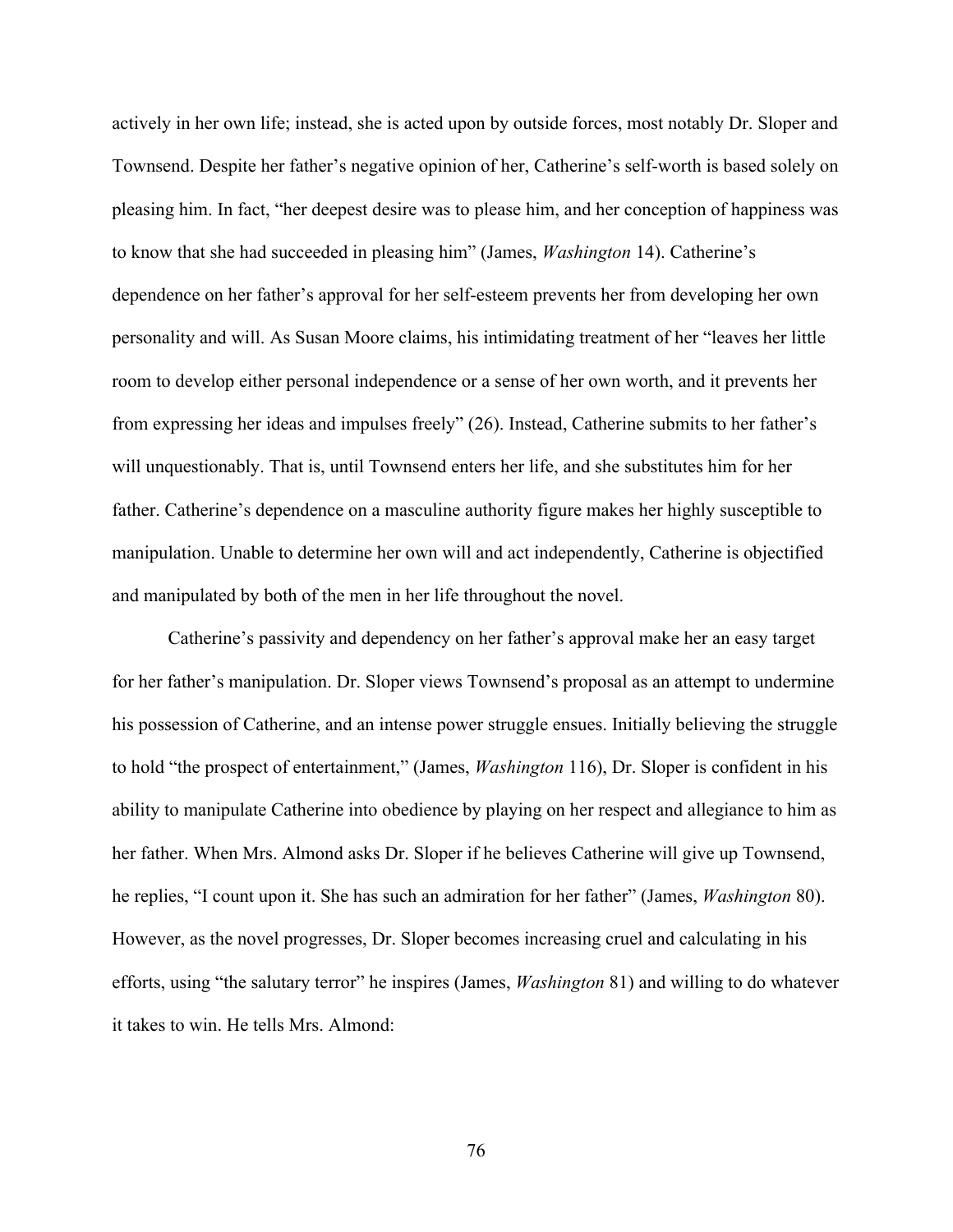I have tried everything upon her; I really have been quite merciless. But it is of no use whatever; she is absolutely *glued*. I have passed, in consequence, into the exasperated stage. At first I had a good deal of a certain genial curiosity about it; I wanted to see if she really would stick. But, good Lord, one's curiosity is satisfied! (James, *Washington* 166)

By viewing his efforts as an entertaining experiment to test his own influence, Dr. Sloper clearly displays his conception of his daughter as an object to be manipulated and controlled at will. Throughout the novel, Dr. Sloper behaves cruelly and seemingly without any regard for Catherine's feelings. He tells her he will never forgive her if she chooses to marry Townsend and claims she will eagerly anticipate his death so that she can do so (James, *Washington* 113). In Europe, he takes her up alone in the Alps just as night is beginning to fall and threatens her, asking, "should you like to be left in a place like this, to starve?" (James, *Washington* 148). Even when he is near death, he demands that Catherine promise not to marry Townsend. When she refuses, he alters his will and leaves her nothing. As Winfried Fluck claims, Dr. Sloper "must be one of the most stubborn and strong-willed guardian-figures in the work of James" (82). While his suspicions of Townsend are well founded, Dr. Sloper's manipulation and cruel treatment of Catherine proves his patriarchal sense of innate power and authority over his daughter.

Although not nearly as aggressive as Dr. Sloper, Townsend is also guilty of participating in the objectification and manipulation of Catherine. Like Wickham in *Pride and Prejudice,* Townsend sees marriage as a means of acquiring wealth, and he cunningly manipulates Catherine into falling in love with him through the use of charm and professed love. Finding nothing of value in Catherine besides her future inheritance, Townsend maneuvers his way into her heart with no thought but his own selfish ambition. Townsend commodifies Catherine,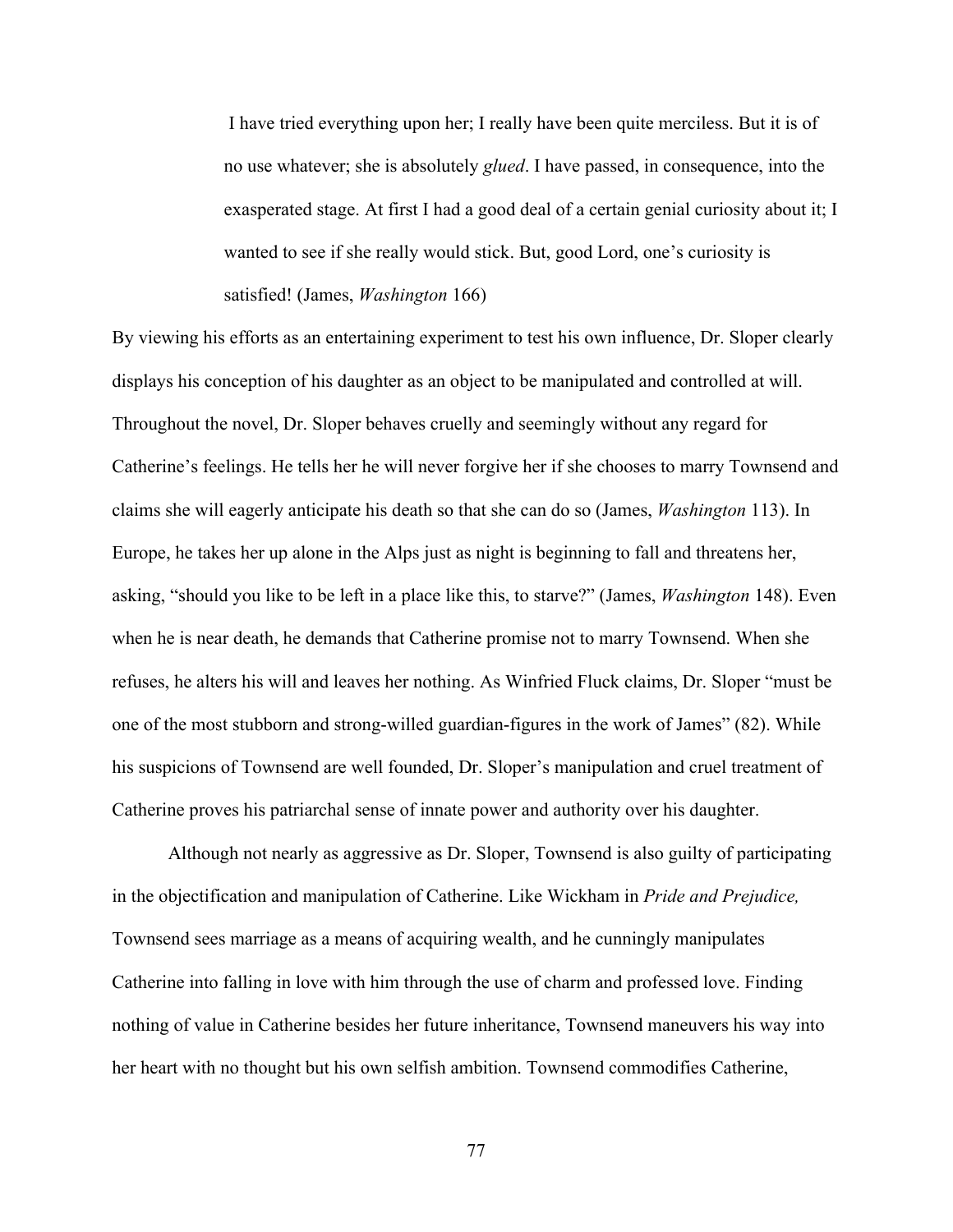valuing her only for her prospective fortune, and, as Fluck puts it, "worth is replaced by market value" (83). After Catherine assents to marry Townsend whenever he pleases, he looks down at "his prize" (James, *Washington* 127), further evidencing Townsend's struggle with Dr. Sloper as a fight over an object. Clearly, Townsend does not view Catherine as an equal, and their marriage would only further this inequality, leading Catherine to an even greater state of dependence. Whatever doubts the reader may have of Townsend being solely a fortune hunter are dispelled when he chooses to give Catherine up after learning that she will never possess her father's inheritance. Admitting defeat, Townsend leaves Catherine with little regard for her feelings. Dr. Sloper and Townsend's battle for possession of Catherine clearly demonstrates Catherine's inability to dictate her own life, as she is the passive victim of both men's cruel treatment and manipulation.

Isabel, on the other hand, is presented in a much different light than Catherine, yet she too is an object of manipulation. Initially, Isabel appears beautiful, clever, and free. Highly desirable, Isabel receives multiple marriage proposals throughout the course of the novel and is generally admired by those around her. As Isabel is deemed valuable by patriarchal standards of female desirability, she possesses greater freedom and self-expression than Catherine. In fact, Isabel prides herself on her independence. Mrs. Touchett's telegram describes Isabel as "quite independent," which raises questions for Mr. Touchett and Ralph (and the reader) as to what exactly that means. Ralph puzzles, "In a moral or financial sense?...that they wish to be under no obligations? Or does it simply mean that they are fond of their own way? (James, *Portrait* 12). Indeed, Isabel's independence is ambiguous. She believes herself to be free; "it was one of her theories that Isabel Archer was very fortunate in being independent" (James, *Portrait* 52), and she acts freely. Isabel's rejection of two marriage proposals (both multiple times) supports this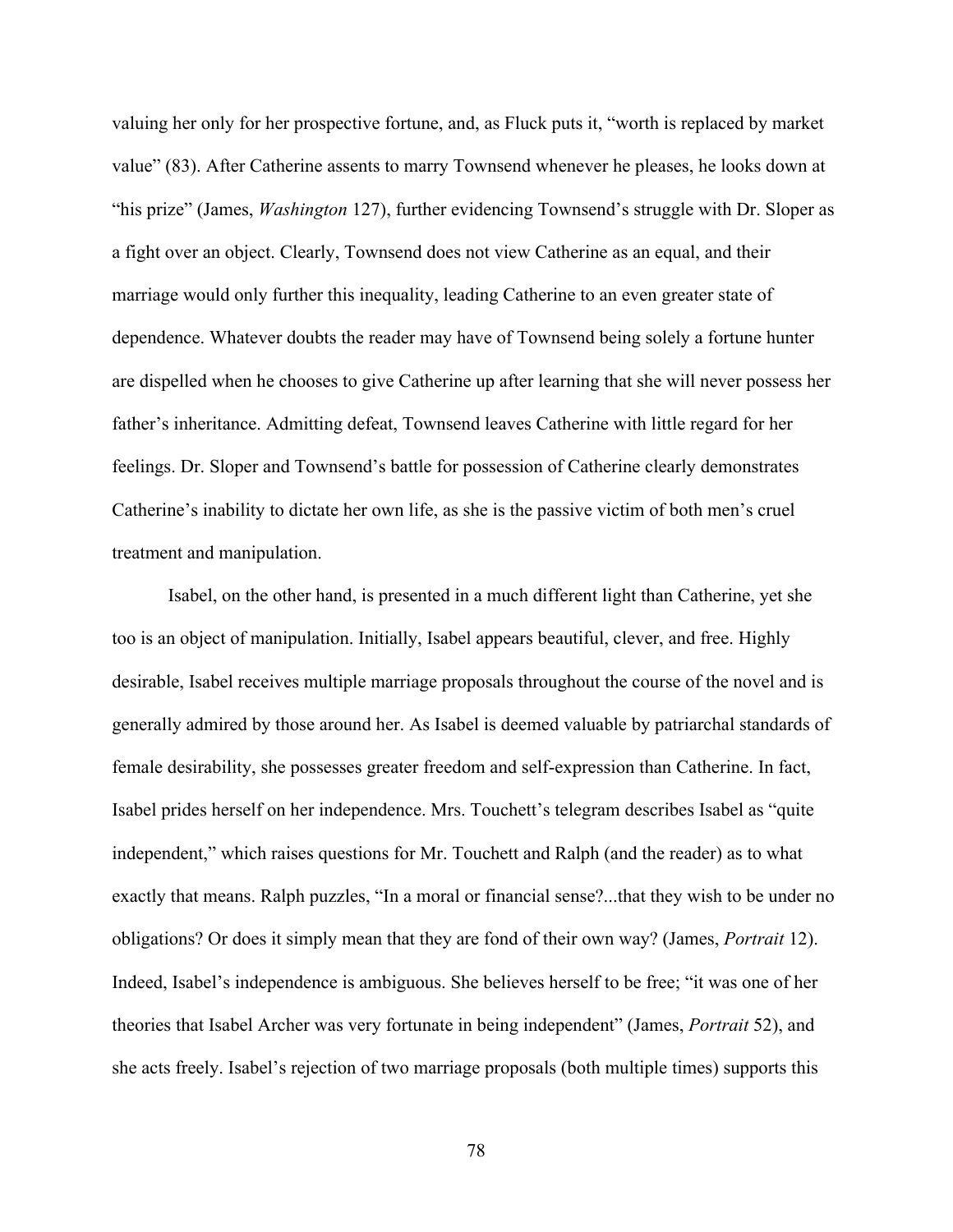illusion of absolute independence. Isabel's rejection of Lord Warburton's proposal is not, as some critic suggest, a choice of willful suffering. She does not reject the happiness he offers but instead rejects the safe, comfortable life he represents. She wants to be free to fully experience life. She also rejects Goodwood to preserve her sense of freedom. She tells him, "I like my liberty too much. If there is a thing in the world that I am fond of, it is my personal independence" (James, *Portrait* 163). In addition, Isabel's inheritance from her uncle, at Ralph's insistence, makes her financially free. Isabel also views her choice to marry Osmond as an act of independence. The fact that the majority of her family and friends oppose the marriage seems to encourage her in her choice, for this opposition "served mainly to throw into higher relief the fact, in every way so honorable, that she married to please herself" (James, *Portrait* 58). Isabel desires to be free and believes herself to be so throughout the majority of the novel.

However, this illusion of freedom proves to be but a product of Isabel's lack of selfawareness. Although Isabel believes she is acting based on an accurate sense of self and reality, she is in fact innocent and naïve. Therefore, Isabel does not represent a new model of female independence, but rather conforms to traditional feminine stereotypes. The narrator acknowledges Isabel's weak mind, claiming:

Her errors and delusions were frequently such as a biographer interested in preserving the dignity of his subject must shrink from specifying. Her thoughts were a tangle of vague outlines which had never been corrected by the judgment of people speaking from authority. In matters of opinion, she had had her own way, and it had led her into a thousand ridiculous zigzags. (James, *Portrait* 50)

Isabel's innocence is the result of her lack of experience. Ralph Touchett tells Isabel that in order to see the ghost of Gardencourt, "You must have suffered first, have suffered greatly, have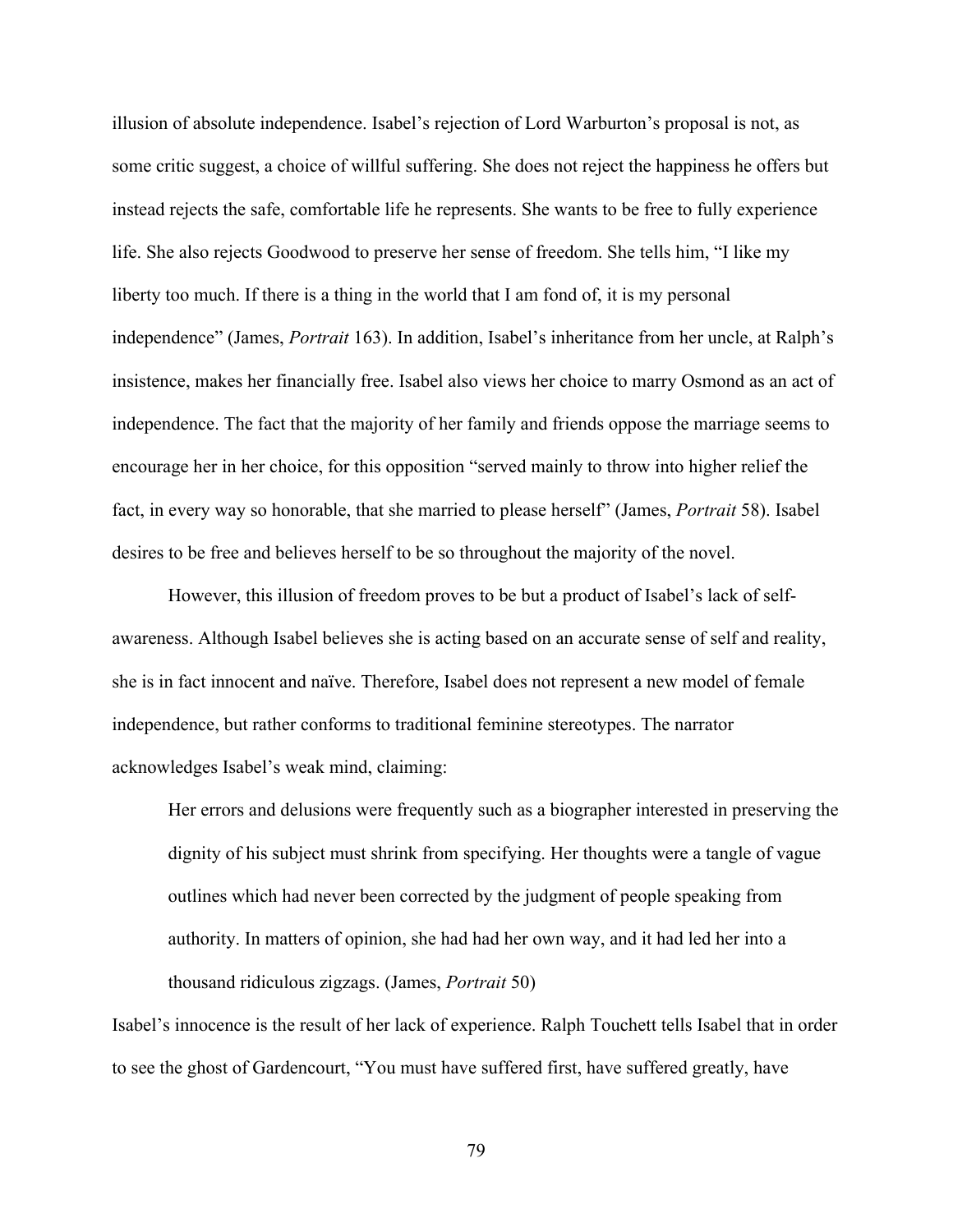gained some miserable knowledge" (James, *Portrait* 48). Having lived a sheltered life appropriate for a young lady, Isabel does not qualify. It is this lack of experience combined with what the Countess Gemini refers to as Isabel's "beastly pure mind" that prevents her from seeing the base motives of her manipulators (James, *Portrait* 555). Yet despite her inability to judge accurately, Isabel "had an unquenchable desire to think well of herself" (James, *Portrait* 50). Wishing to form her own opinions and make her own choices, Isabel believes herself to be independent and nearly infallible. Moore points out, "One of the novel's greatest ironies is that although Isabel recognizes the danger of trusting too completely other people's judgments, she is not sufficiently aware of her own fallibility as a judge" (49). Robert Pippen agrees, claiming Catherine knows "very little and, more dangerously, does not know what she does not know" (131).

Isabel's naiveté makes her highly susceptible to manipulation. While Isabel initially appears to have much greater freedom than Catherine, Isabel is certainly not as free as she believes herself to be. Mrs. Touchett, Ralph, Madame Merle, and Osmond all commodify and manipulate Isabel, and each play a role in inciting her marriage to Osmond. Although Isabel claims, "I don't wish to marry" and "I shall probably never do so" (James, *Portrait* 160), marriage is her seemingly inevitable conclusion, and Isabel has less freedom in her choice than she believes. Pricilla Walton points out that Isabel is likened to a portrait throughout the novel. She is expected to be decorative; "these images draw attention to her immobility and to her passivity; she does not act, but is acted upon by social forces" (59). Indeed, these social forces act upon Isabel throughout the novel, shaping her identity and orchestrating her marriage to Osmond.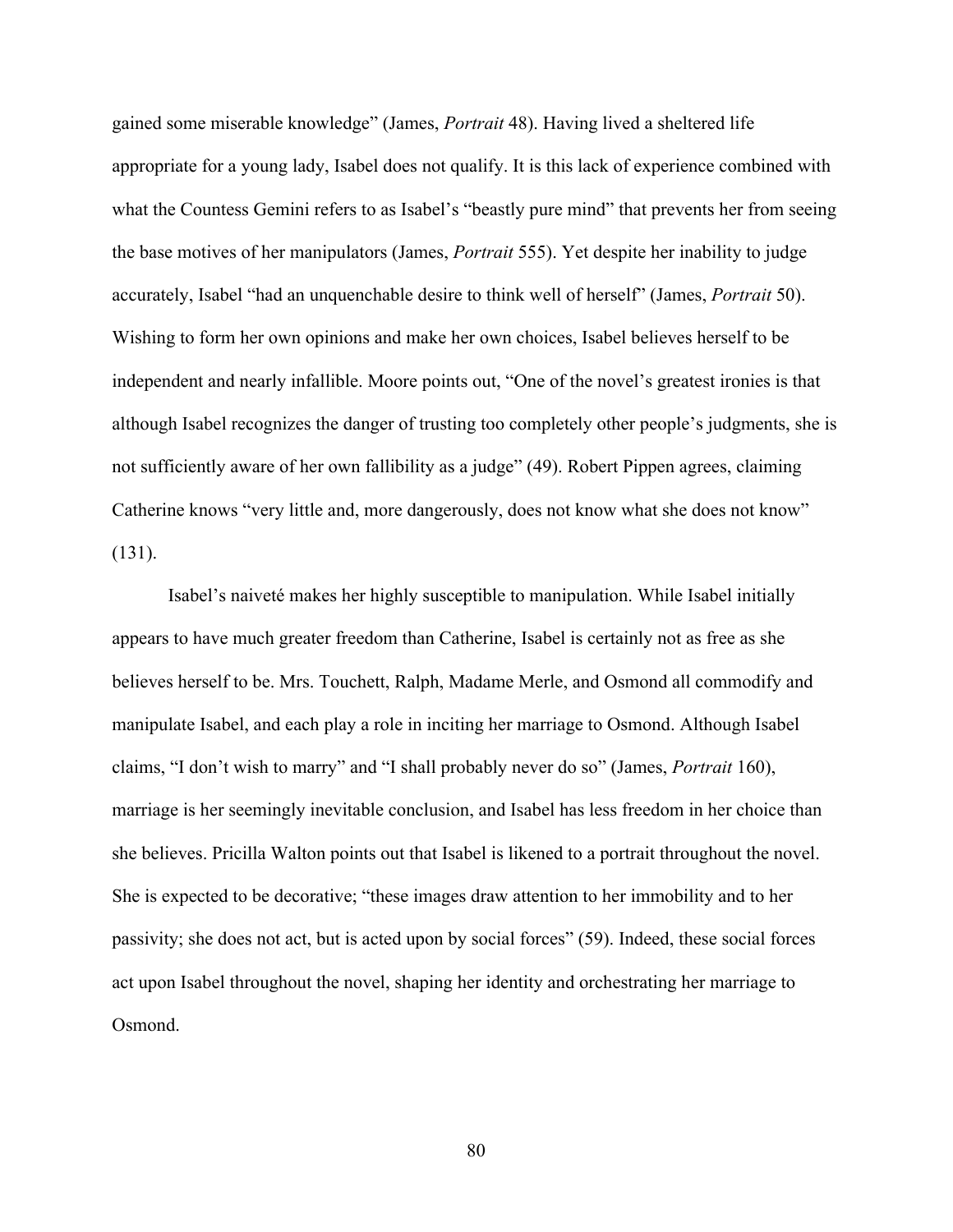The first force that acts upon Isabel is Mrs. Touchett. After discovering Isabel in Albany, Mrs. Touchett decides to introduce her to the world. She does so as much, if not more, for her own benefit as for Isabel's. "If you want to know," she tells Ralph, "I thought she would do me credit. I like to be well thought of, and for a woman of my age there's no more becoming ornament than an attractive niece" (James, *Portrait* 42). Using Isabel for her own personal gain, Mrs. Touchett turns Isabel into a decorative commodity. Juliet McMaster claims, "For Mrs. Touchett she is hardly more than a fine piece of lace, some personal appurtenance that enhances the appearance" (58). Furthermore, it is Mrs. Touchett's desire to benefit from Isabel that introduces Isabel into the world of Madame Merle and Osmond, the more sinister of Isabel's manipulators.

Ralph also sees Isabel as a commodity and manipulates her for his own entertainment. He asks his mother what she intends to do with Isabel, to which Mrs. Touchett replies, "Do with her? You talk as if she were a yard of calico" (James, *Portrait* 44). In fact, Ralph sees Isabel as a piece of art. He is fascinated by her and desires to see what she will do with her life. For Ralph, "she was entertainment of a high order" (James, *Portrait* 63). McMaster claims, "Ralph sees [Isabel's life] as drama, a production to which he has contributed and at which he is to have a front seat" (59). Indeed, the narrator states, "this was only the first act of the drama, and he was determined to sit out the performance" (James, *Portrait* 405). But, Ralph is not simply a spectator. By giving Isabel such a large inheritance, Ralph assumes the role of director in her life's drama. It is this money, in part, that induces her to marry. As the narrator claims, "But for her money…she wouldn't have done it" (James, *Portrait* 437). While receiving an inheritance grants Margaret Hale and Jane Eyre the freedom to choose to marry, receiving an inheritance pressures Isabel to marry. James reverses the financial independence portrayed in *North and*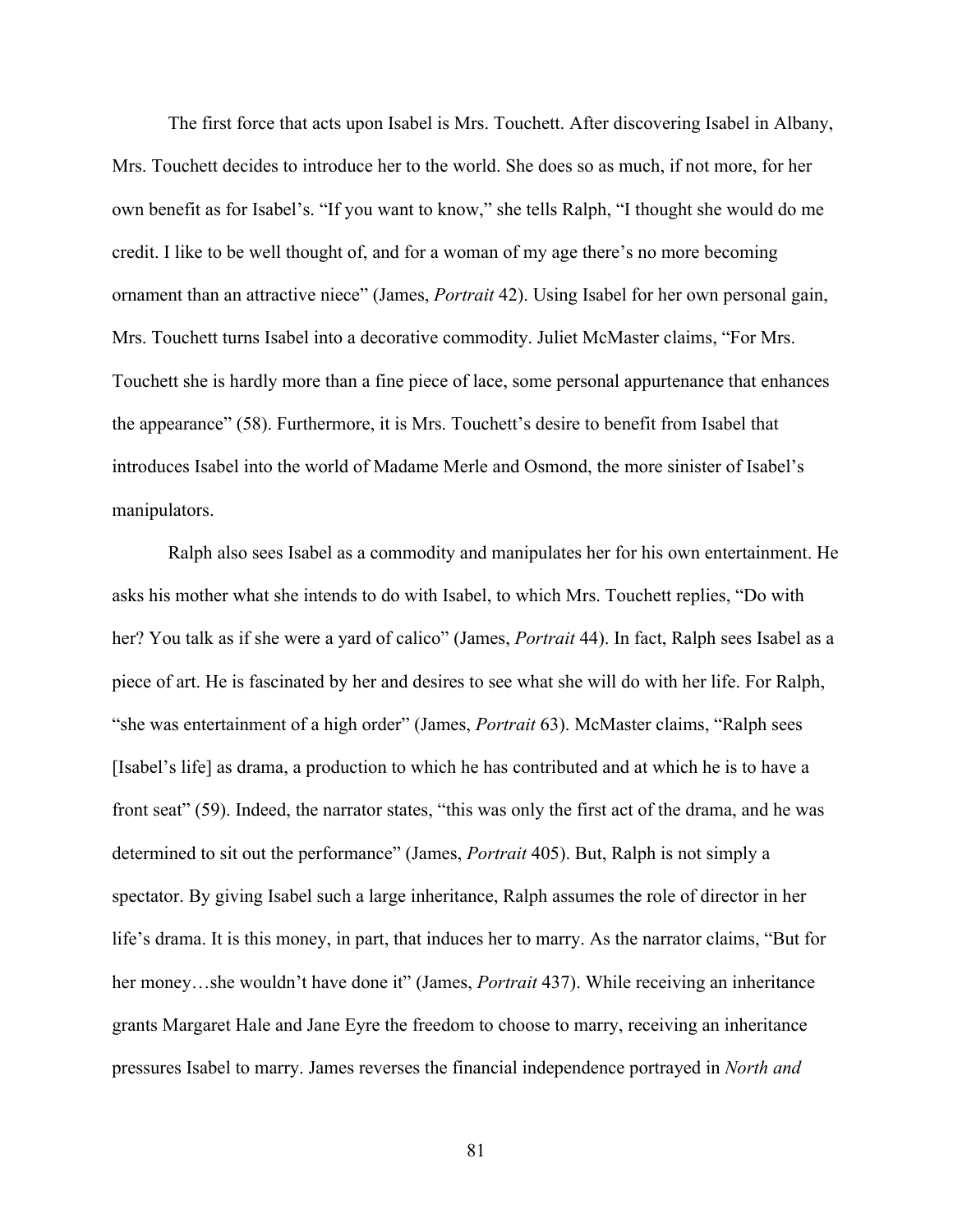*South* and *Jane Eyre*; Isabel's inheritance is not a source of greater freedom but another means of confinement. Isabel chooses to marry Osmond in order to alleviate her feelings of guilt and put her money to a distinct purpose. In this way, Ralph's choice to make Isabel financially independent is partially responsible for Isabel's marriage.

While Mrs. Touchett and Ralph certainly commodify and manipulate Isabel, their acts pale in comparison to the manipulations of Madame Merle and Osmond. Madame Merle admits to using Isabel. "I don't pretend to know what people are meant for," she says, "I only know what I can do with them" (James, *Portrait* 246). While Madame Merle's specific motives are ambiguous,<sup>2</sup> she clearly manipulates Isabel into marrying Osmond. Madame Merle deceives Isabel regarding her relationship to Osmond, Osmond's true nature, the benefits of marrying such a man, and Pansy's identity as her daughter. Leading Isabel into the trap that is to be her marriage, Madame Merle shows no regard for Isabel's feelings or welfare. Isabel tells Mrs. Touchett Madame Merle's offense against her is that "she made a convenience of me" (James, *Portrait* 586). Indeed, Madame Merle sees Isabel as a tool to be used for her own purposes and successfully manipulates Isabel into doing her will.

Likewise, Osmond uses Isabel for his own purposes. Annette Niemtzow claims that Osmond personifies the collector (399). Isabel is not only valuable for her income, but also as a work of art to add to his collection. He lists his requirements to Madame Merle asking, "Is she beautiful, clever, rich, splendid, universally intelligent and unprecedentedly virtuous?... You know I asked you some time ago never to speak to me of a creature who shouldn't correspond to that description" (James, *Portrait* 245). Osmond demands Isabel conform perfectly to the

 $\overline{a}$ 

 $2^2$ McMaster suggests two possibilities: Madame Merle is acting out of love for Osmond or she is simply providing for her daughter Pansy (42).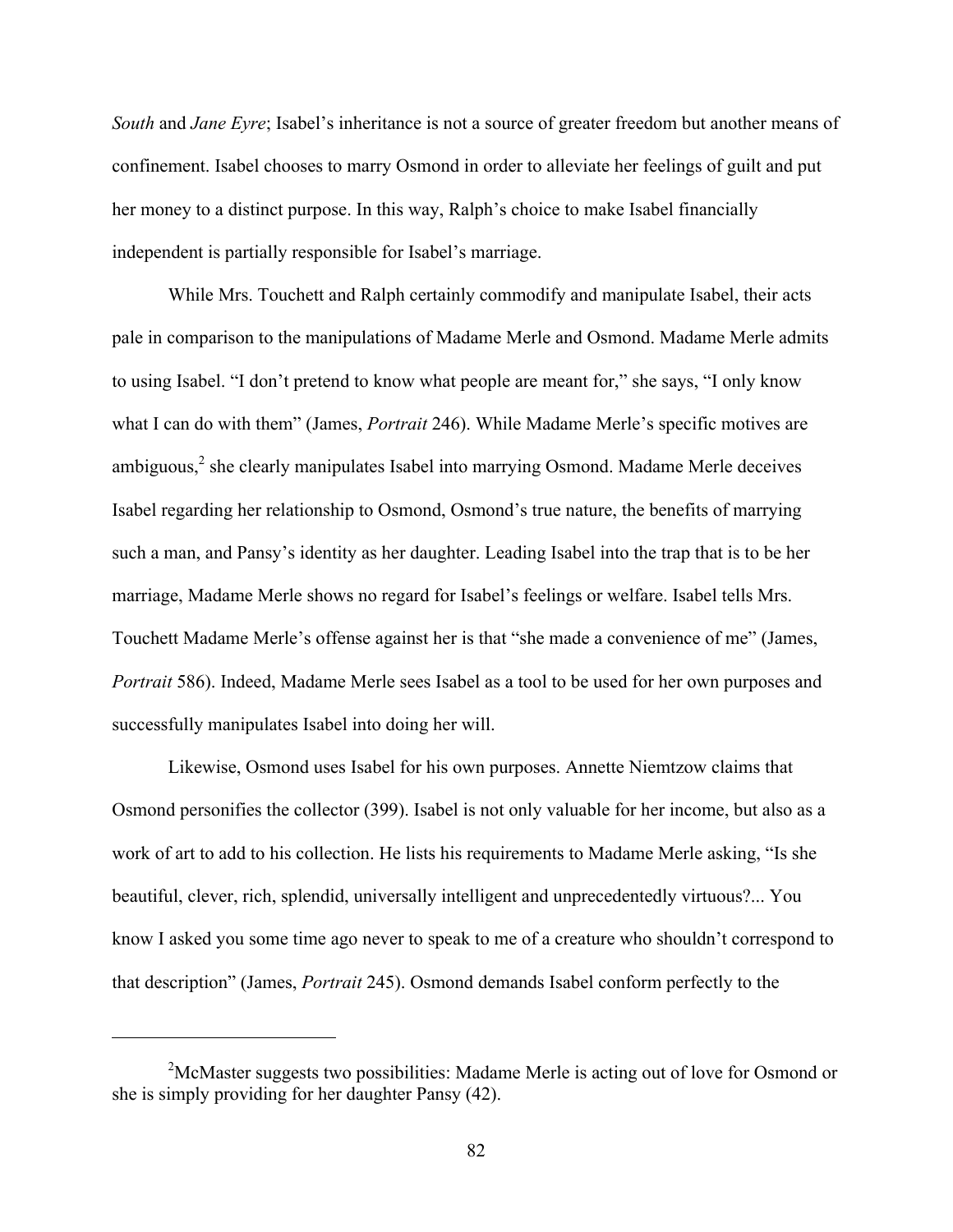impossible "angel in the house" ideal, and, as Niemtzow argues, the overabundant use of adjectives reveals Osmond as "a connoisseur in quest of a precious object" (399). He manipulates Isabel into marrying him so that he might possess her. After making her acquaintance, he is charming, subtle, and affects an almost shy manner towards Isabel. He plays the role of the seducer and claims it "makes one work" (James, *Portrait* 291). Even as he pursues Isabel, the most he can say for her is that she is "not disagreeable…[but] she has too many ideas…they must be sacrificed" (James, *Portrait* 291-292). Wishing his wife to be silent and passive, Osmond clearly values the negative aspects of the conduct book ideal. After their marriage, Osmond's true character is revealed as he attempts to mold her into his greatest possession: a beautiful, submissive wife with no thoughts of her own.

As both women become conscious of the their manipulators, they attempt to assert their independence from these outside influences. Catherine's realization of the forces of manipulation in her life enables her to assert her independence by separating from her father and, subsequently, Townsend. At the beginning of the novel, Catherine's self-esteem is based solely on her father. As she experiences his cruel treatment, Catherine turns to Townsend. Dr. Sloper miscalculates in his attempt to subjugate Catherine, and his tyrannical efforts push her away. After feeling his contempt, she has the idea "that now she was absolved from penance, and might do what she chose… she felt in every way at present more free and more resolute" (James, *Washington* 140). Gaining self-determination, Catherine embarks for Europe, where Dr. Sloper tries his most drastic tactic yet. The scene on the mountain when Dr. Sloper threatens to abandon her further determines Catherine in her choice of Townsend. She tells Townsend it was then that she realized her father is not very fond of her. This realization attests to Catherine's move towards self-consciousness. Being able to perceive her father's true judgment for the first time,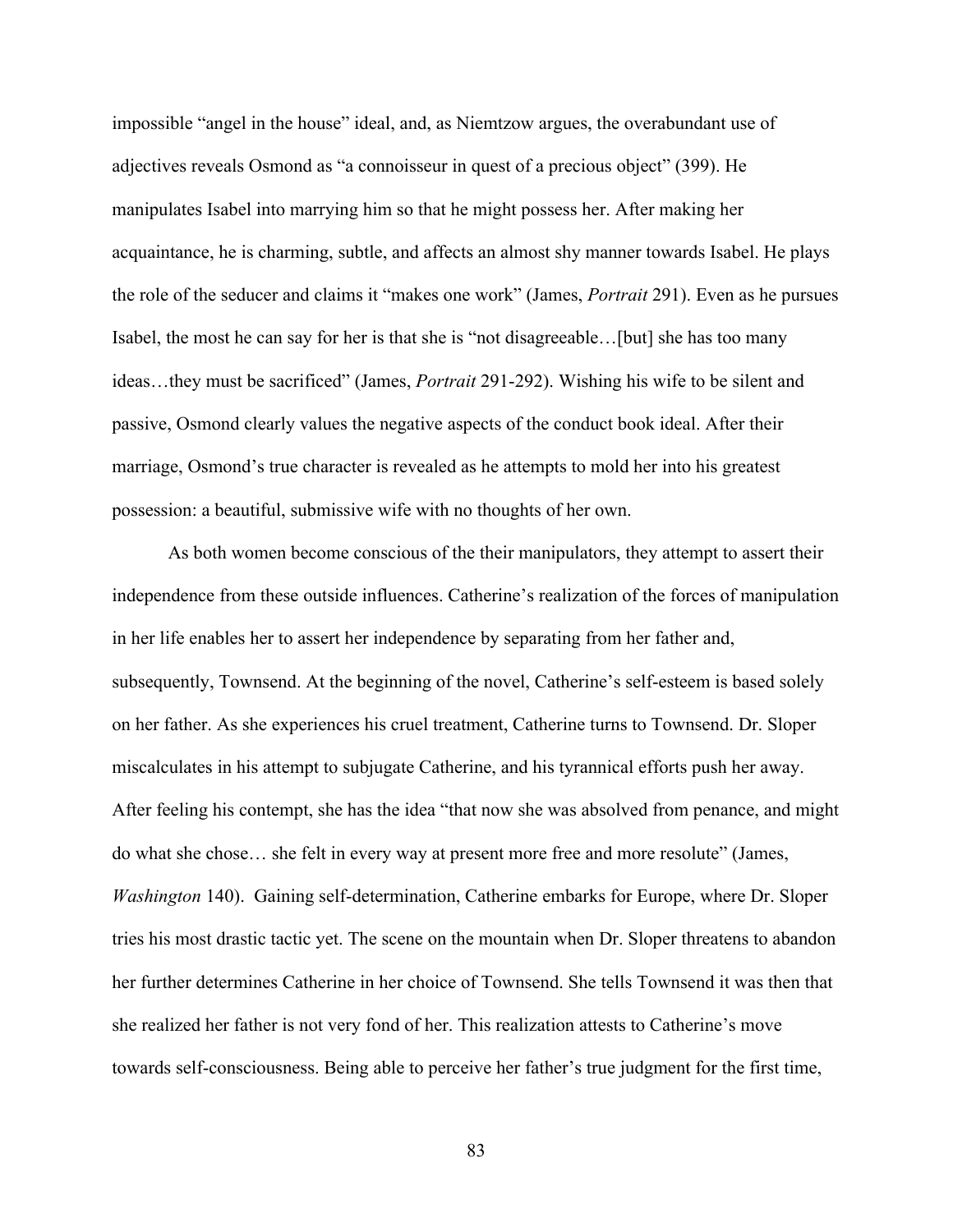Catherine returns from Europe resolute, telling Townsend, "I feel differently; I feel separated from my father" (James, *Washington* 161). By separating from her father, she is liberated from her dependence on him.

Catherine's ultimate discovery is her father's true feelings towards her, but her previous experiences of realization, which James Gargano deems "preparatory discoveries" (360), lead up to this climax of awakening. As Catherine becomes subconsciously aware of her father's manipulation she begins to have a series of firsts, including the development of both an inner self and a deeper sensibility. After Townsend enters her life, Catherine becomes aware of the need to protect her thoughts. In order to empower herself, Catherine must separate her inner self from her social self (Fluck 88). The narrator notes Catherine "dissembling for the first time in her life" when her cousin asks her what she thinks of Townsend and she replies, "Oh, nothing particular," (James, *Washington* 26). Later that night, the narrator explicitly states, "for the second time in her life she made an indirect answer: and the beginning of the period of dissimulation is certainly a significant date" (James, *Washington* 28). Certainly significant to Catherine's move towards independence from her father, the development of a private self attests to the beginning of Catherine's separation from outside influences. Gargano agrees, claiming this birth of private thought signals a "nascent sense of selfhood" (357). As she gains self-awareness, Catherine is able to view herself more objectively and realize her own free will. Seriously considering going against her father's commands, she discovers an independent self. "She watched herself as she would have watched another person… It was as if this other person, who was both herself and not herself, had suddenly sprung into being, inspiring her with a natural curiosity as to the performance of untested functions" (James, *Washington* 93). Fluck points out that by creating distance, this other person allows for self-observation and therefore the possibility of self-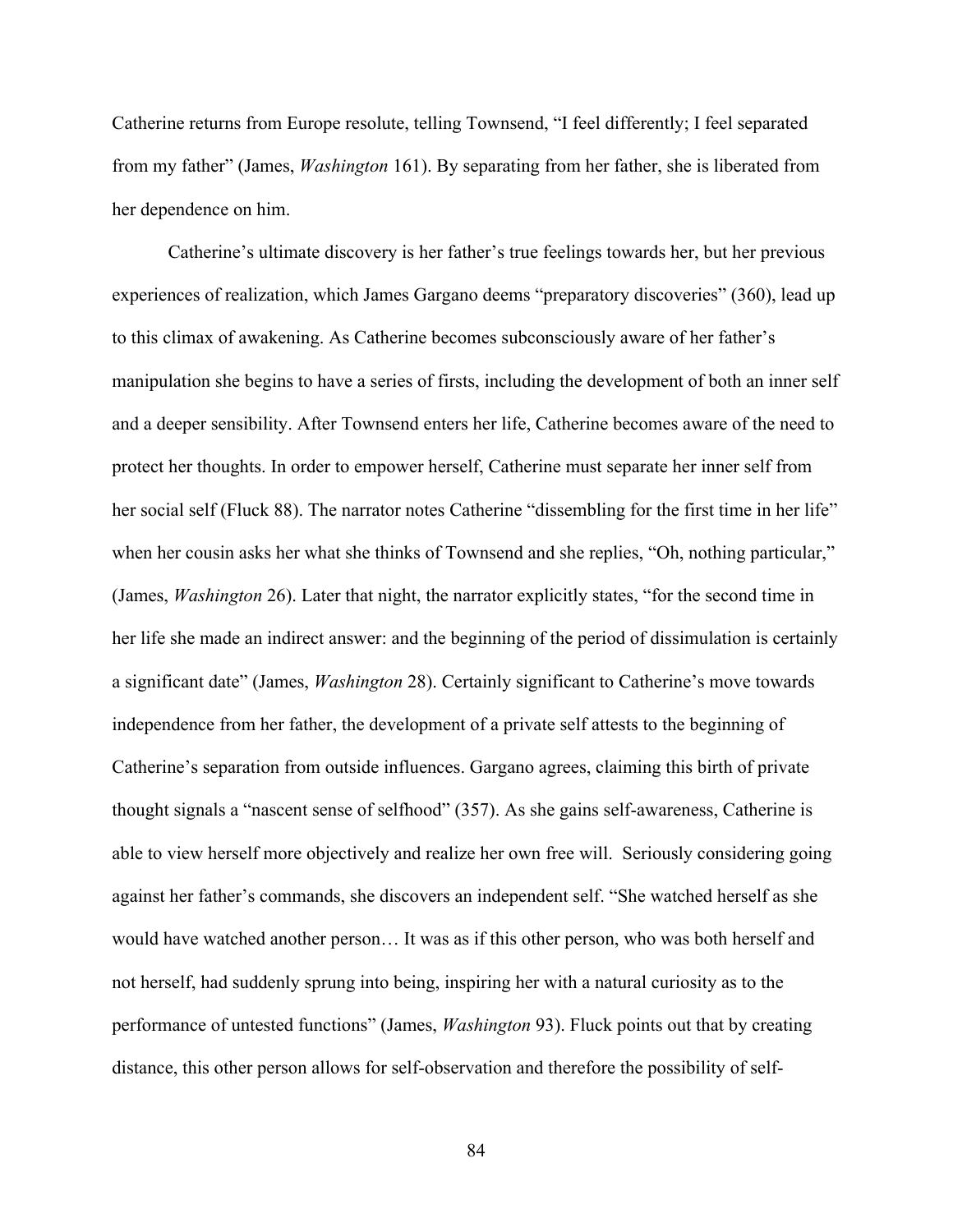awareness and self-determination (84). Catherine sees her ability to act independently, separately from her father, and realizes the choice to marry Townsend is hers to make. This new inner self marks the beginnings of independence from her father.

In addition to experiencing a new inner self, Catherine also begins to experience new emotions for the first time. As she gradually becomes aware of the forces of manipulation acting upon her, she experiences anger and violence. Gargano claims, "With rare explicitness, James marks each stage of Catherine's expanding consciousness, almost obtrusively cataloguing her 'new' emotions as she experiences them" (356). After discovering Mrs. Penniman's secret meeting with Townsend, Catherine "felt angry for the moment… it was almost the first time she had ever felt angry" (James, *Washington* 105). When Dr. Sloper accuses her of bad taste after she suggests moving out of his house, "for the first time…there was a spark of anger in her grief" (James, *Washington* 140). While standing up to her father in Europe, her heart beat "with the excitement of having for the first time spoken to him in violence" (James, *Washington* 148). These new emotions play an important role in Catherine's separation from her father as being able to feel and act on her emotions prompts Catherine to assert her independence.

Although Catherine separates herself from her domineering father, she immediately submits herself to Townsend. Catherine is only able to end her dependence on her father by replacing it with her dependence on another. When Townsend gives her up upon realizing he will never possess her father's inheritance, Catherine realizes he, like her father, does not love her. It is then that "a sudden fear came over her: it was like the solid conjunction of a dozen disembodied doubts, and her imagination, at a single bound, had traversed an enormous distance" (James, *Washington* 179). Realizing she has been manipulated, Catherine sees Townsend for who he is, as if "a mask had suddenly fallen from his face" (James, *Washington*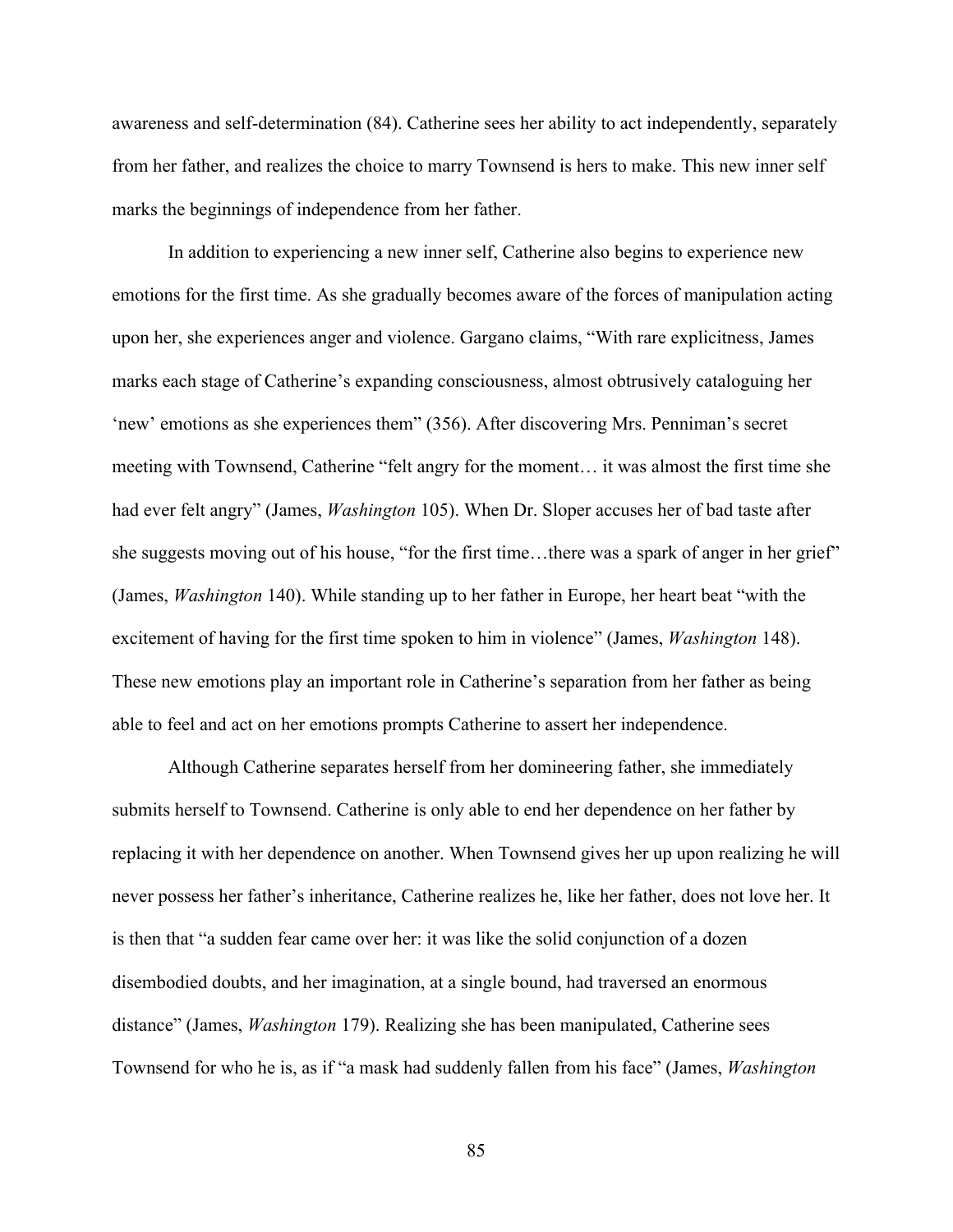181). This realization causes great suffering, but it also liberates Catherine from her final possessor. Realizing her father has been cruel to her and Townsend is only interested in her for her money, Catherine awakens to reality. She comprehends for the first time that she has been an object both men desired to posses but neither truly loved, and she refuses to be manipulated any longer. Once aware of the manipulation in her life, Catherine is able to renounce her dependence on others and emerge with a new sense of selfhood and independence.

Isabel experiences a similar awakening as she realizes how much of her life is the result of manipulation. Her awakening unfolds throughout several scenes in the final part of the novel, culminating in the climactic kiss with Goodwood. The first scene takes place as Isabel sits alone near the fire contemplating her suffering and Osmond's true nature. "Suffering, with Isabel, was an active condition; it was not a chill, a stupor, a despair; it was a passion of thought, of speculation, of response to every pressure" (James, *Portrait* 435). Well aware of her own suffering and the misery that her marriage to Osmond has caused in her life, she feels trapped in "the house of darkness, the house of dumbness, the house of suffocation" (James, *Portrait* 439). Catherine realizes that she is trapped in an oppressive marriage; marrying Osmond was the equivalent of forfeiting all freedom, both real and imagined. She also realizes Osmond's true nature and admits that she had misjudged him before. "She saw the full moon now—she saw the whole man" (James, *Portrait* 436). Osmond's selfishness, his manipulation, his frightening power, and his hatred comprise Isabel's new knowledge of him. This knowledge "had come gradually—it was not till the first year of her marriage had closed that she took the alarm. Then the shadows began to gather; it was as if Osmond deliberately, almost malignantly, had put the lights out one by one… she simply believed that he hated her" (James, *Portrait* 435). Through her suffering and contemplation, Isabel comes to realize the true state of her marriage and her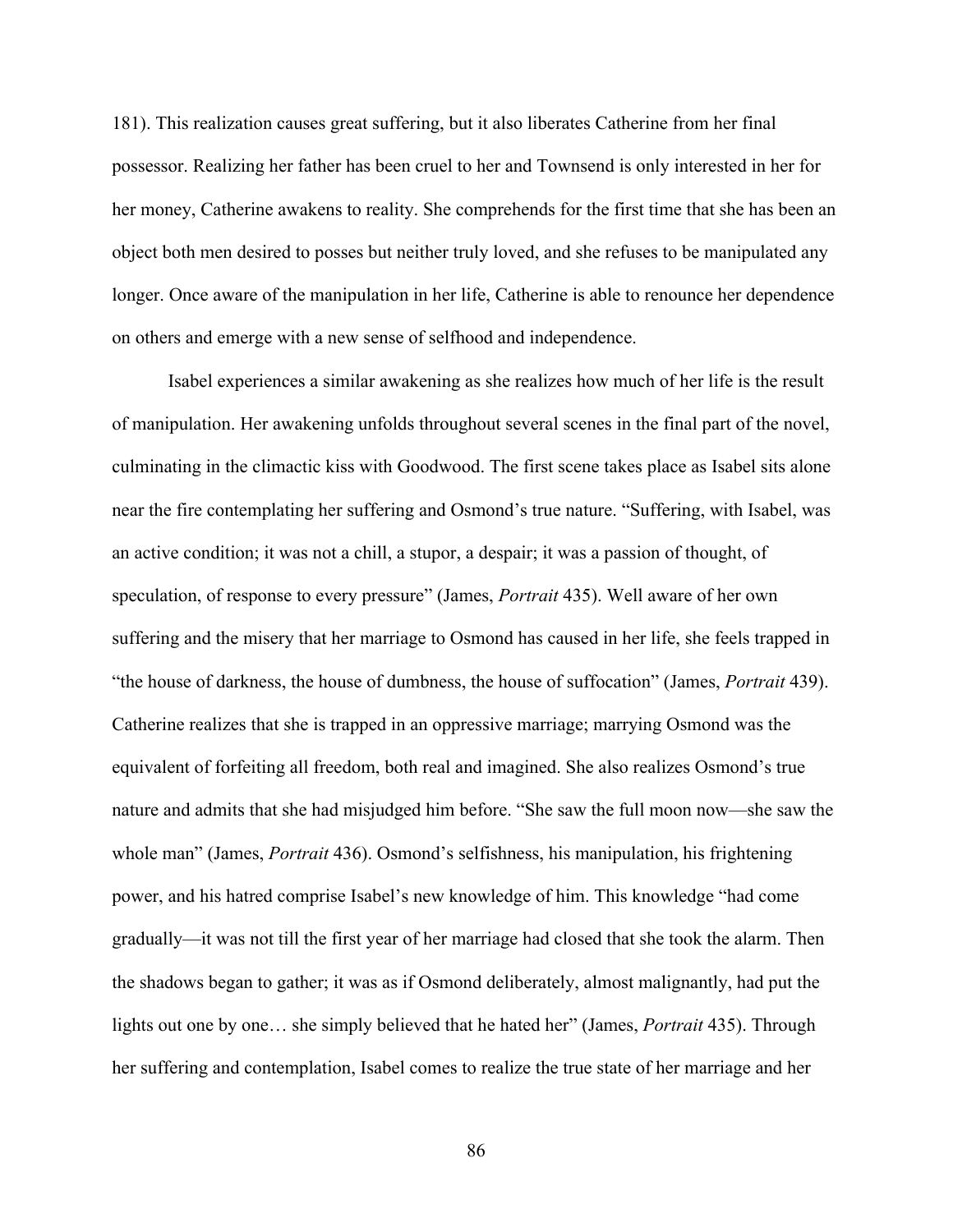husband's character are both much different than she initially perceived, dispelling any illusions of independence.

Isabel's next realization comes from Countess Gemini, who reveals Osmond and Madame Merle's secret love affair and lovechild, Pansy. Having long suspected a deeper connection between her husband and Madame Merle, Isabel's "pure mind" prevented her from seeing the truth. As Countess Gemini exclaims, "I never saw a woman with such a pure mind" (James, *Portrait* 555). With this revelation, Isabel becomes conscious of Madame Merle's manipulation. "She saw, in the crude light of revelation…the dry staring fact that she had been a dull unreverenced tool" (James, *Portrait* 565). This revelation is followed by yet another; Madame Merle tells Catherine that Ralph was responsible for her great fortune. Madame Merle says, "He imparted that extra luster which was required to make you a brilliant match. At bottom, it is him that you have to thank" (James, *Portrait* 572). Like Catherine, Isabel finally recognizes that she has been prized primarily for her market value. These revelations leads to an act of separation: Isabel journeys to visit Ralph, despite Osmond's severe disapproval. Fearing his violence and knowing "marriage meant that a woman should abide with her husband," Isabel still chooses to act, distancing herself from Osmond both physically and emotionally (James, *Portrait* 554).

Realizing the forces of manipulation that worked to enact her marriage to Osmond greatly alters Isabel's perception of reality and herself. McMaster states, "A large part of Isabel's growth in self-knowledge is her final recognition that she has not been as free an agent as she had intended to be, that in fact she had been instrument rather than agent" (58). On the train to visit Ralph, Isabel considers her new knowledge. "Now that she was in the secret…the truth of things, their mutual relations, their meaning, and for the most part their horror, rose before her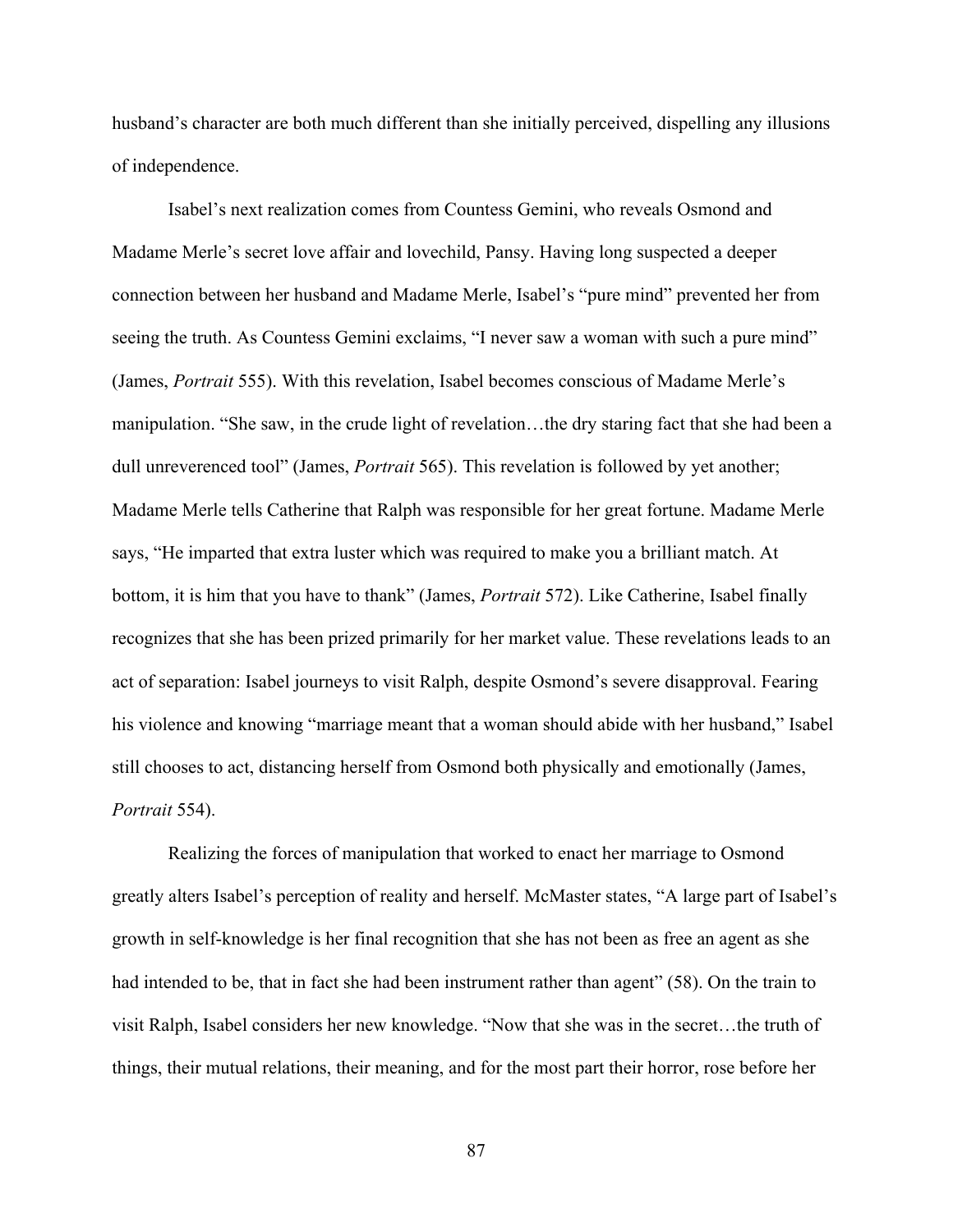with a kind of architectural vastness" (James, *Portrait* 573). Only now is Isabel able to fully comprehend the truth for the first time. Further testifying to Isabel's new knowledge, Isabel sees the ghost of Gardencourt on the night of Ralph's death. With this new knowledge Isabel gains the ability to perceive things which were once invisible to her, not only the ghost but also the motivations, actions, and effects of her manipulators.

Isabel's awakening is completed when she meets Goodwood in the gardens of Gardencourt and he offers her an alternative to returning to her unhappy marriage: a life with him. Representing the possibility of a different future, Goodwood tells her, "We can do absolutely as we please" (James, *Portrait* 603). Goodwood's offer of freedom is a chance to escape from her suffering. Feeling as though she is being swept out to sea, Isabel is momentarily overcome and tempted to succumb to him. When Goodwood kisses Isabel the narrator claims, "His kiss was like a flash of lightning; when it was dark again she was free…She had not known where to turn; but she knew now. There was a very straight path" (James, *Portrait* 604). By loving Isabel and revealing to her an alternative possibility to her marriage to Osmond, Goodwood completes Isabel's awakening. Only by realizing this alternative can Isabel freely make the decision to return to Osmond.

Although both women attempt to assert their independence, James questions whether women can truly be independent in a patriarchal society. While Brontë offers hope for female independence in *Villette*, James casts doubt on whether Lucy's ending is a realistic conclusion. Catherine and Isabel exert their independence from their manipulators, but they still conform to female stereotypes, and their independence at the novels' close is ambiguous at best. Lucy's story concludes with her own personal success and happiness while both Catherine and Isabel choose a life of suffering and renunciation. Their stories seem to suggest that outside of the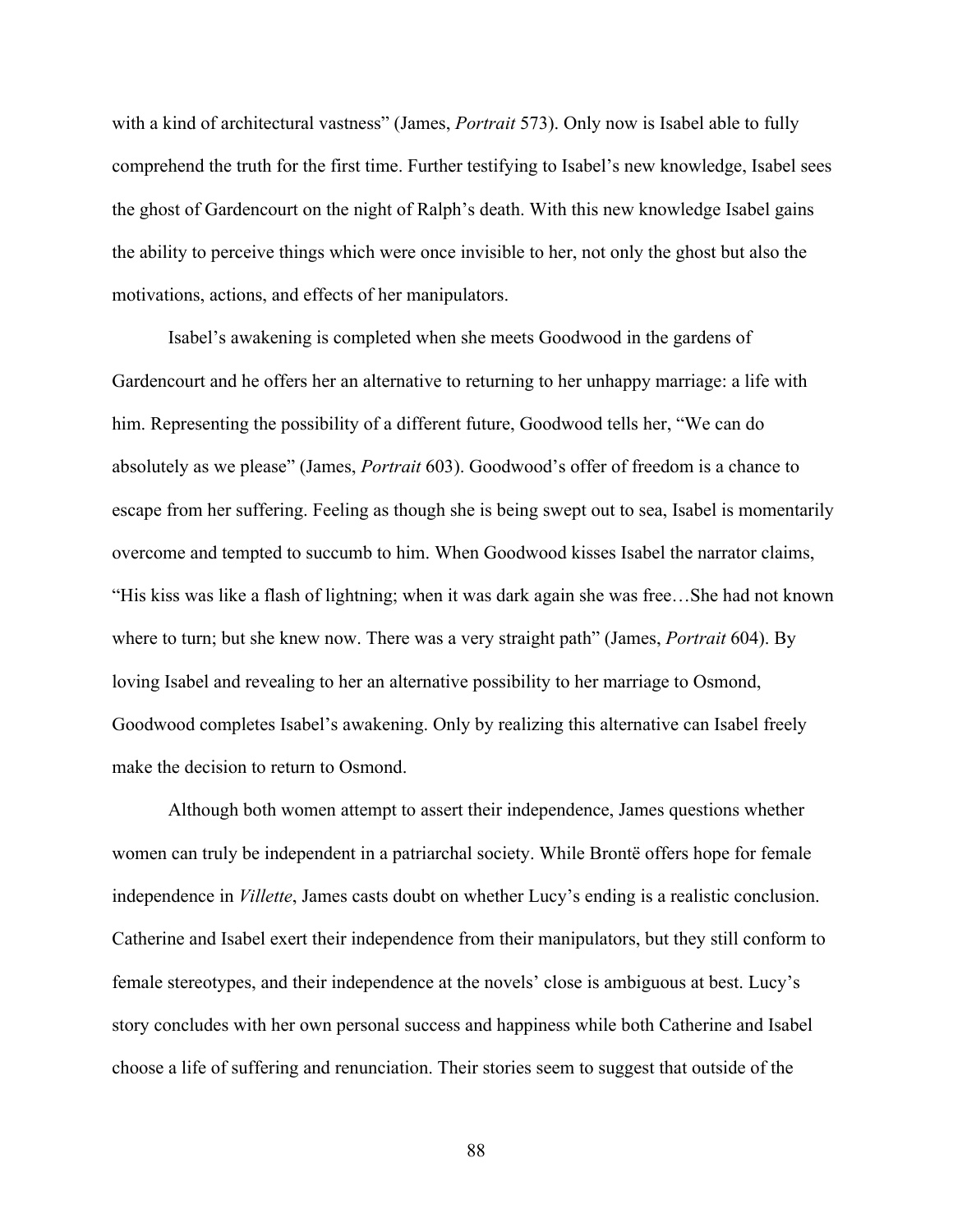traditional marriage ending there can be no happy ending; attempts at female independence can only end in suffering.

In order to maintain her newly acquired sense of self and protect against further manipulation, Catherine isolates herself from the world. After Townsend abandons her, Catherine withdraws into herself and puts up a wall to protect herself from others. She no longer shows outward emotions. In fact, her grief over Townsend leaving "was almost the last outbreak of passion of her life; at least, she never indulged in another that the world knew anything about" (James, *Washington* 181). As she suffers her loss, she hides her thoughts and tears from both her father and Mrs. Penniman. When Mrs. Penniman surprises Catherine years later by bringing up the subject of Townsend, Catherine does not let her see her emotion but sits in perfect stillness and turns away to hide her tears. By hiding her emotions, Catherine separates her inner self from the world. In addition, she physically isolates herself from society. She spends the rest of her life in Washington Square; Fluck notes that the title *Washington Square* is fitting, as the entire scope of Catherine's life is limited to this narrow world (75). Retreating into herself and renouncing happiness, Catherine attempts to find freedom through renunciation and isolation.

Some critics claim Catherine gains freedom through renunciation. Fluck states, "For James…renunciation creates freedom;" Catherine is no longer dependent on outside sources of recognition, and the power relations between her and Townsend are inverted (87). Gargano agrees, stating, "I must confess that the dreary tone of the conclusion of the novel tends to water down the impression of Catherine's fulfillment. Still… when she says goodbye to Townsend, she may seem to be entering a tomb, but, in reality, she is 'free'" (362). Certainly, Catherine gains new perspective. She is better able to perceive reality as well as herself. In addition, Catherine separates herself from others and is therefore no longer dependent on them. Although this is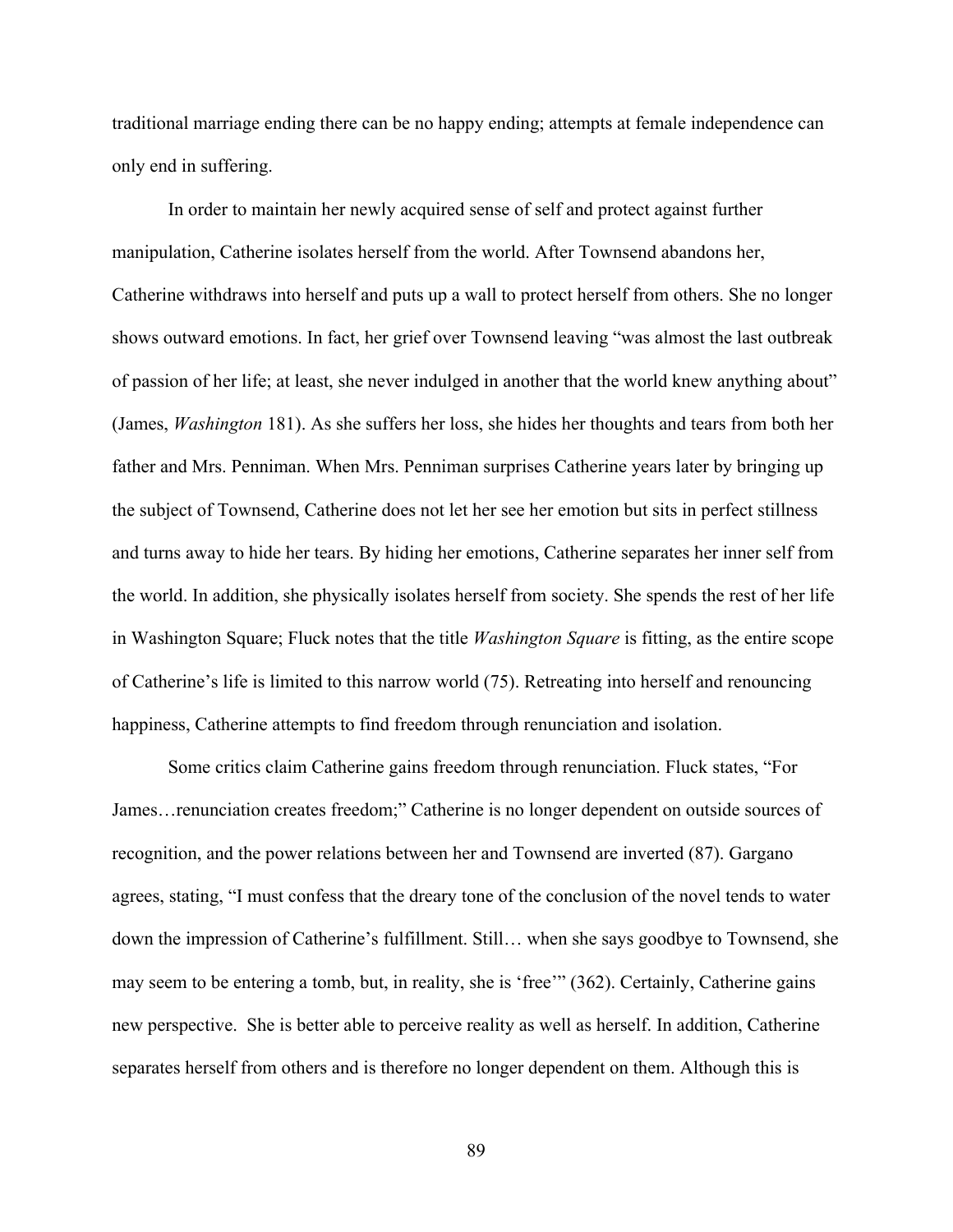tested when Townsend returns, she rejects him to protect herself from possible manipulation. Catherine effectively maintains her isolation throughout the rest of the novel; she does not fall in love again and refuses two additional offers of marriage. By closing herself off to strong affections and relations, she effectively protects against manipulation. Furthermore, Catherine gains control by regulating her life to avoid future risks and suffering. "She formed habits, regulated her days upon a system of her own…her habits, once formed, were rather stiffly maintained" (James, *Washington* 202). Catherine's life is one of quiet habit and little change, and the novel ends with her taking up a piece of fancywork. Without risk, there is no possibility of again experiencing the suffering she endured after Townsend's betrayal. It is evident that Catherine gains new perspective, is no longer dependent on others, and maintains strict control over her life, all in an attempt to assert her own independence.

However, whatever independence Catherine gains is severely limited by her isolated, disciplined lifestyle. While Lucy thrives in her newfound independence, Catherine sacrifices happiness and human interaction, which causes the reader to question the full extent of her freedom. Gargano claims, "the emphasis on Catherine's spinsterishness and mechanical life suggests that her later years will be a vigil for death" (362). Indeed, the narrator states, "there was something dead in her life" (James, *Washington* 202). In rejecting marriage, Catherine's only option is to give up all possibility of future happiness and resign herself to wait quietly and patiently for death. Although Catherine does reject marriage entirely, Catherine's renunciation of marriage is portrayed as a renunciation of happiness.

In addition, Catherine's life as an old maid conforms to patriarchal gender stereotypes. Catherine's life takes on an acetic, nun-like quality. In contrast to Lucy starting and successfully running a school, Catherine invests her years "in charitable institutions, asylums, hospitals, and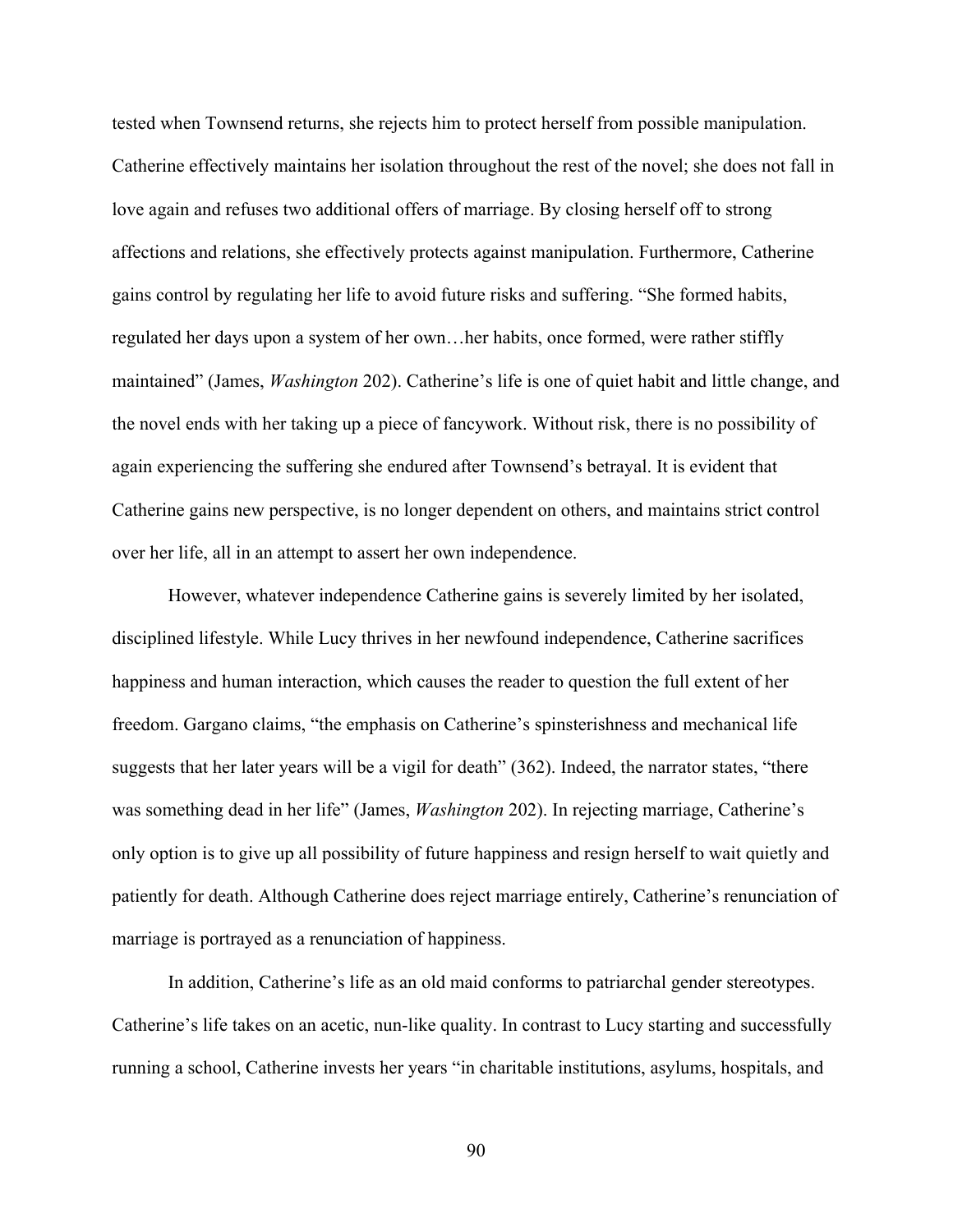aid societies; and went generally, with an even and noiseless step, about the rigid business of her life" (James, *Washington* 202). In this work, Catherine performs the prescribed duties of an unmarried woman, never dreaming of or striving for anything more than a quiet life serving others. Catherine does not challenge gender stereotypes; she does not exert independence through action, but rather conforms in her inaction. Although achieving greater freedom and selfdetermination, Catherine does so only through renunciation and isolation, and in the end, she continues to conform to gender stereotypes. Therefore, Catherine does not gain true independence.

Isabel, like Catherine, attempts to assert her independence through repression and selfcontrol; however, rather than separating herself from every source of potential manipulation, she chooses to return to her unhappy marriage. Although clearly attracted to Goodwood, Isabel represses her sexual desire in order to maintain her sense of freedom. Believing "that to let him take her in his arms would be the next best thing to dying" (James, *Portrait* 604), Isabel renounces the temptation to flee from reality. Elizabeth Allen states that succumbing to Goodwood "would be a blacking out of the vision she has so lately won" (81). Rather than forfeiting her consciousness to a state of comfortable numbness or an escape from reality, Isabel embraces the knowledge and truth she has acquired. Having realized her freedom up to this point has been corrupted by unseen forces of manipulation, Isabel refuses to sacrifice her freedom to Goodwood. Instead, Isabel returns to Osmond.

Although her method of self-determination differs from Catherine's, Isabel, like Catherine, represses her own desires and sacrifices happiness in her attempt at freedom. Isabel certainly asserts her free will, but does she gain true independence? In returning to Osmond, does Isabel assert her freedom or surrender it? The meaning of the ending of *The Portrait of a Lady* is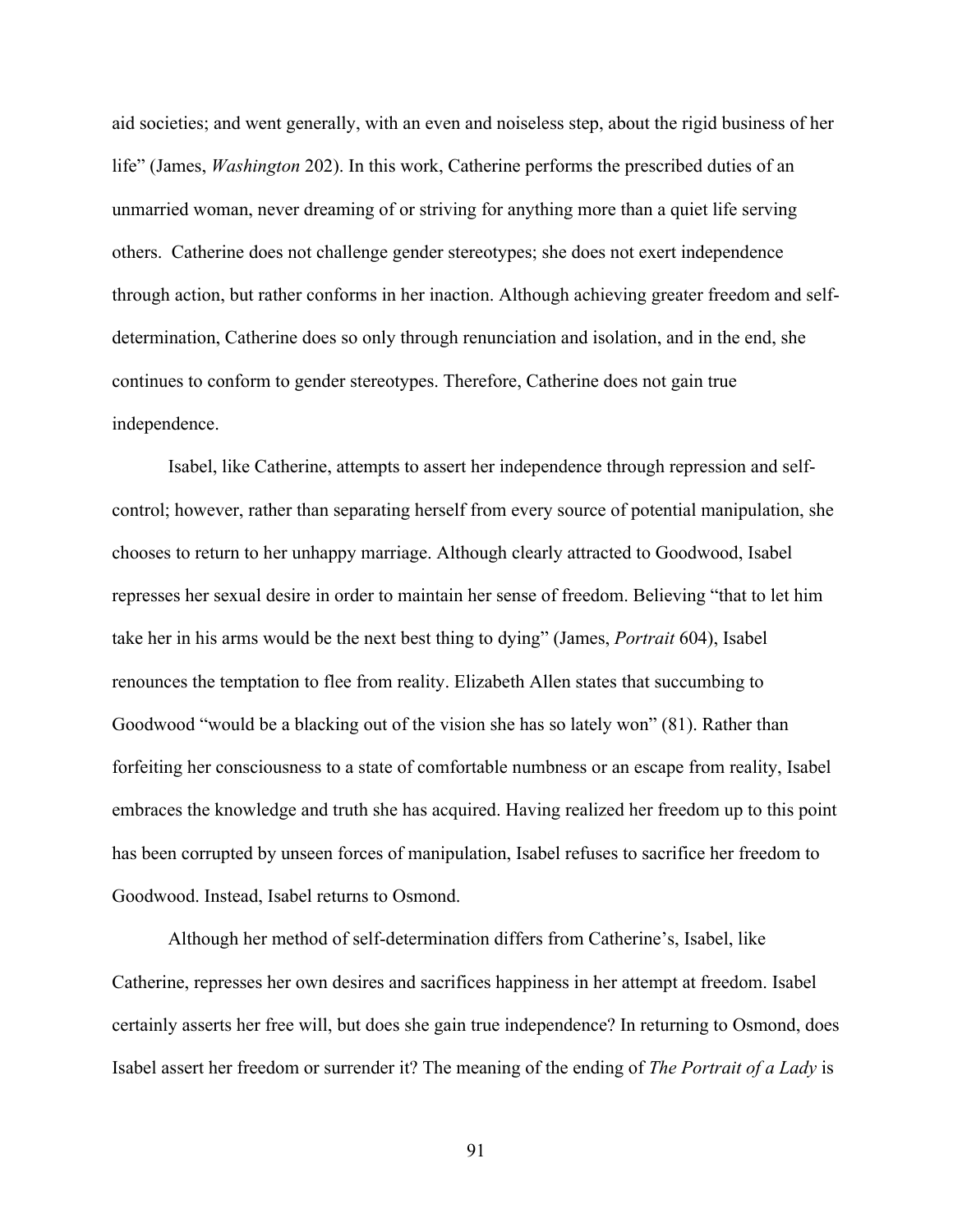high debated. Some critics claim that by renouncing other alternatives and returning to Rome, Isabel asserts her freedom to choose. Citing Isabel's "proud determination to be right," McMaster claims that returning to Osmond shows Isabel's own self-determination to hold to her previous promises (65). Moore supports this claim, stating that Isabel refuses to forsake what she has chosen and ultimately chooses to return to Osmond based on "her sense of honor and responsibility" (52). Niemtzow agrees, stating that James "seems to define freedom as a willful entrance into the flow of conventions which themselves might be incarcerating" (388). According to these critics, Isabel asserts her freedom by choosing to surrender it to a fixed morality. Indeed, it can be argued that with her new self-awareness and ability to perceive reality, Isabel freely makes the choice to return to Osmond.

However, other critics disagree, claiming that Isabel's return to Rome discredits any freedom she is said to have gained. Pippen claims, "her rejection of Goodwood's proposal turns out not to be a 'renunciation of a life that cannot be or is too frightening to be lived' but the rejection of the fantasy of independence and will that sealed her fate in the first place" (143). Oscar Cargill agrees, stating that she returns to Rome because "all that she has learned about the folly of complete feminine liberty rushes in on her." Cargill goes on to claim that Isabel learns that meaning is found in duty, not liberty (qtd in Walton, 50-51). Walton supports this reading, stating that the text proves that Isabel's freedom is a myth (53). According to these critics, Isabel's awakening includes not only a realization of her past limited freedom but also the realization that female independence is an impossibility.

Indeed, Isabel fails to achieve independence. While she does prove her own selfdetermination in choosing to return to Osmond, this choice clearly demonstrates the limitations of her freedom. Like Catherine, Isabel attempts to assert her independence through inaction, not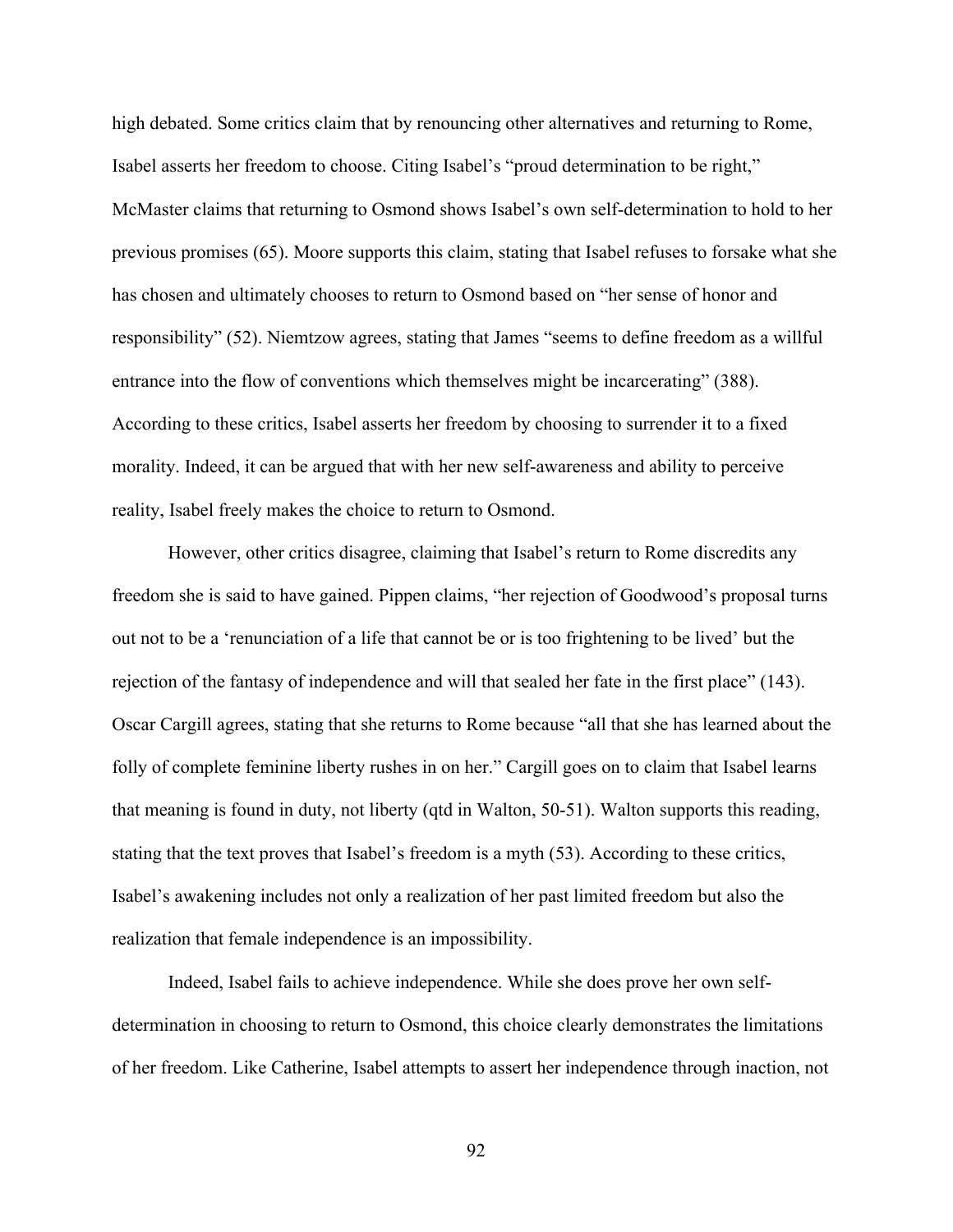action. Rather than publically challenging her fate, she suffers quietly in private renunciation. In returning to Italy, Isabel resigns herself to a life of suffering. On the train to Gardencourt, Isabel thinks, "To live only to suffer—only to feel the injury of life repeated and enlarged—it seemed to her that she was too vulnerable, too capable, for that. Then she wondered whether it were vain and stupid to think so well of herself…Was not all history full of the destruction of precious things?... She should not escape" (James, *Portrait* 574). In the end, Isabel succumbs to these feelings by choosing to return to her unhappy marriage. Pippin claims that the ideal of freedom is "presented with an air of paradox by James, and that is certainly appropriate since somehow the consequence of Isabel's aspiration for a 'free exploration of life' will be her stepping freely into the gilded cage of Gilbert Osmond's villa and life" (132). Valuing her false sense of freedom throughout the novel, Isabel uses her newly realized freedom to return to a life of marital slavery.

Once again, James grants his protagonist a sense of freedom, only to succumb to gender stereotypes in the end. In returning to Osmond, Isabel conforms to the role of the submissive wife. Regardless of the reason for her decision, she does not strive for a role outside of the confines of her marriage. James Fowler claims that Isabel's fate "may in fact have resulted from James's discovery that it was impossible to make Isabel Archer over into a man … Isabel's tragedy cannot be averted… For her, as for most women of the nineteenth century, such an escape from marriage was impossible" (69). Indeed, James does not envision, as Brontë does, a life for Isabel outside of traditional gender roles. Isabel cannot live independently, making her own way in the world; instead, she must choose between a life with Goodwood or a life with Osmond, existing as either a mistress or a dutiful wife.

In *Pride and Prejudice*, *North and South*, and *Jane Eyre*, marriage ends time. James challenges this tradition by following Catherine and Isabel past their marriage proposals. While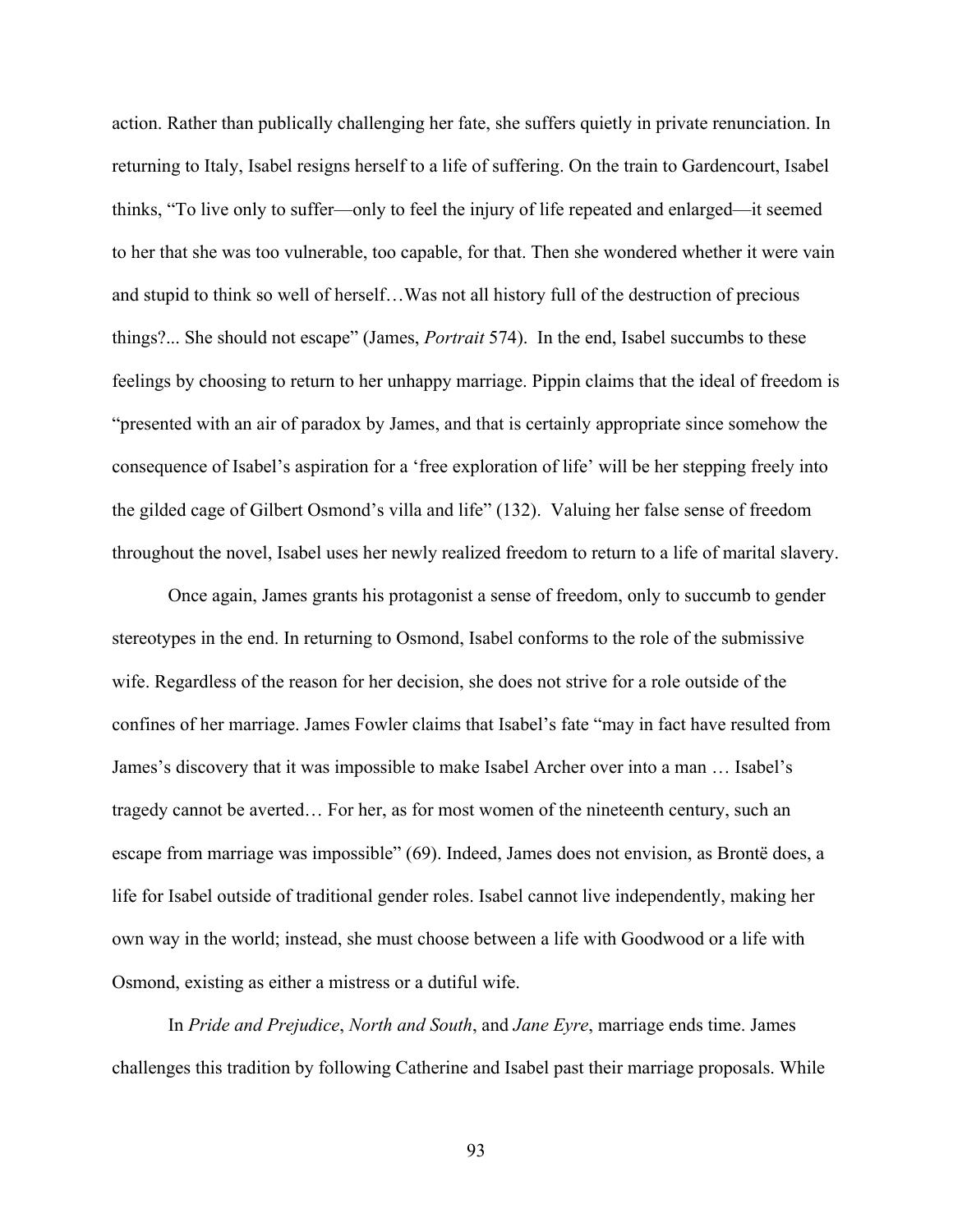marriage is presented as the only option for happiness, it is not the final word. Catherine rejects marriage entirely, choosing instead to live a quiet life alone. Asking why she never married, Townsend answers his own question, stating, "you had nothing to gain" (James, *Washington*  218). Catherine's renunciation of marriage, though portrayed as a renunciation of happiness, does not end her life or conclude her story. Likewise, Isabel's story does not end with her marriage to Osmond. By depicting the harsh realities of their unhappy marriage, James suggests the implied happiness in traditional marriage endings is oversimplified and idealistic. Furthermore, Isabel is presented with the option of fleeing her marriage. Although she returns to Osmond in the end, some critics argue that the possibility remains that she will leave him. In fact, the novel shocked some of James's contemporaries, who saw a prediction of adultery between Isabel and Goodwood (Niemtzow 393). While this possibility seems highly unlikely, the fact that James ends the novel without commenting on Isabel's future with Osmond leaves some room for optimistic speculation. By portraying his heroine's stories past their marriage proposals and giving them the option of rejecting marriage, James grants his female protagonists more freedom than many of his contemporaries do.

Despite suggesting new possibilities to the traditional marriage ending, James continues to uphold a conventional view of women. His female protagonists experience similar journeys of discovery and growth, and both achieve self-awareness and a new perception of reality. However, their awakenings do not lead to independence. While displaying self-determination, both protagonists fail to achieve true freedom, as their choices are limited to gender stereotypes. Instead of championing female independence, both novels conclude with a tragic depiction of sacrificing life and happiness for renunciation and self-control. Suggesting that any attempts to break from the traditional marriage ending inevitably end in suffering, James casts doubt on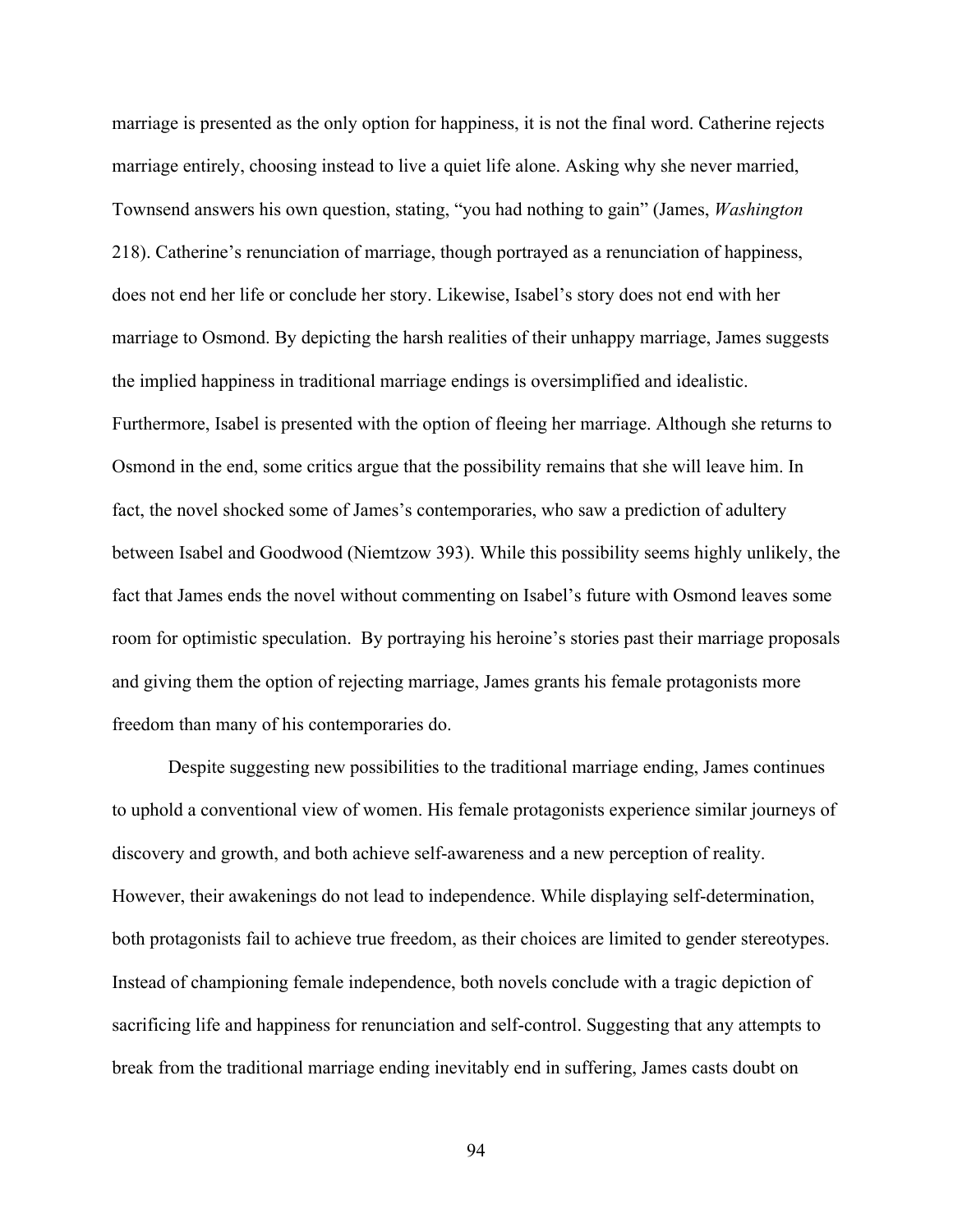novels, by authors such as Gaskell and Brontë, that suggest less conventional endings as realistic alternatives to female oppression. Instead, he presents a much more pessimistic view of women's liberation. Trapped in patriarchical societies, his heroines strive for something that James presents as just out of reach.

**CONCLUSION**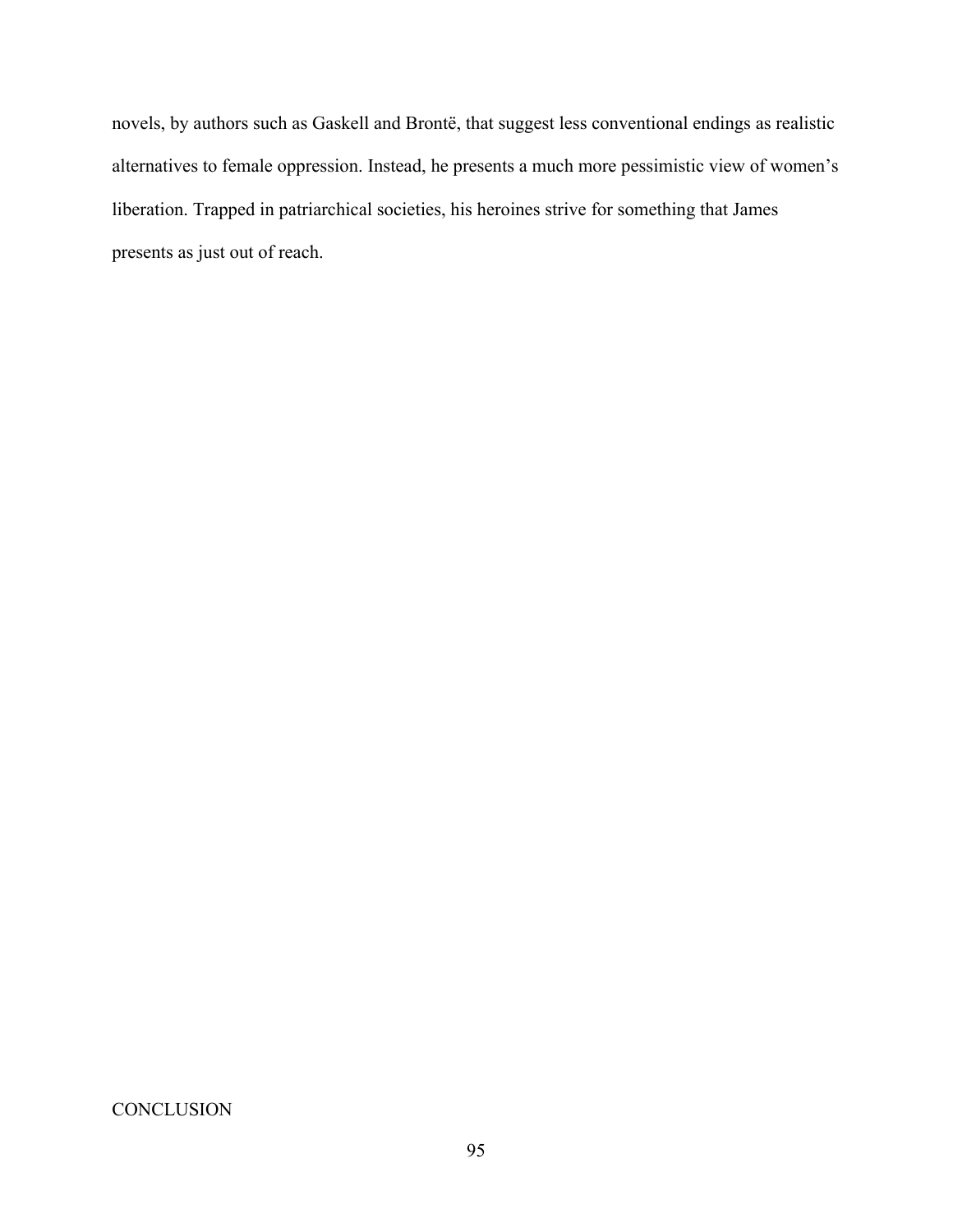While each of these authors challenge their society's concepts of womanhood and marriage, they are still deeply influenced by the conventions and assumptions of their patriarchal society. To a modern-day reader, these attempts to challenge patriarchy may seem feeble and certainly seem limited. However, readers must remember that these authors are working within the confines of a patriarchal society. These authors must not step entirely outside of their world in order to imagine a world of gender equality. Doing so would be idealistic and unproductive. Instead, these authors must attempt to imagine modes for bringing greater equality into the world they inhabit. In order for these authors to challenge gender stereotypes and conventional models of marriage in their society, they must present realistic alternatives in their novels that are possible in their world; they must find a way to work within their society to generate change.

Austen certainly challenges patriarchal assumptions about gender and marriage in *Pride and Prejudice.* Elizabeth does not conform to gender stereotypes, and yet she is portrayed as more desirable than the female characters who do conform. Austen critiques the patriarchal system of female desirability, suggesting a new alternative in her strong, independent female protagonist. In addition, Austen critiques her society's concept of marriage. Criticizing various conventional marriage models, Austen presents a new model of companionate marriage in Elizabeth and Mr. Darcy. Refusing to succumb to social pressures to marry, Elizabeth freely chooses to marry Mr. Darcy based on mutual love and respect, and both Elizabeth and Mr. Darcy reject gender assumptions in order to enter into a marriage of equality. However, Austen does not radically break from her society. Marriage is still presented as the only happy ending, and the novel's conclusion seems a bit too hasty and vague to be realistic. While Austen attempts to redefine the marriage ending by presenting companionate marriage as a positive alternative to female oppression, this ideal seems unlikely to occur in reality.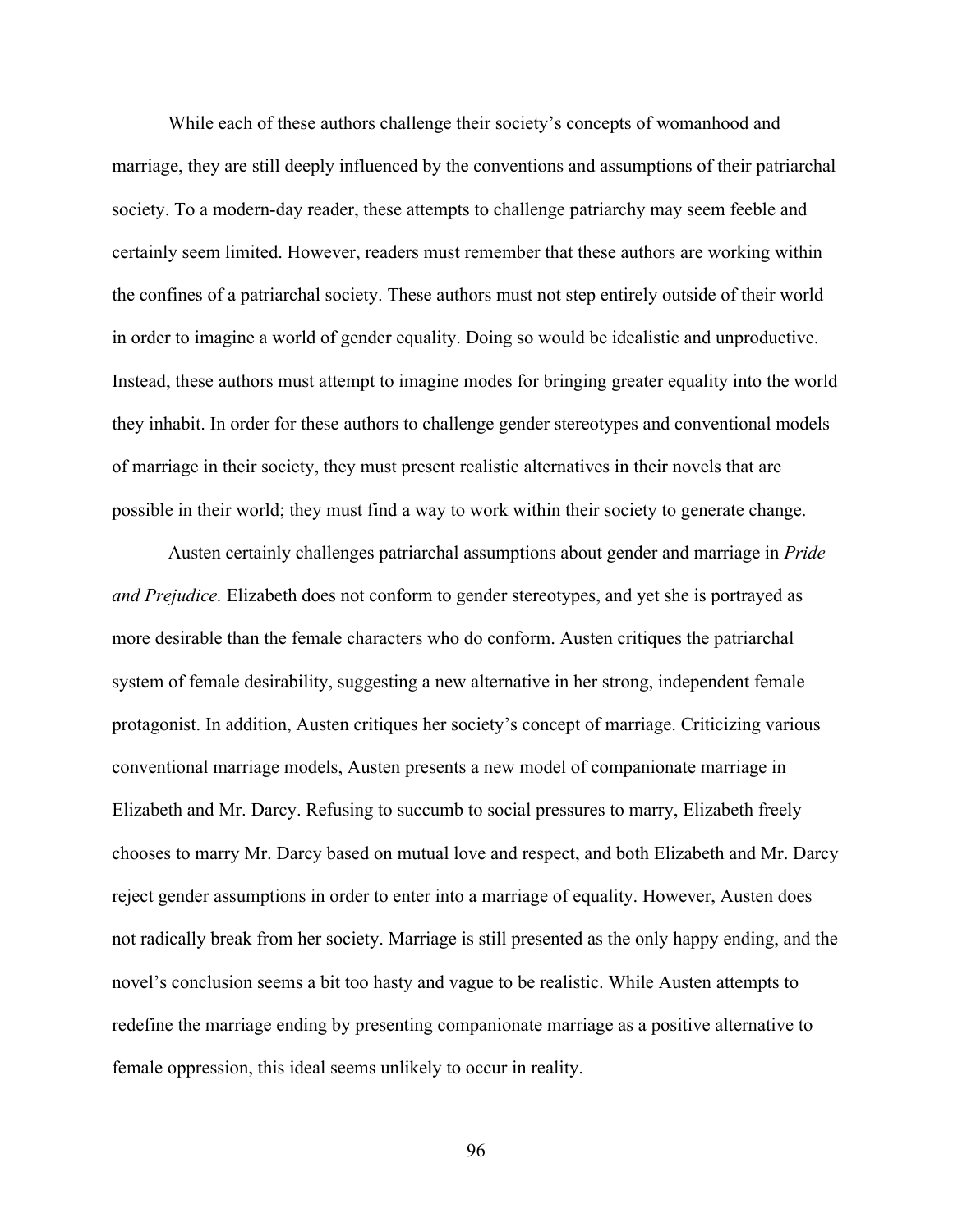In *North and South* and *Jane Eyre,* Gaskell and Bronte cast doubt on Austen's ending, suggesting such a conclusion is over-simplified and unrealistic. While Gaskell and Brontë still suggest gender equality in marriage as the ideal solution to female oppression, they portray the improbability of this ideal. Like Austen, Gaskell and Brontë redefine female desirability, presenting strong, independent female protagonists who subvert gender roles and reject their society's concept of marriage. And, like Austen, Gaskell and Brontë reject conventional models of marriage, promoting instead a companionate model of marriage. Just as Elizabeth and Mr. Darcy must both change in order to marry as equals, Gaskell and Brontë suggest that certain changes must necessarily take place before a man and woman can enter into a companionate marriage. However, these authors portray much more drastic changes than Austen, suggesting the only companionate marriage that can exist in nineteenth-century society is one in which the woman is raised to a heightened state of complete independence and the man is lowered to a state of dependence. As such considerable reversals in circumstances must take place in order for a companionate marriage to exist, Gaskell and Brontë suggest such a marriage is highly unlikely. While challenging their patriarchal society and attempting to redefine the marriage ending, Gaskell and Brontë fail to portray companionate marriage as a realistic alternative to conventional marriages and continue to depict marriage as the only possibility for a happy ending.

Six years later, Brontë seems to question the conclusions reached in her previous novel; in *Villette,* Brontë insists on a more realistic depiction of her patriarchal society. While in *Jane Eyre* Brontë attempts to redefine female desirability, in *Villette*, Brontë rejects the system entirely, showing its ill effects on Lucy, as well as Ginervra and Paulina. Ginervra and Paulina sacrifice their selfhood in order to passively conform to gender stereotypes. Lucy, on the other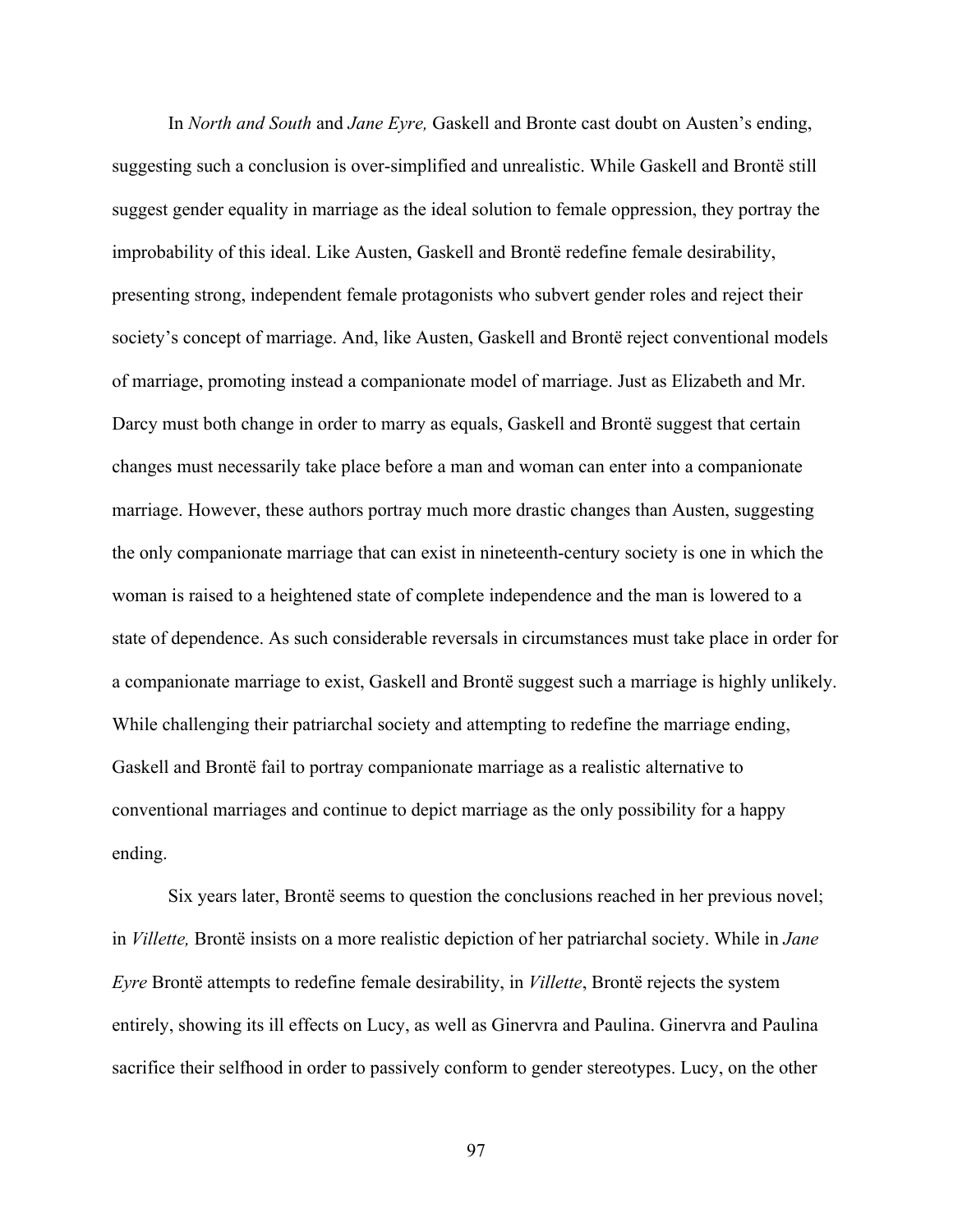hand, refuses to conform, and as a result she suffers in silent isolation and her identity is threatened. Although Brontë depicts the harsh realties women face in a patriarchal society, she presents an optimistic ending. Implying companionate marriage is not possible, Brontë instead grants Lucy complete independence. Rejecting equality between the sexes in marriage as too optimistic to be realistic, Brontë clearly views marriage and female independence as mutually exclusive. As Lucy cannot attain both, Brontë prizes independence, sacrificing Lucy's marriage to Emanuel in order for Lucy to live a happy, independent life on her own.

James too views marriage and female independence as unable to exist simultaneously. However, he suggests Lucy's independence at the close of *Villette* is much too optimistic, raising the question as to whether female independence can exist at all. In *Washington Square* and *The Portrait of a Lady*, both female protagonists come to realize how limited their independence is when they become aware of the influences of manipulation in their lives. With this new knowledge, both Catherine and Isabel attempt to assert their independence by rejecting false marriage ideals, distancing themselves from their manipulators, and choosing their own futures. However, their independence is limited, as they are only able to assert their independence through renunciation and the self-sacrifice of basic freedoms and happiness. In the end, both women are unable to gain true freedom, and each conforms to gender stereotypes. Such an ending calls into question the works of Austen, Gaskell, and Brontë. Is James overly cynical in drawing such conclusions, or is female independence an impossible ideal?

Certainly the struggle for independence is central in each of these novels. Each protagonist comes an awareness of the effects of patriarchy in shaping her life and her identity; yet, each protagonist's struggle to break free takes a different form. Realizing her previous misconceptions, Elizabeth definitely rejects gender assumptions and asserts her independence by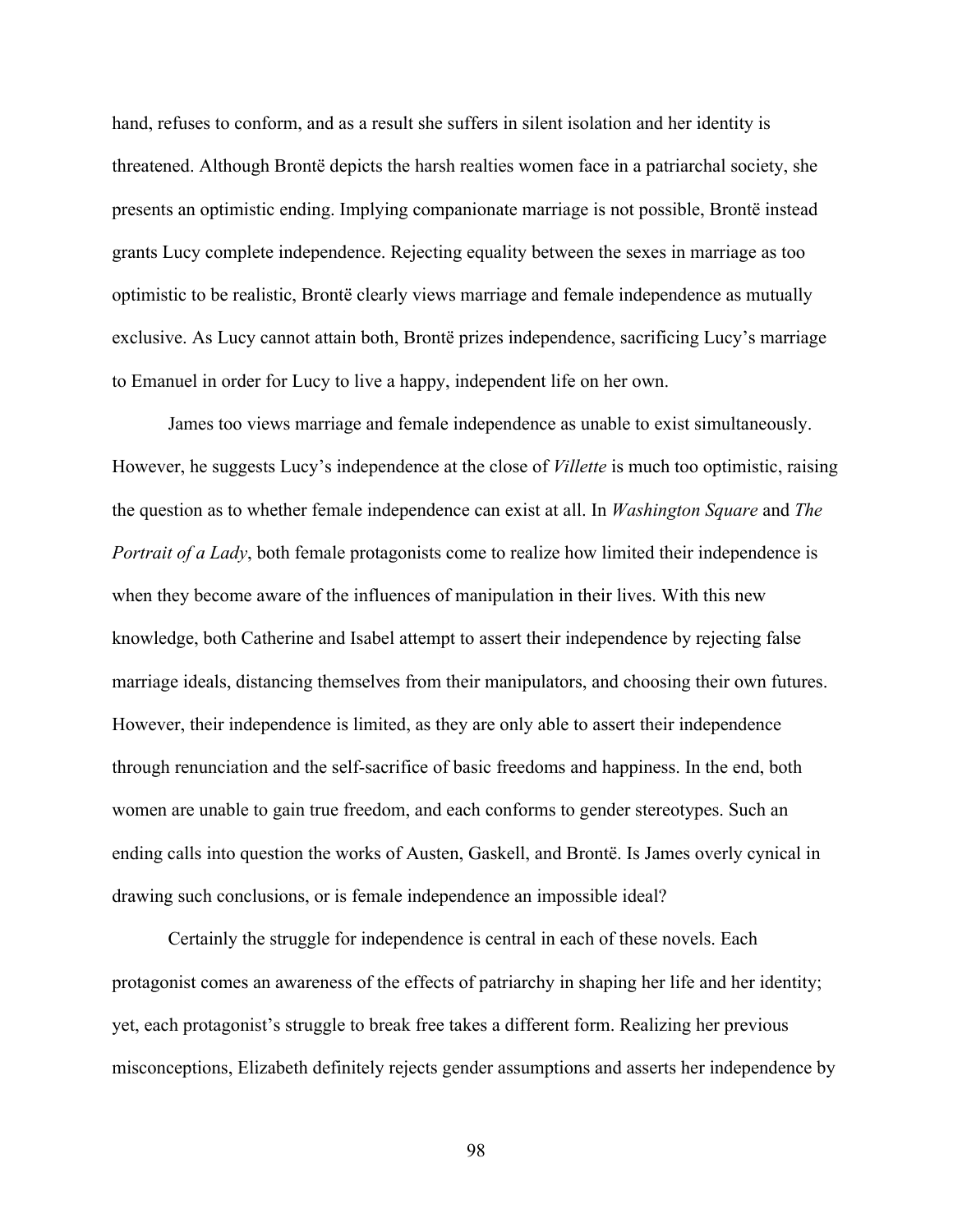choosing a happy, companionate marriage. Margaret and Jane both feel the pressures to conform to their society, but refuse to do so. In the end, both choose companionate marriage as a means for continued independence. Elizabeth, Margaret, and Jane each achieve independence by redefining the system: they refuse to conform and marry on their own terms. While these women attain happiness and independence, their stories seem a bit too idealistic to be realistic. Therefore, these novels present female independence as a fiction rather than a possible reality. In *Villette*, Brontë implements a different tactic. Lucy does not redefine the system in order to succeed. Within the system she suffers; only when she rejects the system entirely is she able to gain her independence. While Lucy's story ends happily, the reader is left to wonder if she is an exception rather than a new alternative. Indeed, James's novels question the realism of Lucy's end. His protagonists, like Lucy, attempt to reject the system, but they simply cannot escape.

As each of these authors fail, in varying degrees, to present female independence as a realistic possibility, their novels suggest that female independence cannot exist in a patriarchal society. In order for women to achieve freedom and equality, society, not simply the individual herself, must change. In fact, these novels anticipate the changes that would take place in Victorian society. While these novels do not effectively solve the problems they portray, they constitute an essential part of the dialogue that eventually led to change. They raise important questions: How is womanhood socially defined? Can gender equality exist in marriage? Is marriage the only acceptable ending for women? In this way, these novels were deeply influential in shaping their society and instrumental in leading to greater independence for women. In challenging their society's concepts of womanhood and marriage and rewriting the traditional marriage ending, these novels helped usher in a new era of women's rights. In

99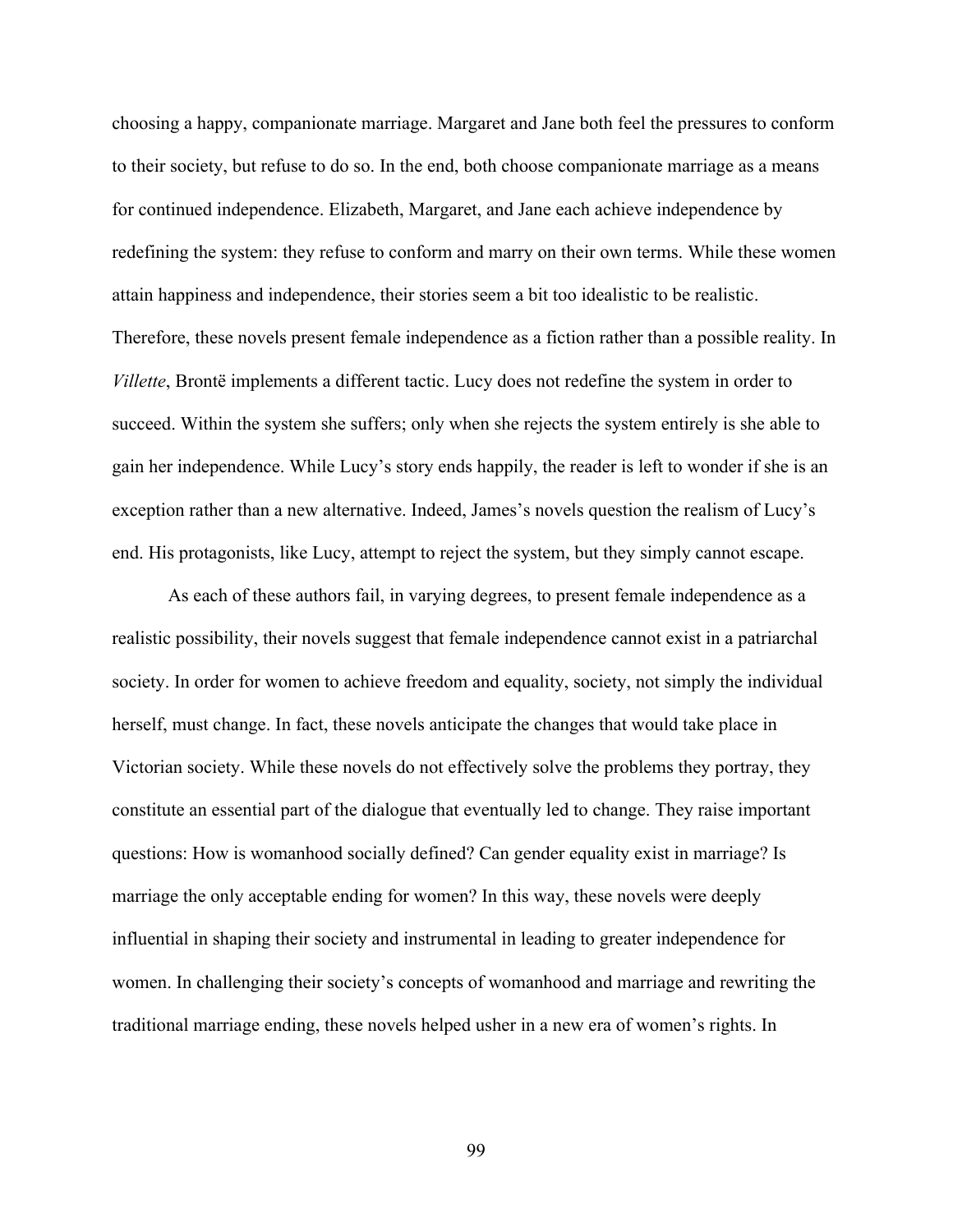rejecting the "happily ever after" ending, these novels offer something more: not an escape into a fairy tale, but significant steps towards a changed reality.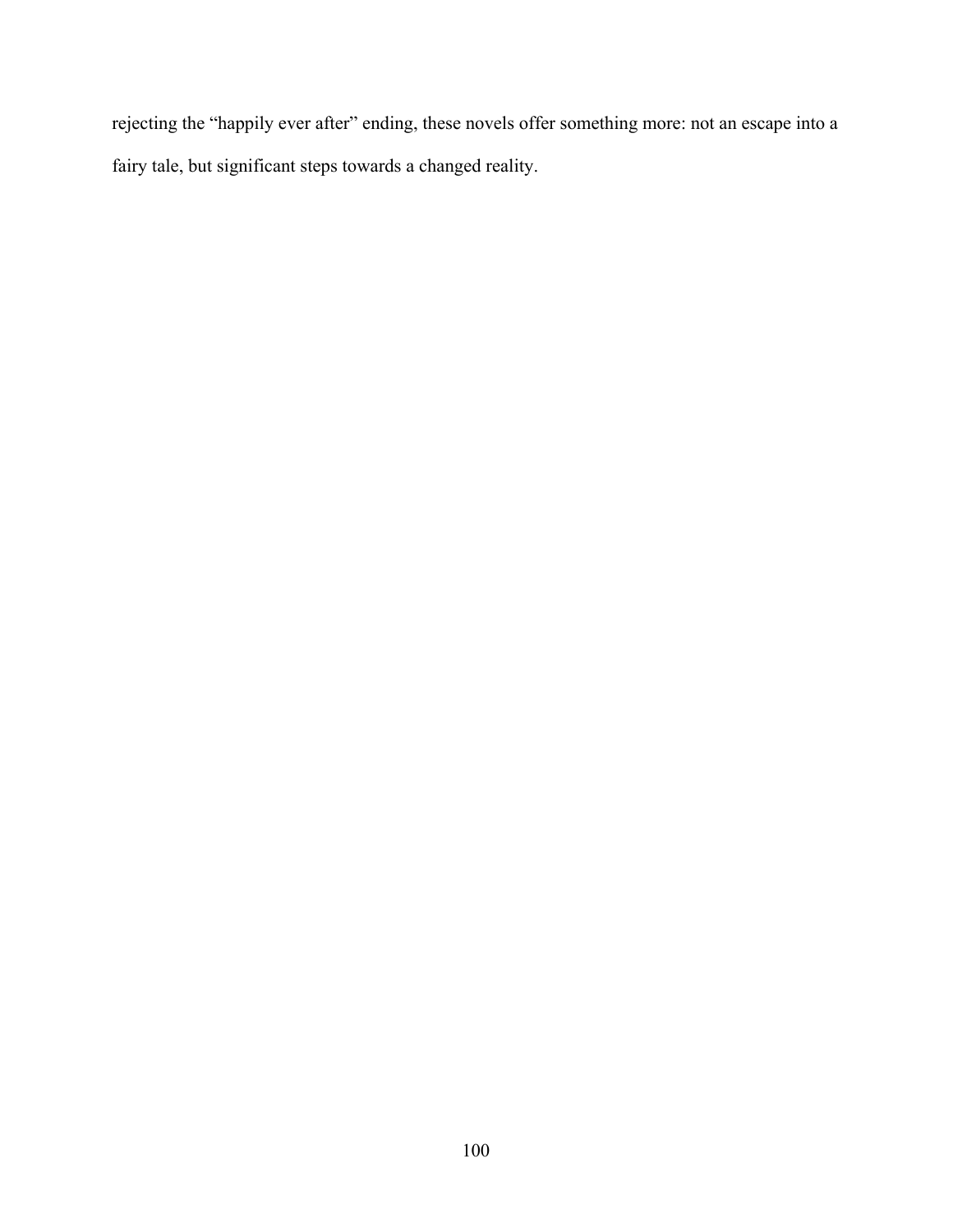## WORKS CITED

Austen, Jane. *Pride and Prejudice.* New York: Penguin, 1996.

- Allen, Elizabeth. *A Woman's Place in the Novels of Henry James.* New York: St. Martin's Press, 1986.
- Armstrong, Nancy. *Desire and Domestic Fiction: A Political History of the Novel.* New York: Oxford, 1987.
- Bodichon, Barbara Leish-Smith. "A Brief Summary, in Plain Language, of the Most Important Laws of England Concerning Women." *Victorian Literature 1890-1900.* Ed. Dorothy Mermin and Herbert F. Tucker. Fort Worth: Harcourt College, 2002. 88-90.
- Booth, Alison, ed. *Famous Last Words: Change in Gender and Narrative Closure.* Charlottesville: UP of Virginia, 1993.
- Braun, Gretchen. "'A Great Break in the Common Course of Confession': Narrating the Loss of Charlotte Brontë's *Villette*." *ELH* 78 (2011): 189-212. Web. 2 February 2012.
- Brontë, Charlotte. *Jane Eyre.* London: Penguin, 1994. ---, *Villette.* New York: Signet, 2004.
- Cadwallader, Jen. "'Formed for labour, not for love': Plain Jane and the Limits of Female Beauty." *Brontë Studies* 34.3 (2009): 234-246. Web. 12 Dec 2011.
- Caird, Mona. "Marriage." *The Norton Anthology of English Literature, Volume E: The Victorian Age.* Ed. Stephen Greenblatt. New York: Norton, 2005. 1602-1605.
- David, Deirdre. *Fictions of Resolution in Three Victorian Novels.* New York: Columbia University Press, 1981.
- Ellis, Sarah Stickney. "The Women of England: Their Social Duties and Domestic Habits." *The Norton Anthology of English Literature, Volume E: The Victorian Age.* Ed. Stephen Greenblatt. New York: Norton, 2005. 1584-1585.
- Emberson, Ian M. "'A Wreck Just Sinking': The Beginning of Jane Eyre and the Ending of Villette." *Brontë Studies* 28.1 (2003): 89-90. Web. 2 February 2012.
- Fair, Thomas P. "Elizabeth Gaskell: A Well-Tempered Madness." *Gilbert and Gubar's The Madwoman in the Attic After Thirty Years.* Ed. Annette R. Federico. Columbia: University of Missouri Press, 2009. 217-236.
- Fowler, Virginia C. *Henry James's American Girl.* Madison, Wisconsin: University of Wisconsin, 1984.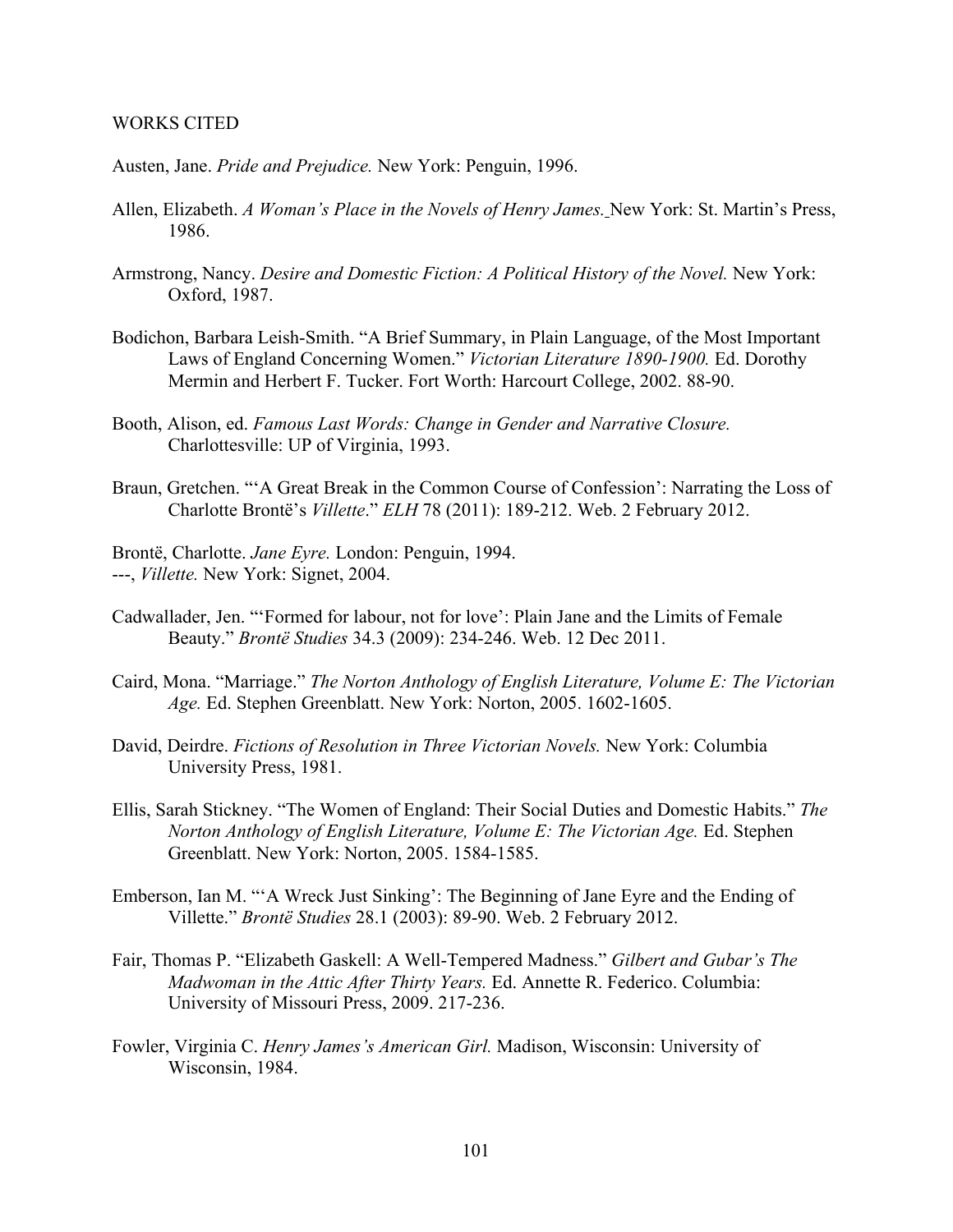- Fluck, Winfried. "Henry James's *Washington Square*: The Female Self at Risk." *The Self at Risk in English Literatures and Other Landscapes.* Ed. Gudrun Grabher. Innsbruck, Austria: Universitat Innsbruck, 1999. 75-93.
- Gargano, James W. "*Washington Square*: A Study in the Growth of an Inner Self." *Studies in Short Fiction* 13 (1976): 355-362.
- Gaskell, Elizabeth. *North and South.* London: Penguin, 2003.
- Gilbert, Sandra and Susan Gubar. *The Madwoman in the Attic.* New Haven: Yale University Press, 1979.
- Hammerton, A. James. *Cruelty and Companionship: Conflict in Nineteenth-Century Married Life.* London: Routledge, 1995.
- Hardy, John. *Jane Austen's Heroines: Intimacy in Human Relationships.* London: Routledge and Kegan Paul, 1984.
- Harman, Barbara Leah. "In Promiscuous Company: Female Public Appearance in Elizabeth Gaskell's *North and South*." *Victorian Studies* 31.3 (1988): 351-374. Web. 27 Oct 2011.
- James, Henry. *The Portrait of a Lady.* New York: Signet, 2007.
- ---. *Washington Square.* New York: Signet, 2004.
- Kirkham, Margaret. *Jane Austen, Feminism and Fiction.* Sussex: The Harvester Press, 1983.
- Lenta, Margaret. "The Tone of Protest: An Interpretation of Charlotte Brontë's *Villette*." *English Studies* 64.5 (1983): 422-432. Web. 2 February 2012.
- Linton, Eliza Lynn. "The Girl of the Period." *Victorian Literature 1890-1900.* Ed. Dorothy Mermin and Herbert F. Tucker. Fort Worth: Harcourt College, 2002. 91-93.
- Maynard, John. *Charlotte Bronte and Sexuality.* Cambridge: Cambridge University Press, 1984.
- McMaster, Juliet. "The Portrait of Isabel Archer." *American Literature: A Journal of Literary History, Criticism, and Bibliography* 45.1 (Mar. 1973): 50-66.
- Mill, John Stuart. *The Subjection of Women.* Cambridge, Massachusetts: MIT, 1970.
- Millett, Kate. *Sexual Politics.* Garden City, NY: Doubleday & Company, 1970.
- Moore, Susan. *The Drama of Discrimination in Henry James.* St. Lucia: University of Queensland, 1982.